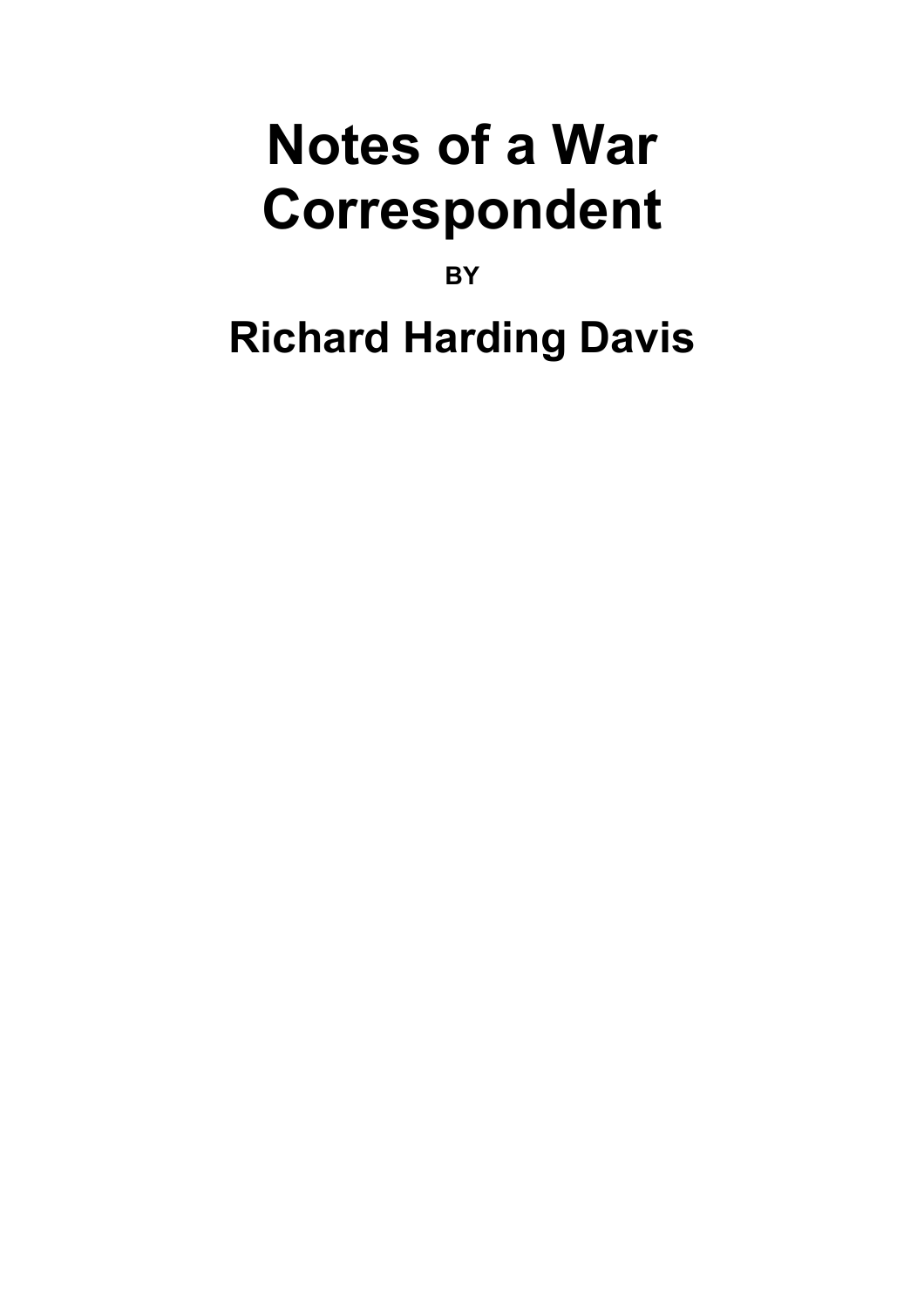### **CONTENTS**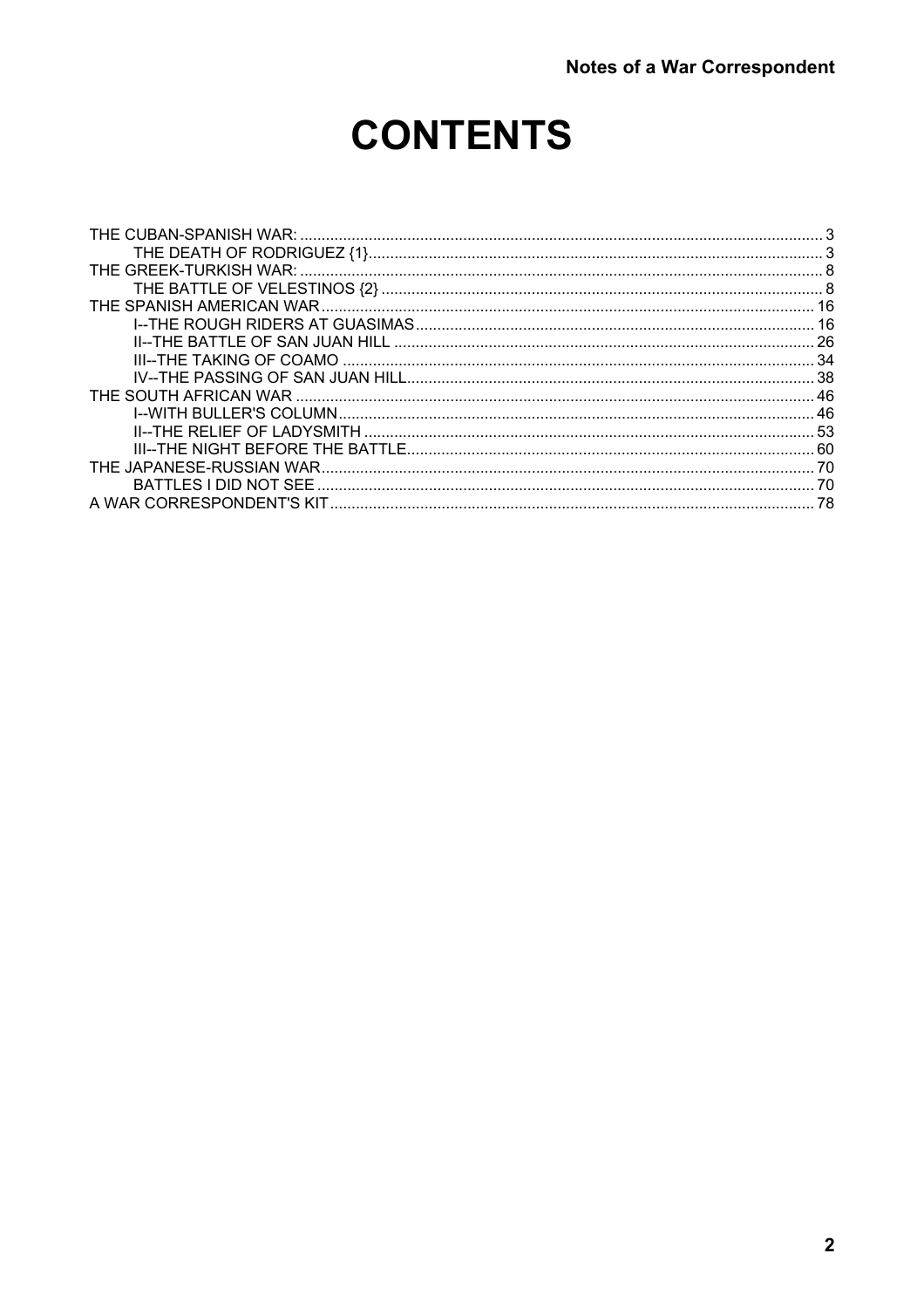#### **THE CUBAN-SPANISH WAR:**

#### <span id="page-2-0"></span>**THE DEATH OF RODRIGUEZ {1}**

Adolfo Rodriguez was the only son of a Cuban farmer, who lived nine miles outside of Santa Clara, beyond the hills that surround that city to the north.

When the revolution in Cuba broke out young Rodriguez joined the insurgents, leaving his father and mother and two sisters at the farm. He was taken, in December of 1896, by a force of the Guardia Civile, the corps d'elite of the Spanish army, and defended himself when they tried to capture him, wounding three of them with his machete.

He was tried by a military court for bearing arms against the government, and sentenced to be shot by a fusillade some morning before sunrise.

Previous to execution he was confined in the military prison of Santa Clara with thirty other insurgents, all of whom were sentenced to be shot, one after the other, on mornings following the execution of Rodriguez.

His execution took place the morning of the 19th of January, 1897, at a place a half-mile distant from the city, on the great plain that stretches from the forts out to the hills, beyond which Rodriguez had lived for nineteen years. At the time of his death he was twenty years old.

I witnessed his execution, and what follows is an account of the way he went to his death. The young man's friends could not be present, for it was impossible for them to show themselves in that crowd and that place with wisdom or without distress, and I like to think that, although Rodriguez could not know it, there was one person present when he died who felt keenly for him, and who was a sympathetic though unwilling spectator.

There had been a full moon the night preceding the execution, and when the squad of soldiers marched from town it was still shining brightly through the mists. It lighted a plain two miles in extent, broken by ridges and gullies and covered with thick, high grass, and with bunches of cactus and palmetto. In the hollow of the ridges the mist lay like broad lakes of water, and on one side of the plain stood the walls of the old town. On the other rose hills covered with royal palms that showed white in the moonlight, like hundreds of marble columns. A line of tiny camp-fires that the sentries had built during the night stretched between the forts at regular intervals and burned clearly.

But as the light grew stronger and the moonlight faded these were stamped out, and when the soldiers came in force the moon was a white ball in the sky, without radiance, the fires had sunk to ashes, and the sun had not yet risen.

So even when the men were formed into three sides of a hollow square, they were scarcely able to distinguish one another in the uncertain light of the morning.

There were about three hundred soldiers in the formation. They belonged to the volunteers, and they deployed upon the plain with their band in front playing a jaunty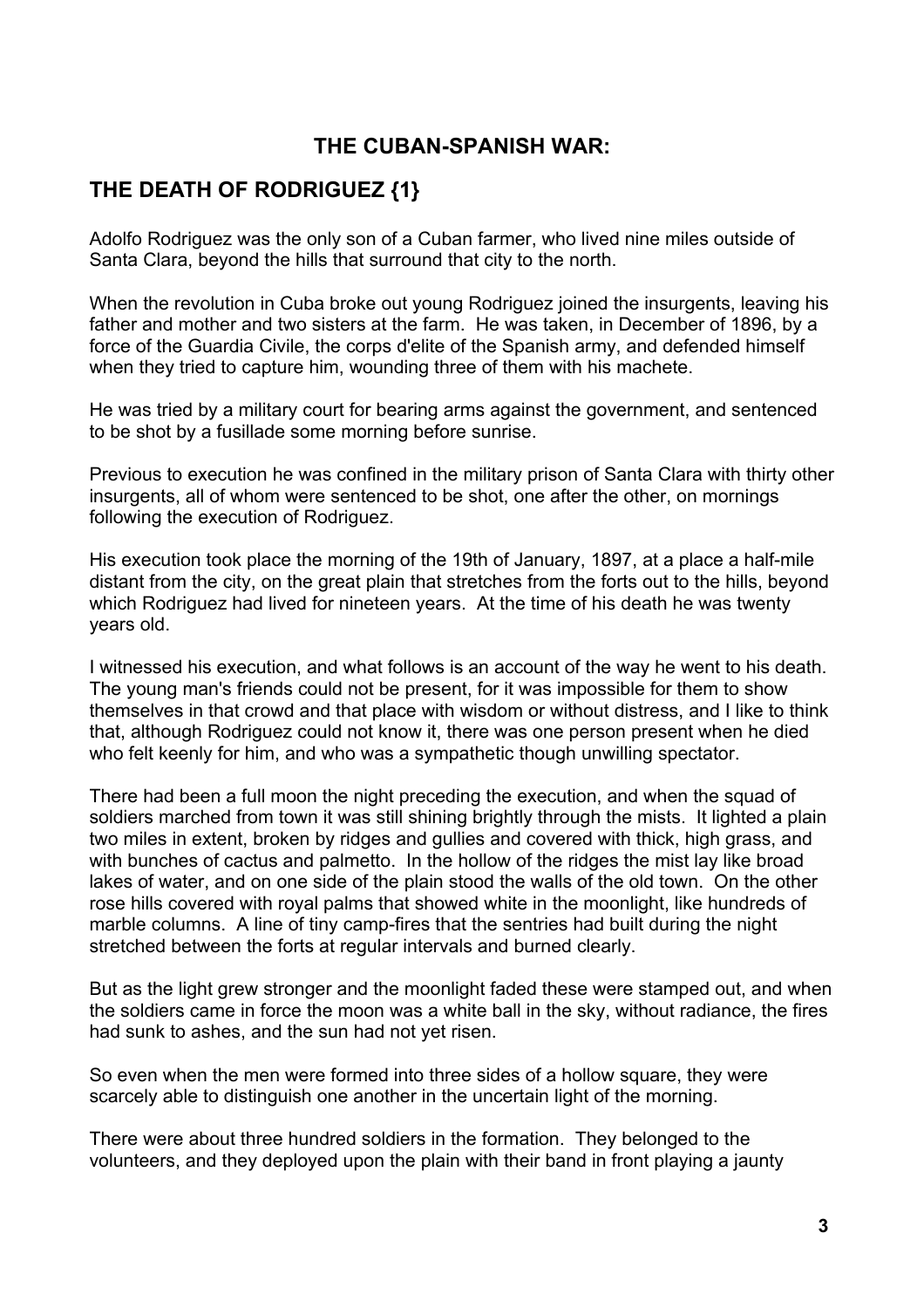quickstep, while their officers galloped from one side to the other through the grass, seeking a suitable place for the execution. Outside the line the band still played merrily.

A few men and boys, who had been dragged out of their beds by the music, moved about the ridges behind the soldiers, half-clothed, unshaven, sleepy-eyed, yawning, stretching themselves nervously and shivering in the cool, damp air of the morning.

Either owing to discipline or on account of the nature of their errand, or because the men were still but half awake, there was no talking in the ranks, and the soldiers stood motionless, leaning on their rifles, with their backs turned to the town, looking out across the plain to the hills.

The men in the crowd behind them were also grimly silent. They knew that whatever they might say would be twisted into a word of sympathy for the condemned man or a protest against the government. So no one spoke; even the officers gave their orders in gruff whispers, and the men in the crowd did not mix together, but looked suspiciously at one another and kept apart.

As the light increased a mass of people came hurrying from the town with two black figures leading them, and the soldiers drew up at attention, and part of the double line fell back and left an opening in the square.

With us a condemned man walks only the short distance from his cell to the scaffold or the electric chair, shielded from sight by the prison walls, and it often occurs even then that the short journey is too much for his strength and courage.

But the Spaniards on this morning made the prisoner walk for over a half-mile across the broken surface of the fields. I expected to find the man, no matter what his strength at other times might be, stumbling and faltering on this cruel journey; but as he came nearer I saw that he led all the others, that the priests on either side of him were taking two steps to his one, and that they were tripping on their gowns and stumbling over the hollows in their efforts to keep pace with him as he walked, erect and soldierly, at a quick step in advance of them.

He had a handsome, gentle face of the peasant type, a light, pointed beard, great wistful eyes, and a mass of curly black hair. He was shockingly young for such a sacrifice, and looked more like a Neapolitan than a Cuban. You could imagine him sitting on the quay at Naples or Genoa lolling in the sun and showing his white teeth when he laughed. Around his neck, hanging outside his linen blouse, he wore a new scapular.

It seems a petty thing to have been pleased with at such a time, but I confess to have felt a thrill of satisfaction when I saw, as the Cuban passed me, that he held a cigarette between his lips, not arrogantly nor with bravado, but with the nonchalance of a man who meets his punishment fearlessly, and who will let his enemies see that they can kill but cannot frighten him.

It was very quickly finished, with rough and, but for one frightful blunder, with merciful swiftness. The crowd fell back when it came to the square, and the condemned man, the priests, and the firing squad of six young volunteers passed in and the line closed behind them.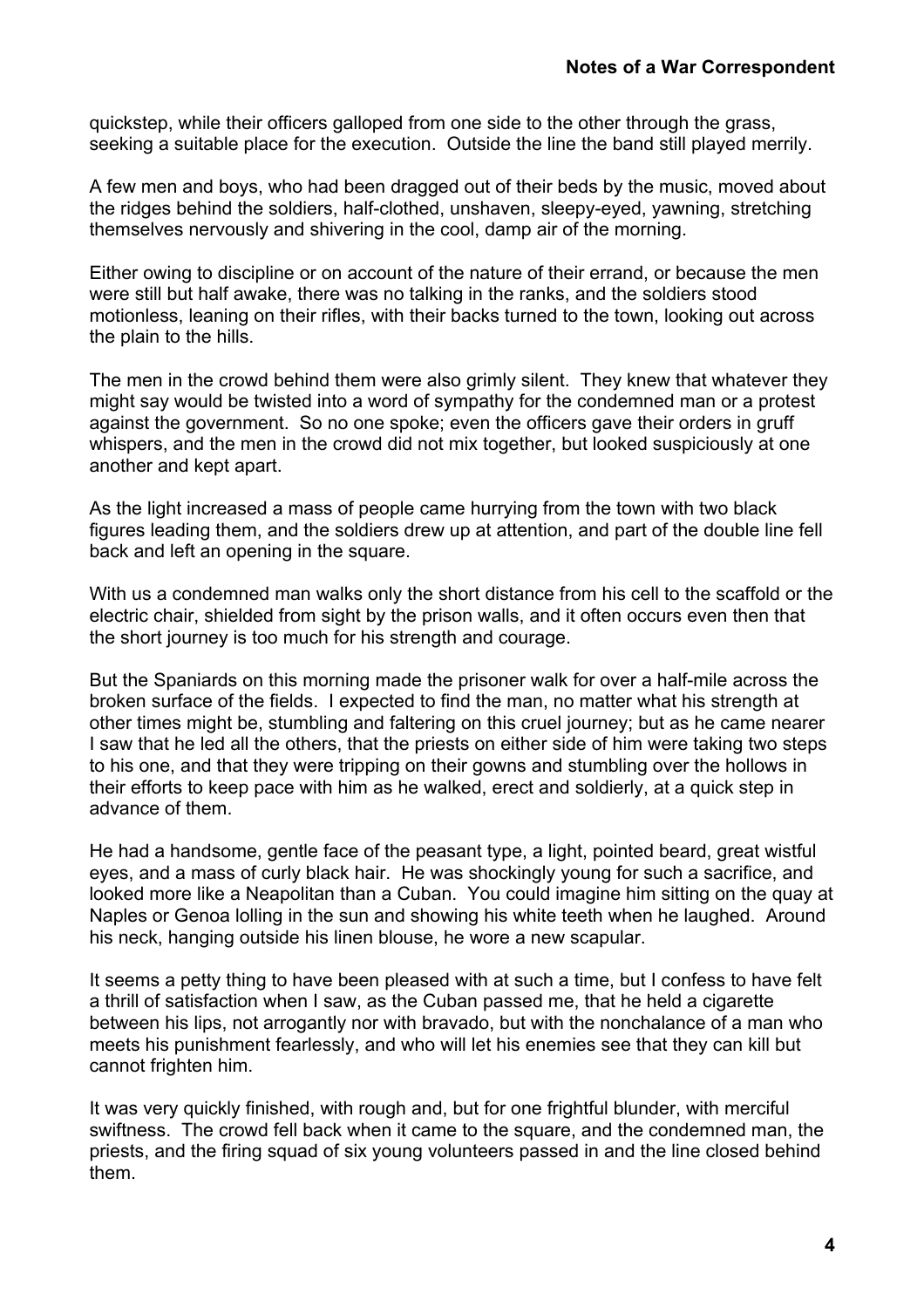The officer who had held the cord that bound the Cuban's arms behind him and passed across his breast, let it fall on the grass and drew his sword, and Rodriguez dropped his cigarette from his lips and bent and kissed the cross which the priest held up before him.

The elder of the priests moved to one side and prayed rapidly in a loud whisper, while the other, a younger man, walked behind the firing squad and covered his face with his hands. They had both spent the last twelve hours with Rodriguez in the chapel of the prison.

The Cuban walked to where the officer directed him to stand, and turning his back on the square, faced the hills and the road across them, which led to his father's farm.

As the officer gave the first command he straightened himself as far as the cords would allow, and held up his head and fixed his eyes immovably on the morning light, which had just begun to show above the hills.

He made a picture of such pathetic helplessness, but of such courage and dignity, that he reminded me on the instant of that statue of Nathan Hale which stands in the City Hall Park, above the roar of Broadway. The Cuban's arms were bound, as are those of the statue, and he stood firmly, with his weight resting on his heels like a soldier on parade, and with his face held up fearlessly, as is that of the statue. But there was this difference, that Rodriguez, while probably as willing to give six lives for his country as was the American rebel, being only a peasant, did not think to say so, and he will not, in consequence, live in bronze during the lives of many men, but will be remembered only as one of thirty Cubans, one of whom was shot at Santa Clara on each succeeding day at sunrise.

The officer had given the order, the men had raised their pieces, and the condemned man had heard the clicks of the triggers as they were pulled back, and he had not moved. And then happened one of the most cruelly refined, though unintentional, acts of torture that one can very well imagine. As the officer slowly raised his sword, preparatory to giving the signal, one of the mounted officers rode up to him and pointed out silently that, as I had already observed with some satisfaction, the firing squad were so placed that when they fired they would shoot several of the soldiers stationed on the extreme end of the square.

Their captain motioned his men to lower their pieces, and then walked across the grass and laid his hand on the shoulder of the waiting prisoner.

It is not pleasant to think what that shock must have been. The man had steeled himself to receive a volley of bullets. He believed that in the next instant he would be in another world; he had heard the command given, had heard the click of the Mausers as the locks caught--and then, at that supreme moment, a human hand had been laid upon his shoulder and a voice spoke in his ear.

You would expect that any man, snatched back to life in such a fashion would start and tremble at the reprieve, or would break down altogether, but this boy turned his head steadily, and followed with his eyes the direction of the officer's sword, then nodded gravely, and, with his shoulders squared, took up the new position, straightened his back, and once more held himself erect.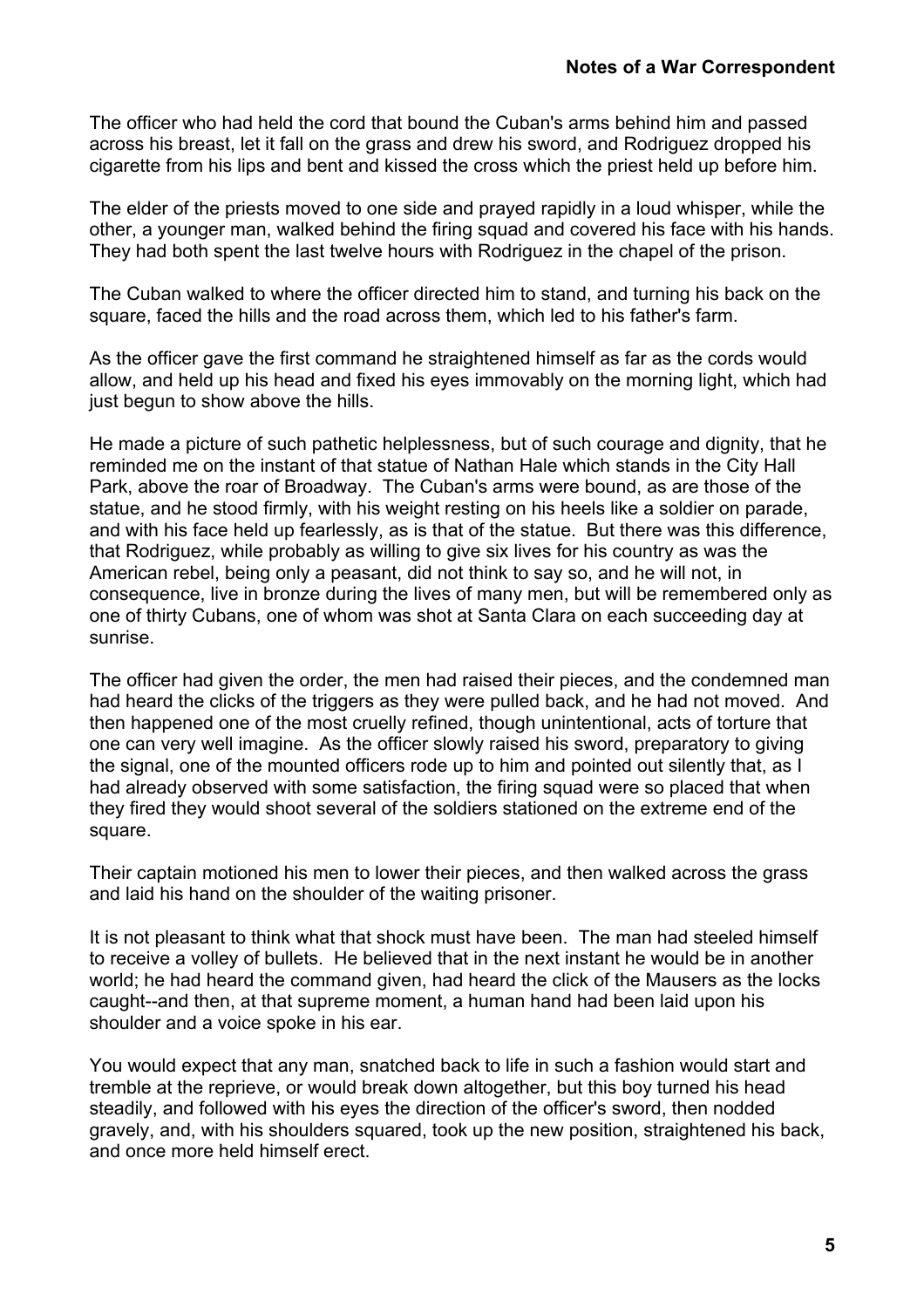As an exhibition of self-control this should surely rank above feats of heroism performed in battle, where there are thousands of comrades to give inspiration. This man was alone, in sight of the hills he knew, with only enemies about him, with no source to draw on for strength but that which lay within himself.

The officer of the firing squad, mortified by his blunder, hastily whipped up his sword, the men once more levelled their rifles, the sword rose, dropped, and the men fired. At the report the Cuban's head snapped back almost between his shoulders, but his body fell slowly, as though some one had pushed him gently forward from behind and he had stumbled.

He sank on his side in the wet grass without a struggle or sound, and did not move again.

It was difficult to believe that he meant to lie there, that it could be ended so without a word, that the man in the linen suit would not rise to his feet and continue to walk on over the hills, as he apparently had started to do, to his home; that there was not a mistake somewhere, or that at least some one would be sorry or say something or run to pick him up.

But, fortunately, he did not need help, and the priests returned--the younger one with the tears running down his face--and donned their vestments and read a brief requiem for his soul, while the squad stood uncovered, and the men in hollow square shook their accoutrements into place, and shifted their pieces and got ready for the order to march, and the band began again with the same quickstep which the fusillade had interrupted.

The figure still lay on the grass untouched, and no one seemed to remember that it had walked there of itself, or noticed that the cigarette still burned, a tiny ring of living fire, at the place where the figure had first stood.

The figure was a thing of the past, and the squad shook itself like a great snake, and then broke into little pieces and started off jauntily, stumbling in the high grass and striving to keep step to the music.

The officers led it past the figure in the linen suit, and so close to it that the file closers had to part with the column to avoid treading on it. Each soldier as he passed turned and looked down on it, some craning their necks curiously, others giving a careless glance, and some without any interest at all, as they would have looked at a house by the roadside, or a hole in the road.

One young soldier caught his foot in a trailing vine, just opposite to it, and fell. He grew very red when his comrades giggled at him for his awkwardness. The crowd of sleepy spectators fell in on either side of the band. They, too, had forgotten it, and the priests put their vestments back in the bag and wrapped their heavy cloaks about them, and hurried off after the others.

Every one seemed to have forgotten it except two men, who came slowly towards it from the town, driving a bullock-cart that bore an unplaned coffin, each with a cigarette between his lips, and with his throat wrapped in a shawl to keep out the morning mists.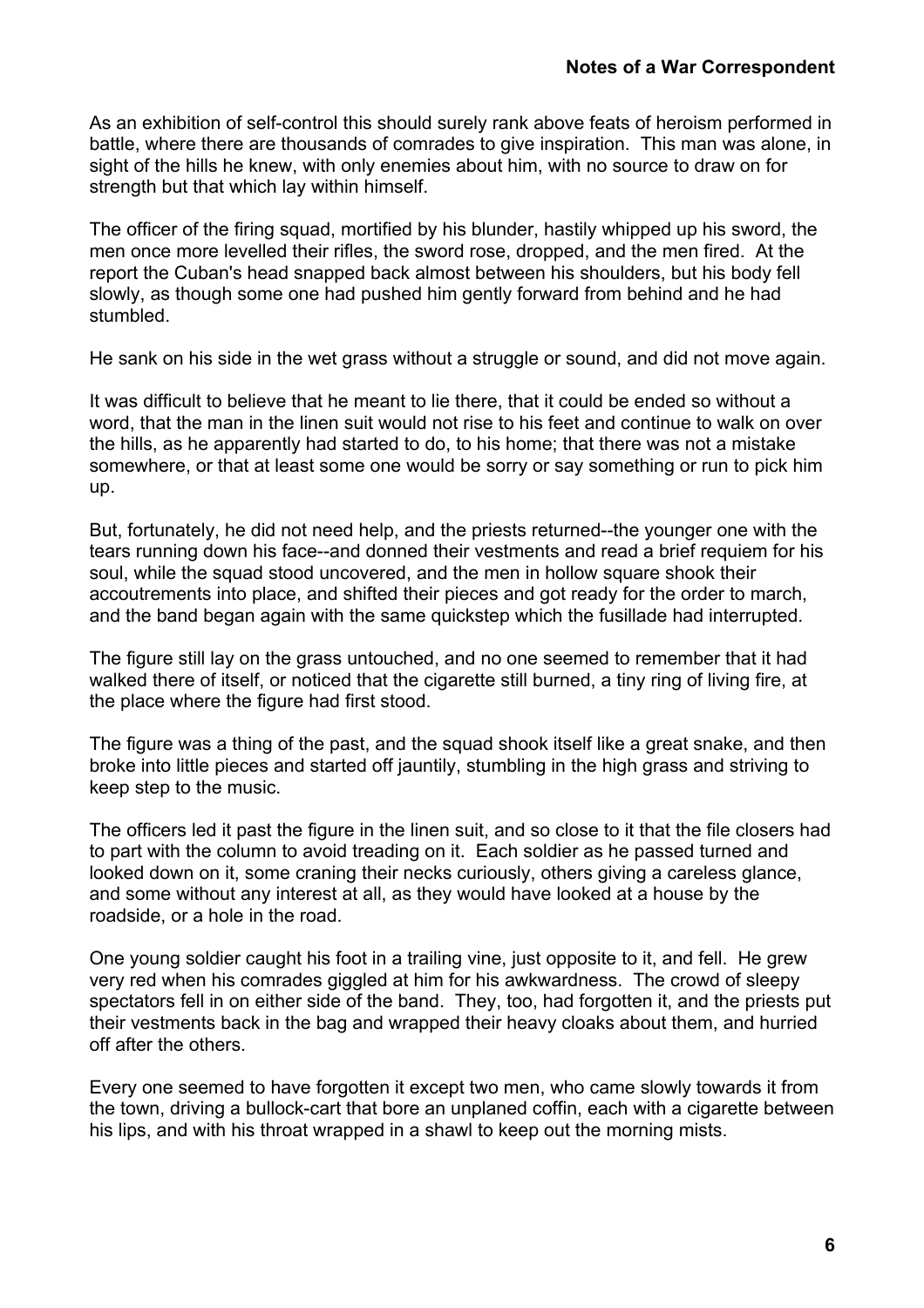At that moment the sun, which had shown some promise of its coming in the glow above the hills, shot up suddenly from behind them in all the splendor of the tropics, a fierce, red disk of heat, and filled the air with warmth and light.

The bayonets of the retreating column flashed in it, and at the sight a rooster in a farmyard near by crowed vigorously, and a dozen bugles answered the challenge with the brisk, cheery notes of the reveille, and from all parts of the city the church bells jangled out the call for early mass, and the little world of Santa Clara seemed to stretch itself and to wake to welcome the day just begun.

But as I fell in at the rear of the procession and looked back, the figure of the young Cuban, who was no longer a part of the world of Santa Clara, was asleep in the wet grass, with his motionless arms still tightly bound behind him, with the scapular twisted awry across his face, and the blood from his breast sinking into the soil he had tried to free.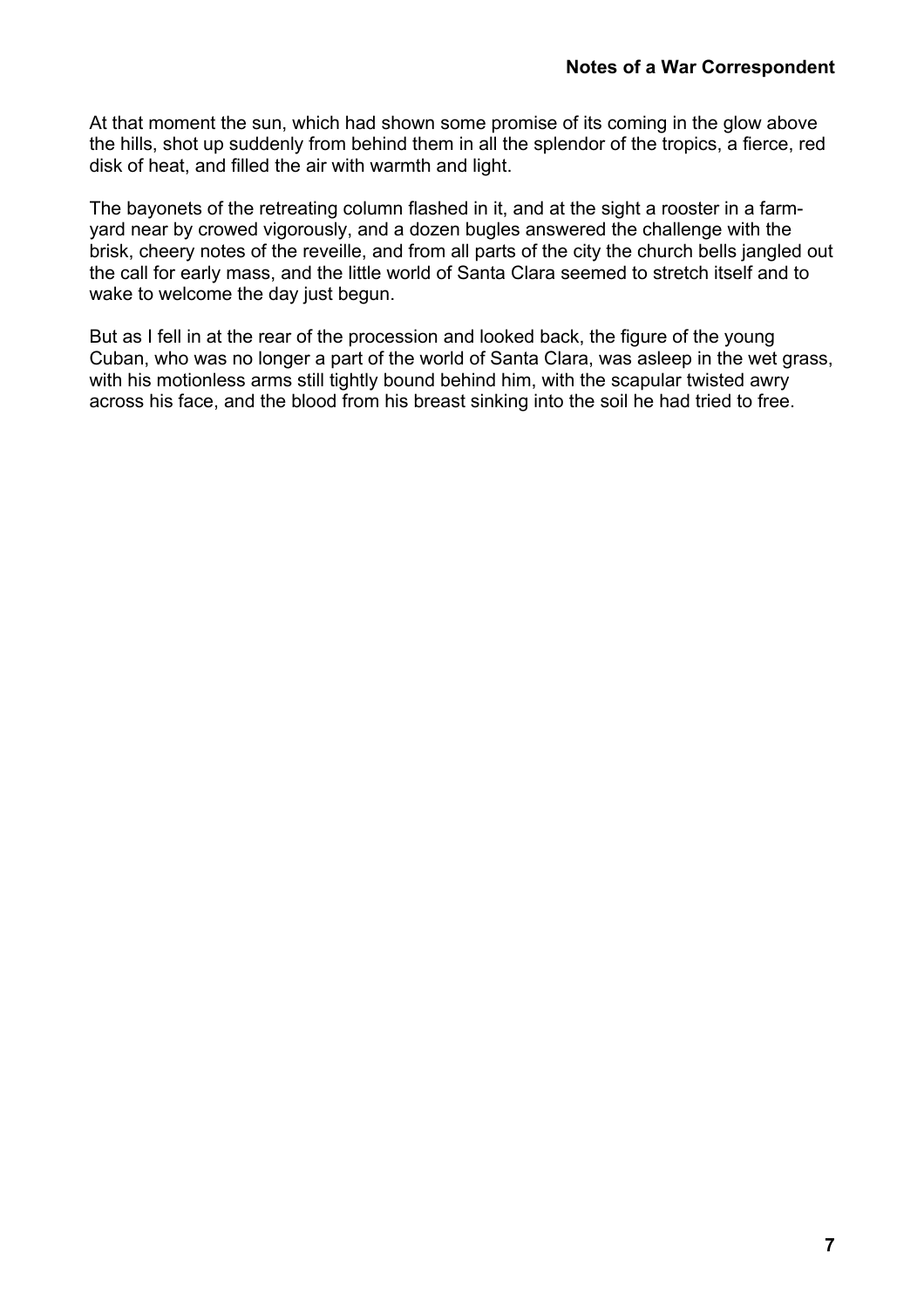#### **THE GREEK-TURKISH WAR:**

#### <span id="page-7-0"></span>**THE BATTLE OF VELESTINOS {2}**

The Turks had made three attacks on Velestinos on three different days, and each time had been repulsed. A week later, on the 4th of May, they came back again, to the number of ten thousand, and brought four batteries with them, and the fighting continued for two more days. This was called the second battle of Velestinos. In the afternoon of the 5th the Crown Prince withdrew from Pharsala to take up a stronger position at Domokos, and the Greeks under General Smolenski, the military hero of the campaign, were forced to retreat, and the Turks came in, and, according to their quaint custom, burned the village and marched on to Volo. John Bass, the American correspondent, and myself were keeping house in the village, in the home of the mayor. He had fled from the town, as had nearly all the villagers; and as we liked the appearance of his house, I gave Bass a leg up over the wall around his garden, and Bass opened the gate, and we climbed in through his front window. It was like the invasion of the home of the Dusantes by Mrs. Lecks and Mrs. Aleshine, and, like them, we were constantly making discoveries of fresh treasure-trove. Sometimes it was in the form of a cake of soap or a tin of coffee, and once it was the mayor's fluted petticoats, which we tried on, and found very heavy. We could not discover what he did for pockets. All of these things, and the house itself, were burned to ashes, we were told, a few hours after we retreated, and we feel less troubled now at having made such free use of them.

On the morning of the 4th we were awakened by the firing of cannon from a hill just over our heads, and we met in the middle of the room and solemnly shook hands. There was to be a battle, and we were the only correspondents on the spot. As I represented the London Times, Bass was the only representative of an American newspaper who saw this fight from its beginning to its end.

We found all the hills to the left of the town topped with long lines of men crouching in little trenches. There were four rows of hills. If you had measured the distance from one hilltop to the next, they would have been from one hundred to three hundred yards distant from one another. In between the hills were gullies, or little valleys, and the beds of streams that had dried up in the hot sun. These valleys were filled with high grass that waved about in the breeze and was occasionally torn up and tossed in the air by a shell. The position of the Greek forces was very simple. On the top of each hill was a trench two or three feet deep and some hundred yards long. The earth that had been scooped out to make the trench was packed on the edge facing the enemy, and on the top of that some of the men had piled stones, through which they poked their rifles. When a shell struck the ridge it would sometimes scatter these stones in among the men, and they did quite as much damage as the shells. Back of these trenches, and down that side of the hill which was farther from the enemy, were the reserves, who sprawled at length in the long grass, and smoked and talked and watched the shells dropping into the gully at their feet.

The battle, which lasted two days, opened in a sudden and terrific storm of hail. But the storm passed as quickly as it came, leaving the trenches running with water, like the gutters of a city street after a spring shower; and the men soon sopped them up with their overcoats and blankets, and in half an hour the sun had dried the wet uniforms, and the field-birds had begun to chirp again, and the grass was warm and fragrant. The sun was terribly hot. There was no other day during that entire brief campaign when its glare was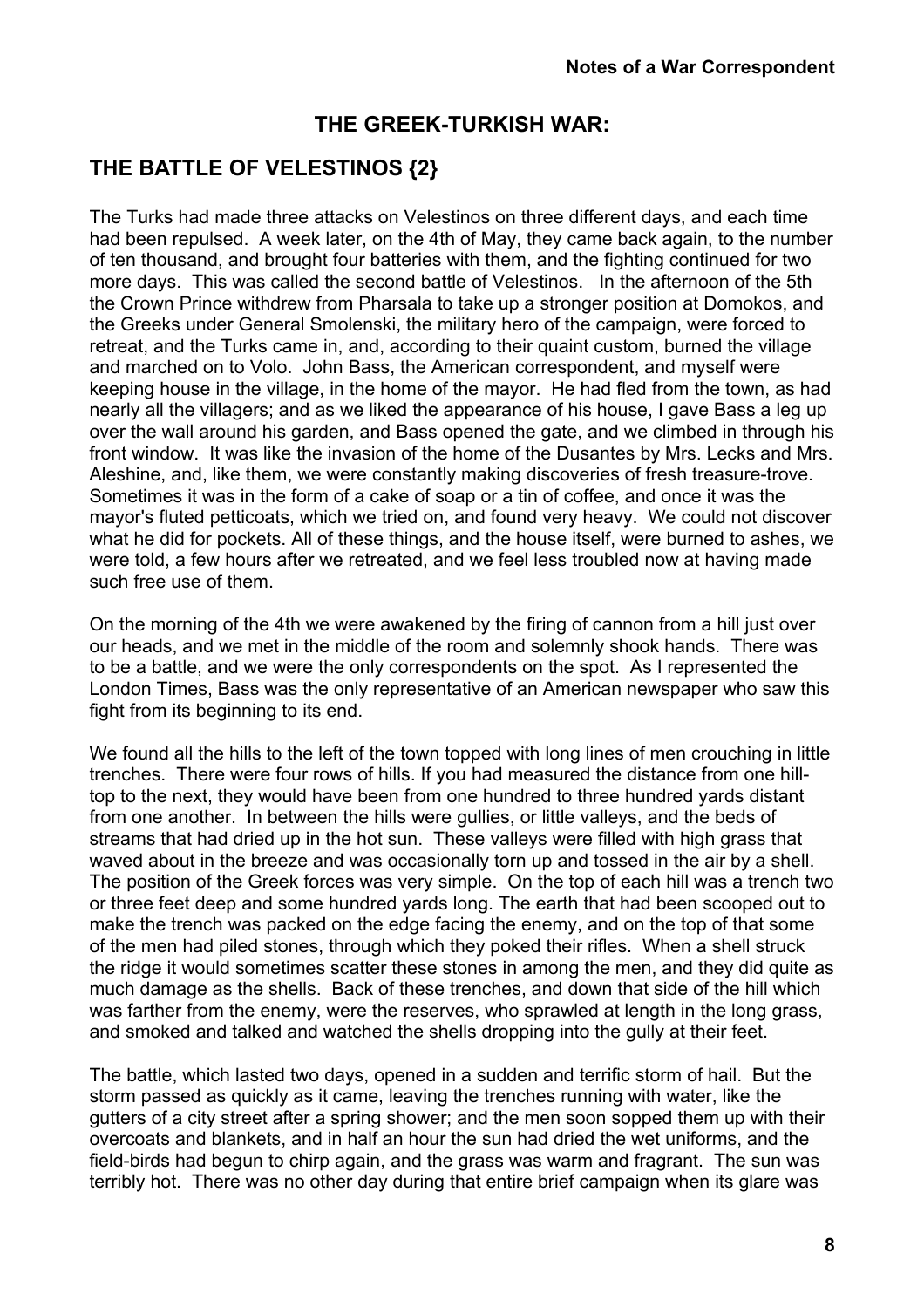so intense or the heat so suffocating. The men curled up in the trenches, with their heads pressed against the damp earth, panting and breathing heavily, and the heat-waves danced and quivered about them, making the plain below flicker like a picture in a cinematograph.

From time to time an officer would rise and peer down into the great plain, shading his eyes with his hands, and shout something at them, and they would turn quickly in the trench and rise on one knee. And at the shout that followed they would fire four or five rounds rapidly and evenly, and then, at a sound from the officer's whistle, would drop back again and pick up the cigarettes they had placed in the grass and begin leisurely to swab out their rifles with a piece of dirty rag on a cleaning rod. Down in the plain below there was apparently nothing at which they could shoot except the great shadows of the clouds drifting across the vast checker-board of green and yellow fields, and disappearing finally between the mountain passes beyond. In some places there were square dark patches that might have been bushes, and nearer to us than these were long lines of fresh earth, from which steam seemed to be escaping in little wisps. What impressed us most of what we could see of the battle then was the remarkable number of cartridges the Greek soldiers wasted in firing into space, and the fact that they had begun to fire at such long range that, in order to get the elevation, they had placed the rifle butt under the armpit instead of against the shoulder. Their sights were at the top notch. The cartridges reminded one of corn- cobs jumping out of a corn-sheller, and it was interesting when the bolts were shot back to see a hundred of them pop up into the air at the same time, flashing in the sun as though they were glad to have done their work and to get out again. They rolled by the dozens underfoot, and twinkled in the grass, and when one shifted his position in the narrow trench, or stretched his cramped legs, they tinkled musically. It was like wading in a gutter filled with thimbles.

Then there began a concert which came from just overhead--a concert of jarring sounds and little whispers. The "shrieking shrapnel," of which one reads in the description of every battle, did not seem so much like a shriek as it did like the jarring sound of telegraph wires when some one strikes the pole from which they hang, and when they came very close the noise was like the rushing sound that rises between two railroad trains when they pass each other in opposite directions and at great speed. After a few hours we learned by observation that when a shell sang overhead it had already struck somewhere else, which was comforting, and which was explained, of course, by the fact that the speed of the shell is so much greater than the rate at which sound travels. The bullets were much more disturbing; they seemed to be less open in their warfare, and to steal up and sneak by, leaving no sign, and only to whisper as they passed. They moved under a cloak of invisibility, and made one feel as though he were the blind man in a game of blind-man's-buff, where every one tapped him in passing, leaving him puzzled and ignorant as to whither they had gone and from what point they would come next. The bullets sounded like rustling silk, or like humming-birds on a warm summer's day, or like the wind as it is imitated on the stage of a theatre. Any one who has stood behind the scenes when a storm is progressing on the stage, knows the little wheel wound with silk that brushes against another piece of silk, and which produces the whistling effect of the wind. At Velestinos, when the firing was very heavy, it was exactly as though some one were turning one of these silk wheels, and so rapidly as to make the whistling continuous.

When this concert opened, the officers shouted out new orders, and each of the men shoved his sight nearer to the barrel, and when he fired again, rubbed the butt of his gun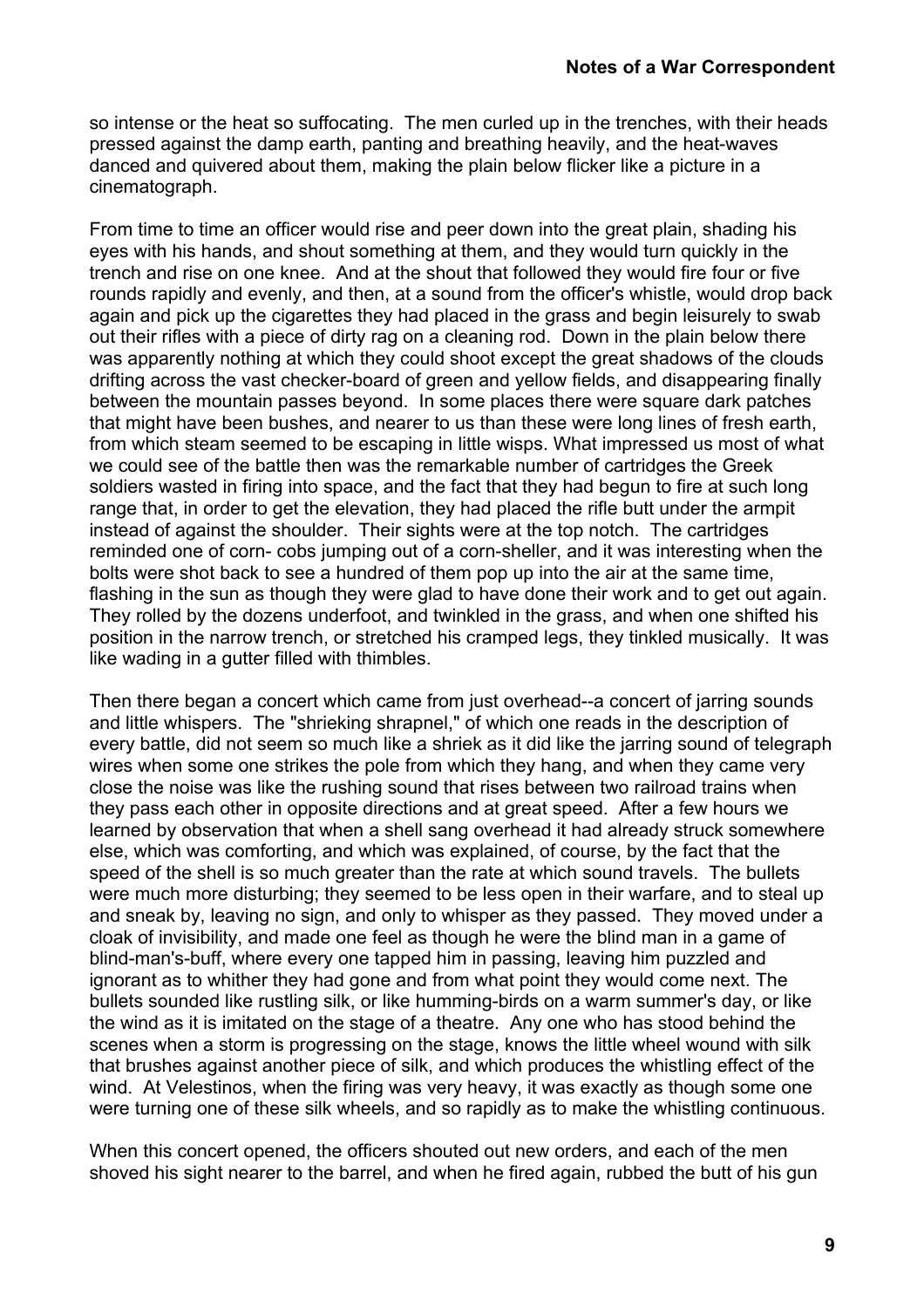snugly against his shoulder. The huge green blotches on the plain had turned blue, and now we could distinguish that they moved, and that they were moving steadily forward. Then they would cease to move, and a little later would be hidden behind great puffs of white smoke, which were followed by a flash of flame; and still later there would come a dull report. At the same instant something would hurl itself jarring through the air above our heads, and by turning on one elbow we could see a sudden upheaval in the sunny landscape behind us, a spurt of earth and stones like a miniature geyser, which was filled with broken branches and tufts of grass and pieces of rock. As the Turkish aim grew better these volcanoes appeared higher up the hill, creeping nearer and nearer to the rampart of fresh earth on the second trench until the shells hammered it at last again and again, sweeping it away and cutting great gashes in it, through which we saw the figures of men caught up and hurled to one side, and others flinging themselves face downward as though they were diving into water; and at the same instant in our own trench the men would gasp as though they had been struck too, and then becoming conscious of having done this would turn and smile sheepishly at each other, and crawl closer into the burrows they had made in the earth.

From where we sat on the edge of the trench, with our feet among the cartridges, we could, by leaning forward, look over the piled-up earth into the plain below, and soon, without any aid from field- glasses, we saw the blocks of blue break up into groups of men. These men came across the ploughed fields in long, widely opened lines, walking easily and leisurely, as though they were playing golf or sowing seed in the furrows.

The Greek rifles crackled and flashed at the lines, but the men below came on quite steadily, picking their way over the furrows and appearing utterly unconscious of the seven thousand rifles that were calling on them to halt. They were advancing directly toward a little sugar-loaf hill, on the top of which was a mountain battery perched like a tiara on a woman's head. It was throwing one shell after another in the very path of the men below, but the Turks still continued to pick their way across the field, without showing any regard for the mountain battery. It was worse than threatening; it seemed almost as though they meant to insult us. If they had come up on a run they would not have appeared so contemptuous, for it would have looked then as though they were trying to escape the Greek fire, or that they were at least interested in what was going forward. But the steady advance of so many men, each plodding along by himself, with his head bowed and his gun on his shoulder, was aggravating.

There was a little village at the foot of the hill. It was so small that no one had considered it. It was more like a collection of stables gathered round a residence than a town, and there was a wall completely encircling it, with a gate in the wall that faced us. Suddenly the doors of this gate were burst open from the inside, and a man in a fez ran through them, followed by many more. The first man was waving a sword, and a peasant in petticoats ran at his side and pointed up with his hand at our trench. Until that moment the battle had lacked all human interest; we might have been watching a fight against the stars or the man in the moon, and, in spite of the noise and clatter of the Greek rifles, and the ghostlike whispers and the rushing sounds in the air, there was nothing to remind us of any other battle of which we had heard or read. But we had seen pictures of officers waving swords, and we knew that the fez was the sign of the Turk--of the enemy--of the men who were invading Thessaly, who were at that moment planning to come up a steep hill on which we happened to be sitting and attack the people on top of it. And the spectacle at once became comprehensible, and took on the human interest it had lacked.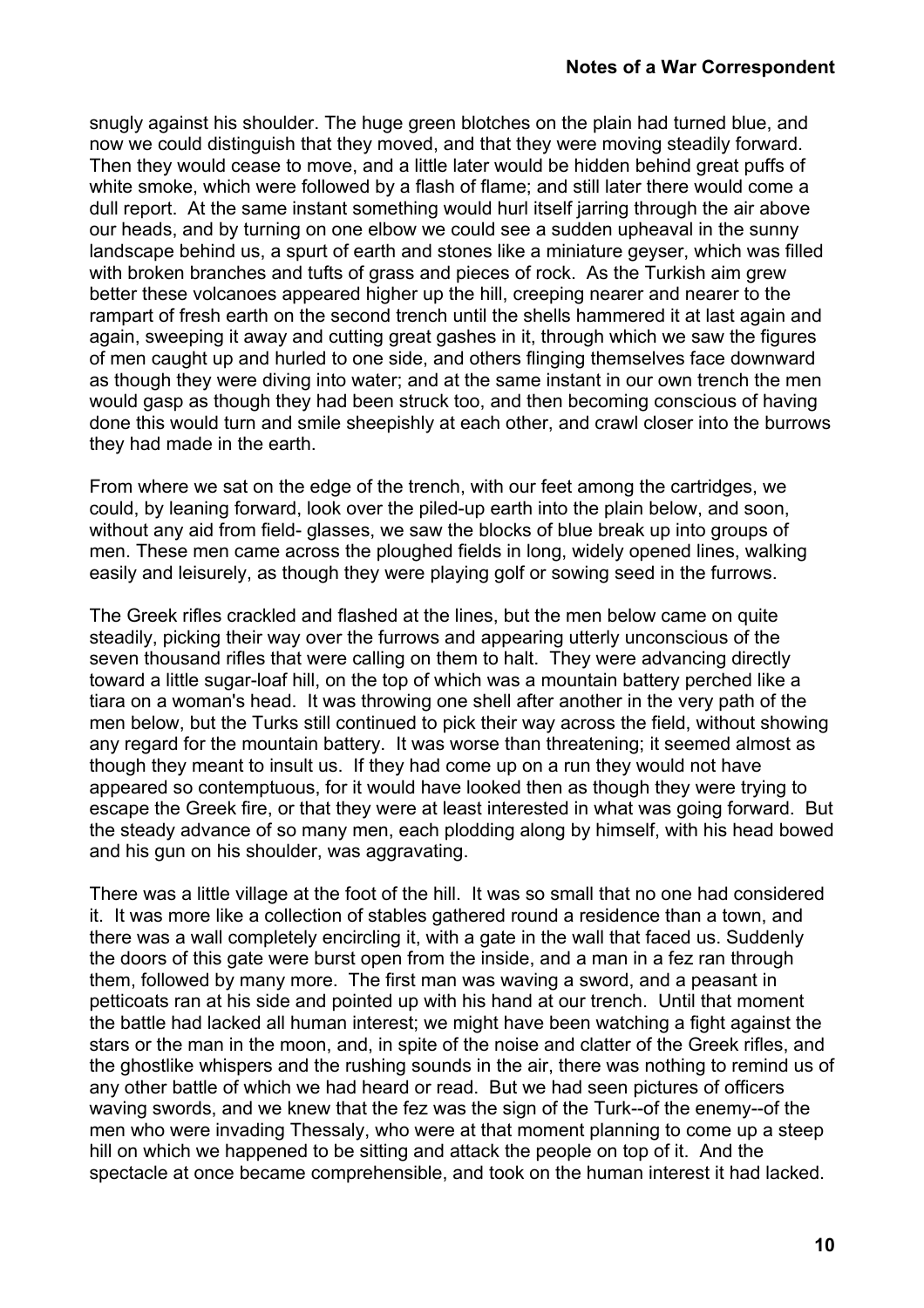The men seemed to feel this, for they sprang up and began cheering and shouting, and fired in an upright position, and by so doing exposed themselves at full length to the fire from the men below. The Turks in front of the village ran back into it again, and those in the fields beyond turned and began to move away, but in that same plodding, aggravating fashion. They moved so leisurely that there was a pause in the noise along the line, while the men watched them to make sure that they were really retreating. And then there was a long cheer, after which they all sat down, breathing deeply, and wiping the sweat and dust across their faces, and took long pulls at their canteens.

The different trenches were not all engaged at the same time. They acted according to the individual judgment of their commanding officer, but always for the general good. Sometimes the fire of the enemy would be directed on one particular trench, and it would be impossible for the men in that trench to rise and reply without haying their heads carried away; so they would lie hidden, and the men in the trenches flanking them would act in their behalf, and rake the enemy from the front and from every side, until the fire on that trench was silenced, or turned upon some other point. The trenches stretched for over half a mile in a semicircle, and the little hills over which they ran lay at so many different angles, and rose to such different heights, that sometimes the men in one trench fired directly over the heads of their own men. From many trenches in the first line it was impossible to see any of the Greek soldiers except those immediately beside you. If you looked back or beyond on either hand there was nothing to be seen but high hills topped with fresh earth, and the waving yellow grass, and the glaring blue sky.

General Smolenski directed the Greeks from the plain to the far right of the town; and his presence there, although none of the men saw nor heard of him directly throughout the entire day, was more potent for good than would have been the presence of five thousand other men held in reserve. He was a mile or two miles away from the trenches, but the fact that he was there, and that it was Smolenski who was giving the orders, was enough. Few had ever seen Smolenski, but his name was sufficient; it was as effective as is Mr. Bowen's name on a Bank of England note. It gave one a pleasant feeling to know that he was somewhere within call; you felt there would be no "routs" nor stampedes while he was there. And so for two days those seven thousand men lay in the trenches, repulsing attack after attack of the Turkish troops, suffocated with the heat and chilled with sudden showers, and swept unceasingly by shells and bullets--partly because they happened to be good men and brave men, but largely because they knew that somewhere behind them a stout, bull-necked soldier was sitting on a camp-stool, watching them through a pair of field- glasses.

Toward mid-day you would see a man leave the trench with a comrade's arm around him, and start on the long walk to the town where the hospital corps were waiting for him. These men did not wear their wounds with either pride or braggadocio, but regarded the wet sleeves and shapeless arms in a sort of wondering surprise. There was much more of surprise than of pain in their faces, and they seemed to be puzzling as to what they had done in the past to deserve such a punishment.

Other men were carried out of the trench and laid on their backs on the high grass, staring up drunkenly at the glaring sun, and with their limbs fallen into unfamiliar poses. They lay so still, and they were so utterly oblivious of the roar and rattle and the anxious energy around them that one grew rather afraid of them and of their superiority to their surroundings. The sun beat on them, and the insects in the grass waving above them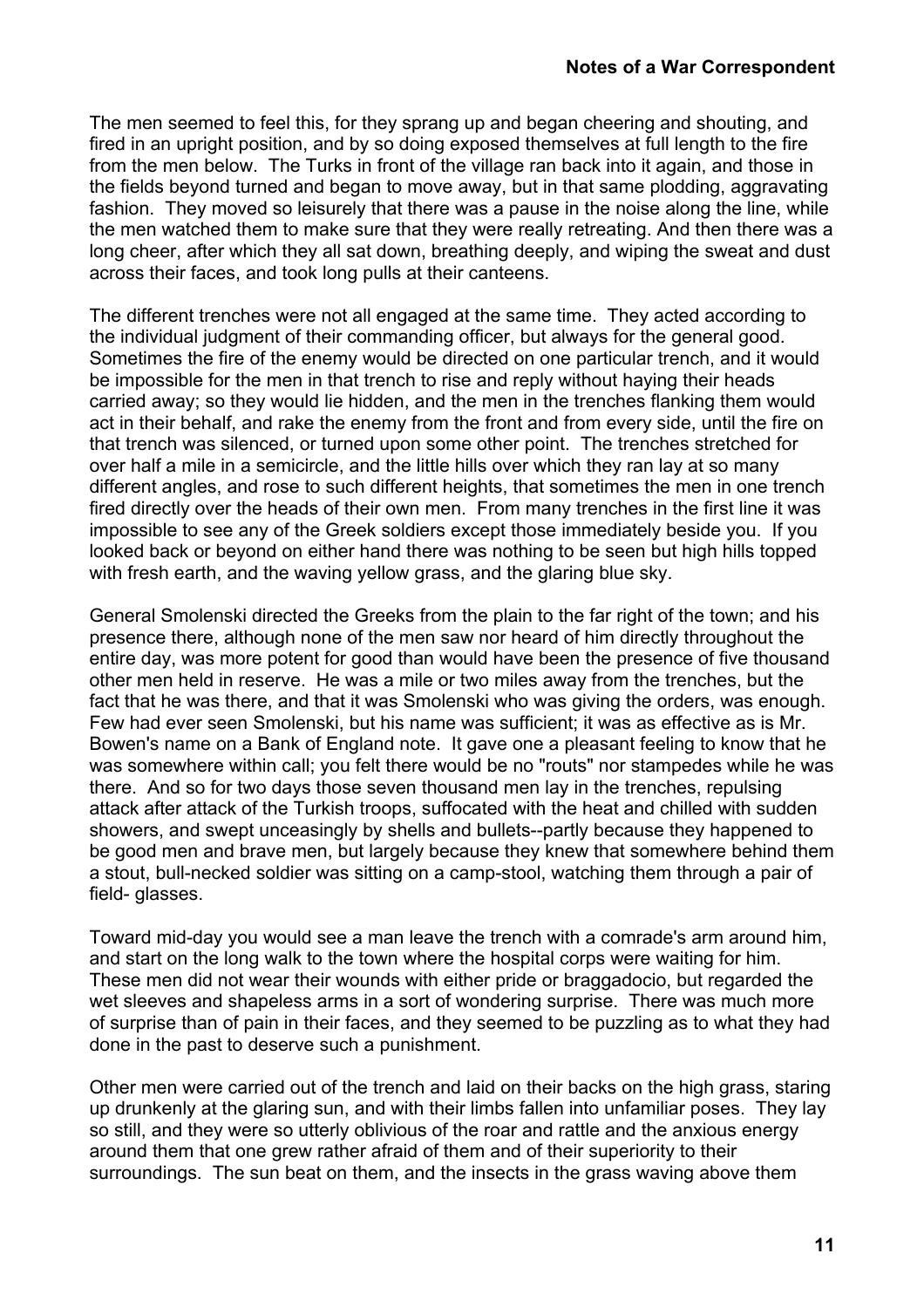buzzed and hummed, or burrowed in the warm moist earth upon which they lay; over their heads the invisible carriers of death jarred the air with shrill crescendoes, and near them a comrade sat hacking with his bayonet at a lump of hard bread. He sprawled contentedly in the hot sun, with humped shoulders and legs far apart, and with his cap tipped far over his eyes. Every now and again he would pause, with a piece of cheese balanced on the end of his knife-blade, and look at the twisted figures by him on the grass, or he would dodge involuntarily as a shell swung low above his head, and smile nervously at the still forms on either side of him that had not moved. Then he brushed the crumbs from his jacket and took a drink out of his hot canteen, and looking again at the sleeping figures pressing down the long grass beside him, crawled back on his hands and knees to the trench and picked up his waiting rifle.

The dead gave dignity to what the other men were doing, and made it noble, and, from another point of view, quite senseless. For their dying had proved nothing. Men who could have been much better spared than they, were still alive in the trenches, and for no reason but through mere dumb chance. There was no selection of the unfittest; it seemed to be ruled by unreasoning luck. A certain number of shells and bullets passed through a certain area of space, and men of different bulks blocked that space in different places. If a man happened to be standing in the line of a bullet he was killed and passed into eternity, leaving a wife and children, perhaps, to mourn him. "Father died," these children will say, "doing his duty." As a matter of fact, father died because he happened to stand up at the wrong moment, or because he turned to ask the man on his right for a match, instead of leaning toward the left, and he projected his bulk of two hundred pounds where a bullet, fired by a man who did not know him and who had not aimed at him, happened to want the right of way. One of the two had to give it, and as the bullet would not, the soldier had his heart torn out. The man who sat next to me happened to stoop to fill his cartridgebox just as the bullet that wanted the space he had occupied passed over his bent shoulder; and so he was not killed, but will live for sixty years, perhaps, and will do much good or much evil. Another man in the same trench sat up to clean his rifle, and had his arm in the air driving the cleaning rod down the barrel, when a bullet passed through his lungs, and the gun fell across his face, with the rod sticking in it, and he pitched forward on his shoulder quite dead. If he had not cleaned his gun at that moment he would probably be alive in Athens now, sitting in front of a cafe and fighting the war over again. Viewed from that point, and leaving out the fact that God ordered it all, the fortunes of the game of war seemed as capricious as matching pennies, and as impersonal as the wheel at Monte Carlo. In it the brave man did not win because he was brave, but because he was lucky. A fool and a philosopher are equal at a game of dice. And these men who threw dice with death were interesting to watch, because, though they gambled for so great a stake, they did so unconcernedly and without flinching, and without apparently appreciating the seriousness of the game.

There was a red-headed, freckled peasant boy, in dirty petticoats, who guided Bass and myself to the trenches. He was one of the few peasants who had not run away, and as he had driven sheep over every foot of the hills, he was able to guide the soldiers through those places where they were best protected from the bullets of the enemy. He did this all day, and was always, whether coming or going, under a heavy fire; but he enjoyed that fact, and he seemed to regard the battle only as a delightful change in the quiet routine of his life, as one of our own country boys at home would regard the coming of the spring circus or the burning of a neighbor's barn. He ran dancing ahead of us, pointing to where a ledge of rock offered a natural shelter, or showing us a steep gully where the bullets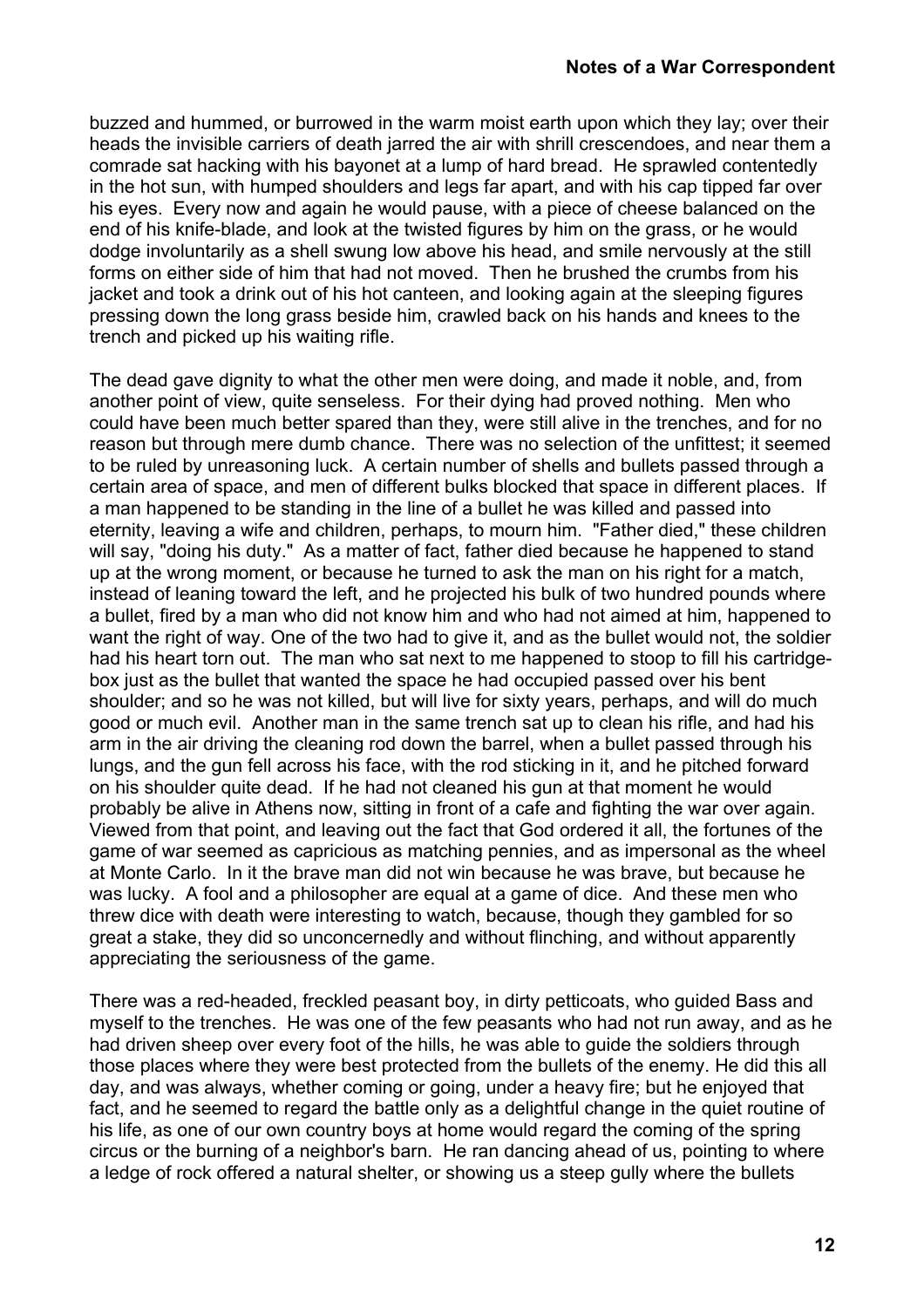could not fall. When they came very near him he would jump high in the air, not because he was startled, but out of pure animal joy in the excitement of it, and he would frown importantly and shake his red curls at us, as though to say: "I told you to be careful. Now, you see. Don't let that happen again." We met him many times during the two days, escorting different companies of soldiers from one point to another, as though they were visitors to his estate. When a shell broke, he would pick up a piece and present it to the officer in charge, as though it were a flower he had plucked from his own garden, and which he wanted his guest to carry away with him as a souvenir of his visit. Some one asked the boy if his father and mother knew where he was, and he replied, with amusement, that they had run away and deserted him, and that he had remained because he wished to see what a Turkish army looked like. He was a much more plucky boy than the overrated Casabianca, who may have stood on the burning deck whence all but him had fled because he could not swim, and because it was with him a choice of being either burned or drowned. This boy stuck to the burning deck when it was possible for him at any time to have walked away and left it burning. But he stayed on because he was amused, and because he was able to help the soldiers from the city in safety across his native heath. He was much the best part of the show, and one of the bravest Greeks on the field. He will grow up to be something fine, no doubt, and his spirit will rebel against having to spend his life watching his father's sheep. He may even win the race from Marathon.

Another Greek who was a most interesting figure to us was a Lieutenant Ambroise Frantzis. He was in command of the mountain battery on the flat, round top of the high hill. On account of its height the place seemed much nearer to the sun than any other part of the world, and the heat there was three times as fierce as in the trenches below. When you had climbed to the top of this hill it was like standing on a roof-garden, or as though you were watching a naval battle from a fighting top of one of the battleships. The top of the hill was not unlike an immense circus ring in appearance. The piled-up earth around its circular edge gave that impression, and the glaring yellow wheat that was tramped into glaring yellow soil, and the blue ammunition-boxes scattered about, helped out the illusion. It was an exceedingly busy place, and the smoke drifted across it continually, hiding us from one another in a curtain of flying yellow dust, while over our heads the Turkish shells raced after each other so rapidly that they beat out the air like the branches of a tree in a storm. On account of its height, and the glaring heat, and the shells passing, and the Greek guns going off and then turning somersaults, it was not a place suited for meditation; but Ambroise Frantzis meditated there as though he were in his own study. He was a very young man and very shy, and he was too busy to consider his own safety, or to take time, as the others did, to show that he was not considering it. Some of the other officers stood up on the breastworks and called the attention of the men to what they were doing; but as they did not wish the men to follow their example in this, it was difficult to see what they expected to gain by their braggadocio. Frantzis was as unconcerned as an artist painting a big picture in his studio. The battle plain below him was his canvas, and his nine mountain guns were his paint brushes. And he painted out Turks and Turkish cannon with the same concentrated, serious expression of countenance that you see on the face of an artist when he bites one brush between his lips and with another wipes out a false line or a touch of the wrong color. You have seen an artist cock his head on one side, and shut one eye and frown at his canvas, and then select several brushes and mix different colors and hit the canvas a bold stroke, and then lean back to note the effect. Frantzis acted in just that way. He would stand with his legs apart and his head on one side, pulling meditatively at his pointed beard, and then taking a closer look through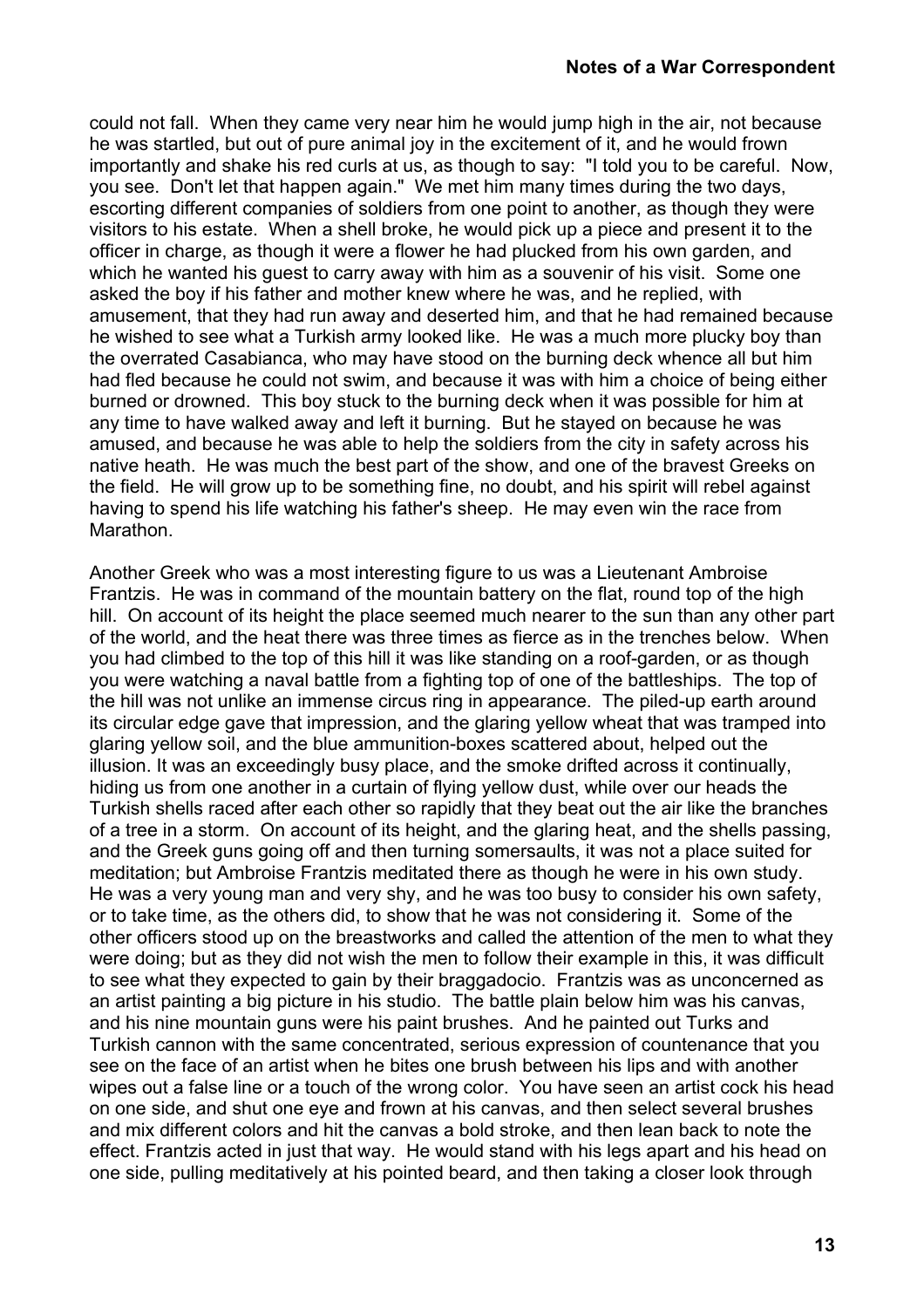his field-glasses, would select the three guns he had decided would give him the effect he wanted to produce, and he would produce that effect. When the shot struck plump in the Turkish lines, and we could see the earth leap up into the air like geysers of muddy water, and each gunner would wave his cap and cheer, Frantzis would only smile uncertainly, and begin again, with the aid of his field-glasses, to puzzle out fresh combinations.

The battle that had begun in a storm of hail ended on the first day in a storm of bullets that had been held in reserve by the Turks, and which let off just after sundown. They came from a natural trench, formed by the dried-up bed of a stream which lay just below the hill on which the first Greek trench was situated. There were bushes growing on the bank of the stream nearest to the Greek lines, and these hid the men who occupied it. Throughout the day there had been an irritating fire from this trench from what appeared to be not more than a dozen rifles, but we could see that it was fed from time to time with many boxes of ammunition, which were carried to it on the backs of mules from the Turkish position a half mile farther to the rear. Bass and a corporal took a great aversion to this little group of Turks, not because there were too many of them to be disregarded, but because they were so near; and Bass kept the corporal's services engaged in firing into it, and in discouraging the ammunition mules when they were being driven in that direction. Our corporal was a sharp-shooter, and, accordingly, felt his superiority to his comrades; and he had that cheerful contempt for his officers that all true Greek soldiers enjoy; and so he never joined in the volley- firing, but kept his ammunition exclusively for the dozen men behind the bushes and for the mules. He waged, as it were, a little battle on his own account. The other men rose as commanded and fired regular volleys, and sank back again, but he fixed his sights to suit his own idea of the range, and he rose when he was ready to do so, and fired whenever he thought best. When his officer, who kept curled up in the hollow of the trench, commanded him to lie down, he would frown and shake his head at the interruption, and paid no further attention to the order. He was as much alone as a hunter on a mountain peak stalking deer, and whenever he fired at the men in the bushes he would swear softly, and when he fired at the mules he would chuckle and laugh with delight and content. The mules had to cross a ploughed field in order to reach the bushes, and so we were able to mark where his bullets struck, and we could see them skip across the field, kicking up the dirt as they advanced, until they stopped the mule altogether, or frightened the man who was leading it into a disorderly retreat.

It appeared later that instead of there being but twelve men in these bushes there were six hundred, and that they were hiding there until the sun set in order to make a final attack on the first trench. They had probably argued that at sunset the strain of the day's work would have told on the Greek morale, that the men's nerves would be jerking and their stomachs aching for food, and that they would be ready for darkness and sleep, and in no condition to repulse a fresh and vigorous attack. So, just as the sun sank, and the officers were counting the cost in dead and wounded, and the men were gathering up blankets and overcoats, and the firing from the Greek lines had almost ceased, there came a fierce rattle from the trench to the right of us, like a watch-dog barking the alarm, and the others took it up from all over the hill, and when we looked down into the plain below to learn what it meant, we saw it blue with men, who seemed to have sprung from the earth. They were clambering from the bed of the stream, breaking through the bushes, and forming into a long line, which, as soon as formed, was at once hidden at regular intervals by flashes of flame that seemed to leap from one gun-barrel to the next, as you have seen a current of electricity run along a line of gas- jets. In the dim twilight these flashes were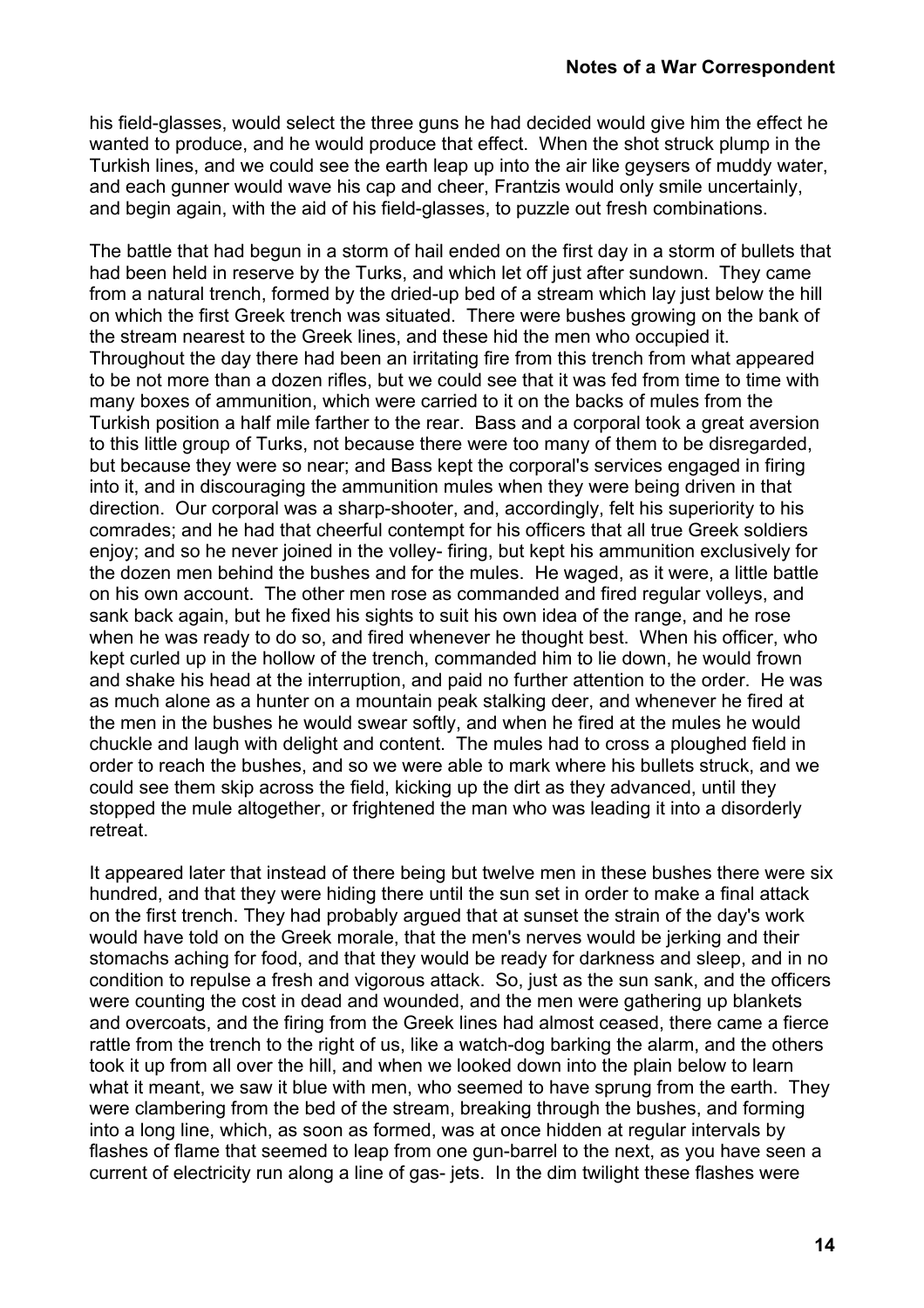much more blinding than they had been in the glare of the sun, and the crash of the artillery coming on top of the silence was the more fierce and terrible by the contrast. The Turks were so close on us that the first trench could do little to help itself, and the men huddled against it while their comrades on the surrounding hills fought for them, their volleys passing close above our heads, and meeting the rush of the Turkish bullets on the way, so that there was now one continuous whistling shriek, like the roar of the wind through the rigging of a ship in a storm. If a man had raised his arm above his head his hand would have been torn off. It had come up so suddenly that it was like two dogs, each springing at the throat of the other, and in a greater degree it had something of the sound of two wild animals struggling for life. Volley answered volley as though with personal hate--one crashing in upon the roll of the other, or beating it out of recognition with the bursting roar of heavy cannon. At the same instant all of the Turkish batteries opened with great, ponderous, booming explosions, and the little mountain guns barked and snarled and shrieked back at them, and the rifle volleys crackled and shot out blistering flames, while the air was filled with invisible express trains that shook and jarred it and crashed into one another, bursting and shrieking and groaning. It seemed as though you were lying in a burning forest, with giant tree trunks that had withstood the storms of centuries crashing and falling around your ears, and sending up great showers of sparks and flame. This lasted for five minutes or less, and then the death-grip seemed to relax, the volleys came brokenly, like a man panting for breath, the bullets ceased to sound with the hiss of escaping steam, and rustled aimlessly by, and from hill-top to hilltop the officers' whistles sounded as though a sportsman were calling off his dogs. The Turks withdrew into the coming night, and the Greeks lay back, panting and sweating, and stared open-eyed at one another, like men who had looked for a moment into hell, and had come back to the world again.

The next day was like the first, except that by five o'clock in the afternoon the Turks appeared on our left flank, crawling across the hills like an invasion of great ants, and the Greek army that at Velestinos had made the two best and most dignified stands of the war withdrew upon Halmyros, and the Turks poured into the village and burned it, leaving nothing standing save two tall Turkish minarets that many years before, when Thessaly belonged to the Sultan, the Turks themselves had placed there.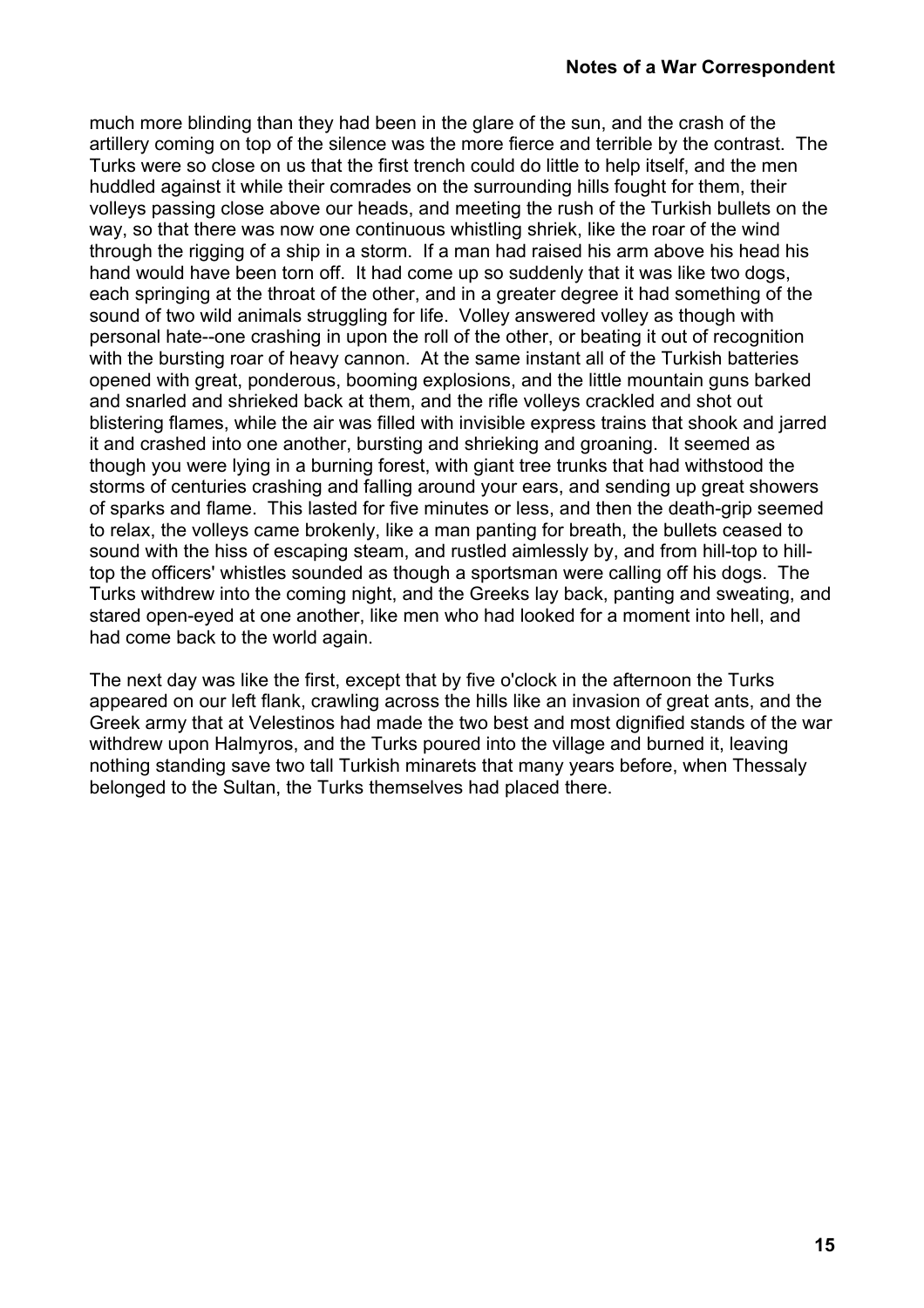#### **THE SPANISH AMERICAN WAR**

#### <span id="page-15-0"></span>**I--THE ROUGH RIDERS AT GUASIMAS**

On the day the American troops landed on the coast of Cuba, the Cubans informed General Wheeler that the enemy were intrenched at Guasimas, blocking the way to Santiago. Guasimas is not a village, nor even a collection of houses; it is the meeting place of two trails which join at the apex of a V, three miles from the seaport town of Siboney, and continue merged in a single trail to Santiago. General Wheeler, guided by the Cubans, reconnoitred this trail on the 23rd of June, and with the position of the enemy fully explained to him, returned to Siboney and informed General Young and Colonel Wood that on the following morning he would attack the Spanish position at Guasimas. It has been stated that at Guasimas, the Rough Riders were trapped in an ambush, but, as the plan was discussed while I was present, I know that so far from any ones running into an ambush, every one of the officers concerned had a full knowledge of where he would find the enemy, and what he was to do when he found him.

That night no one slept, for until two o'clock in the morning, troops were still being disembarked in the surf, and two ships of war had their searchlights turned on the landingplace, and made Siboney as light as a ball-room. Back of the searchlights was an ocean white with moonlight, and on the shore red camp-fires, at which the half- drowned troops were drying their uniforms, and the Rough Riders, who had just marched in from Baiquiri, were cooking a late supper, or early breakfast of coffee and bacon. Below the former home of the Spanish comandante, which General Wheeler had made his head-quarters, lay the camp of the Rough Riders, and through it Cuban officers were riding their halfstarved ponies, and scattering the ashes of the camp-fires. Below them was the beach and the roaring surf, in which a thousand or so naked men were assisting and impeding the progress shoreward of their comrades, in pontoons and shore boats, which were being hurled at the beach like sleds down a water chute.

It was one of the most weird and remarkable scenes of the war, probably of any war. An army was being landed on an enemy's coast at the dead of night, but with the same cheers and shrieks and laughter that rise from the bathers at Coney Island on a hot Sunday. It was a pandemonium of noises. The men still to be landed from the "prison hulks," as they called the transports, were singing in chorus, the men already on shore were dancing naked around the camp-fires on the beach, or shouting with delight as they plunged into the first bath that had offered in seven days, and those in the launches as they were pitched head-first at the soil of Cuba, signalized their arrival by howls of triumph. On either side rose black overhanging ridges, in the lowland between were white tents and burning fires, and from the ocean came the blazing, dazzling eyes of the searchlights shaming the quiet moonlight.

After three hours' troubled sleep in this tumult the Rough Riders left camp at five in the morning. With the exception of half a dozen officers they were dismounted, and carried their blanket rolls, haversacks, ammunition, and carbines. General Young had already started toward Guasimas the First and Tenth dismounted Cavalry, and according to the agreement of the night before had taken the eastern trail to our right, while the Rough Riders climbed the steep ridge above Siboney and started toward the rendezvous along the trail to the west, which was on high ground and a half mile to a mile distant from the trail along which General Young and his regulars were marching. There was a valley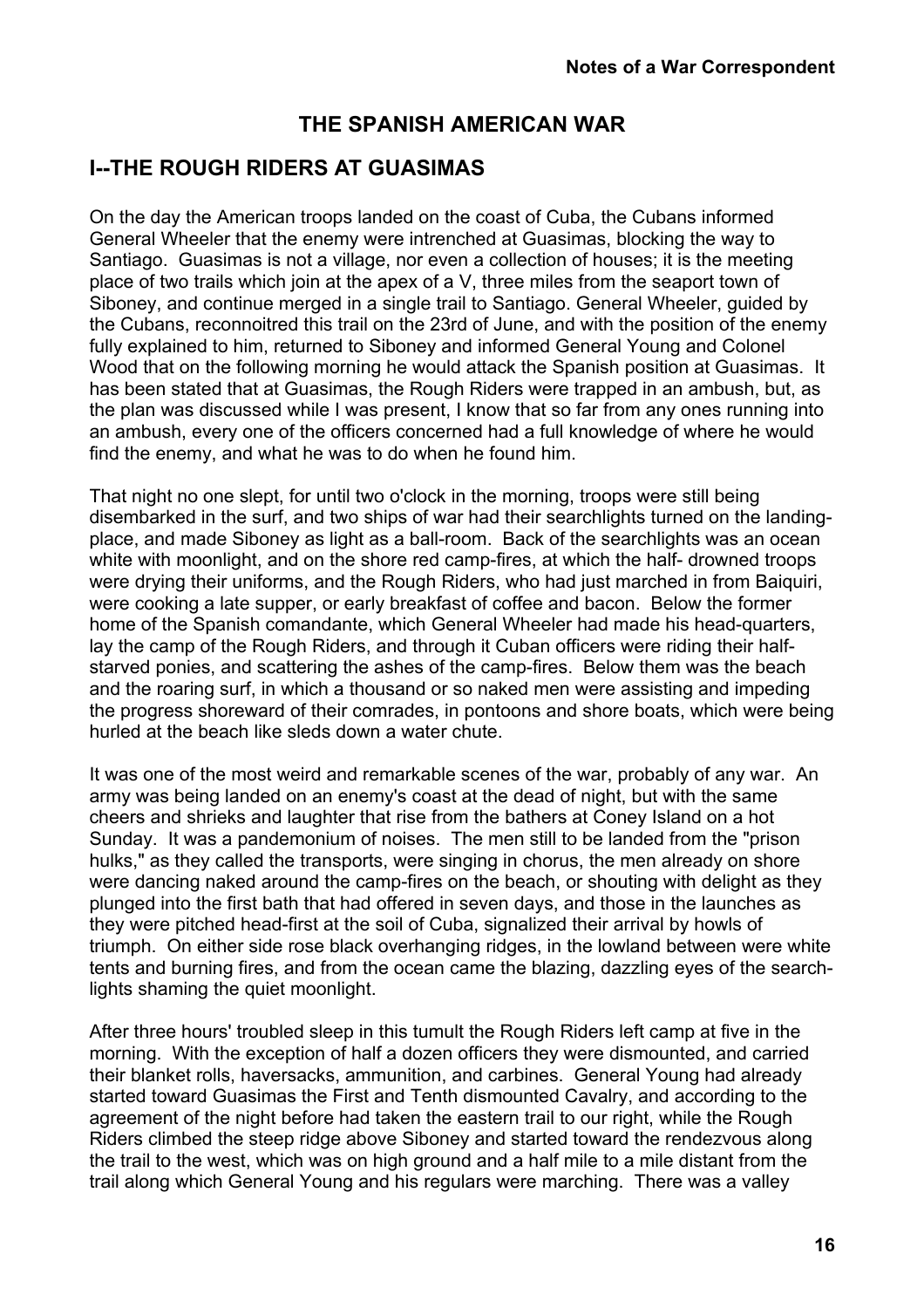between us, and the bushes were so thick on both sides of our trail that it was not possible at any time, until we met at Guasimas, to distinguish the other column.

As soon as the Rough Riders had reached the top of the ridge, not twenty minutes after they had left camp, which was the first opportunity that presented itself, Colonel Wood ordered Captain Capron to proceed with his troop in front of the column as an advance guard, and to choose a "point" of five men skilled as scouts and trailers. Still in advance of these he placed two Cuban scouts. The column then continued along the trail in single file. The Cubans were at a distance of two hundred and fifty yards; the "point" of five picked men under Sergeant Byrne and duty-Sergeant Fish followed them at a distance of a hundred yards, and then came Capron's troop of sixty men strung out in single file. No flankers were placed for the reason that the dense undergrowth and the tangle of vines that stretched from the branches of the trees to the bushes below made it a physical impossibility for man or beast to move forward except along the single trail.

Colonel Wood rode at the head of the column, followed by two regular army officers who were members of General Wheeler's staff, a Cuban officer, and Lieutenant-Colonel Roosevelt. They rode slowly in consideration of the troopers on foot, who under a cruelly hot sun carried heavy burdens. To those who did not have to walk, it was not unlike a hunting excursion in our West; the scenery was beautiful and the view down the valley one of luxuriant peace. Roosevelt had never been in the tropics and Captain McCormick and I were talking back at him over our shoulders and at each other, pointing out unfamiliar trees and birds. Roosevelt thought it looked like a good deer country, as it once was; it reminded McCormick of Southern California; it looked to me like the trails in Central America. We advanced, talking in that fashion and in high spirits, and congratulating ourselves in being shut of the transport and on breathing fine mountain air again, and on the fact that we were on horseback. We agreed it was impossible to appreciate that we were really at war--that we were in the enemy's country. We had been riding in this pleasant fashion for an hour and a half with brief halts for rest, when Wood stopped the head of the column, and rode down the trail to meet Capron, who was coming back. Wood returned immediately, leading his horse, and said to Roosevelt:

"Pass the word back to keep silence in the ranks."

The place at which we had halted was where the trail narrowed, and proceeded sharply downward. There was on one side of it a stout barbed-wire fence of five strands. By some fortunate accident this fence had been cut just where the head of the column halted. On the left of the trail it shut off fields of high grass blocked at every fifty yards with great barricades of undergrowth and tangled trees and chapparal. On the other side of the trail there was not a foot of free ground; the bushes seemed absolutely impenetrable, as indeed they were later found to be.

When we halted, the men sat down beside the trail and chewed the long blades of grass, or fanned the air with their hats. They had no knowledge of the situation such as their leaders possessed, and their only emotion was one of satisfaction at the chance the halt gave them to rest and to shift their packs. Wood again walked down the trail with Capron and disappeared, and one of the officers informed us that the scouts had seen the outposts of the enemy. It did not seem reasonable that the Spaniards, who had failed to attack us when we landed at Baiquiri, would oppose us until they could do so in force, so, personally, I doubted that there were any Spaniards nearer than Santiago. But we tied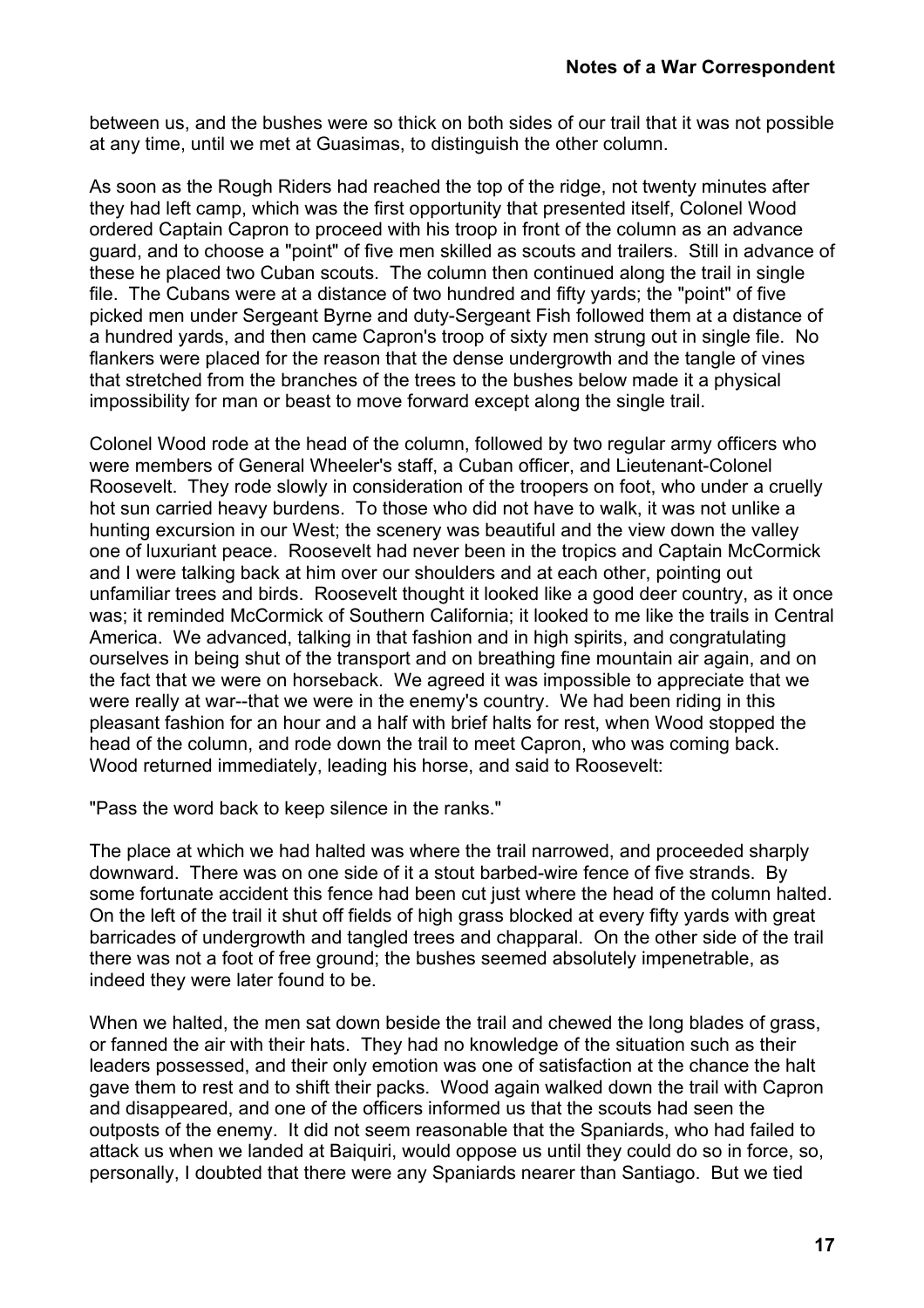our horses to the wire fence, and Capron's troop knelt with carbines at the "Ready," peering into the bushes. We must have waited there, while Wood reconnoitred, for over ten minutes. Then he returned, and began deploying his troops out at either side of the trail. Capron he sent on down the trail itself. G Troop was ordered to beat into the bushes on the right, and K and A were sent over the ridge on which we stood down into the hollow to connect with General Young's column on the opposite side of the valley. F and E Troops were deployed in skirmish-line on the other side of the wire fence. Wood had discovered the enemy a few hundred yards from where he expected to find him, and so far from being "surprised," he had time, as I have just described, to get five of his troops into position before a shot was fired. The firing, when it came, started suddenly on our right. It sounded so close that-- still believing we were acting on a false alarm, and that there were no Spaniards ahead of us--I guessed it was Capron's men firing at random to disclose the enemy's position. I ran after G Troop under Captain Llewellyn, and found them breaking their way through the bushes in the direction from which the volleys came. It was like forcing the walls of a maze. If each trooper had not kept in touch with the man on either hand he would have been lost in the thicket. At one moment the underbrush seemed swarming with our men, and the next, except that you heard the twigs breaking, and heavy breathing or a crash as a vine pulled some one down, there was not a sign of a human being anywhere. In a few minutes we broke through into a little open place in front of a dark curtain of vines, and the men fell on one knee and began returning the fire that came from it.

The enemy's fire was exceedingly heavy, and his aim was excellent. We saw nothing of the Spaniards, except a few on the ridge across the valley. I happened to be the only one present with field glasses, and when I discovered this force on the ridge, and had made sure, by the cockades in their sombreros, that they were Spaniards and not Cubans, I showed them to Roosevelt. He calculated they were five hundred yards from us, and ordered the men to fire on them at that range. Through the two hours of fighting that followed, although men were falling all around us, the Spaniards on the ridge were the only ones that many of us saw. But the fire against us was not more than eighty yards away, and so hot that our men could only lie flat in the grass and return it in that position. It was at this moment that our men believed they were being attacked by Capron's troop, which they imagined must have swung to the right, and having lost its bearings and hearing them advancing through the underbrush, had mistaken them for the enemy. They accordingly ceased firing and began shouting in order to warn Capron that he was shooting at his friends. This is the foundation for the statement that the Rough Riders had fired on each other, which they did not do then or at any other time. Later we examined the relative position of the trail which Capron held, and the position of G Troop, and they were at right angles to one another.

Capron could not possibly have fired into us at any time, unless he had turned directly around in his tracks and aimed up the very trail he had just descended. Advancing, he could no more have hit us than he could have seen us out of the back of his head. When we found many hundred spent cartridges of the Spaniards a hundred yards in front of G Troop's position, the question as to who had fired on us was answered.

It was an exceedingly hot corner. The whole troop was gathered in the little open place blocked by the network of grape-vines and tangled bushes before it. They could not see twenty feet on three sides of them, but on the right hand lay the valley, and across it came the sound of Young's brigade, who were apparently heavily engaged. The enemy's fire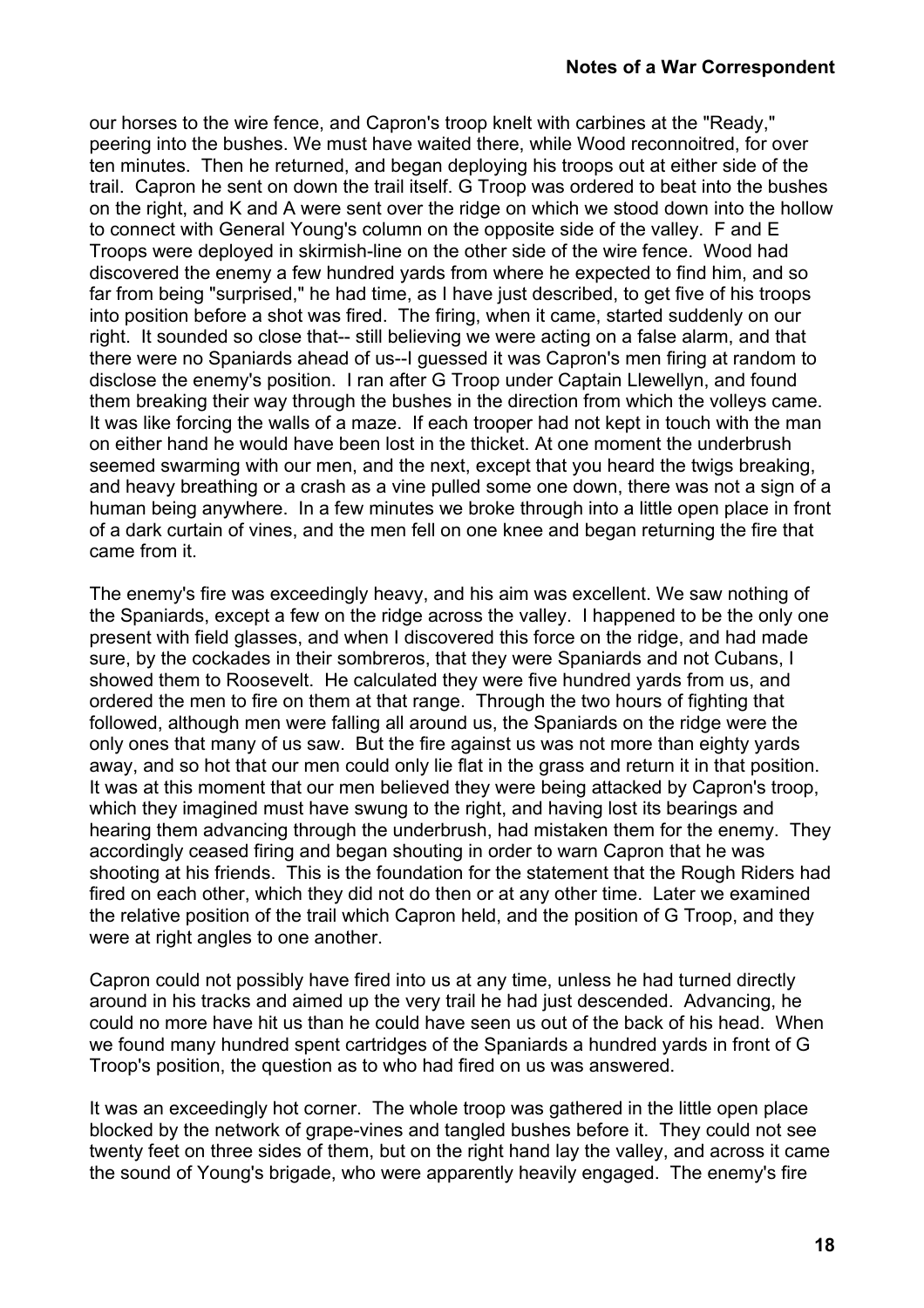was so close that the men could not hear the word of command, and Captain Llewellyn and Lieutenant Greenway, unable to get their attention, ran among them, batting them with their sombreros to make them cease firing. Lieutenant-Colonel Roosevelt ran up just then, bringing with him Lieutenant Woodbury Kane and ten troopers from K Troop. Roosevelt lay down in the grass beside Llewellyn and consulted with him eagerly. Kane was smiling with the charming content of a perfectly happy man. When Captain Llewellyn told him his men were not needed, and to rejoin his troop, he led his detail over the edge of the hill on which we lay. As he disappeared below the crest he did not stoop to avoid the bullets, but walked erect, still smiling. Roosevelt pointed out that it was impossible to advance farther on account of the network of wild grape-vines that masked the Spaniards from us, and that we must cross the trail and make to the left. The shouts the men had raised to warn Capron had established our position to the enemy, and the firing was now fearfully accurate. Sergeant Russell, who in his day had been a colonel on a governor's staff, was killed, and the other sergeant was shot through the wrist. In the space of three minutes nine men were lying on their backs helpless. Before we got away, every third man was killed, or wounded. We drew off slowly to the left, dragging the wounded with us. Owing to the low aim of the enemy, we were forced to move on our knees and crawl. Even then men were hit. One man near me was shot through the head. Returning later to locate the body and identify him, I found that the buzzards had torn off his lips and his eyes. This mutilation by these hideous birds was, without doubt, what Admiral Sampson mistook for the work of the Spaniards, when the bodies of the marines at Guantanamo were found disfigured. K Troop meantime had deployed into the valley under the fire from the enemy on the ridge. It had been ordered to establish communication with General Young's column, and while advancing and firing on the ridge, Captain Jenkins sent the guidon bearer back to climb the hill and wave his red and white banner where Young's men could see it. The guidon bearer had once run for Congress on the gold ticket in Arizona, and, as some one said, was naturally the man who should have been selected for a forlorn hope. His flag brought him instantly under a heavy fire, but he continued waving it until the Tenth Cavalry on the other side of the valley answered, and the two columns were connected by a skirmish-line composed of K Troop and A, under Captain "Bucky" O'Neill.

G Troop meanwhile had hurried over to the left, and passing through the opening in the wire fence had spread out into open order. It followed down after Captain Luna's troop and D and E Troops, which were well already in advance. Roosevelt ran forward and took command of the extreme left of this line. Wood was walking up and down along it, leading his horse, which he thought might be of use in case he had to move quickly to alter his original formation. His plan, at present, was to spread out his men so that they would join Young on the right, and on the left swing around until they flanked the enemy. K and A Troops had already succeeded in joining hands with Young's column across the valley, and as they were capable of taking care of themselves, Wood was bending his efforts to keep his remaining four companies in a straight line and revolving them around the enemy's "end." It was in no way an easy thing to do. The men were at times wholly hidden from each other, and from him; probably at no one time did he see more than two of his troops together. It was only by the firing that he could tell where his men lay, and that they were always advancing.

The advances were made in quick, desperate rushes--sometimes the ground gained was no more than a man covers in sliding for a base. At other times half a troop would rise and race forward and then burrow deep in the hot grass and fire. On this side of the line there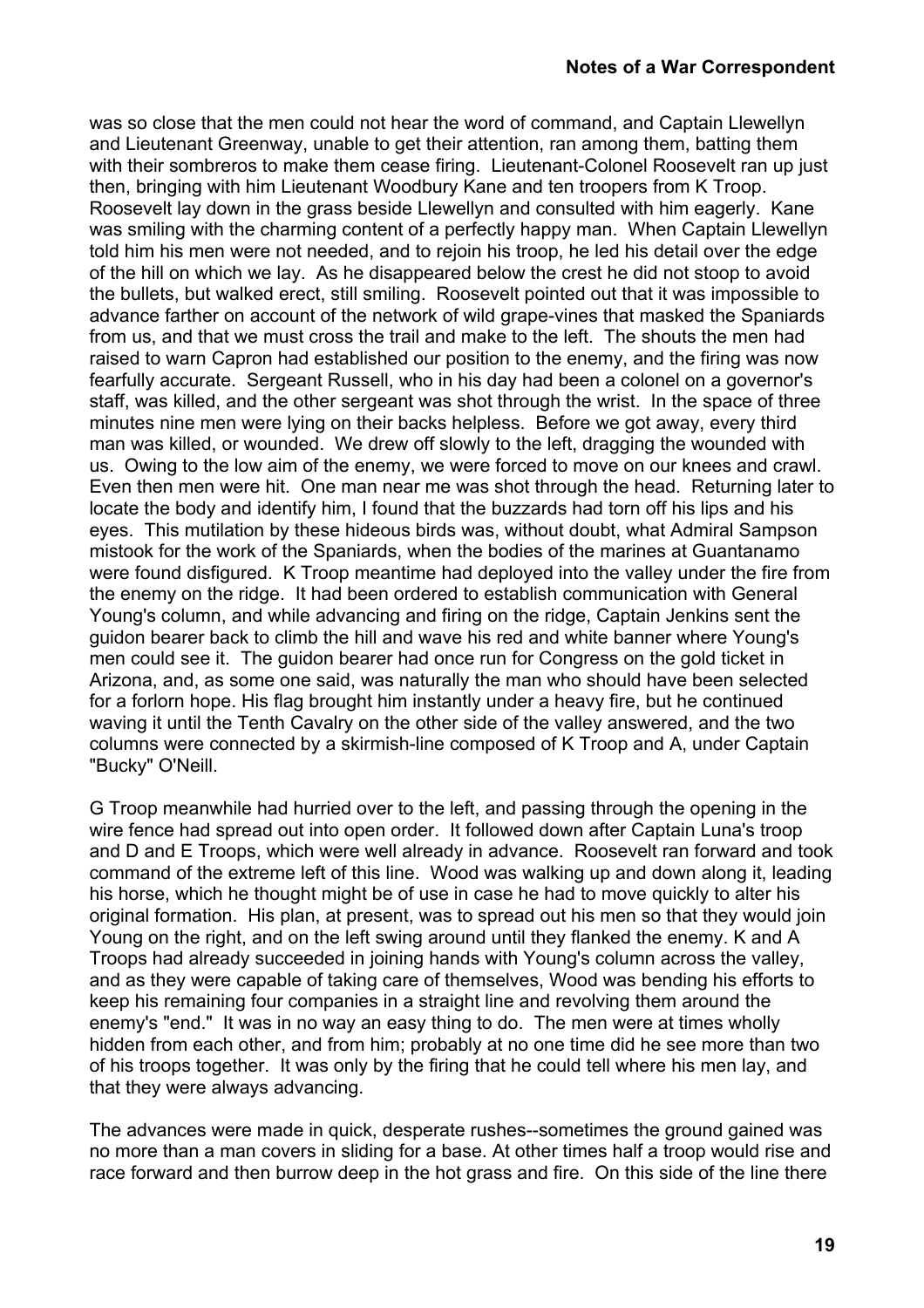was an occasional glimpse of the enemy. But for a great part of the time the men shot at the places from where the enemy's fire seemed to come, aiming low and answering in steady volleys. The fire discipline was excellent. The prophets of evil of the Tampa Bay Hotel had foretold that the cowboys would shoot as they chose, and, in the field, would act independently of their officers. As it turned out, the cowboys were the very men who waited most patiently for the officers to give the word of command. At all times the movement was without rest, breathless and fierce, like a cane-rush, or a street fight. After the first three minutes every man had stripped as though for a wrestling match, throwing off all his impedimenta but his cartridge-belt and canteen. Even then the sun handicapped their strength cruelly. The enemy was hidden in the shade of the jungle, while they, for every thicket they gained, had to fight in the open, crawling through grass which was as hot as a steam bath, and with their flesh and clothing torn by thorns and the sword-like blade of the Spanish "bayonet." The glare of the sun was full in their eyes and as fierce as a lime-light.

When G Troop passed on across the trail to the left I stopped at the place where the column had first halted--it had been converted into a dressing station and the wounded of G Troop were left there in the care of the hospital stewards. A tall, gaunt young man with a cross on his arm was just coming back up the trail. His head was bent, and by some surgeon's trick he was carrying a wounded man much heavier than himself across his shoulders. As I stepped out of the trail he raised his head, and smiled and nodded, and left me wondering where I had seen him before, smiling in the same cheery, confident way and moving in that same position. I knew it could not have been under the same conditions, and yet he was certainly associated with another time of excitement and rush and heat. Then I remembered him. As now he had been covered with blood and dirt and perspiration, but then he wore a canvas jacket and the man he carried on his shoulders was trying to hold him back from a white-washed line. And I recognized the young doctor, with the blood bathing his breeches, as "Bob" Church, of Princeton. That was only one of four badly wounded men he carried that day on his shoulders over a half-mile of trail that stretched from the firing-line back to the dressing station and under an unceasing fire. {3} As the senior surgeon was absent he had chief responsibility that day for all the wounded, and that so few of them died is greatly due to this young man who went down into the firing- line and pulled them from it, and bore them out of danger. The comic paragraphers who wrote of the members of the Knickerbocker Club and the college swells of the Rough Riders and of their imaginary valets and golf clubs, should, in decency, since the fight at Guasimas apologize. For the same spirit that once sent these men down a white-washed field against their opponents' rush line was the spirit that sent Church, Channing, Devereux, Ronalds, Wrenn, Cash, Bull, Lamed, Goodrich, Greenway, Dudley Dean, and a dozen others through the high hot grass at Guasimas, not shouting, as their friends the cowboys did, but each with his mouth tightly shut, with his eyes on the ball, and moving in obedience to the captain's signals.

Judging from the sound, our firing-line now seemed to be half a mile in advance of the place where the head of the column had first halted. This showed that the Spaniards had been driven back at least three hundred yards from their original position. It was impossible to see any of our men in the field, so I ran down the trail with the idea that it would lead me back to the troop I had left when I had stopped at the dressing station. The walk down that trail presented one of the most grewsome pictures of the war. It narrowed as it descended; it was for that reason the enemy had selected that part of it for the attack,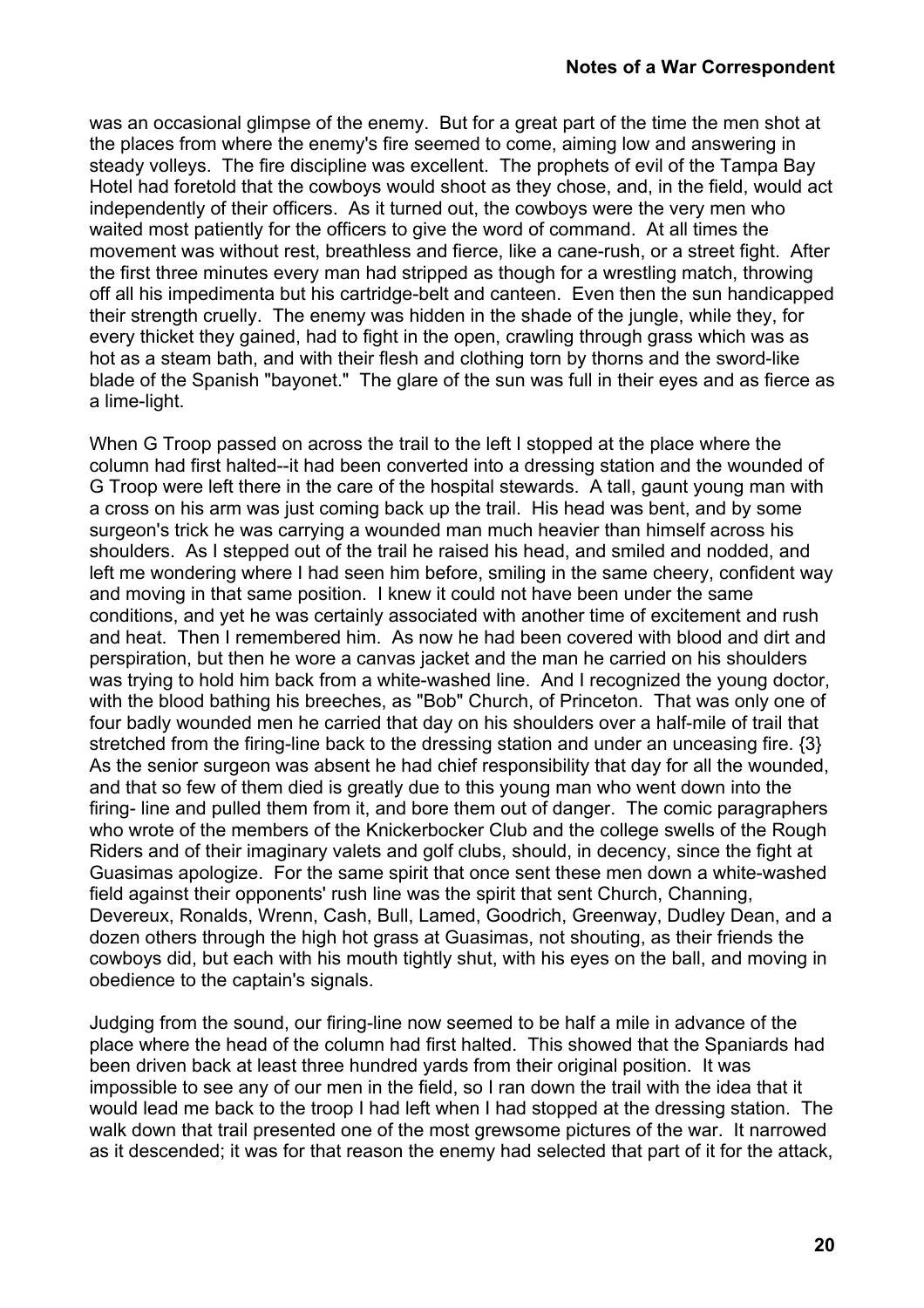and the vines and bushes interlaced so closely above it that the sun could not come through.

The rocks on either side were spattered with blood and the rank grass was matted with it. Blanket rolls, haversacks, carbines, and canteens had been abandoned all along its length. It looked as though a retreating army had fled along it, rather than that one troop had fought its way through it to the front. Except for the clatter of the land-crabs, those hideous orchid-colored monsters that haunt the places of the dead, and the whistling of the bullets in the trees, the place was as silent as a grave. For the wounded lying along its length were as still as the dead beside them. The noise of the loose stones rolling under my feet brought a hospital steward out of the brush, and he called after me:

"Lieutenant Thomas is badly wounded in here, and we can't move him. We want to carry him out of the sun some place, where there is shade and a breeze." Thomas was the first lieutenant of Capron's troop. He is a young man, large and powerfully built. He was shot through the leg just below the trunk, and I found him lying on a blanket half naked and covered with blood, and with his leg bound in tourniquets made of twigs and pockethandkerchiefs. It gave one a thrill of awe and wonder to see how these cowboy surgeons, with a stick that one would use to light a pipe and with the gaudy 'kerchiefs they had taken from their necks, were holding death at bay. The young officer was in great pain and tossing and raving wildly. When we gathered up the corners of his blanket and lifted him, he tried to sit upright, and cried out, "You're taking me to the front, aren't you? You said you would. They've killed my captain--do you understand? They've killed Captain Capron. The --- Mexicans! They've killed my captain."

The troopers assured him they were carrying him to the firing-line, but he was not satisfied. We stumbled over the stones and vines, bumping his wounded body against the ground and leaving a black streak in the grass behind us, but it seemed to hurt us more than it did him, for he sat up again clutching at us imploringly with his bloody hands.

"For God's sake, take me to the front," he begged. "Do you hear? I order you; damn you, I order--We must give them hell; do you hear? we must give them hell. They've killed Capron. They've killed my captain."

The loss of blood at last mercifully silenced him, and when we had reached the trail he had fainted and I left them kneeling around him, their grave boyish faces filled with sympathy and concern.

Only fifty feet from him and farther down the trail I passed his captain, with his body propped against Church's knee and with his head fallen on the surgeon's shoulder. Capron was always a handsome, soldierly looking man--some said that he was the most soldierly looking of any of the young officers in the army--and as I saw him then death had given him a great dignity and nobleness. He was only twenty-eight years old, the age when life has just begun, but he rested his head on the surgeon's shoulder like a man who knew he was already through with it and that, though they might peck and mend at the body, he had received his final orders. His breast and shoulders were bare, and as the surgeon cut the tunic from him the sight of his great chest and the skin, as white as a girl's, and the black open wound against it made the yellow stripes and the brass insignia on the tunic, strangely mean and tawdry.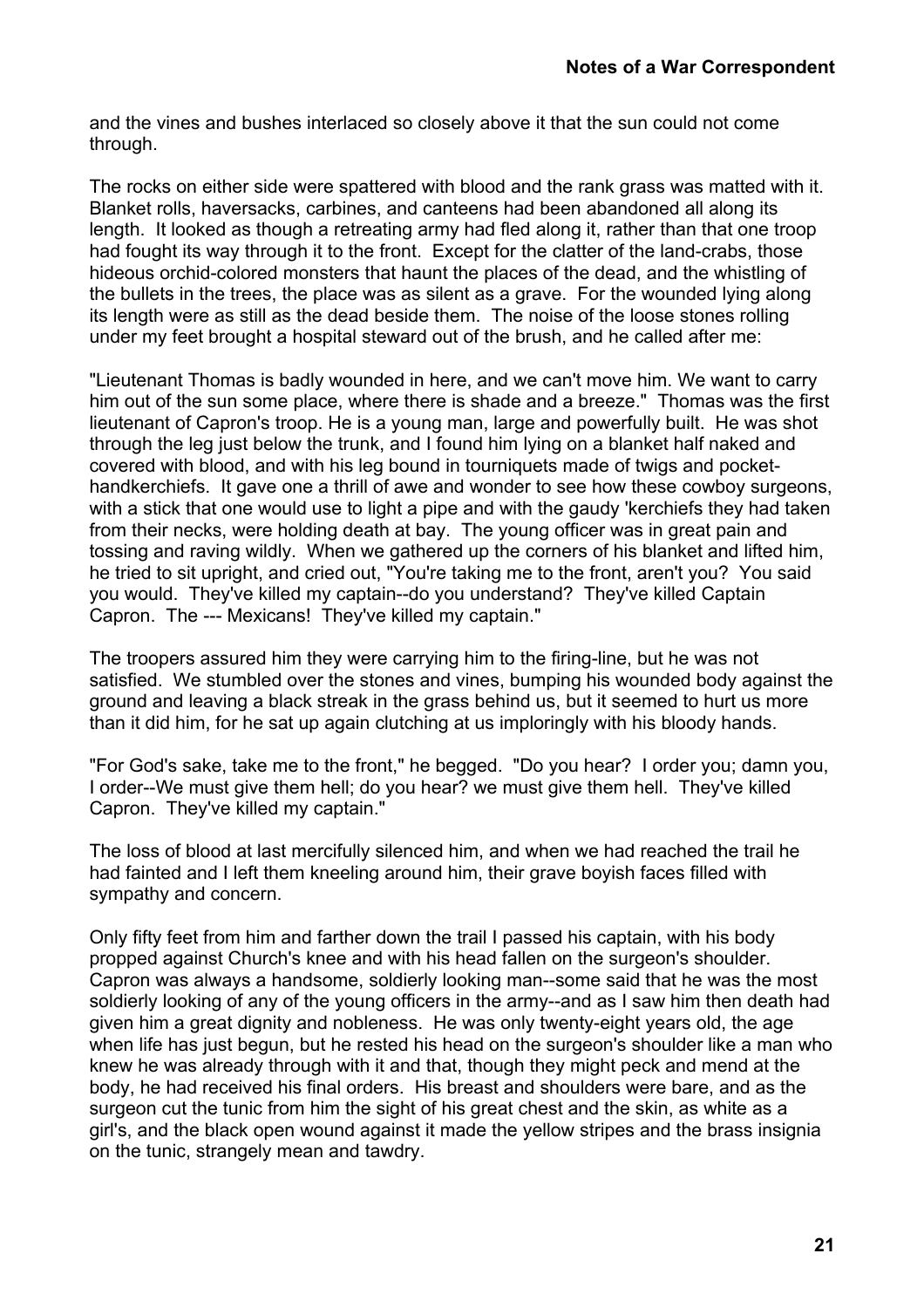Fifty yards farther on, around a turn in the trail, behind a rock, a boy was lying with a bullet wound between his eyes. His chest was heaving with short, hoarse noises which I guessed were due to some muscular action entirely, and that he was virtually dead. I lifted him and gave him some water, but it would not pass through his fixed teeth. In the pocket of his blouse was a New Testament with the name Fielder Dawson, Mo., scribbled in it in pencil. While I was writing it down for identification, a boy as young as himself came from behind me down the trail.

"It is no use," he said; "the surgeon has seen him; he says he is just the same as dead. He is my bunkie; we only met two weeks ago at San Antonio; but he and me had got to be such good friends--But there's nothing I can do now." He threw himself down on the rock beside his bunkie, who was still breathing with that hoarse inhuman rattle, and I left them, the one who had been spared looking down helplessly with the tears creeping across his cheeks.

The firing was quite close now, and the trail was no longer filled with blanket rolls and haversacks, nor did pitiful, prostrate figures lie in wait behind each rock. I guessed this must mean that I now was well in advance of the farthest point to which Capron's troop had moved, and I was running forward feeling confident that I must be close on our men, when I saw the body of a sergeant blocking the trail and stretched at full length across it. Its position was a hundred yards in advance of that of any of the others--it was apparently the body of the first man killed. After death the bodies of some men seem to shrink almost instantly within themselves; they become limp and shapeless, and their uniforms hang upon them strangely. But this man, who was a giant in life, remained a giant in death--his very attitude was one of attack; his fists were clinched, his jaw set, and his eyes, which were still human, seemed fixed with resolve. He was dead, but he was not defeated. And so Hamilton Fish died as he had lived--defiantly, running into the very face of the enemy, standing squarely upright on his legs instead of crouching, as the others called to him to do, until he fell like a column across the trail. "God gives," was the motto on the watch I took from his blouse, and God could not have given him a nobler end; to die, in the forefront of the first fight of the war, quickly, painlessly, with a bullet through the heart, with his regiment behind him, and facing the enemies of his country.

The line at this time was divided by the trail into two wings. The right wing, composed of K and A Troops, was advancing through the valley, returning the fire from the ridge as it did so, and the left wing, which was much the longer of the two, was swinging around on the enemy's right flank, with its own right resting on the barbed- wire fence. I borrowed a carbine from a wounded man, and joined the remnant of L Troop which was close to the trail.

This troop was then commanded by Second Lieutenant Day, who on account of his conduct that morning and at the battle of San Juan later, when he was shot through the arm, was promoted to be captain of L Troop, or, as it was later officially designated, Capron's troop. He was walking up and down the line as unconcernedly as though we were at target practice, and an Irish sergeant, Byrne, was assisting him by keeping up a continuous flow of comments and criticisms that showed the keenest enjoyment of the situation. Byrne was the only man I noticed who seemed to regard the fight as in any way humorous. For at Guasimas, no one had time to be flippant, or to exhibit any signs of braggadocio. It was for all of them, from the moment it started, through the hot, exhausting hour and a half that it lasted, a most serious proposition. The conditions were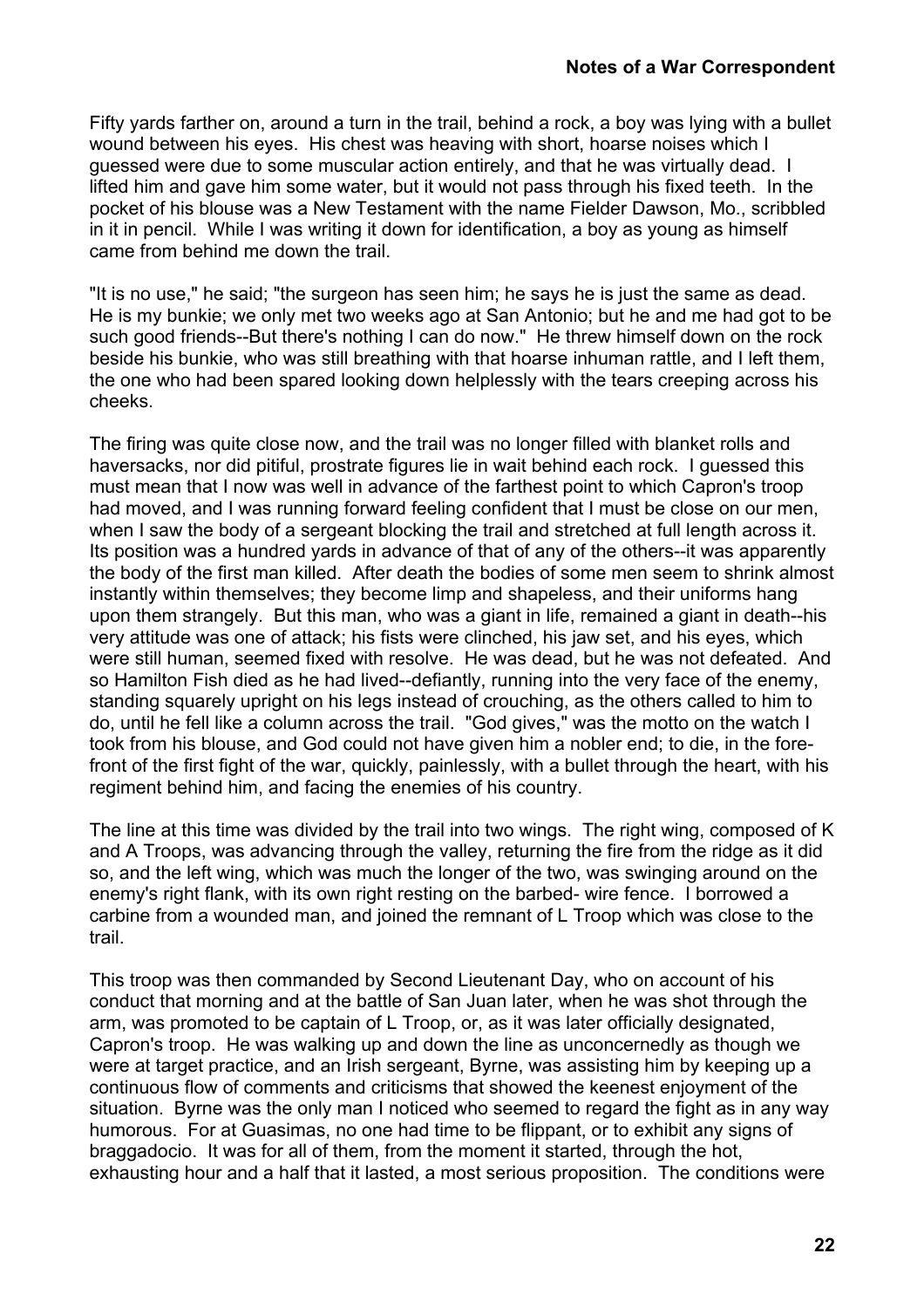exceptional. The men had made a night march the evening before, had been given but three hours' troubled sleep on the wet sand, and had then been marched in full equipment uphill and under a cruelly hot sun, directly into action. And eighty per cent. of them had never before been under fire. Nor had one man in the regiment ever fired a Krag-Jorgensen carbine until he fired it at a Spaniard, for their arms had been issued to them so soon before sailing that they had only drilled with them without using cartridges. To this handicap was also added the nature of the ground and the fact that our men could not see their opponents. Their own men fell or rolled over on every side, shot down by an invisible enemy, with no one upon whom they could retaliate, with no sign that the attack might not go on indefinitely. Yet they never once took a step backward, but advanced grimly, cleaning a bush or thicket of its occupants before charging it, and securing its cover for themselves, and answering each volley with one that sounded like an echo of the first. The men were panting for breath; the sweat ran so readily into their eyes that they could not see the sights of their guns; their limbs unused to such exertion after seven days of cramped idleness on the troop-ship, trembled with weakness and the sun blinded and dazzled them; but time after time they rose and staggered forward through the high grass, or beat their way with their carbines against the tangle of vines and creepers. A mile and a half of territory was gained foot by foot in this fashion, the three Spanish positions carried in that distance being marked by the thousands of Mauser cartridges that lay shining and glittering in the grass and behind the barricades of bushes. But this distance had not been gained without many losses, for every one in the regiment was engaged. Even those who, on account of the heat, had dropped out along the trail, as soon as the sound of the fight reached them, came limping to the front--and plunged into the firingline. It was the only place they could go--there was no other line. With the exception of Church's dressing station and its wounded there were no reserves.

Among the first to be wounded was the correspondent, Edward Marshall, of the New York Journal, who was on the firing-line to the left. He was shot through the body near the spine, and when I saw him he was suffering the most terrible agonies, and passing through a succession of convulsions. He nevertheless, in his brief moments of comparative peace, bore himself with the utmost calm, and was so much a soldier to duty that he continued writing his account of the fight until the fight itself was ended. His courage was the admiration of all the troopers, and he was highly commended by Colonel Wood in the official account of the engagement.

Nothing so well illustrated how desperately each man was needed, and how little was his desire to withdraw, as the fact that the wounded lay where they fell until the hospital stewards found them. Their comrades did not use them as an excuse to go to leave the firing- line. I have watched other fights, where the men engaged were quite willing to unselfishly bear the wounded from the zone of danger.

The fight had now lasted an hour, and the line had reached a more open country, with a slight incline upward toward a wood, on the edge of which was a ruined house. This house was a former distillery for aguardiente, and was now occupied in force by the enemy. Lieutenant- Colonel Roosevelt on the far left was moving up his men with the intention of taking this house on the flank; Wood, who was all over the line, had the same objective point in his mind. The troop commanders had a general idea that the distillery was the key to the enemy's position, and were all working in that direction. It was extremely difficult for Wood and Roosevelt to communicate with the captains, and after the first general orders had been given them they relied upon the latter's intelligence to pull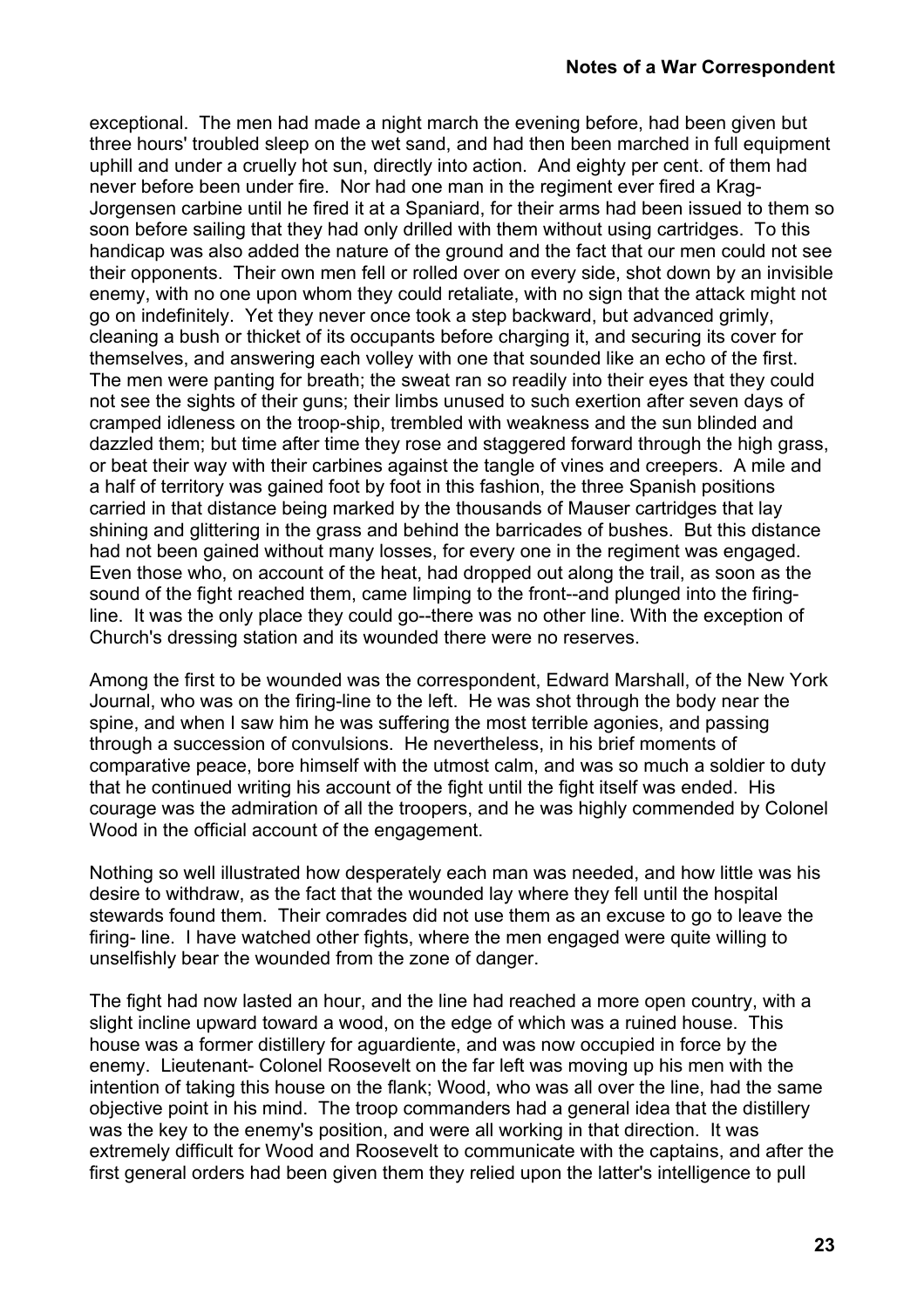them through. I do not suppose Wood, out of the five hundred engaged, saw more than thirty of his men at any one time. When he had passed one troop, except for the noise of its volley firing, it was immediately lost to him in the brush, and it was so with the next. Still, so excellent was the intelligence of the officers, and so ready the spirit of the men, that they kept an almost perfect alignment, as was shown when the final order came to charge in the open fields. The advance upon the ruined building was made in stubborn, short rushes, sometimes in silence, and sometimes firing as we ran. The order to fire at will was seldom given, the men waiting patiently for the officers' signal, and then answering in volleys. Some of the men who were twice Day's age begged him to let them take the enemy's impromptu fort on the run, but he answered them tolerantly like spoiled children, and held them down until there was a lull in the enemy's fire, when he would lead them forward, always taking the advance himself. By the way they made these rushes, it was easy to tell which men were used to hunting big game in the West and which were not. The Eastern men broke at the word, and ran for the cover they were directed to take like men trying to get out of the rain, and fell panting on their faces, while the Western trappers and hunters slipped and wriggled through the grass like Indians; dodging from tree trunk to tree trunk, and from one bush to another. They fell into line at the same time with the others, but while doing so they had not once exposed themselves. Some of the escapes were little short of miraculous. The man on my right, Champneys Marshall, of Washington, had one bullet pass through his sleeve, and another pass through his shirt, where it was pulled close to his spine. The holes where the ball entered and went out again were clearly cut. Another man's skin was slightly burned by three bullets in three distinct lines, as though it had been touched for an instant by the lighted end of a cigar. Greenway was shot through this shirt across the breast, and Roosevelt was so close to one bullet, when it struck a tree, that it filled his eyes and ears with tiny splinters. Major Brodie and Lieutenant Thomas were both wounded within a few feet of Colonel Wood, and his color-sergeant, Wright, who followed close at his heels, was clipped three times in the head and neck, and four bullets passed through the folds of the flag he carried. One trooper, Rowland, of Deming, was shot through the lower ribs; he was ordered by Roosevelt to fall back to the dressing station, but there Church told him there was nothing he could do for him then, and directed him to sit down until he could be taken to the hospital at Siboney. Rowland sat still for a short time, and then remarked restlessly, "I don't seem to be doing much good here," and picking up his carbine, returned to the firingline. There Roosevelt found him.

"I thought I ordered you to the rear," he demanded.

"Yes, sir, you did," Rowland said, "but there didn't seem to be much doing back there."

After the fight he was sent to Siboney with the rest of the wounded, but two days later he appeared in camp. He had marched from Siboney, a distance of six miles, and uphill all the way, carrying his carbine, canteen, and cartridge-belt.

"I thought you were in hospital," Wood said. "I was," Rowland answered sheepishly, "but I didn't seem to be doing any good there."

They gave him up as hopeless, and he continued his duties and went into the fight of the San Juan hills with the hole still through his ribs. Another cowboy named Heffner, when shot through the body, asked to be propped up against a tree with his canteen and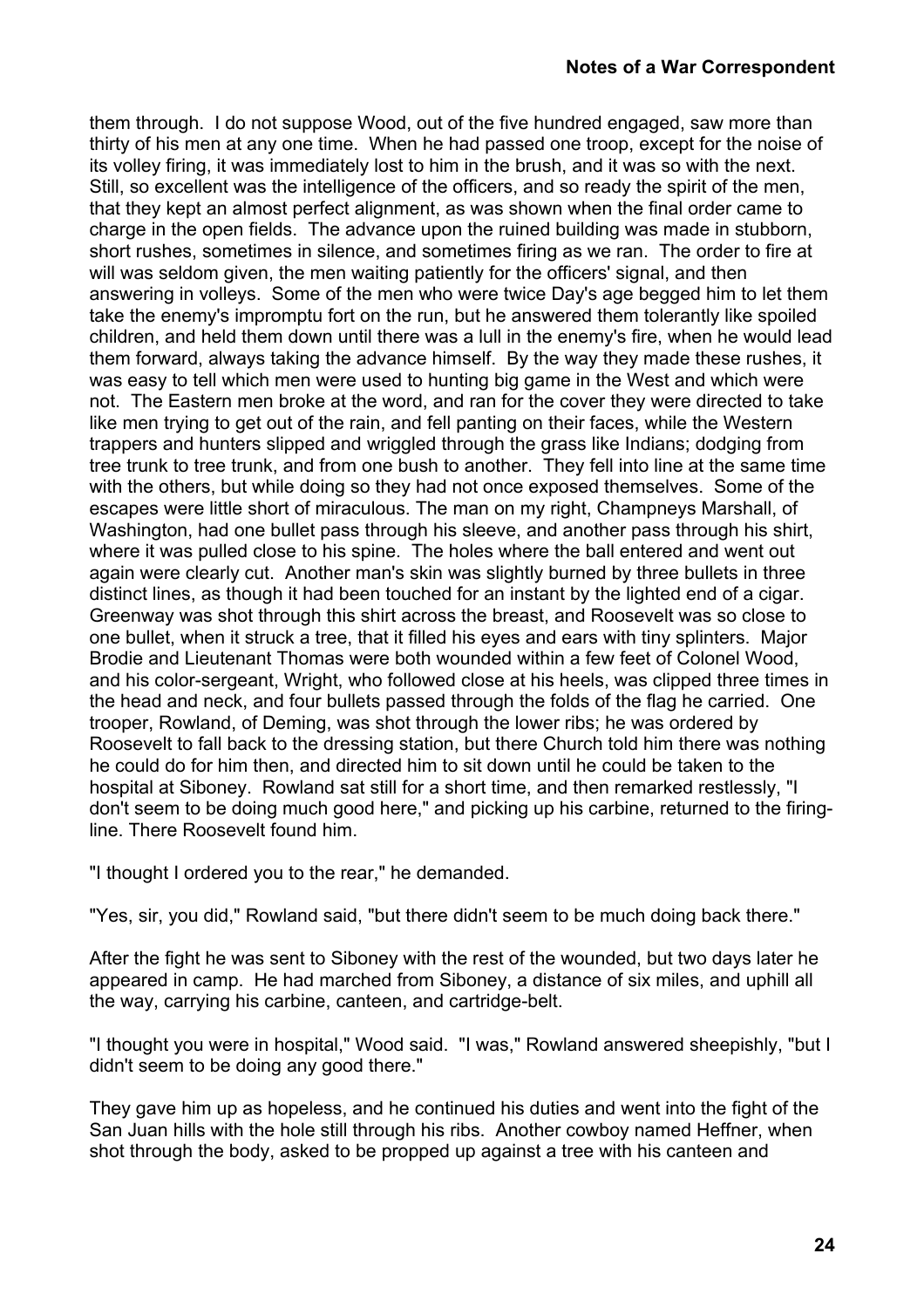cartridge- belt beside him, and the last his troop saw of him he was seated alone grimly firing over their heads in the direction of the enemy.

Early in the fight I came upon Church attending to a young cowboy, who was shot through the chest. The entrance to his wound was so small that Church could not insert enough of the gauze packing to stop the flow of blood.

"I'm afraid I'll have to make this hole larger, he said to the boy, "or you'll bleed to death."

"All right," the trooper answered, "I guess you know your business." The boy stretched out on his back and lay perfectly quiet while Church, with a pair of curved scissors, cut away the edges of the wound. His patient neither whimpered nor swore, but stared up at the sun in silence. The bullets were falling on every side, and the operation was a hasty one, but the trooper made no comment until Church said, "We'd better get out of this; can you stand being carried?"

"Do you think you can carry me?" the trooper asked.

"Yes."

"Well," exclaimed the boy admiringly, "you certainly know your business!"

Another of the Rough Riders was brought to the dressing station with a shattered ankle, and Church, after bandaging it, gave him his choice of riding down to Siboney on a mule, or of being carried, a day later, on a litter.

"If you think you can manage to ride the mule with that broken foot," he said, "you can start at once, but if you wait until to-morrow, when I can spare the men, you can be carried all the way."

The cowboy preferred to start at once, so six hospital stewards lifted him and dropped him on the mule, and into a huge Mexican saddle.

He stuck his wounded ankle into one stirrup, and his untouched one into the other, and gathered up the reins.

"Does it pain you? Can you stand it?" Church asked anxiously. The cowboy turned and smiled down upon him with amused disdain.

"Stand THIS?" he cried. "Why, this is just like getting money from home."

Toward the last, the firing from the enemy sounded less near, and the bullets passed much higher. Roosevelt, who had picked up a carbine and was firing to give the direction to the others, determined upon a charge. Wood, at the other end of the line, decided at the same time upon the same manoeuvre. It was called "Wood's bluff" afterward, for he had nothing to back it with; while to the enemy it looked as though his whole force was but the skirmish-line in advance of a regiment. The Spaniards naturally could not believe that this thin line which suddenly broke out of the bushes and from behind trees and came cheering out into the hot sunlight was the entire fighting force against it. They supposed the regiment was coming close on its heels, and as Spanish troops hate being rushed as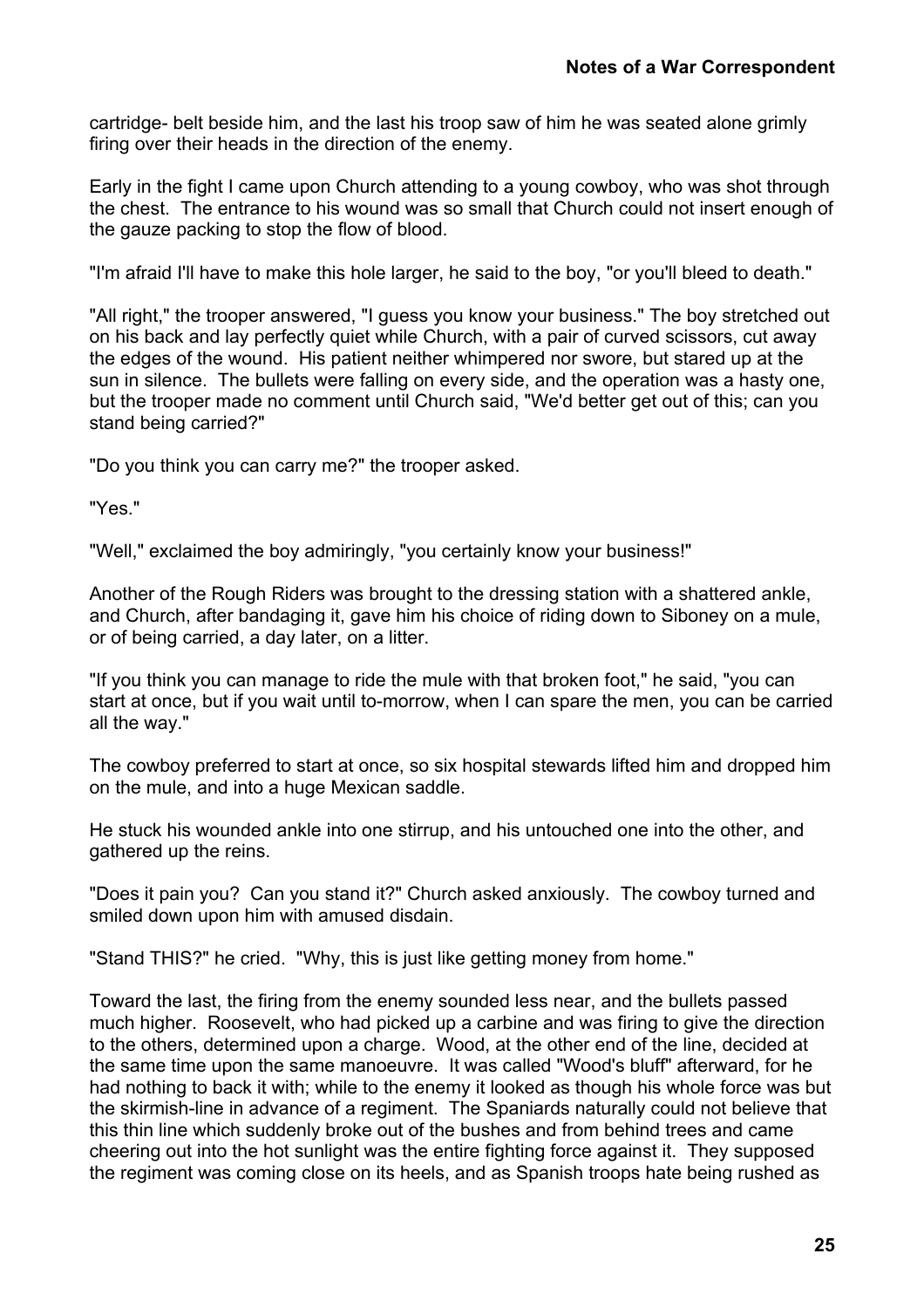<span id="page-25-0"></span>a cat hates water, they fired a few parting volleys and broke and ran. The cheering had the same invigorating effect on our own side as a cold shower; it was what first told half the men where the other half were, and it made every individual man feel better. As we knew it was only a bluff, the first cheer was wavering, but the sound of our own voices was so comforting that the second cheer was a howl of triumph.

As it was, the Spaniards thought the Rough Riders had already disregarded all the rules of war.

"When we fired a volley," one of the prisoners said later, "instead of falling back they came forward. That is not the way to fight, to come closer at every volley." And so, when instead of retreating on each volley, the Rough Riders rushed at them, cheering and filling the hot air with wild cowboy yells, the dismayed enemy retreated upon Santiago, where he announced he had been attacked by the entire American army.

One of the residents of Santiago asked one of the soldiers if those Americans fought well.

"WELL!" he replied, "they tried to catch us with their hands!"

I have not attempted to give any account of General Young's fight on our right, which was equally desperate, and, owing to the courage of the colored troops of the Tenth in storming a ridge, equally worthy of praise. But it has seemed better not to try and tell of anything I did not see, but to limit myself to the work of the Rough Riders, to whom, after all, the victory was due, as it was owing to Colonel Wood's charge, which took the Spaniards in flank, that General Wheeler and General Young were able to advance, their own stubborn attack in front having failed to dislodge the enemy from his rifle- pits.

According to the statement of the enemy, who had every reason not to exaggerate the size of his own force, 4,000 Spaniards were engaged in this action. The Rough Riders numbered 534, and General Young's force numbered 464. The American troops accordingly attacked a force over four times their own number intrenched behind rifle-pits and bushes in a mountain pass. In spite of the smokeless powder used by the Spaniards, which hid their position, the Rough Riders routed them out of it, and drove them back from three different barricades until they made their last stand in the ruined distillery, whence they finally drove them by assault. The eager spirit in which this was accomplished is best described in the Spanish soldier's answer to the inquiring civilian, "They tried to catch us with their hands." The Rough Riders should adopt it as their motto.

#### **II--THE BATTLE OF SAN JUAN HILL**

After the Guasimas fight on June 24, the army was advanced along the single trail which leads from Siboney on the coast to Santiago. Two streams of excellent water run parallel with this trail for short distances, and some eight miles from the coast crossed it in two places. Our outposts were stationed at the first of these fords, the Cuban outposts a mile and a half farther on at the ford nearer Santiago, where the stream made a sharp turn at a place called El Poso. Another mile and a half of trail extended from El Poso to the trenches of San Juan. The reader should remember El Poso, as it marked an important starting-point against San Juan on the eventful first of July.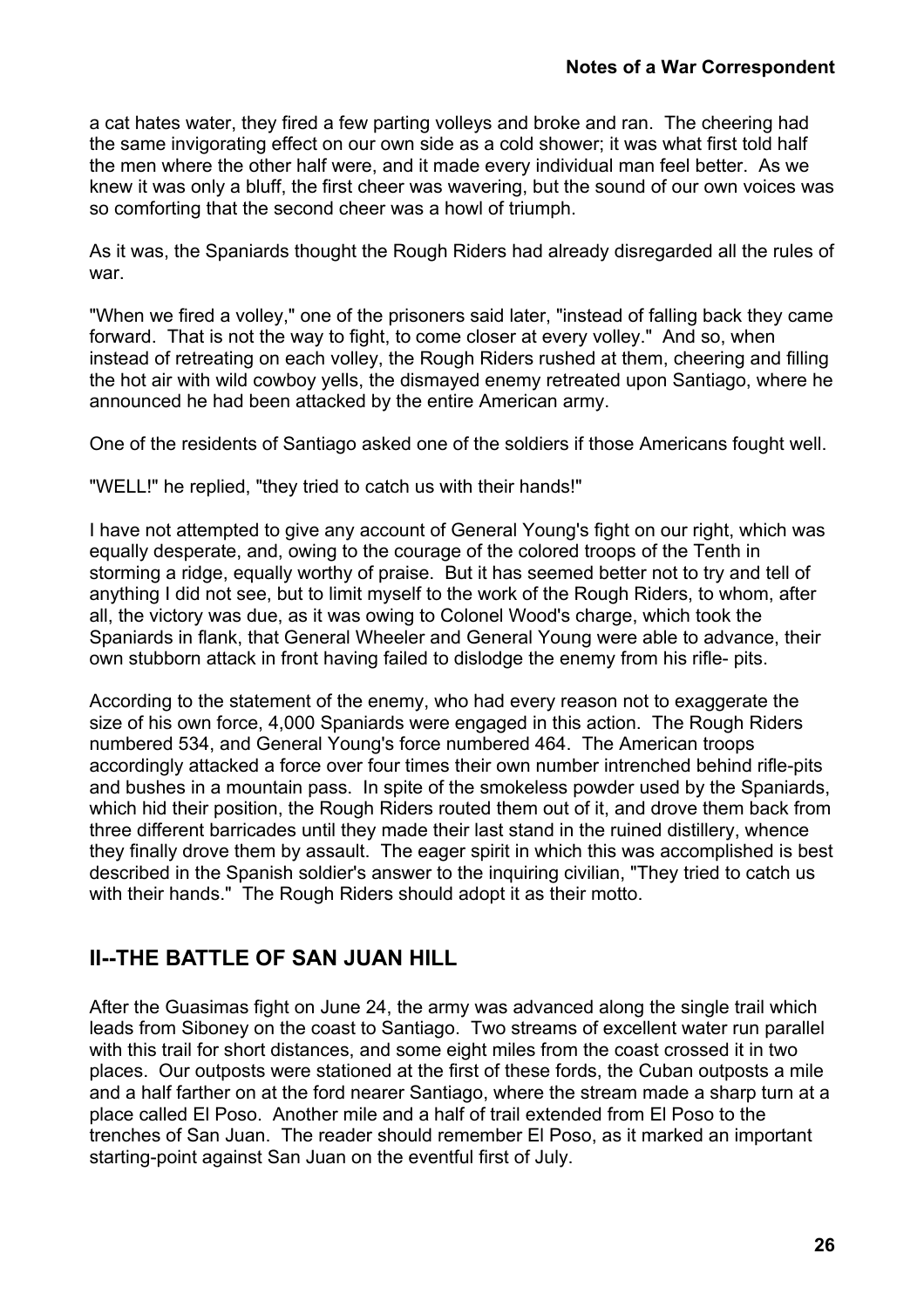For six days the army was encamped on either side of the trail for three miles back from the outposts. The regimental camps touched each other, and all day long the pack-trains carrying the day's rations passed up and down between them. The trail was a sunken wagon road, where it was possible, in a few places, for two wagons to pass at one time, but the greater distances were so narrow that there was but just room for a wagon, or a loaded mule-train, to make its way. The banks of the trail were three or four feet high, and when it rained it was converted into a huge gutter, with sides of mud, and with a liquid mud a foot deep between them. The camps were pitched along the trail as near the parallel stream as possible, and in the occasional places where there was rich, high grass. At night the men slept in dog tents, open at the front and back, and during the day spent their time under the shade of trees along the trail, or on the banks of the stream. Sentries were placed at every few feet along these streams to guard them from any possible pollution. For six days the army rested in this way, for as an army moves and acts only on its belly, and as the belly of this army was three miles long, it could advance but slowly.

This week of rest, after the cramped life of the troop-ship, was not ungrateful, although the rations were scarce and there was no tobacco, which was as necessary to the health of the men as their food.

During this week of waiting, the chief excitement was to walk out a mile and a half beyond the outposts to the hill of El Poso, and look across the basin that lay in the great valley which leads to Santiago. The left of the valley was the hills which hide the sea. The right of the valley was the hills in which nestle the village of El Caney. Below El Poso, in the basin, the dense green forest stretched a mile and a half to the hills of San Juan. These hills looked so quiet and sunny and well kept that they reminded one of a New England orchard. There was a blue bungalow on a hill to the right, a red bungalow higher up on the right, and in the centre the block-house of San Juan, which looked like a Chinese pagoda. Three- quarters of a mile behind them, with a dip between, were the long white walls of the hospital and barracks of Santiago, wearing thirteen Red Cross flags, and, as was pointed out to the foreign attaches later, two six-inch guns a hundred yards in advance of the Red Cross flags.

It was so quiet, so fair, and so prosperous looking that it breathed of peace. It seemed as though one might, without accident, walk in and take dinner at the Venus Restaurant, or loll on the benches in the Plaza, or rock in one of the great bent-wood chairs around the patio of the Don Carlos Club.

But, on the 27th of June, a long, yellow pit opened in the hill-side of San Juan, and in it we could see straw sombreros rising and bobbing up and down, and under the shade of the blockhouse, blue- coated Spaniards strolling leisurely about or riding forth on little white ponies to scamper over the hills. Officers of every regiment, attaches of foreign countries, correspondents, and staff officers daily reported the fact that the rifle-pits were growing in length and in number, and that in plain sight from the hill of El Poso the enemy was intrenching himself at San Juan, and at the little village of El Caney to the right, where he was marching through the streets. But no artillery was sent to El Poso hill to drop a shell among the busy men at work among the trenches, or to interrupt the street parades in El Caney. For four days before the American soldiers captured the same rifle-pits at El Caney and San Juan, with a loss of two thousand men, they watched these men diligently preparing for their coming, and wondered why there was no order to embarrass or to end these preparations.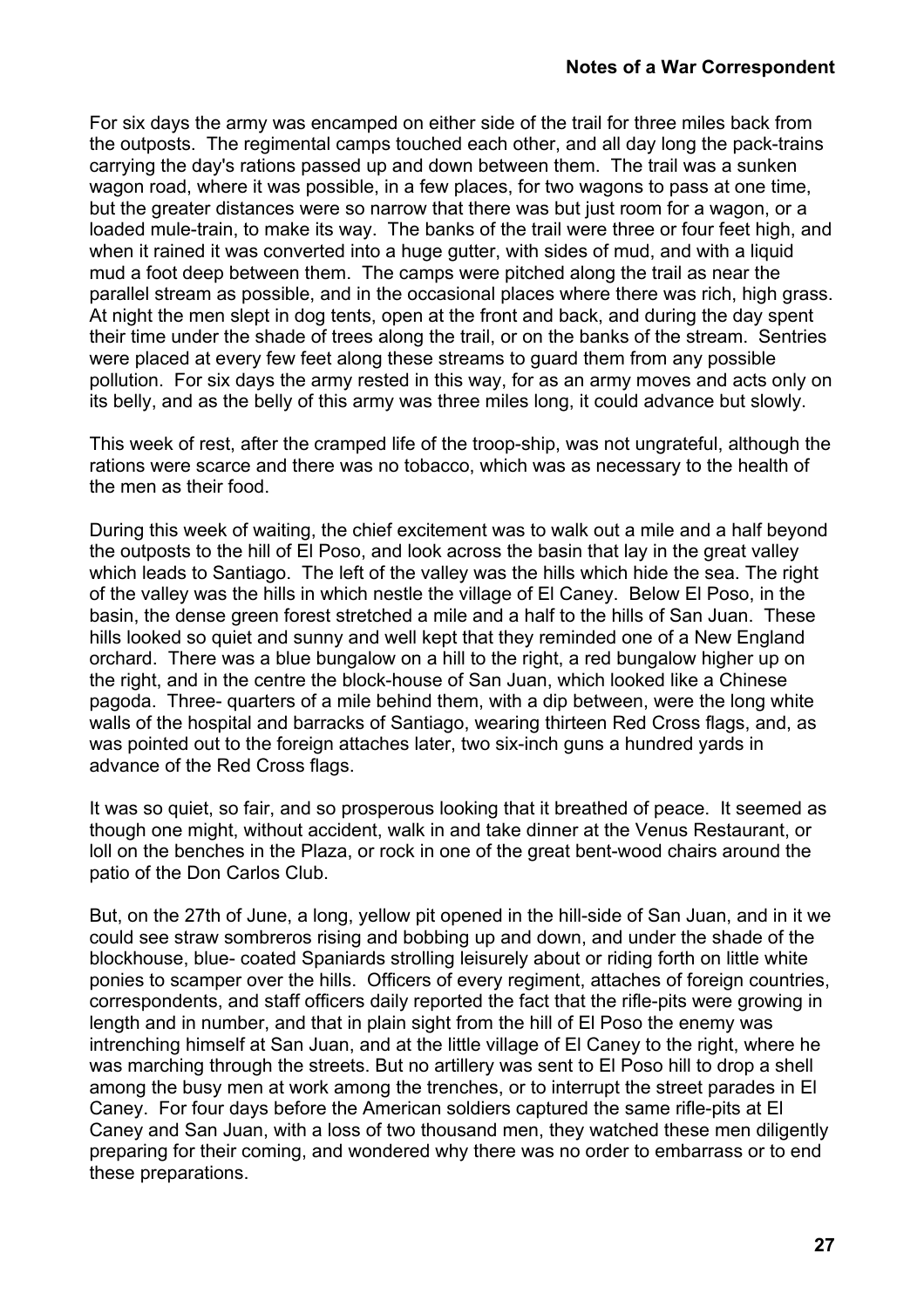On the afternoon of June 30, Captain Mills rode up to the tent of Colonel Wood, and told him that on account of illness, General Wheeler and General Young had relinquished their commands, and that General Sumner would take charge of the Cavalry Division; that he, Colonel Wood, would take command of General Young's brigade, and Colonel Carroll, of General Sumner's brigade.

"You will break camp and move forward at four o'clock," he said. It was then three o'clock, and apparently the order to move forward at four had been given to each regiment at nearly the same time, for they all struck their tents and stepped down into the trail together. It was as though fifteen regiments were encamped along the sidewalks of Fifth Avenue and were all ordered at the same moment to move into it and march downtown. If Fifth Avenue were ten feet wide, one can imagine the confusion.

General Chaffee was at General Lawton's head-quarters, and they stood apart whispering together about the march they were to take to El Caney. Just over their heads the balloon was ascending for the first time and its great glistening bulk hung just above the tree tops, and the men in different regiments, picking their way along the trail, gazed up at it openmouthed. The head-quarters camp was crowded. After a week of inaction the army, at a moment's notice, was moving forward, and every one had ridden in haste to learn why.

There were attaches, in strange uniforms, self-important Cuban generals, officers from the flagship New York, and an army of photographers. At the side of the camp, double lines of soldiers passed slowly along the two paths of the muddy road, while, between them, aides dashed up and down, splashing them with dirty water, and shouting, "You will come up at once, sir." "You will not attempt to enter the trail yet, sir." "General Sumner's compliments, and why are you not in your place?"

Twelve thousand men, with their eyes fixed on a balloon, and treading on each other's heels in three inches of mud, move slowly, and after three hours, it seemed as though every man in the United States was under arms and stumbling and slipping down that trail. The lines passed until the moon rose. They seemed endless, interminable; there were cavalry mounted and dismounted, artillery with cracking whips and cursing drivers, Rough Riders in brown, and regulars, both black and white, in blue. Midnight came, and they were still stumbling and slipping forward.

General Sumner's head-quarters tent was pitched to the right of El Poso hill. Below us lay the basin a mile and a half in length, and a mile and a half wide, from which a white mist was rising. Near us, drowned under the mist, seven thousand men were sleeping, and, farther to the right, General Chaffee's five thousand were lying under the bushes along the trails to El Caney, waiting to march on it and eat it up before breakfast.

The place hardly needs a map to explain it. The trails were like a pitchfork, with its prongs touching the hills of San Juan. The long handle of the pitchfork was the trail over which we had just come, the joining of the handle and the prongs were El Poso. El Caney lay half-way along the right prong, the left one was the trail down which, in the morning, the troops were to be hurled upon San Juan. It was as yet an utterly undiscovered country. Three miles away, across the basin of mist, we could see the street lamps of Santiago shining over the San Juan hills. Above us, the tropical moon hung white and clear in the dark purple sky, pierced with millions of white stars. As we turned in, there was just a little something in the air which made saying "good-night" a gentle farce, for no one went to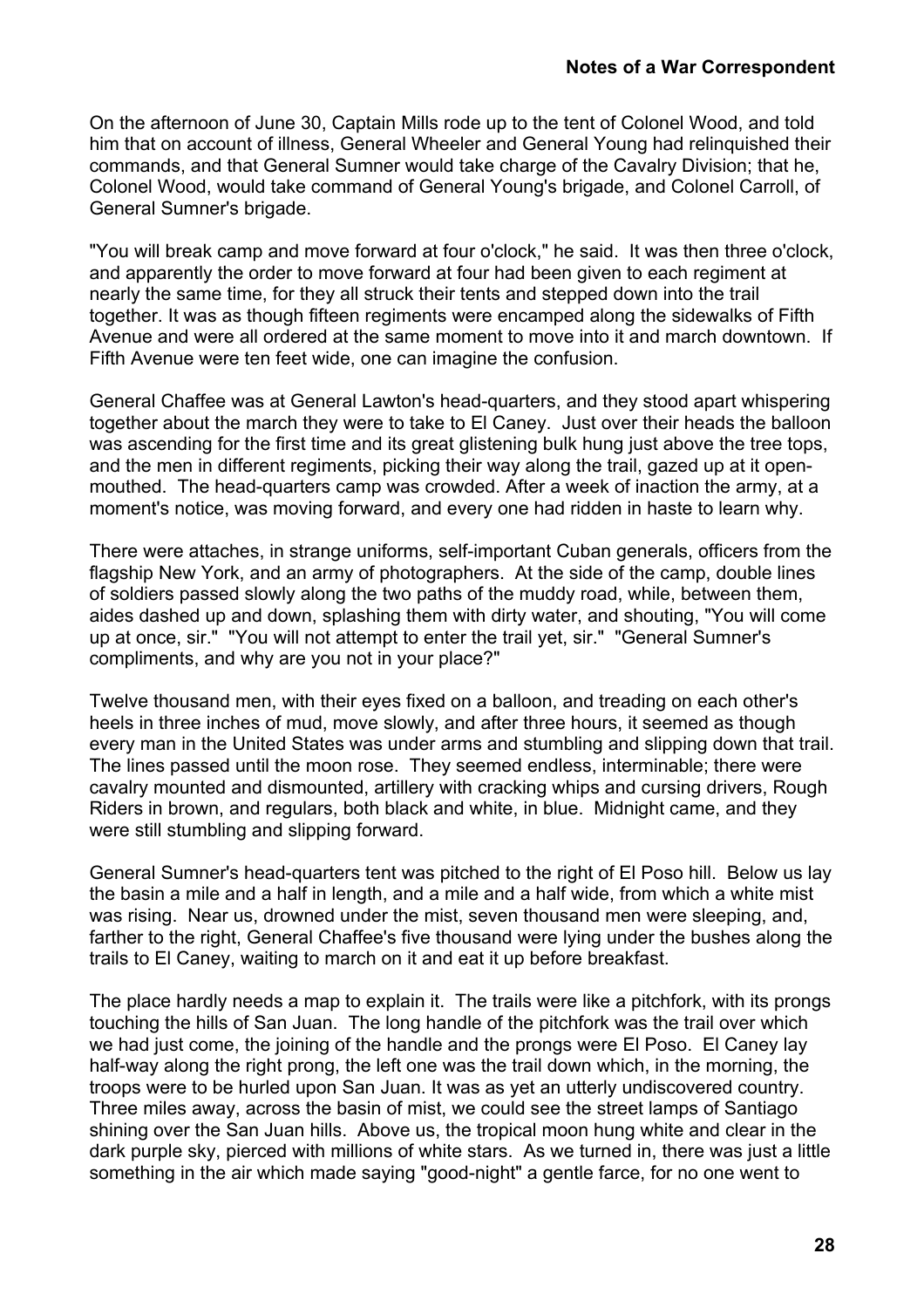sleep immediately, but lay looking up at the stars, and after a long silence, and much restless turning on the blanket which we shared together, the second lieutenant said: "So, if anything happens to me, to-morrow, you'll see she gets them, won't you?" Before the moon rose again, every sixth man who had slept in the mist that night was either killed or wounded; but the second lieutenant was sitting on the edge of a Spanish rifle-pit, dirty, sweaty, and weak for food, but victorious, and the unknown she did not get them.

El Caney had not yet thrown off her blanket of mist before Capron's battery opened on it from a ridge two miles in the rear. The plan for the day was that El Caney should fall in an hour. The plan for the day is interesting chiefly because it is so different from what happened. According to the plan the army was to advance in two divisions along the two trails. Incidentally, General Lawton's division was to pick up El Caney, and when El Caney was eliminated, his division was to continue forward and join hands on the right with the divisions of General Sumner and General Kent. The army was then to rest for that night in the woods, half a mile from San Juan.

On the following morning it was to attack San Juan on the two flanks, under cover of artillery. The objection to this plan, which did not apparently suggest itself to General Shafter, was that an army of twelve thousand men, sleeping within five hundred yards of the enemy's rifle-pits, might not unreasonably be expected to pass a bad night. As we discovered the next day, not only the five hundred yards, but the whole basin was covered by the fire from the rifle- pits. Even by daylight, when it was possible to seek some slight shelter, the army could not remain in the woods, but according to the plan it was expected to bivouac for the night in those woods, and in the morning to manoeuvre and deploy and march through them to the two flanks of San Juan. How the enemy was to be hypnotized while this was going forward it is difficult to understand.

According to this programme, Capron's battery opened on El Caney and Grimes's battery opened on the pagoda-like block-house of San Juan. The range from El Poso was exactly 2,400 yards, and the firing, as was discovered later, was not very effective. The battery used black powder, and, as a result, after each explosion the curtain of smoke hung over the gun for fully a minute before the gunners could see the San Juan trenches, which was chiefly important because for a full minute it gave a mark to the enemy. The hill on which the battery stood was like a sugar-loaf. Behind it was the farm-house of El Poso, the only building in sight within a radius of a mile, and in it were Cuban soldiers and other noncombatants. The Rough Riders had been ordered to halt in the yard of the farm-house and the artillery horses were drawn up in it, under the lee of the hill. The First and Tenth dismounted Cavalry were encamped a hundred yards from the battery along the ridge. They might as sensibly have been ordered to paint the rings in a target while a company was firing at the bull's- eye. To our first twenty shots the enemy made no reply; when they did it was impossible, owing to their using smokeless powder, to locate their guns. Their third shell fell in among the Cubans in the block-house and among the Rough Riders and the men of the First and Tenth Cavalry, killing some and wounding many. These casualties were utterly unnecessary and were due to the stupidity of whoever placed the men within fifty yards of guns in action.

A quarter of an hour after the firing began from El Poso one of General Shafter's aides directed General Sumner to advance with his division down the Santiago trail, and to halt at the edge of the woods.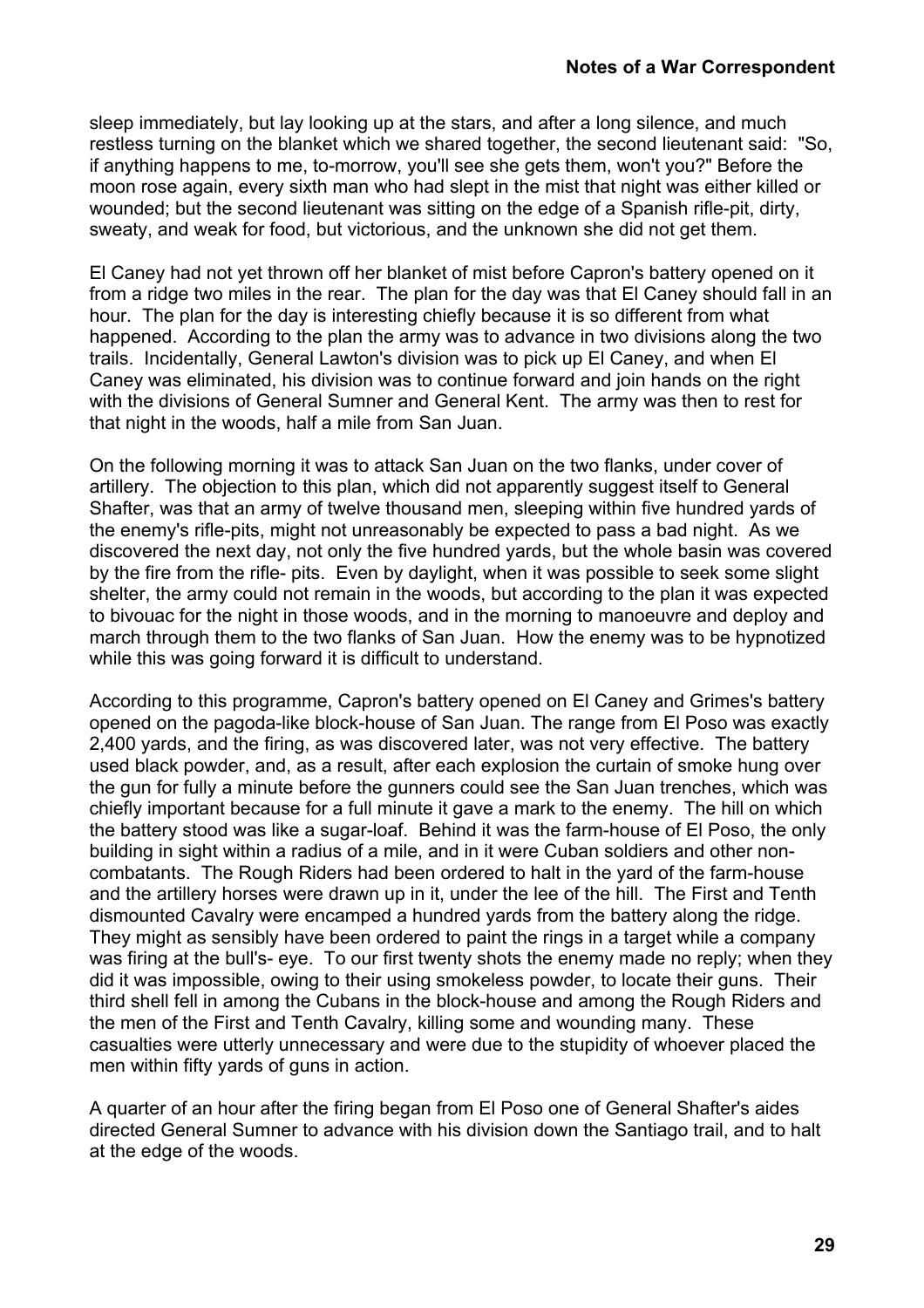"What am I to do then?" asked General Sumner.

"You are to await further orders," the aide answered.

As a matter of fact and history this was probably the last order General Sumner received from General Shafter, until the troops of his division had taken the San Juan hills, as it became impossible to get word to General Shafter, the trail leading to his head-quarters tent, three miles in the rear, being blocked by the soldiers of the First and Tenth dismounted Cavalry, and later, by Lawton's division. General Sumner led the Sixth, Third, and Ninth Cavalry and the Rough Riders down the trail, with instructions for the First and Tenth to follow. The trail, virgin as yet from the foot of an American soldier, was as wide as its narrowest part, which was some ten feet across. At places it was as wide as Broadway, but only for such short distances that it was necessary for the men to advance in column, in double file. A maze of underbrush and trees on either side was all but impenetrable, and when the officers and men had once assembled into the basin, they could only guess as to what lay before them, or on either flank. At the end of a mile the country became more open, and General Sumner saw the Spaniards intrenched a halfmile away on the sloping hills. A stream, called the San Juan River, ran across the trail at this point, and another stream crossed it again two hundred yards farther on. The troops were halted at this first stream, some crossing it, and others deploying in single file to the right. Some were on the banks of the stream, others at the edge of the woods in the bushes. Others lay in the high grass which was so high that it stopped the wind, and so hot that it almost choked and suffocated those who lay in it.

The enemy saw the advance and began firing with pitiless accuracy into the jammed and crowded trail and along the whole border of the woods. There was not a single yard of ground for a mile to the rear which was not inside the zone of fire. Our men were ordered not to return the fire but to lie still and wait for further orders. Some of them could see the rifle-pits of the enemy quite clearly and the men in them, but many saw nothing but the bushes under which they lay, and the high grass which seemed to burn when they pressed against it. It was during this period of waiting that the greater number of our men were killed. For one hour they lay on their rifles staring at the waving green stuff around them, while the bullets drove past incessantly, with savage insistence, cutting the grass again and again in hundreds of fresh places. Men in line sprang from the ground and sank back again with a groan, or rolled to one side clinging silently to an arm or shoulder. Behind the lines hospital stewards passed continually, drawing the wounded back to the streams, where they laid them in long rows, their feet touching the water's edge and their bodies supported by the muddy bank. Up and down the lines, and through the fords of the streams, mounted aides drove their horses at a gallop, as conspicuous a target as the steeple on a church, and one after another paid the price of his position and fell from his horse wounded or dead. Captain Mills fell as he was giving an order, shot through the forehead behind both eyes; Captain O'Neill, of the Rough Riders, as he said, "There is no Spanish bullet made that can kill me." Steel, Swift, Henry, each of them was shot out of his saddle.

Hidden in the trees above the streams, and above the trail, sharp- shooters and guerillas added a fresh terror to the wounded. There was no hiding from them. Their bullets came from every side. Their invisible smoke helped to keep their hiding-places secret, and in the incessant shriek of shrapnel and the spit of the Mausers, it was difficult to locate the reports of their rifles. They spared neither the wounded nor recognized the Red Cross;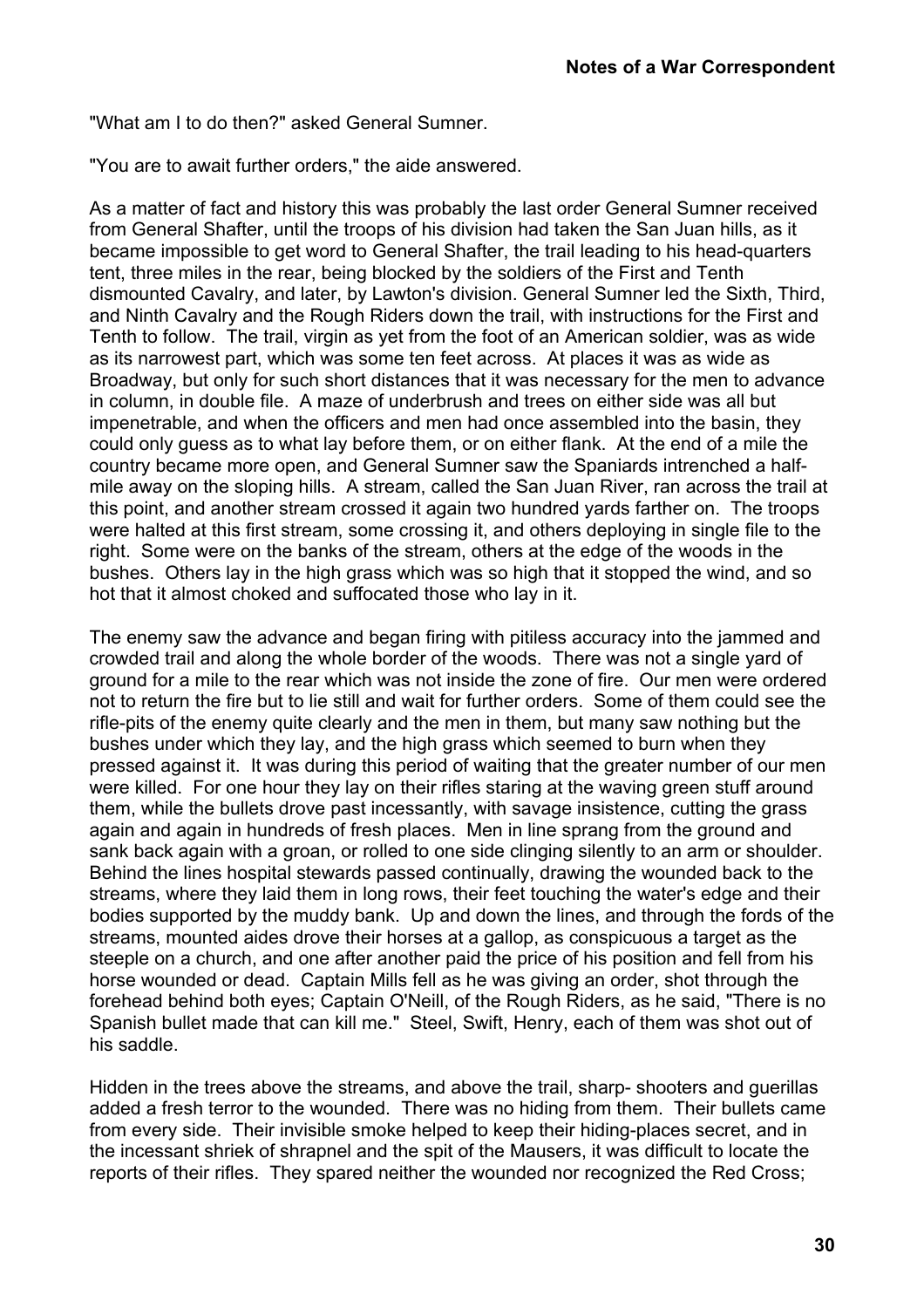they killed the surgeons and the stewards carrying the litters, and killed the wounded men on the litters. A guerilla in a tree above us shot one of the Rough Riders in the breast while I was helping him carry Captain Morton Henry to the dressing-station, the ball passing down through him, and a second shot, from the same tree, barely missed Henry as he lay on the ground where we had dropped him. He was already twice wounded and so covered with blood that no one could have mistaken his condition. The surgeons at work along the stream dressed the wounds with one eve cast aloft at the trees. It was not the Mauser bullets they feared, though they passed continuously, but too high to do their patients further harm, but the bullets of the sharp-shooters which struck fairly in among them, splashing in the water and scattering the pebbles. The sounds of the two bullets were as different as is the sharp pop of a soda-water bottle from the buzzing of an angry wasp.

For a time it seemed as though every second man was either killed or wounded; one came upon them lying behind the bush, under which they had crawled with some strange idea that it would protect them, or crouched under the bank of the stream, or lying on their stomachs and lapping up the water with the eagerness of thirsty dogs. As to their suffering, the wounded were magnificently silent, they neither complained nor groaned nor cursed.

"I've got a punctured tire," was their grim answer to inquiries. White men and colored men, veterans and recruits and volunteers, each lay waiting for the battle to begin or to end so that he might be carried away to safety, for the wounded were in as great danger after they were hit as though they were in the firing line, but none questioned nor complained.

I came across Lieutenant Roberts, of the Tenth Cavalry, lying under the roots of a tree beside the stream with three of his colored troopers stretched around him. He was shot through the intestines, and each of the three men with him was shot in the arm or leg. They had been overlooked or forgotten, and we stumbled upon them only by the accident of losing our way. They had no knowledge as to how the battle was going or where their comrades were or where the enemy was. At any moment, for all they knew, the Spaniards might break through the bushes about them. It was a most lonely picture, the young lieutenant, half naked, and wet with his own blood, sitting upright beside the empty stream, and his three followers crouching at his feet like three faithful watch-dogs, each wearing his red badge of courage, with his black skin tanned to a haggard gray, and with his eyes fixed patiently on the white lips of his officer. When the white soldiers with me offered to carry him back to the dressing- station, the negroes resented it stiffly. "If the Lieutenant had been able to move, we would have carried him away long ago," said the sergeant, quite overlooking the fact that his arm was shattered.

"Oh, don't bother the surgeons about me," Roberts added, cheerfully. "They must be very busy. I can wait."

As yet, with all these killed and wounded, we had accomplished nothing--except to obey orders--which was to await further orders. The observation balloon hastened the end. It came blundering down the trail, and stopped the advance of the First and Tenth Cavalry, and was sent up directly over the heads of our men to observe what should have been observed a week before by scouts and reconnoitring parties. A balloon, two miles to the rear, and high enough in the air to be out of range of the enemy's fire may some day prove itself to be of use and value. But a balloon on the advance line, and only fifty feet above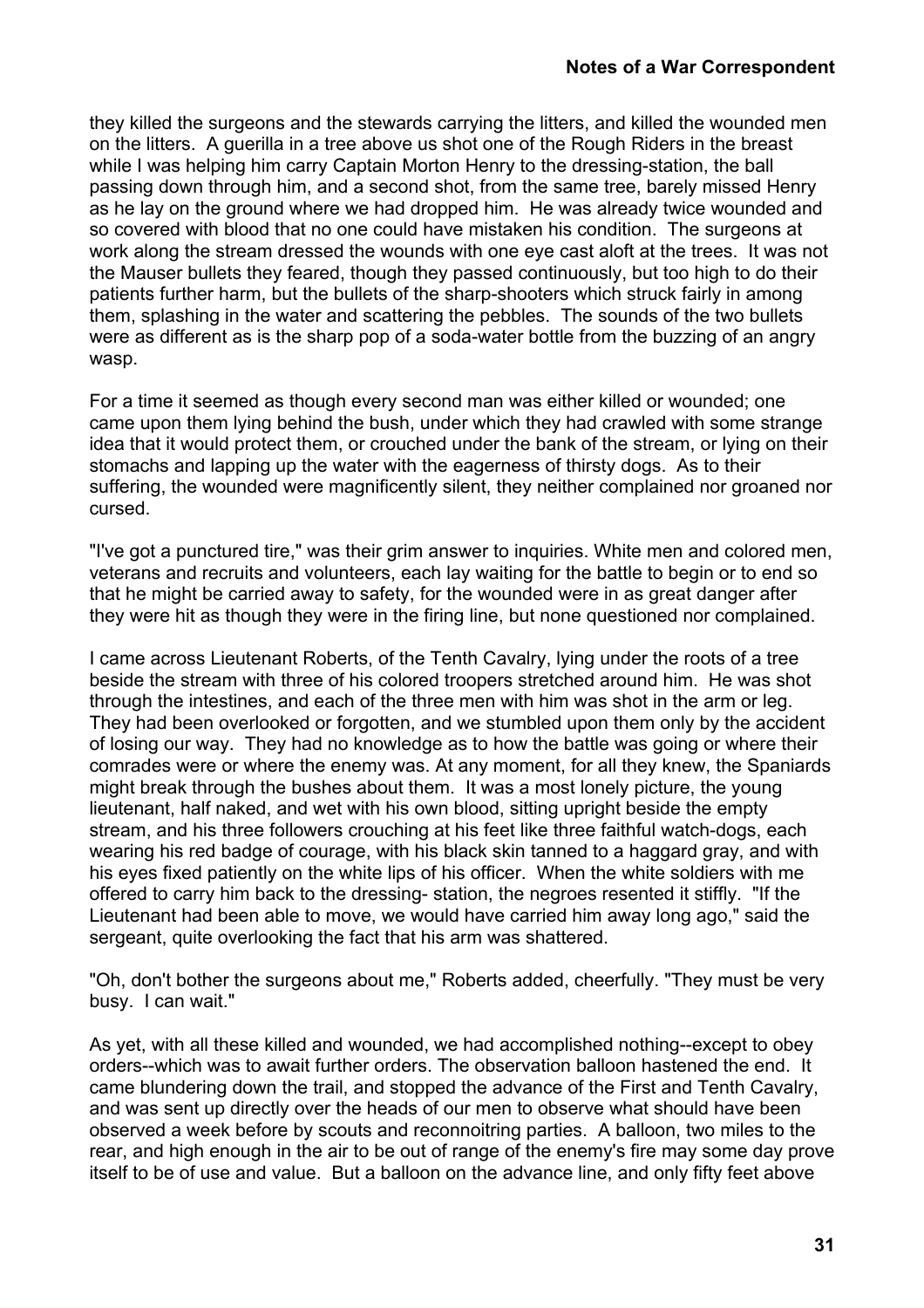the tops of the trees, was merely an invitation to the enemy to kill everything beneath it. And the enemy responded to the invitation. A Spaniard might question if he could hit a man, or a number of men, hidden in the bushes, but had no doubt at all as to his ability to hit a mammoth glistening ball only six hundred yards distant, and so all the trenches fired at it at once, and the men of the First and Tenth, packed together directly behind it, received the full force of the bullets. The men lying directly below it received the shrapnel which was timed to hit it, and which at last, fortunately, did hit it. This was endured for an hour, an hour of such hell of fire and heat, that the heat in itself, had there been no bullets, would have been remembered for its cruelty. Men gasped on their backs, like fishes in the bottom of a boat, their heads burning inside and out, their limbs too heavy to move. They had been rushed here and rushed there wet with sweat and wet with fording the streams, under a sun that would have made moving a fan an effort, and they lay prostrate, gasping at the hot air, with faces aflame, and their tongues sticking out, and their eyes rolling. All through this the volleys from the rifle-pits sputtered and rattled, and the bullets sang continuously like the wind through the rigging in a gale, shrapnel whined and broke, and still no order came from General Shafter.

Captain Howse, of General Sumner's staff, rode down the trail to learn what had delayed the First and Tenth, and was hailed by Colonel Derby, who was just descending from the shattered balloon.

"I saw men up there on those hills," Colonel Derby shouted; "they are firing at our troops." That was part of the information contributed by the balloon. Captain Howse's reply is lost to history.

General Kent's division, which, according to the plan, was to have been held in reserve, had been rushed up in the rear of the First and Tenth, and the Tenth had deployed in skirmish order to the right. The trail was now completely blocked by Kent's division. Lawton's division, which was to have re-enforced on the right, had not appeared, but incessant firing from the direction of El Caney showed that he and Chaffee were fighting mightily. The situation was desperate. Our troops could not retreat, as the trail for two miles behind them was wedged with men. They could not remain where they were, for they were being shot to pieces. There was only one thing they could do--go forward and take the San Juan hills by assault. It was as desperate as the situation itself. To charge earthworks held by men with modern rifles, and using modern artillery, until after the earthworks have been shaken by artillery, and to attack them in advance and not in the flanks, are both impossible military propositions. But this campaign had not been conducted according to military rules, and a series of military blunders had brought seven thousand American soldiers into a chute of death from which there was no escape except by taking the enemy who held it by the throat and driving him out and beating him down. So the generals of divisions and brigades stepped back and relinquished their command to the regimental officers and the enlisted men.

"We can do nothing more," they virtually said. "There is the enemy."

Colonel Roosevelt, on horseback, broke from the woods behind the line of the Ninth, and finding its men lying in his way, shouted: "If you don't wish to go forward, let my men pass." The junior officers of the Ninth, with their negroes, instantly sprang into line with the Rough Riders, and charged at the blue block-house on the right.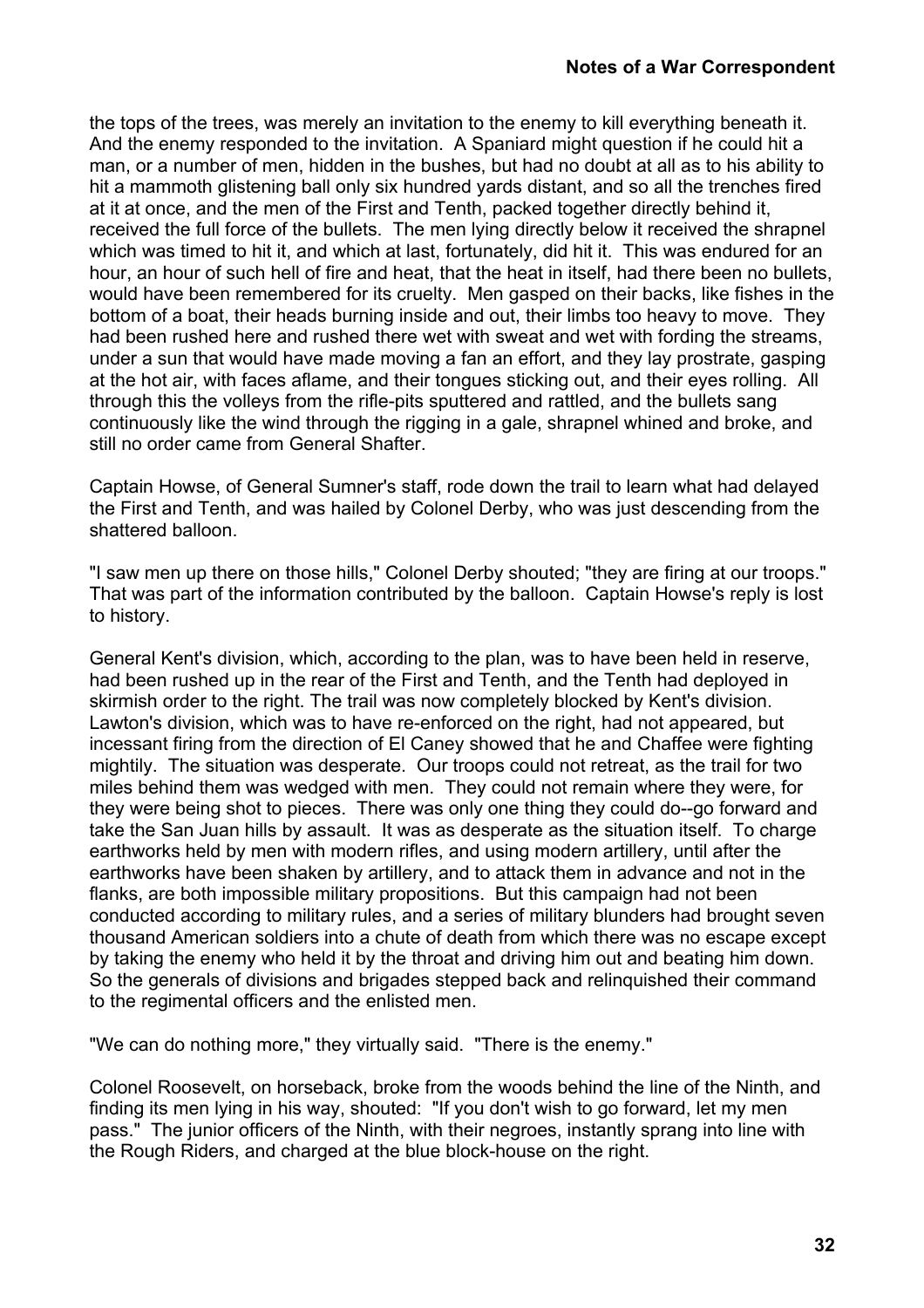I speak of Roosevelt first because, with General Hawkins, who led Kent's division, notably the Sixth and Sixteenth Regulars, he was, without doubt, the most conspicuous figure in the charge. General Hawkins, with hair as white as snow, and yet far in advance of men thirty years his junior, was so noble a sight that you felt inclined to pray for his safety; on the other hand, Roosevelt, mounted high on horseback, and charging the rifle-pits at a gallop and quite alone, made you feel that you would like to cheer. He wore on his sombrero a blue polka-dot handkerchief, a la Havelock, which, as he advanced, floated out straight behind his head, like a guidon. Afterward, the men of his regiment who followed this flag, adopted a polka-dot handkerchief as the badge of the Rough Riders. These two officers were notably conspicuous in the charge, but no one can claim that any two men, or any one man, was more brave or more daring, or showed greater courage in that slow, stubborn advance, than did any of the others. Some one asked one of the officers if he had any difficulty in making his men follow him. "No," he answered, "I had some difficulty in keeping up with them." As one of the brigade generals said: "San Juan was won by the regimental officers and men. We had as little to do as the referee at a prize-fight who calls 'time.' We called 'time' and they did the fighting."

I have seen many illustrations and pictures of this charge on the San Juan hills, but none of them seem to show it just as I remember it. In the picture-papers the men are running uphill swiftly and gallantly, in regular formation, rank after rank, with flags flying, their eyes aflame, and their hair streaming, their bayonets fixed, in long, brilliant lines, an invincible, overpowering weight of numbers. Instead of which I think the thing which impressed one the most, when our men started from cover, was that they were so few. It seemed as if some one had made an awful and terrible mistake. One's instinct was to call to them to come back. You felt that some one had blundered and that these few men were blindly following out some madman's mad order. It was not heroic then, it seemed merely absurdly pathetic. The pity of it, the folly of such a sacrifice was what held you.

They had no glittering bayonets, they were not massed in regular array. There were a few men in advance, bunched together, and creeping up a steep, sunny hill, the tops of which roared and flashed with flame. The men held their guns pressed across their chests and stepped heavily as they climbed. Behind these first few, spreading out like a fan, were single lines of men, slipping and scrambling in the smooth grass, moving forward with difficulty, as though they were wading waist high through water, moving slowly, carefully, with strenuous effort. It was much more wonderful than any swinging charge could have been. They walked to greet death at every step, many of them, as they advanced, sinking suddenly or pitching forward and disappearing in the high grass, but the others waded on, stubbornly, forming a thin blue line that kept creeping higher and higher up the hill. It was as inevitable as the rising tide. It was a miracle of self-sacrifice, a triumph of bull-dog courage, which one watched breathless with wonder. The fire of the Spanish riflemen, who still stuck bravely to their posts, doubled and trebled in fierceness, the crests of the hills crackled and burst in amazed roars, and rippled with waves of tiny flame. But the blue line crept steadily up and on, and then, near the top, the broken fragments gathered together with a sudden burst of speed, the Spaniards appeared for a moment outlined against the sky and poised for instant flight, fired a last volley, and fled before the swiftmoving wave that leaped and sprang after them.

The men of the Ninth and the Rough Riders rushed to the block-house together, the men of the Sixth, of the Third, of the Tenth Cavalry, of the Sixth and Sixteenth Infantry, fell on their faces along the crest of the hills beyond, and opened upon the vanishing enemy.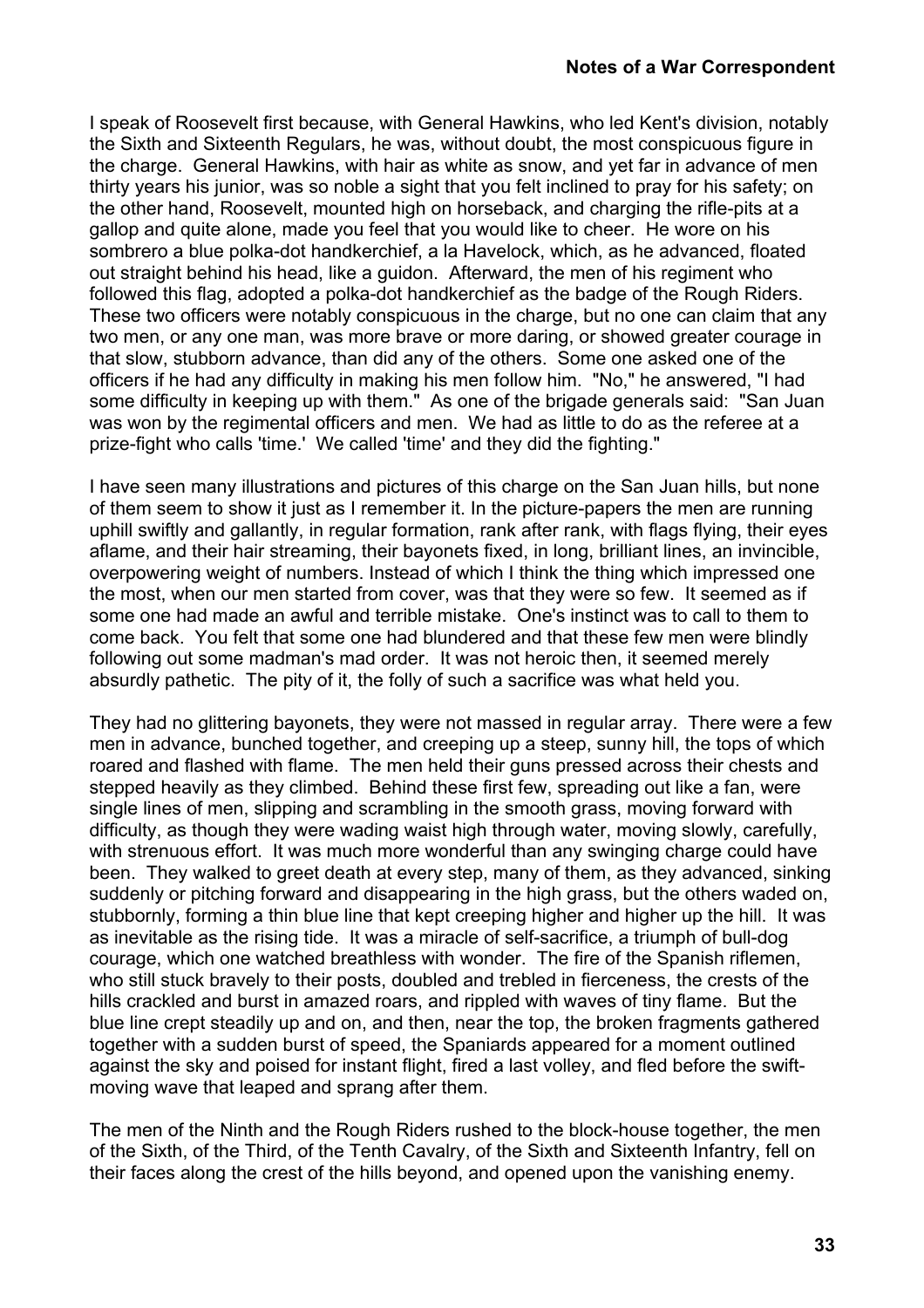<span id="page-33-0"></span>They drove the yellow silk flags of the cavalry and the flag of their country into the soft earth of the trenches, and then sank down and looked back at the road they had climbed and swung their hats in the air. And from far overhead, from these few figures perched on the Spanish rifle-pits, with their flags planted among the empty cartridges of the enemy, and overlooking the walls of Santiago, came, faintly, the sound of a tired, broken cheer.

#### **III--THE TAKING OF COAMO**

This is the inside story of the surrender, during the Spanish War, of the town of Coamo. It is written by the man to whom the town surrendered. Immediately after the surrender this same man became Military Governor of Coamo. He held office for fully twenty minutes.

Before beginning this story the reader must forget all he may happen to know of this particular triumph of the Porto Rican Expedition. He must forget that the taking of Coamo has always been credited to Major-General James H. Wilson, who on that occasion commanded Captain Anderson's Battery, the Sixteenth Pennsylvania, Troop C of Brooklyn, and under General Ernst, the Second and Third Wisconsin Volunteers. He must forget that in the records of the War Department all the praise, and it is of the highest, for this victory is bestowed upon General Wilson and his four thousand soldiers. Even the writer of this, when he cabled an account of the event to his paper, gave, with every one else, the entire credit to General Wilson. And ever since his conscience has upbraided him. His only claim for tolerance as a war correspondent has been that he always has stuck to the facts, and now he feels that in the sacred cause of history his friendship and admiration for General Wilson, that veteran of the Civil, Philippine, and Chinese Wars, must no longer stand in the way of his duty as an accurate reporter. He no longer can tell a lie. He must at last own up that he himself captured Coamo.

On the morning of the 9th of August, 1898, the Sixteenth Pennsylvania Volunteers arrived on the outskirts of that town. In order to get there they had spent the night in crawling over mountain trails and scrambling through streams and ravines. It was General Wilson's plan that by this flanking night march the Sixteenth Pennsylvania would reach the road leading from Coamo to San Juan in time to cut off the retreat of the Spanish garrison, when General Wilson, with the main body, attacked it from the opposite side.

At seven o'clock in the morning General Wilson began the frontal attack by turning loose the artillery on a block-house, which threatened his approach, and by advancing the Wisconsin Volunteers. The cavalry he sent to the right to capture Los Banos. At eight o'clock, from where the main body rested, two miles from Coamo, we could hear the Sixteenth Pennsylvania open its attack and instantly become hotly engaged. The enemy returned the fire fiercely, and the firing from both sides at once became so severe that it was evident the Pennsylvania Volunteers either would take the town without the main body, or that they would greatly need its assistance. The artillery was accordingly advanced one thousand yards and the infantry was hurried forward. The Second Wisconsin approached Coamo along the main road from Ponce, the Third Wisconsin through fields of grass to the right of the road, until the two regiments met at the ford by which the Banos road crosses the Coamo River. But before they met, from a position near the artillery, I had watched through my glasses the Second Wisconsin with General Ernst at its head advancing along the main road, and as, when I saw them, they were near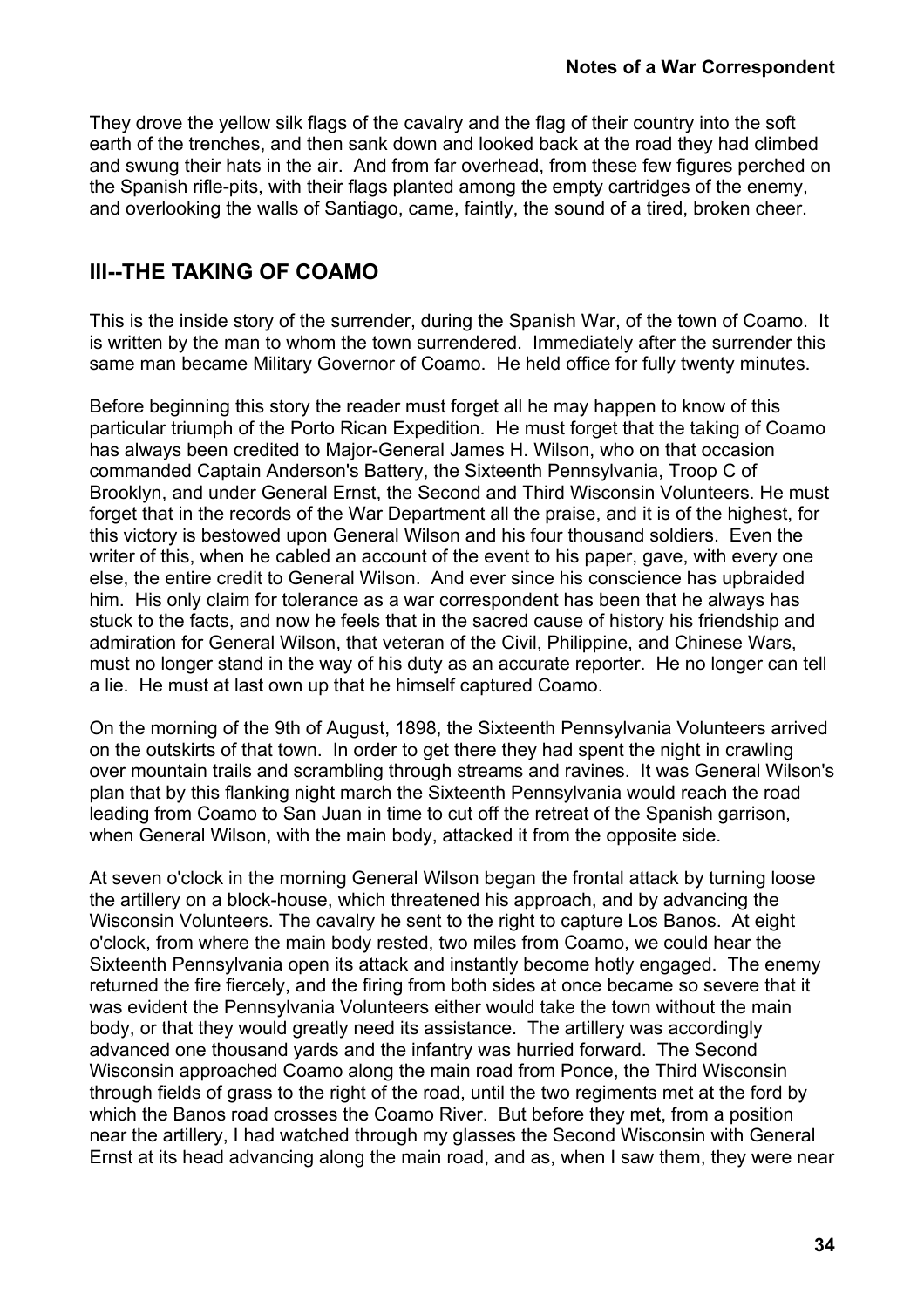the river, I guessed they would continue across the bridge and that they soon would be in the town.

As the firing from the Sixteenth still continued, it seemed obvious that General Ernst would be the first general officer to enter Coamo, and to receive its surrender. I had never seen five thousand people surrender to one man, and it seemed that, if I were to witness that ceremony, my best plan was to abandon the artillery and, as quickly as possible, pursue the Second Wisconsin. I did not want to share the spectacle of the surrender with my brother correspondents, so I tried to steal away from the three who were present. They were Thomas F. Millard, Walstein Root of the Sun, and Horace Thompson. By dodging through a coffee central I came out a half mile from them and in advance of the Third Wisconsin. There I encountered two "boy officers," Captain John C. Breckenridge and Lieutenant Fred. S. Titus, who had temporarily abandoned their thankless duties in the Commissariat Department in order to seek death or glory in the skirmish-line. They wanted to know where I was going, and when I explained, they declared that when Coamo surrendered they also were going to be among those present.

So we slipped away from the main body and rode off as an independent organization. But from the bald ridge, where the artillery was still hammering the town, the three correspondents and Captain Alfred Paget, Her Majesty's naval attache, observed our attempt to steal a march on General Wilson's forces, and pursued us and soon overtook us.

We now were seven, or to be exact, eight, for with Mr. Millard was "Jimmy," who in times of peace sells papers in Herald Square, and in times of war carries Mr. Millard's copy to the press post. We were much nearer the ford than the bridge, so we waded the "drift" and started on a gallop along the mile of military road that lay between us and Coamo. The firing from the Sixteenth Pennsylvania had slackened, but as we advanced it became sharper, more insistent, and seemed to urge us to greater speed. Across the road were dug rough rifle-pits which had the look of having been but that moment abandoned. What had been intended for the breakfast of the enemy was burning in pots over tiny fires, little heaps of cartridges lay in readiness upon the edges of each pit, and an arm-chair, in which a sentry had kept a comfortable lookout, lay sprawling in the middle of the road. The huts that faced it were empty. The only living things we saw were the chickens and pigs in the kitchen-gardens. On either hand was every evidence of hasty and panicstricken flight. We rejoiced at these evidences of the fact that the Wisconsin Volunteers had swept all before them. Our rejoicings were not entirely unselfish. It was so quiet ahead that some one suggested the town had already surrendered. But that would have been too bitter a disappointment, and as the firing from the further side of Coamo still continued, we refused to believe it, and whipped the ponies into greater haste. We were now only a quarter of a mile distant from the built-up portion of Coamo, where the road turned sharply into the main street of the town.

Captain Paget, who in the absence of the British military attache on account of sickness, accompanied the army as a guest of General Wilson, gave way to thoughts of etiquette.

"Will General Wilson think I should have waited for him?" he shouted. The words were jolted out of him as he rose in the saddle. The noise of the ponies' hoofs made conversation difficult. I shouted back that the presence of General Ernst in the town made it quite proper for a foreign attache to enter it.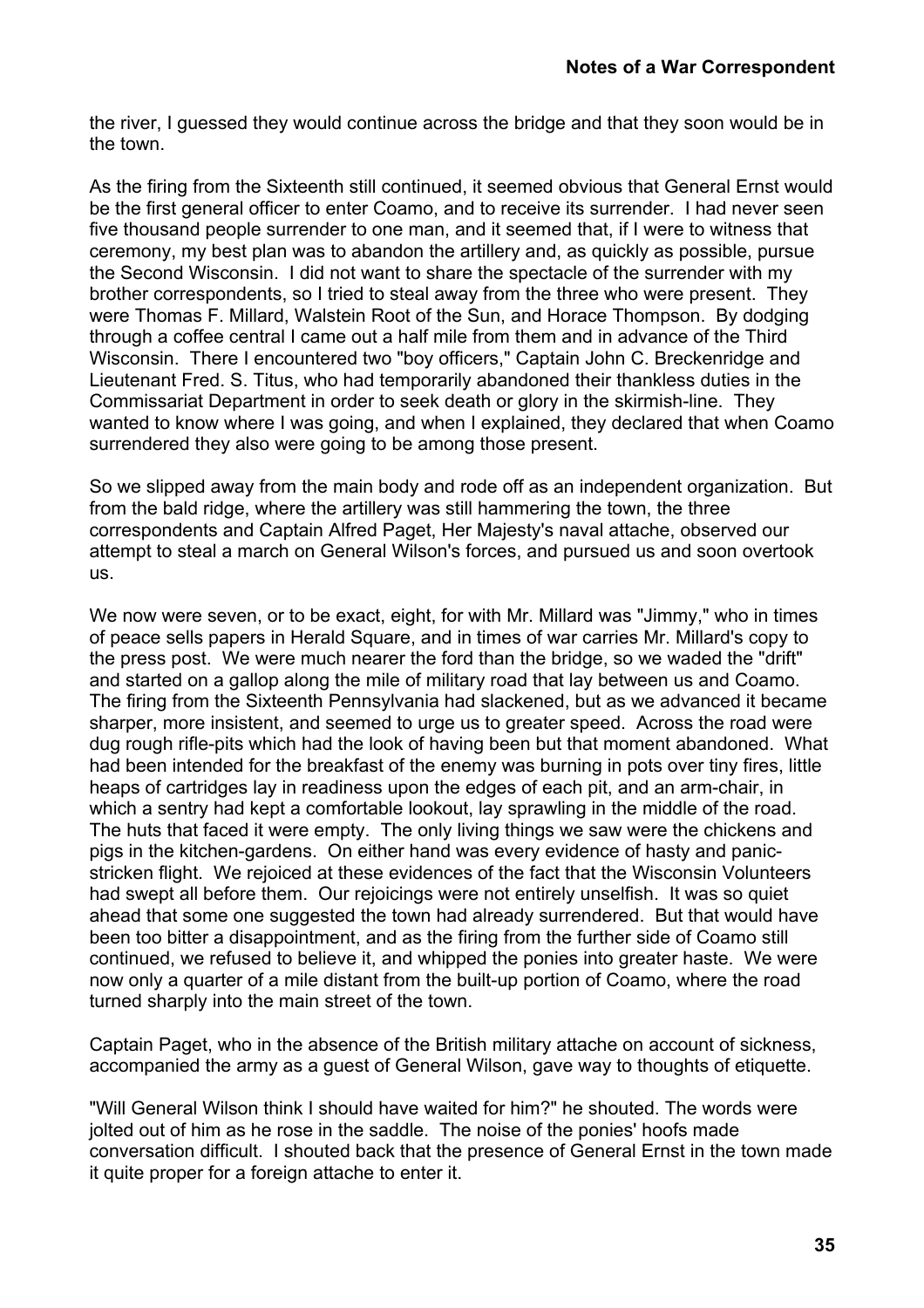"It must have surrendered by now," I shouted. "It's been half an hour since Ernst crossed the bridge."

At these innocent words, all my companions tugged violently at their bridles and shouted "Whoa!"

"Crossed the bridge?" they yelled. "There is no bridge! The bridge is blown up! If he hasn't crossed by the ford, he isn't in the town!"

Then, in my turn, I shouted "Whoa!"

But by now the Porto Rican ponies had decided that this was the race of their lives, and each had made up his mind that, Mexican bit or no Mexican bit, until he had carried his rider first into the town of Coamo, he would not be halted. As I tugged helplessly at my Mexican bit, I saw how I had made my mistake. The volunteers, on finding the bridge destroyed, instead of marching upon Coamo had turned to the ford, the same ford which we had crossed half an hour before they reached it. They now were behind us. Instead of a town which had surrendered to a thousand American soldiers, we, seven unarmed men and Jimmy, were being swept into a hostile city as fast as the enemy's ponies could take us there.

Breckenridge and Titus hastily put the blame upon me.

"If we get into trouble with the General for this," they shouted, "it will be your fault. You told us Ernst was in the town with a thousand men."

I shouted back that no one regretted the fact that he was not more keenly than I did myself.

Titus and Breckenridge each glanced at a new, full-dress sword.

"We might as well go in," they shouted, "and take it anyway!" I decided that Titus and Breckenridge were wasted in the Commissariat Department.

The three correspondents looked more comfortable.

"If you officers go in," they cried, "the General can't blame us," and they dug their spurs into the ponies.

"Wait!" shouted Her Majesty's representative. "That's all very well for you chaps, but what protects me if the Admiralty finds out I have led a charge on a Spanish garrison?"

But Paget's pony refused to consider the feelings of the Lords of the Admiralty. As successfully Paget might have tried to pull back a row-boat from the edge of Niagara. And, moreover, Millard, in order that Jimmy might be the first to reach Ponce with despatches, had mounted him on the fastest pony in the bunch, and he already was far in the lead. His sporting instincts, nursed in the pool-rooms of the Tenderloin and at Guttenburg, had sent him three lengths to the good. It never would do to have a newsboy tell in New York that he had beaten the correspondents of the papers he sold in the streets; nor to permit commissioned officers to take the dust of one who never before had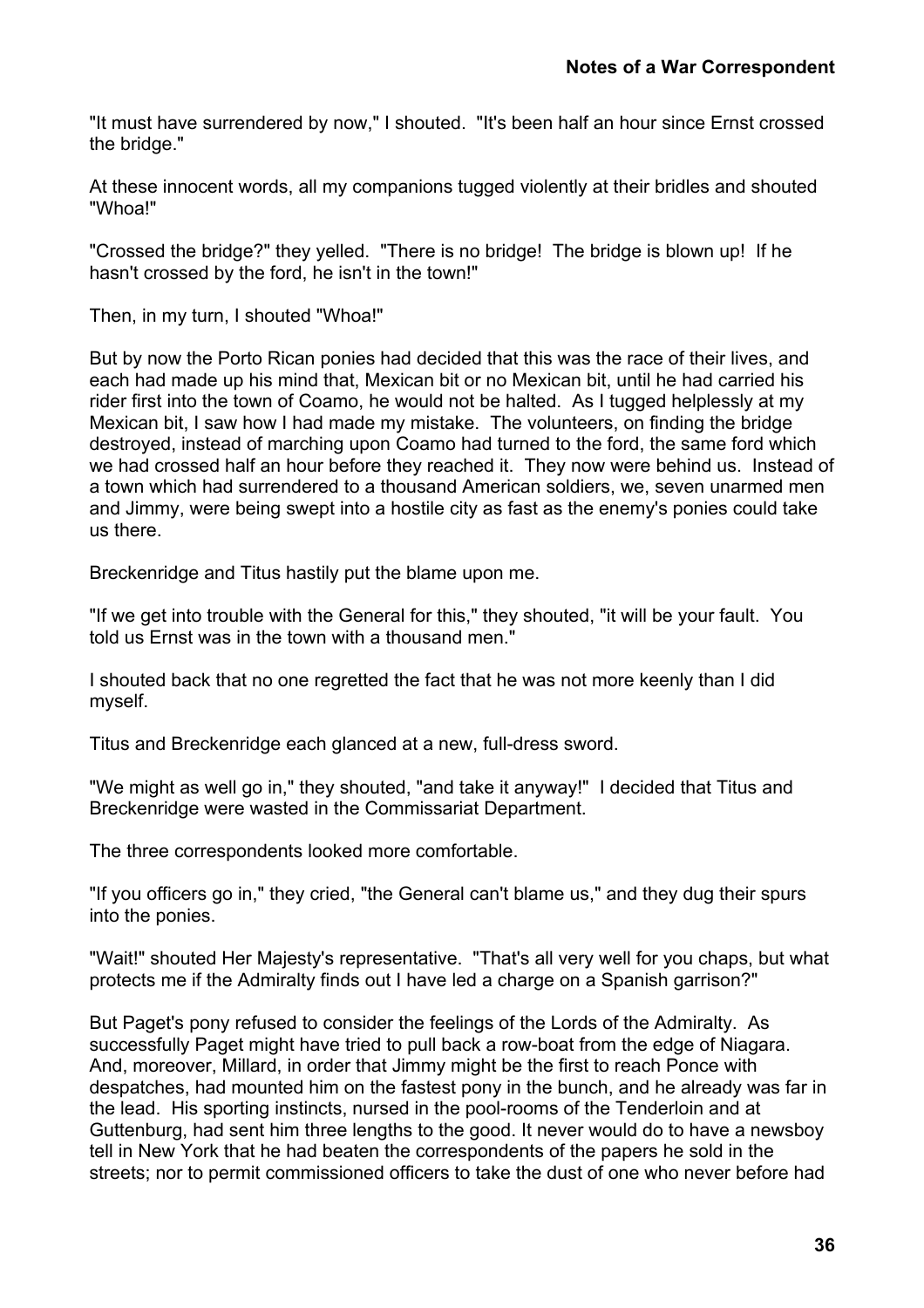ridden on anything but a cable car. So we all raced forward and, bunched together, swept into the main street of Coamo. It was gratefully empty. There were no American soldiers, but, then, neither were there any Spanish soldiers. Across the street stretched more riflepits and barricades of iron pipes, but in sight there was neither friend nor foe. On the stones of the deserted street the galloping hoofs sounded like the advance of a whole regiment of cavalry. Their clatter gave us a most comfortable feeling. We almost could imagine the townspeople believing us to be the Rough Riders themselves and fleeing before us.

And then, the empty street seemed to threaten an ambush. We thought hastily of sunken mines, of soldiers crouching behind the barriers, behind the houses at the next corner, of Mausers covering us from the latticed balconies overhead. Until at last, when the silence had become alert and menacing, a lonely man dashed into the middle of the street, hurled a white flag in front of us, and then dived headlong under the porch of a house. The next instant, as though at a signal, a hundred citizens, each with a white flag in both hands, ran from cover, waving their banners, and gasping in weak and terror-shaken tones, "Vivan los Americanos."

We tried to pull up, but the ponies had not yet settled among themselves which of us had won, and carried us to the extreme edge of the town, where a precipice seemed to invite them to stop, and we fell off into the arms of the Porto Ricans. They brought us wine in tin cans, cigars, borne in the aprons and mantillas of their women- folk, and demijohns of native rum. They were abject, trembling, tearful. They made one instantly forget that the moment before he had been extremely frightened.

One of them spoke to me the few words of Spanish with which I had an acquaintance. He told me he was the Alcalde, and that he begged to surrender into my hands the town of Coamo. I led him instantly to one side. I was afraid that if I did not take him up he would surrender to Paget or to Jimmy. I bade him conduct me to his official residence. He did so, and gave me the key to the cartel, a staff of office of gold and ebony, and the flag of the town, which he had hidden behind his writing-desk. It was a fine Spanish flag with the coat of arms embroidered in gold. I decided that, with whatever else I might part, that flag would always be mine, that the chance of my again receiving the surrender of a town of five thousand people was slender, and that this token would be wrapped around me in my coffin. I accordingly hid it in my poncho and strapped it to my saddle. Then I appointed a hotel-keeper, who spoke a little English, as my official interpreter, and told the Alcalde that I was now Military Governor, Mayor, and Chief of Police, and that I wanted the seals of the town. He gave me a rubber stamp with a coat of arms cut in it, and I wrote myself three letters, which, to insure their safe arrival, I addressed to three different places, and stamped them with the rubber seals. In time all three reached me, and I now have them as documentary proof of the fact that for twenty minutes I was Military Governor and Mayor of Coamo.

During that brief administration I detailed Titus and Breckenridge to wigwag the Sixteenth Pennsylvania that we had taken the town, and that it was now safe for them to enter. In order to compromise Paget they used his red silk handkerchief. Root I detailed to conciliate the inhabitants by drinking with every one of them. He tells me he carried out my instructions to the letter. I also settled one assault and battery case, and put the chief offender under arrest. At least, I told the official interpreter to inform him that he was under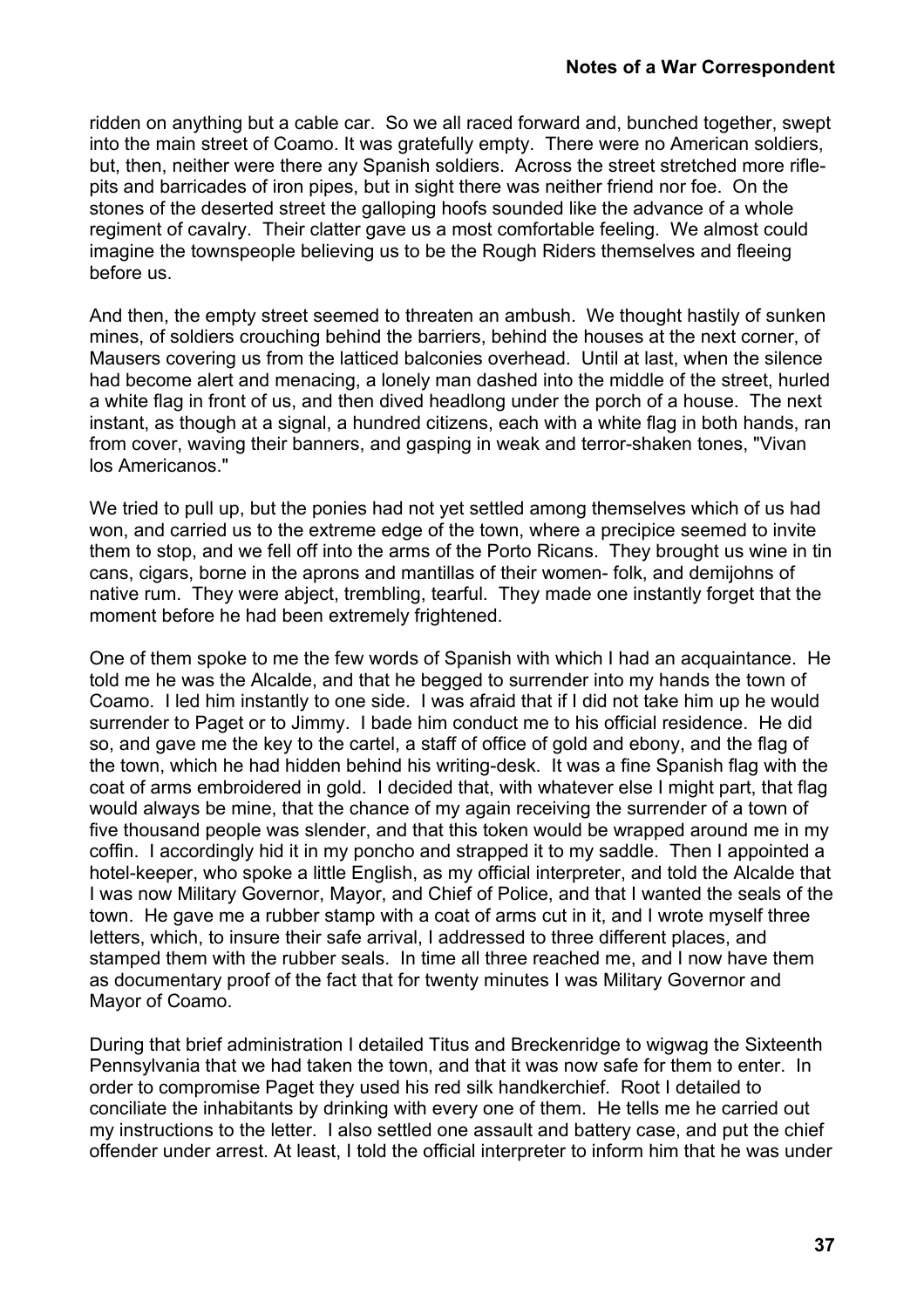arrest, but as I had no one to guard him he grew tired of being under arrest and went off to celebrate his emancipation from the rule of Spain.

My administration came to an end in twenty minutes, when General Wilson rode into Coamo at the head of his staff and three thousand men. He wore a white helmet, and he looked the part of the conquering hero so satisfactorily that I forgot I was Mayor and ran out into the street to snap a picture of him. He looked greatly surprised and asked me what I was doing in his town. The tone in which he spoke caused me to decide that, after all, I would not keep the flag of Coamo. I pulled it off my saddle and said: "General, it's too long a story to tell you now, but here is the flag of the town. It's the first Spanish flag"- and it was--"that has been captured in Porto Rico."

General Wilson smiled again and accepted the flag. He and about four thousand other soldiers think it belongs to them. But the truth will out. Some day the bestowal on the proper persons of a vote of thanks from Congress, a pension, or any other trifle, like prizemoney, will show the American people to whom that flag really belongs.

I know that in time the glorious deed of the seven heroes of Coamo, or eight, if you include "Jimmy," will be told in song and story. Some one else will write the song. This is the story.

# **IV--THE PASSING OF SAN JUAN HILL**

When I was a boy I thought battles were fought in waste places selected for the purpose. I argued from the fact that when our school nine wished to play ball it was forced into the suburbs to search for a vacant lot. I thought opposing armies also marched out of town until they reached some desolate spot where there were no window panes, and where their cannon-balls would hurt no one but themselves. Even later, when I saw battles fought among villages, artillery galloping through a cornfield, garden walls breached for rifle fire, and farm-houses in flames, it always seemed as though the generals had elected to fight in such surroundings through an inexcusable striving after theatrical effect--as though they wished to furnish the war correspondents with a chance for descriptive writing. With the horrors of war as horrible as they are without any aid from these contrasts, their presence always seemed not only sinful but bad art; as unnecessary as turning a red light on the dying gladiator.

There are so many places which are scenes set apart for battles-- places that look as though Nature had condemned them for just such sacrifices. Colenso, with its bare kopjes and great stretch of veldt, is one of these, and so, also, is Spion Kop, and, in Manchuria, Nan Shan Hill. The photographs have made all of us familiar with the vast, desolate approaches to Port Arthur. These are among the waste places of the earth--barren, deserted, fit meeting grounds only for men whose object in life for the moment is to kill men. Were you shown over one of these places, and told, "A battle was fought here," you would answer, "Why, of course!"

But down in Cuba, outside of Santiago, where the United States army fought its solitary and modest battle with Spain, you might many times pass by San Juan Hill and think of it, if you thought of it at all, as only a pretty site for a bungalow, as a place obviously intended for orchards and gardens.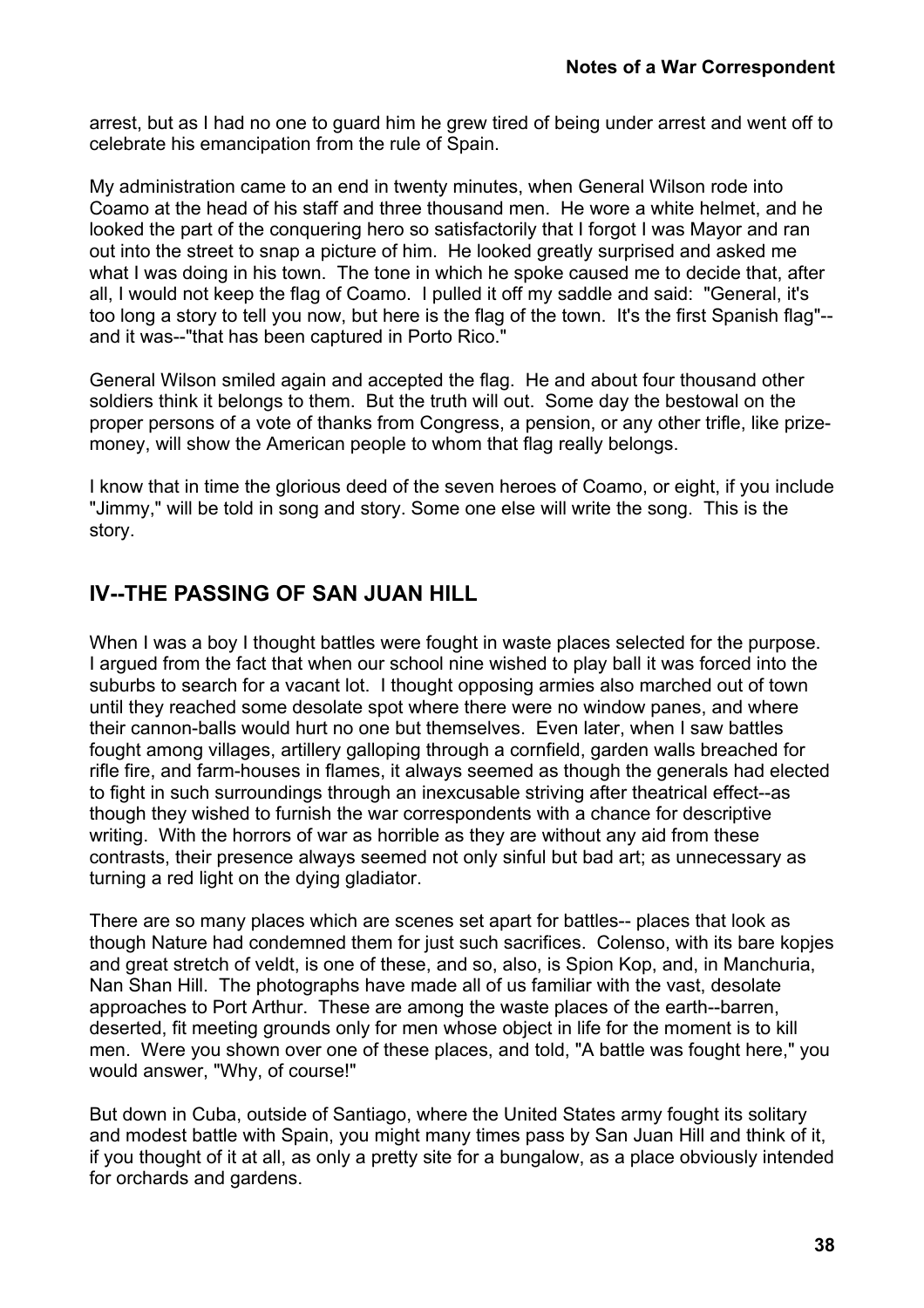On July 1st, twelve years ago, when the American army came upon it out of the jungle the place wore a partial disguise. It still was an irregular ridge of smiling, sunny hills with fat, comfortable curves, and in some places a steep, straight front. But above the steepest, highest front frowned an aggressive block-house, and on all the slopes and along the skyline were rows of yellow trenches, and at the base a cruel cat's cradle of barbed wire. It was like the face of a pretty woman behind the bars of a visor. I find that on the day of the fight twelve years ago I cabled my paper that San Juan Hill reminded the Americans of "a sunny orchard in New England." That was how it may have looked when the regulars were climbing up the steep front to capture the block-house, and when the cavalry and Rough Riders, having taken Kettle Hill, were running down its opposite slope, past the lake, to take that crest of San Juan Hill which lies to the right of the block-house. It may then have looked like a sunny New England orchard, but before night fell the intrenching tools had lent those sunny slopes "a fierce and terrible aspect." And after that, hour after hour, and day after day, we saw the hill eaten up by our trenches, hidden by a vast laundry of shelter tents, and torn apart by bomb-proofs, their jutting roofs of logs and broken branches weighed down by earth and stones and looking like the pit mouths to many mines. That probably is how most of the American army last saw San Juan Hill, and that probably is how it best remembers it--as a fortified camp. That was twelve years ago. When I revisited it, San Juan Hill was again a sunny, smiling farm land, the trenches planted with vegetables, the roofs of the bomb-proofs fallen in and buried beneath creeping vines, and the barbed-wire entanglements holding in check only the browsing cattle.

San Juan Hill is not a solitary hill, but the most prominent of a ridge of hills, with Kettle Hill a quarter of a mile away on the edge of the jungle and separated from the ridge by a tiny lake. In the local nomenclature Kettle Hill, which is the name given to it by the Rough Riders, has always been known as San Juan Hill, with an added name to distinguish it from the other San Juan Hill of greater renown.

The days we spent on those hills were so rich in incident and interest and were filled with moments of such excitement, of such pride in one's fellow-countrymen, of pity for the hurt and dying, of laughter and good-fellowship, that one supposed he might return after even twenty years and recognize every detail of the ground. But a shorter time has made startling and confusing changes. Now a visitor will find that not until after several different visits, and by walking and riding foot by foot over the hills, can he make them fall into line as he thinks he once knew them. Immediately around San Juan Hill itself there has been some attempt made to preserve the ground as a public park. A barbed-wire fence, with a gateway, encircles the block-house, which has been converted into a home for the caretaker of the park, and then, skirting the road to Santiago to include the tree under which the surrender was arranged, stretches to the left of the block-house to protect a monument. This monument was erected by Americans to commemorate the battle. It is now rapidly falling to pieces, but there still is enough of it intact to show the pencilled scribblings and autographs of tourists who did not take part in the battle, but who in this public manner show that they approve of its results. The public park is less than a quarter of a mile square. Except for it no other effort has been made either by Cubans or Americans to designate the lines that once encircled and menaced Santiago, and Nature, always at her best under a tropical sun, has done all in her power to disguise and forever obliterate the scene of the army's one battle. Those features which still remain unchanged are very few. The Treaty Tree, now surrounded by a tall fence, is one, the block-house is another. The little lake in which, even when the bullets were dropping, the men used to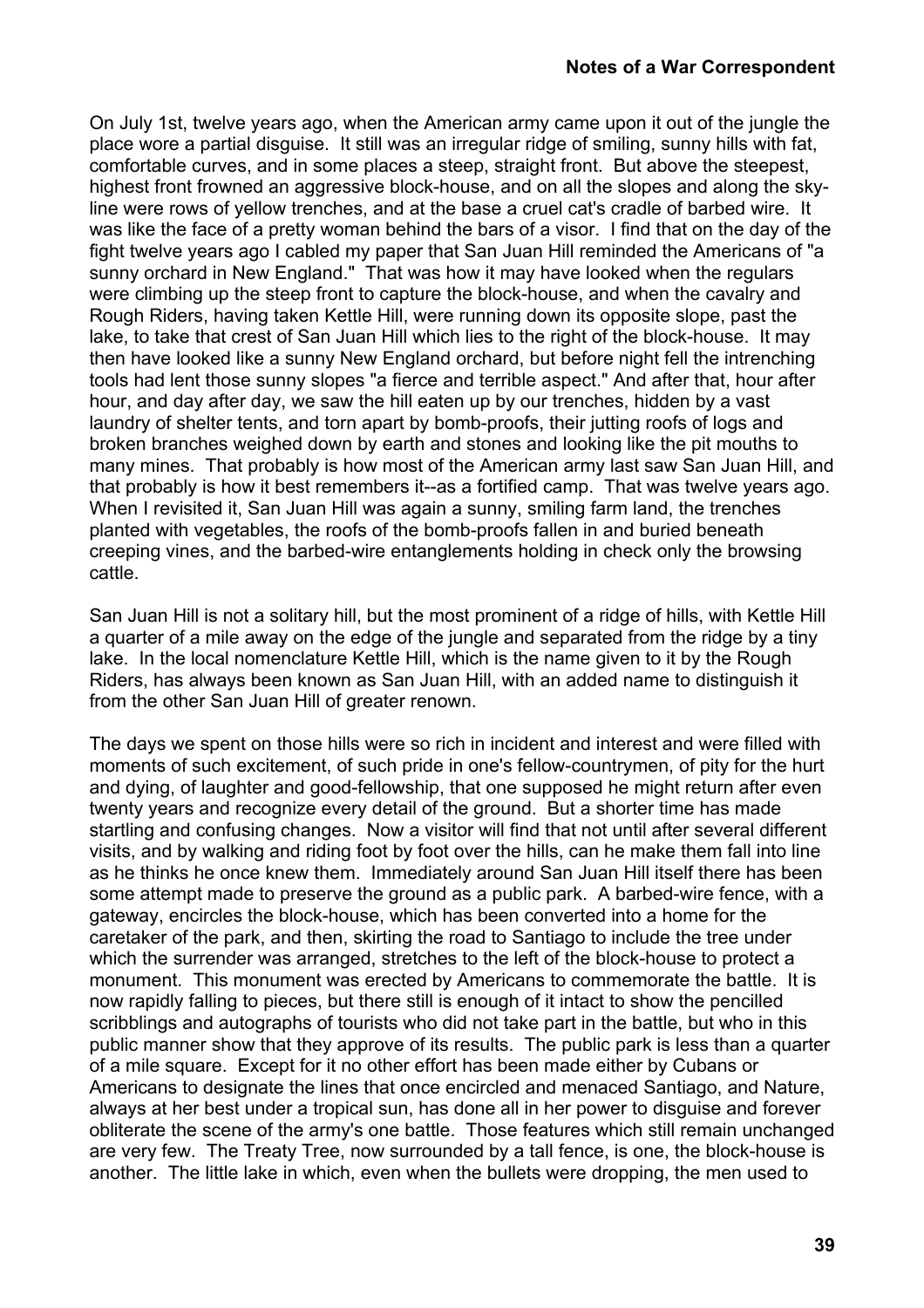bathe and wash their clothes, the big iron sugar kettle that gave a new name to Kettle Hill, and here and there a trench hardly deeper than a ploughed furrow, and nearly hidden by growing plants, are the few landmarks that remain.

Of the camps of Generals Chaffee, Lawton, Bates, Sumner, and Wheeler, of Colonels Leonard Wood and Theodore Roosevelt, there are but the slightest traces. The Bloody Bend, as some call it, in the San Juan River, as some call that stream, seems to have entirely disappeared. At least, it certainly was not where it should have been, and the place the hotel guides point out to unsuspecting tourists bears not the slightest physical resemblance to that ford. In twelve years, during one of which there has been in Santiago the most severe rainfall in sixty years, the San Juan stream has carried away its banks and the trees that lined them, and the trails that should mark where the ford once crossed have so altered and so many new ones have been added, that the exact location of the once famous dressing station is now most difficult, if not impossible, to determine. To establish the sites of the old camping grounds is but little less difficult. The head-quarters of General Wheeler are easy to recognize, for the reason that the place selected was in a hollow, and the most unhealthy spot along the five miles of intrenchments. It is about thirty yards from where the road turns to rise over the ridge to Santiago, and all the water from the hill pours into it as into a rain barrel. It was here that Troop G, Third Cavalry, under Major Hardee, as it was Wheeler's escort, was forced to bivouac, and where one-third of its number came down with fever. The camp of General Sam Sumner was some sixty yards to the right of the head- quarters of General Wheeler, on the high shoulder of the hill just above the camp of the engineers, who were on the side of the road opposite. The camps of Generals Chaffee, Lawton, Hawkins, Ludlow, and the positions and trenches taken and held by the different regiments under them one can place only relatively. One reason for this is that before our army attacked the hills all the underbrush and small trees that might conceal the advance of our men had been cleared away by the Spaniards, leaving the hill, except for the high crest, comparatively bare. To-day the hills are thick with young trees and enormous bushes. The alteration in the landscape is as marked as is the difference between ground cleared for golf and the same spot planted with corn and fruit-trees.

Of all the camps, the one that to-day bears the strongest evidences of its occupation is that of the Rough Riders. A part of the camp of that regiment, which was situated on the ridge some hundred feet from the Santiago road, was pitched under a clump of shade trees, and to- day, even after seven years, the trunks of these trees bear the names and initials of the men who camped beneath them. {4} These men will remember that when they took this hill they found that the fortifications beneath the trees were partly made from the foundations of an adobe house. The red tiles from its roof still litter the ground. These tiles and the names cut in the bark of the trees determine absolutely the site of one-half of the camp, but the other half, where stood Tiffany's quick-firing gun and Parker's Gatling, has been almost obliterated. The tree under which Colonel pitched his tent I could not discover, and the trenches in which he used to sit with his officers and with the officers from the regiments of the regular army are now levelled to make a kitchen- garden. Sometimes the ex-President is said to have too generously given office and promotion to the friends he made in Cuba. These men he met in the trenches were then not necessarily his friends. To-day they are not necessarily his friends. They are the men the free life of the rifle-pits enabled him to know and to understand as the settled relations of home life and peace would never have permitted. At that time none of them guessed that the "amateur colonel," to whom they talked freely as to a comrade, would be their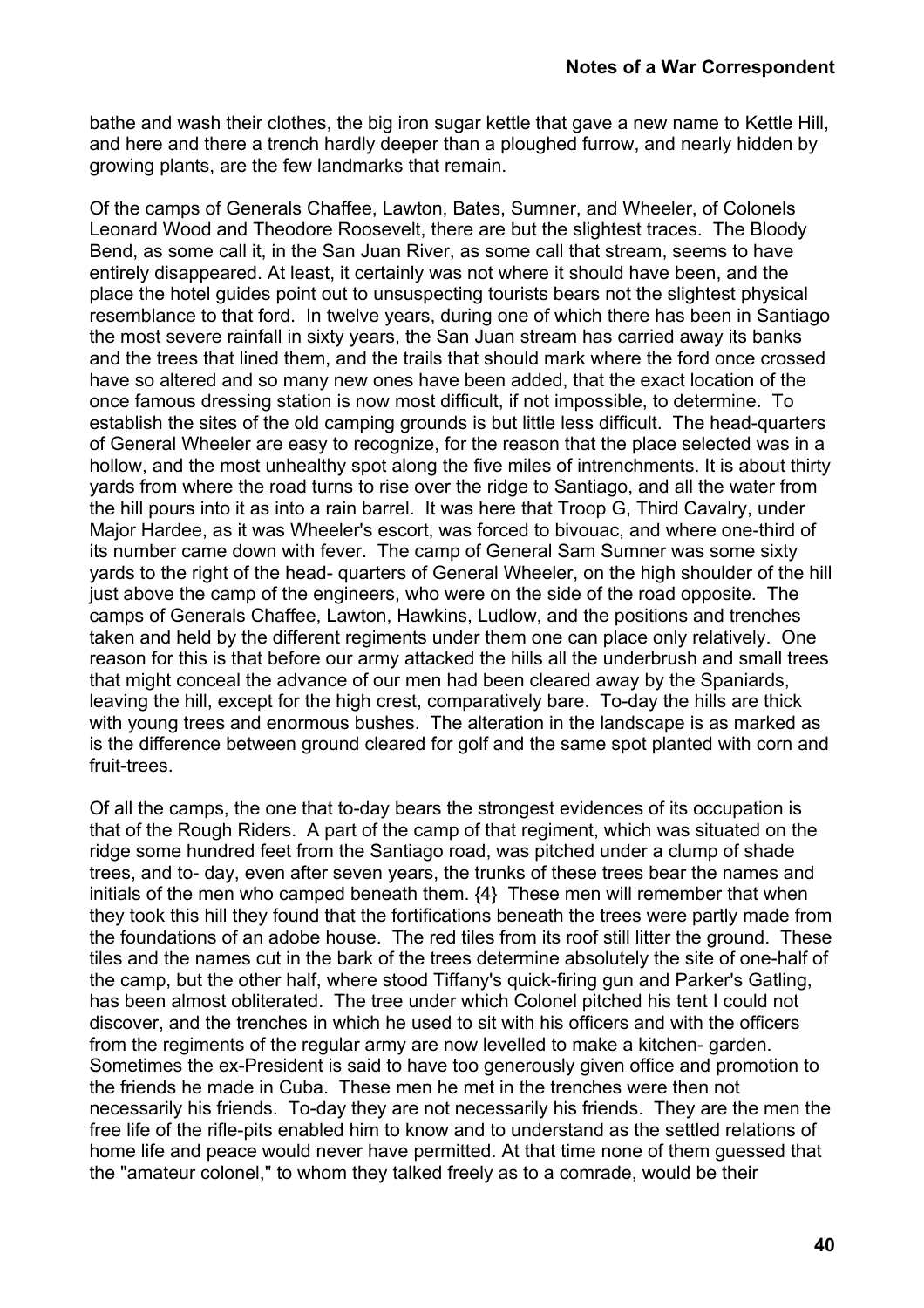Commander-in- Chief. They did not suspect that he would become even the next Governor of New York, certainly not that in a few years he would be the President of the United States. So they showed themselves to him frankly, unconsciously. They criticised, argued, disagreed, and he became familiar with the views, character, and worth of each, and remembered. The seeds planted in those half-obliterated trenches have borne greater results than ever will the kitchen-garden.

The kitchen-garden is immediately on the crest of the hill, and near it a Cuban farmer has built a shack of mud and twigs and cultivated several acres of land. On Kettle Hill there are three more such shacks, and over all the hills the new tenants have strung stout barbed-wire fences and made new trails and reared wooden gateways. It was curious to find how greatly these modern improvements confused one's recollection of the landscape, and it was interesting, also, to find how the presence on the hills of 12,000 men and the excitement of the time magnified distances and disarranged the landscape.

During the fight I walked along a portion of the Santiago road, and for many years I always have thought of that walk as extending over immense distances. It started from the top of San Juan Hill beside the block-house, where I had climbed to watch our artillery in action. By a mistake, the artillery had been sent there, and it remained exposed on the crest only about three minutes. During that brief moment the black powder it burned drew upon it the fire of every rifle in the Spanish line. To load his piece, each of our men was forced to crawl to it on his stomach, rise on one elbow in order to shove in the shell and lock the breech, and then, still flat on the ground, wriggle below the crest. In the three minutes three men were wounded and two killed; and the guns were withdrawn. I also withdrew. I withdrew first. Indeed, all that happened after the first three seconds of those three minutes is hearsay, for I was in the Santiago road at the foot of the hill and retreating briskly. This road also was under a cross-fire, which made it stretch in either direction to an interminable distance. I remember a government teamster driving a Studebaker wagon filled with ammunition coming up at a gallop out of this interminable distance and seeking shelter against the base of the hill. Seated beside him was a small boy, freckled and sunburned, a stowaway from one of the transports. He was grandly happy and excited, and his only fear was that he was not "under fire." From our coign of safety, with our backs to the hill, the teamster and I assured him that, on that point, he need feel no morbid doubt. But until a bullet embedded itself in the blue board of the wagon he was not convinced. Then with his jack-knife he dug it out and shouted with pleasure. "I guess the folks will have to believe I was in a battle now," he said. That coign of safety ceasing to be a coign of safety caused us to move on in search of another, and I came upon Sergeant Borrowe blocking the road with his dynamite gun. He and his brother and three regulars were busily correcting a hitch in its mechanism. An officer carrying an order along the line halted his sweating horse and gazed at the strange gun with professional knowledge.

"That must be the dynamite gun I have heard so much about," he shouted. Borrowe saluted and shouted assent. The officer, greatly interested, forgot his errand.

"I'd like to see you fire it once," he said eagerly. Borrowe, delighted at the chance to exhibit his toy to a professional soldier, beamed with equal eagerness.

"In just a moment, sir," he said; "this shell seems to have jammed a bit." The officer, for the first time seeing the shell stuck in the breech, hurriedly gathered up his reins. He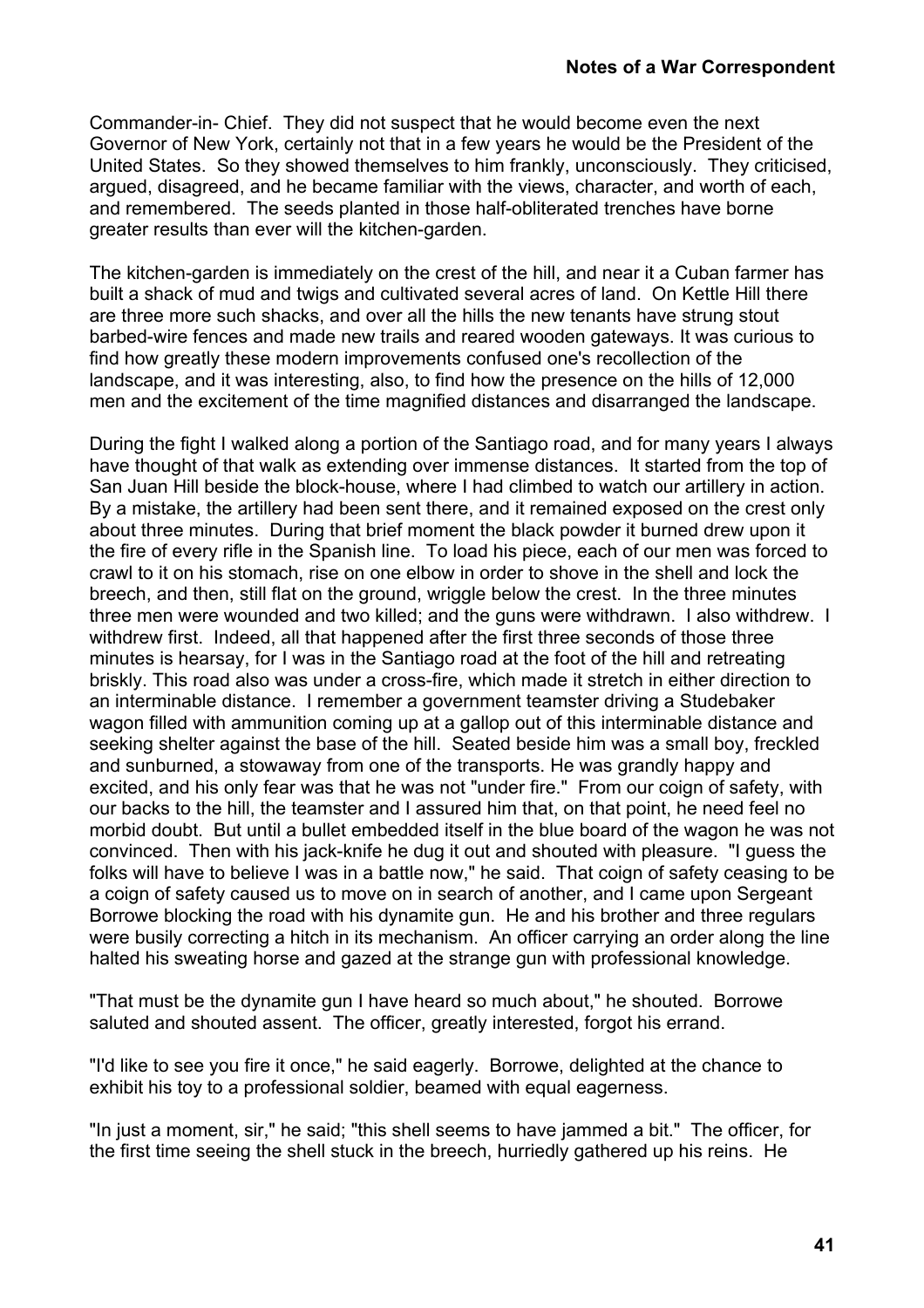seemed to be losing interest. With elaborate carelessness I began to edge off down the road.

"Wait," Borrowe begged; "we'll have it out in a minute."

Suddenly I heard the officer's voice raised wildly.

"What--what," he gasped, "is that man doing with that axe?"

"He's helping me to get out this shell," said Borrowe.

"Good God!" said the officer. Then he remembered his errand.

Until last year, when I again met young Borrowe gayly disporting himself at a lawn-tennis tournament at Mattapoisett, I did not know whether his brother's method of removing dynamite with an axe had been entirely successful. He said it worked all right.

At the turn of the road I found Colonel Leonard Wood and a group of Rough Riders, who were busily intrenching. At the same moment Stephen Crane came up with "Jimmy" Hare, the man who has made the Russian-Japanese War famous. Crane walked to the crest and stood there as sharply outlined as a semaphore, observing the enemy's lines, and instantly bringing upon himself and us the fire of many Mausers. With every one else, Wood was crouched below the crest and shouted to Crane to lie down. Crane, still standing, as though to get out of ear-shot, moved away, and Wood again ordered him to lie down.

"You're drawing the fire on these men," Wood commanded. Although the heat--it was the 1st of July in the tropics--was terrific, Crane wore a long India rubber rain-coat and was smoking a pipe. He appeared as cool as though he were looking down from a box at a theatre. I knew that to Crane, anything that savored of a pose was hateful, so, as I did not want to see him killed, I called, "You're not impressing any one by doing that, Crane." As I hoped he would, he instantly dropped to his knees. When he crawled over to where we lay, I explained, "I knew that would fetch you," and he grinned, and said, "Oh, was that it?"

A captain of the cavalry came up to Wood and asked permission to withdraw his troop from the top of the hill to a trench forty feet below the one they were in. "They can't possibly live where they are now," he explained, "and they're doing no good there, for they can't raise their heads to fire. In that lower trench they would be out of range themselves and would be able to fire back."

"Yes," said Wood, "but all the other men in the first trench would see them withdraw, and the moral effect would be bad. They needn't attempt to return the enemy's fire, but they must not retreat."

The officer looked as though he would like to argue. He was a West Point graduate and a full-fledged captain in the regular army. To him, Wood, in spite of his volunteer rank of colonel, which that day, owing to the illness of General Young, had placed him in command of a brigade, was still a doctor. But discipline was strong in him, and though he looked many things, he rose from his knees and grimly saluted. But at that moment, without waiting for the permission of any one, the men leaped out of the trench and ran. It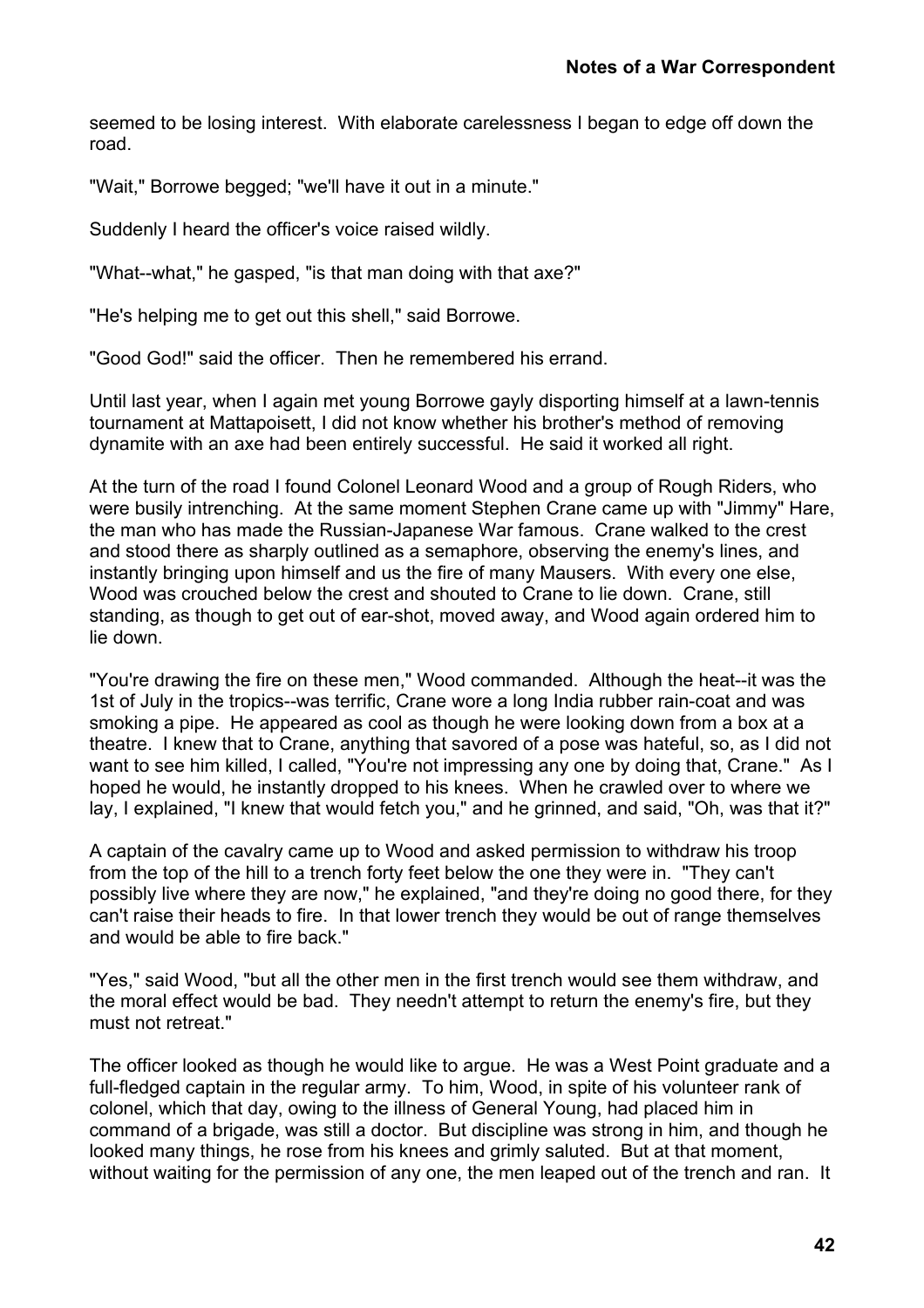looked as though they were going to run all the way to the sea, and the sight was sickening. But they had no intention of running to the sea. They ran only to the trench forty feet farther down and jumped into it, and instantly turning, began pumping lead at the enemy. Since five that morning Wood had been running about on his feet, his clothes stuck to him with sweat and the mud and water of forded streams, and as he rose he limped slightly. "My, but I'm tired!" he said, in a tone of the most acute surprise, and as though that fact was the only one that was weighing on his mind. He limped over to the trench in which the men were now busily firing off their rifles and waved a riding-crop he carried at the trench they had abandoned. He was standing as Crane had been standing, in silhouette against the sky-line. "Come back, boys," we heard him shouting. "The other men can't withdraw, and so you mustn't. It looks bad. Come on, get out of that!" What made it more amusing was that, although Wood had, like every one else, discarded his coat and wore a strange uniform of gray shirt, white riding-breeches, and a cowboy Stetson, with no insignia of rank, not even straps pinned to his shirt, still the men instantly accepted his authority. They looked at him on the crest of the hill, waving his stick persuasively at the grave-like trench at his feet, and then with a shout scampered back to it.

After that, as I had a bad attack of sciatica and no place to sleep and nothing to eat, I accepted Crane's offer of a blanket and coffee at his bivouac near El Poso. On account of the sciatica I was not able to walk fast, and, although for over a mile of the way the trail was under fire, Crane and Hare each insisted on giving me an arm, and kept step with my stumblings. Whenever I protested and refused their sacrifice and pointed out the risk they were taking they smiled as at the ravings of a naughty child, and when I lay down in the road and refused to budge unless they left me, Crane called the attention of Hare to the effect of the setting sun behind the palm-trees. To the reader all these little things that one remembers seem very little indeed, but they were vivid at the moment, and I have always thought of them as stretching over a long extent of time and territory. Before I revisited San Juan I would have said that the distance along the road from the point where I left the artillery to where I joined Wood was three-quarters of a mile. When I paced it later I found the distance was about seventy-five yards. I do not urge my stupidity or my extreme terror as a proof that others would be as greatly confused, but, if only for the sake of the stupid ones, it seems a pity that the landmarks of San Juan should not be rescued from the jungle, and a few sign-posts placed upon the hills. It is true that the great battles of the Civil War and those of the one in Manchuria, where the men killed and wounded in a day outnumber all those who fought on both sides at San Juan, make that battle read like a skirmish. But the Spanish War had its results. At least it made Cuba into a republic, and so enriched or burdened us with colonies that our republic changed into something like an empire. But I do not urge that. It will never be because San Juan changed our foreign policy that people will visit the spot, and will send from it picture postal cards. The human interest alone will keep San Juan alive. The men who fought there came from every State in our country and from every class of our social life. We sent there the best of our regular army, and with them, cowboys, clerks, bricklayers, foot-ball players, three future commanders of the greater army that followed that war, the future Governor of Cuba, future commanders of the Philippines, the commander of our forces in China, a future President of the United States. And, whether these men, when they returned to their homes again, became clerks and millionaires and dentists, or rose to be presidents and mounted policemen, they all remember very kindly the days they lay huddled together in the trenches on that hot and glaring sky-line. And there must be many more besides who hold the place in memory. There are few in the United States so poor in relatives and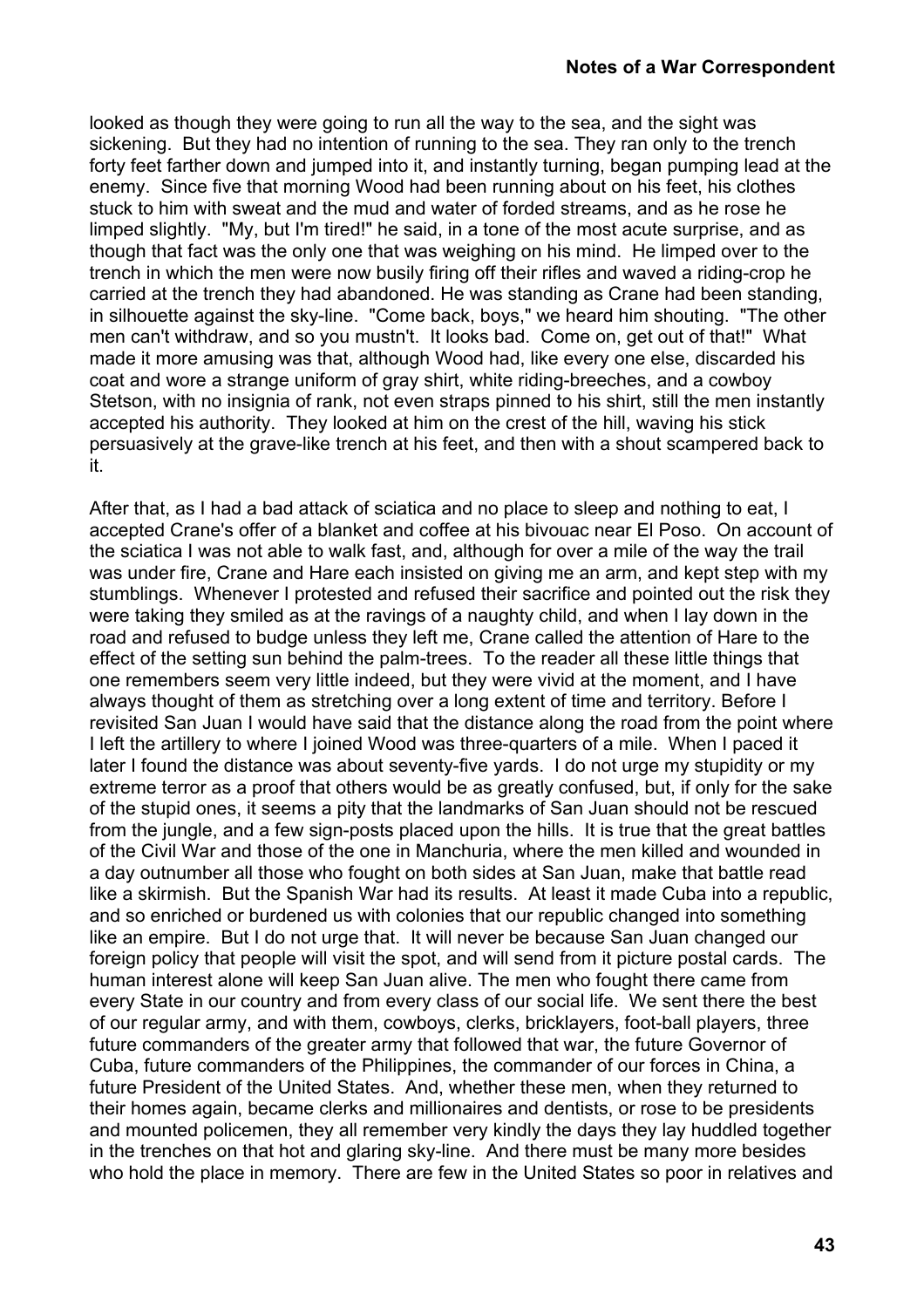friends who did not in his or her heart send a substitute to Cuba. For these it seems as though San Juan might be better preserved, not as it is, for already its aspect is too far changed to wish for that, but as it was. The efforts already made to keep the place in memory and to honor the Americans who died there are the public park which I have mentioned, the monument on San Juan, and one other monument at Guasimas to the regulars and Rough Riders who were killed there. To these monuments the Society of Santiago will add four more, which will mark the landing place of the army at Daiquairi and the fights at Guasimas, El Caney, and San Juan Hill.

But I believe even more than this might be done to preserve to the place its proper values. These values are sentimental, historical, and possibly to the military student, educational. If to-day there were erected at Daiquairi, Siboney, Guasimas, El Poso, El Caney, and on and about San Juan a dozen iron or bronze tablets that would tell from where certain regiments advanced, what posts they held, how many or how few were the men who held those positions, how near they were to the trenches of the enemy, and by whom these men were commanded, I am sure the place would reconstruct itself and would breathe with interest, not only for the returning volunteer, but for any casual tourist. As it is, the history of the fight and the reputation of the men who fought is now at the mercy of the caretaker of the park and the Cuban "guides" from the hotel. The caretaker speaks only Spanish, and, considering the amount of misinformation the guides disseminate, it is a pity when they are talking to Americans, they are not forced to use the same language. When last I visited it, Carlos Portuondo was the official guardian of San Juan Hill. He is an aged Cuban, and he fought through the Ten Years' War, but during the last insurrection and the Spanish-American War he not only was not near San Juan, but was not even on the Island of Cuba. He is a charming old person, and so is his aged wife. Their chief concern in life, when I saw them, was to sell me a pair of breeches made of palm-fibre which Carlos had worn throughout the entire ten years of battle. The vicissitudes of those trousers he recited to me in great detail, and he very properly regarded them as of historic value. But of what happened at San Juan he knew nothing, and when I asked him why he held his present post and occupied the Block-House, he said, "To keep the cows out of the park." When I asked him where the Americans had camped, he pointed carefully from the back door of the Block-House to the foot of his kitchen-garden. I assured him that under no stress of terror could the entire American army have been driven into his back yard, and pointed out where it had stretched along the ridge of hills for five miles. He politely but unmistakably showed that he thought I was a liar. From the Venus Hotel there were two guides, old Casanova and Jean Casanova, his languid and good-natured son, a youth of sixteen years. Old Casanova, like most Cubans, is not inclined to give much credit for what they did in Cuba to the Americans. After all, he says, they came only just as the Cubans themselves were about to conquer the Spaniards, and by a lucky chance received the surrender and then claimed all the credit. As other Cubans told me, "Had the Americans left us alone a few weeks longer, we would have ended the war." How they were to have taken Havana, and sunk Cervera's fleet, and why they were not among those present when our men charged San Juan, I did not inquire. Old Casanova, again like other Cubans, ranks the fighting qualities of the Spaniard much higher than those of the American. This is only human. It must be annoying to a Cuban to remember that after he had for three years fought the Spaniard, the Yankee in eight weeks received his surrender and began to ship him home. The way Casanova describes the fight at El Caney is as follows: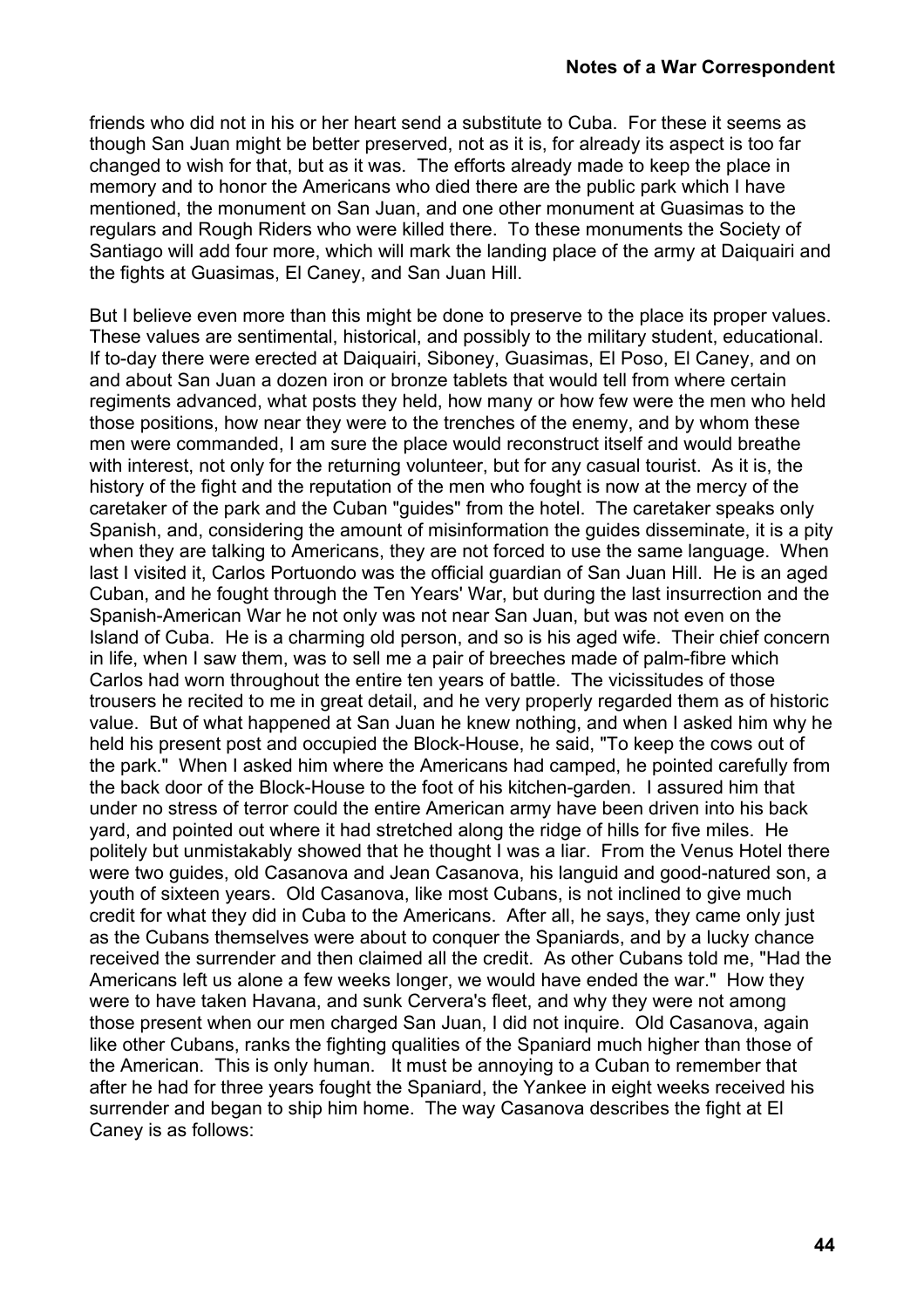"The Americans thought they could capture El Caney in one day, but the brave General Toral fought so good that it was six days before the Americans could make the Spaniards surrender." The statement is correct except as regards the length of time during which the fight lasted. The Americans did make the mistake of thinking they could eat up El Caney in an hour and then march through it to San Juan. Owing to the splendid courage of Toral and his few troops our soldiers, under two of our best generals, were held in check from seven in the morning until two in the afternoon. But the difference between seven hours of one day and six days is considerable. Still, at present at San Juan that is the sort of information upon which the patriotic and puzzled American tourist is fed.

Young Casanova, the only other authority in Santiago, is not so sure of his facts as is his father, and is willing to learn. He went with me to hold my pony while I took the photographs that accompany this article, and I listened with great interest to his accounts of the battle. Finally he made a statement that was correct. "How did you happen to get that right?" I asked.

"Yesterday," he said, "I guided Colonel Hayes here, and while I guided him he explained it to me."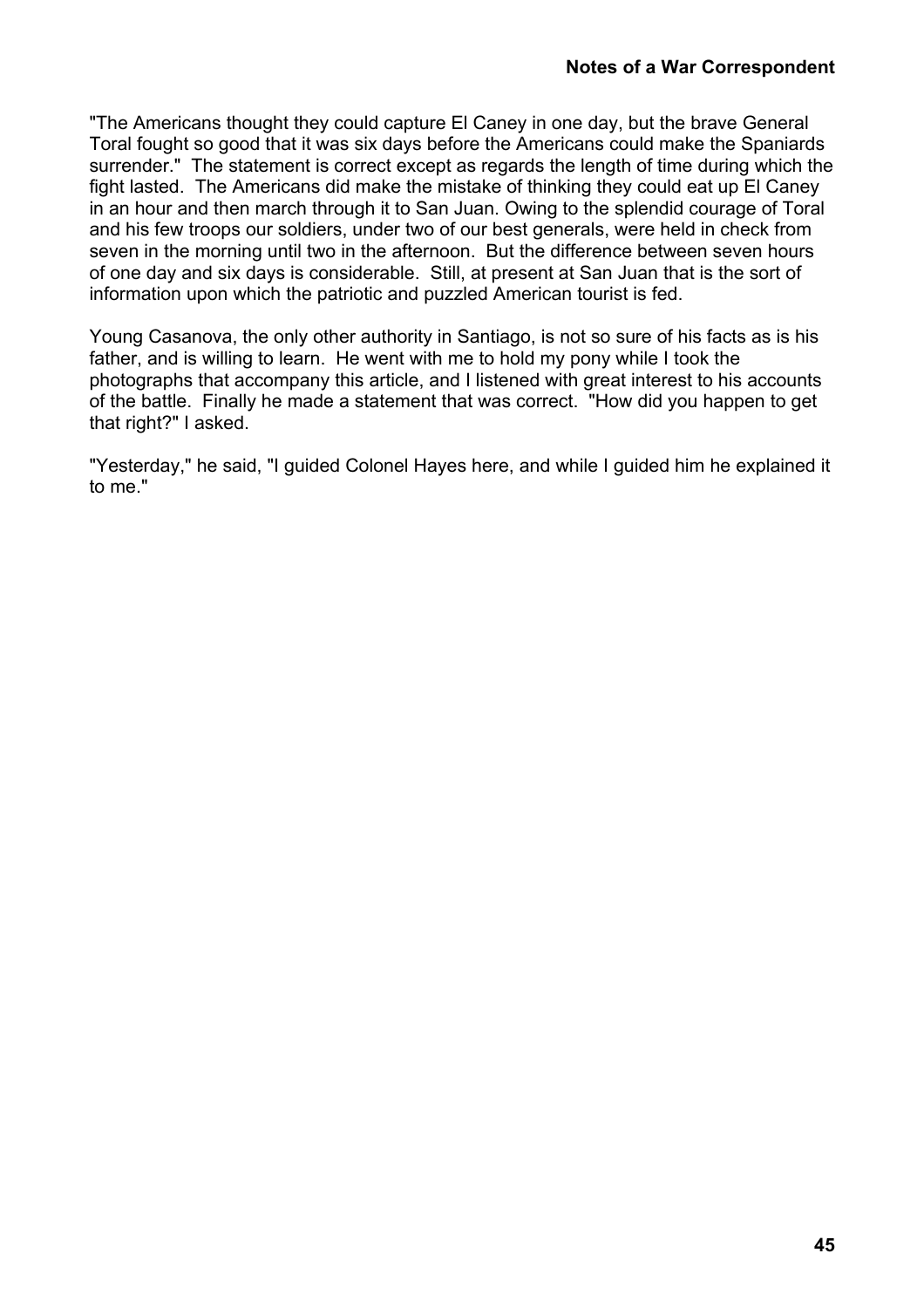### **THE SOUTH AFRICAN WAR**

### **I--WITH BULLER'S COLUMN**

"Were you the station-master here before this?" I asked the man in the straw hat, at Colenso. "I mean before this war?"

"No fear!" snorted the station-master, scornfully. "Why, we didn't know Colenso was on the line until Buller fought a battle here. That's how it is with all these way-stations now. Everybody's talking about them. We never took no notice to them."

And yet the arriving stranger might have been forgiven his point of view and his start of surprise when he found Chieveley a place of only a half dozen corrugated zinc huts, and Colenso a scattered gathering of a dozen shattered houses of battered brick.

Chieveley seemed so insignificant in contrast with its fame to those who had followed the war on maps and in the newspapers, that one was not sure he was on the right road until he saw from the car-window the armored train still lying on the embankment, the graves beside it, and the donga into which Winston Churchill pulled and carried the wounded.

And as the train bumped and halted before the blue and white enamel sign that marks Colenso station, the places which have made that spot familiar and momentous fell into line like the buoys which mark the entrance to a harbor.

We knew that the high bare ridge to the right must be Fort Wylie, that the plain on the left was where Colonel Long had lost his artillery, and three officers gained the Victoria Cross, and that the swift, muddy stream, in which the iron railroad bridge lay humped and sprawling, was the Tugela River.

Six hours before, at Frere Station, the station-master had awakened us to say that Ladysmith would be relieved at any moment. This had but just come over the wire. It was "official." Indeed, he added, with local pride, that the village band was still awake and in readiness to celebrate the imminent event. He found, I fear, an unsympathetic audience. The train was carrying philanthropic gentlemen in charge of stores of champagne and marmalade for the besieged city. They did not want it to be relieved until they were there to substitute pate de foie gras for horseflesh. And there were officers, too, who wanted a "look in," and who had been kept waiting at Cape Town for commissions, gladdening the guests of the Mount Nelson Hotel the while with their new khaki and gaiters, and there were Tommies who wanted "Relief of Ladysmith" on the claps of their medals, as they had seen "Relief of Lucknow" on the medals of the Chelsea pensioners. And there was a correspondent who had journeyed 15,000 miles to see Ladysmith relieved, and who was apparently going to miss that sight, after five weeks of travel, by a margin of five hours.

We all growled "That's good," as we had done for the last two weeks every time we had heard it was relieved, but our tone was not enthusiastic. And when the captain of the Natal Carbineers said, "I am afraid the good news is too premature," we all said, hopefully, we were afraid it was.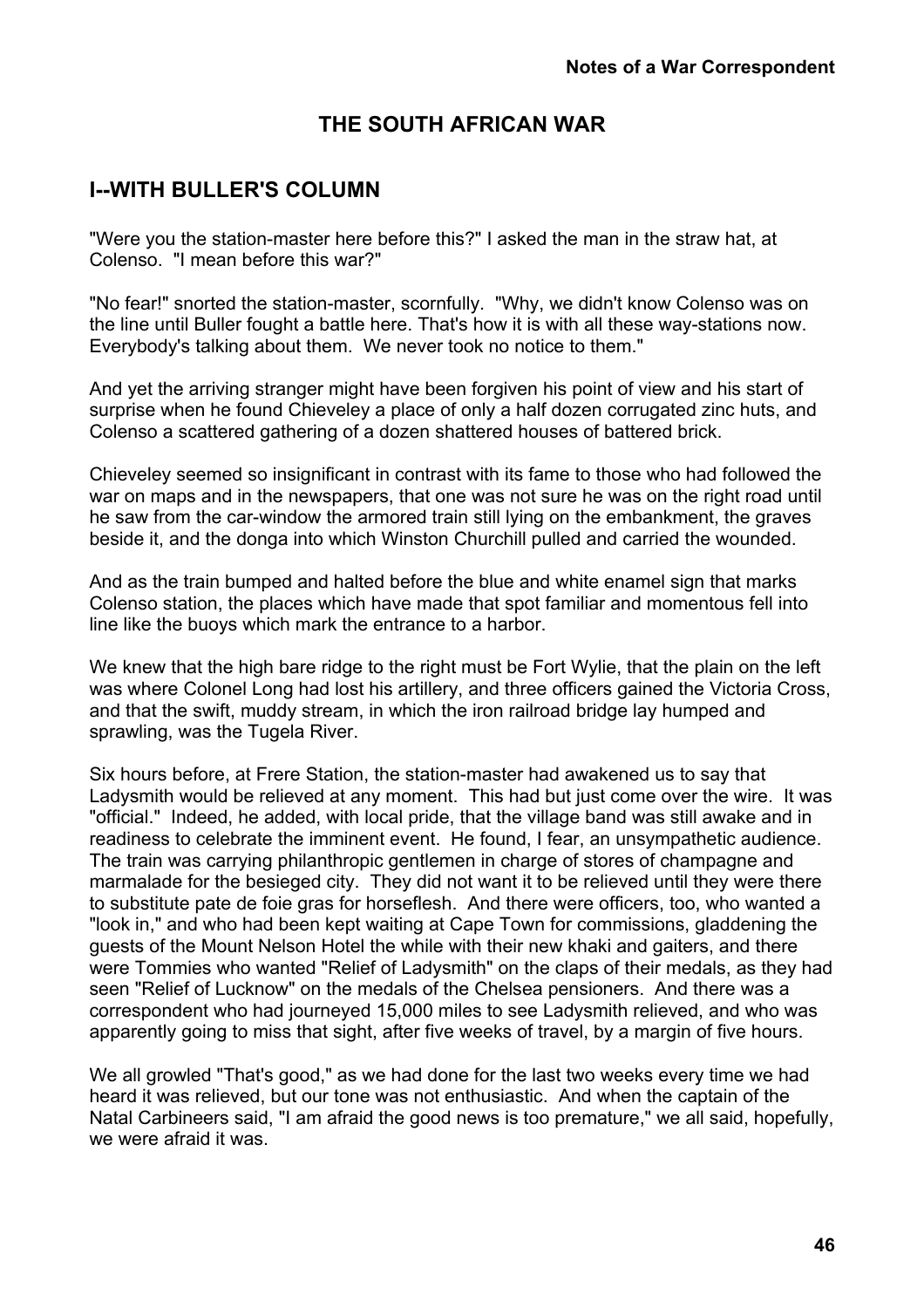We had seen nothing yet that was like real war. That night at Pietermaritzburg the officers at the hotel were in mess-jackets, the officers' wives in dinner-gowns. It was like Shepheard's Hotel, at the top of the season. But only six hours after that dinner, as we looked out of the car-windows, we saw galloping across the high grass, like men who had lost their way, and silhouetted black against the red sunrise, countless horsemen scouting ahead of our train, and guarding it against the fate of the armored one lying wrecked at Chieveley. The darkness was still heavy on the land and the only lights were the red eyes of the armored train creeping in advance of ours, and the red sun, which showed our silent escort appearing suddenly against the sky-line on a ridge, or galloping toward us through the dew to order us, with a wave of the hand, to greater speed. One hour after sunrise the train drew up at Colenso, and from only a mile away we heard the heavy thud of the naval guns, the hammering of the Boer "pom-poms," and the Maxims and Colt automatics spanking the air. We smiled at each other guiltily. We were on time. It was most evident that Ladysmith had not been relieved.

This was the twelfth day of a battle that Buller's column was waging against the Boers and their mountain ranges, or "disarranges," as some one described them, without having gained more than three miles of hostile territory. He had tried to force his way through them six times, and had been repulsed six times. And now he was to try it again.

No map, nor photograph, nor written description can give an idea of the country which lay between Buller and his goal. It was an eruption of high hills, linked together at every point without order or sequence. In most countries mountains and hills follow some natural law. The Cordilleras can be traced from the Amazon River to Guatemala City; they make the water-shed of two continents; the Great Divide forms the backbone of the States, but these Natal hills have no lineal descent. They are illegitimate children of no line, abandoned broadcast over the country, with no family likeness and no home. They stand alone, or shoulder to shoulder, or at right angles, or at a tangent, or join hands across a valley. They never appear the same; some run to a sharp point, some stretch out, forming a table-land, others are gigantic ant-hills, others perfect and accurately modelled ramparts. In a ride of half a mile, every hill completely loses its original aspect and character.

They hide each other, or disguise each other. Each can be enfiladed by the other, and not one gives up the secret of its strategic value until its crest has been carried by the bayonet. To add to this confusion, the river Tugela has selected the hills around Ladysmith as occupying the country through which it will endeavor to throw off its pursuers. It darts through them as though striving to escape, it doubles on its tracks, it sinks out of sight between them, and in the open plain rises to the dignity of water-falls. It runs uphill, and remains motionless on an incline, and on the level ground twists and turns so frequently that when one says he has crossed the Tugela, he means he has crossed it once at a drift, once at the wrecked railroad bridge, and once over a pontoon. And then he is not sure that he is not still on the same side from which he started.

Some of these hills are green, but the greater part are a yellow or dark red, against which at two hundred yards a man in khaki is indistinguishable from the rocks around him. Indeed, the khaki is the English soldier's sole protection. It saves him in spite of himself, for he apparently cannot learn to advance under cover, and a sky-line is the one place where he selects to stand erect and stretch his weary limbs. I have come to within a hundred yards of a hill before I saw that scattered among its red and yellow bowlders was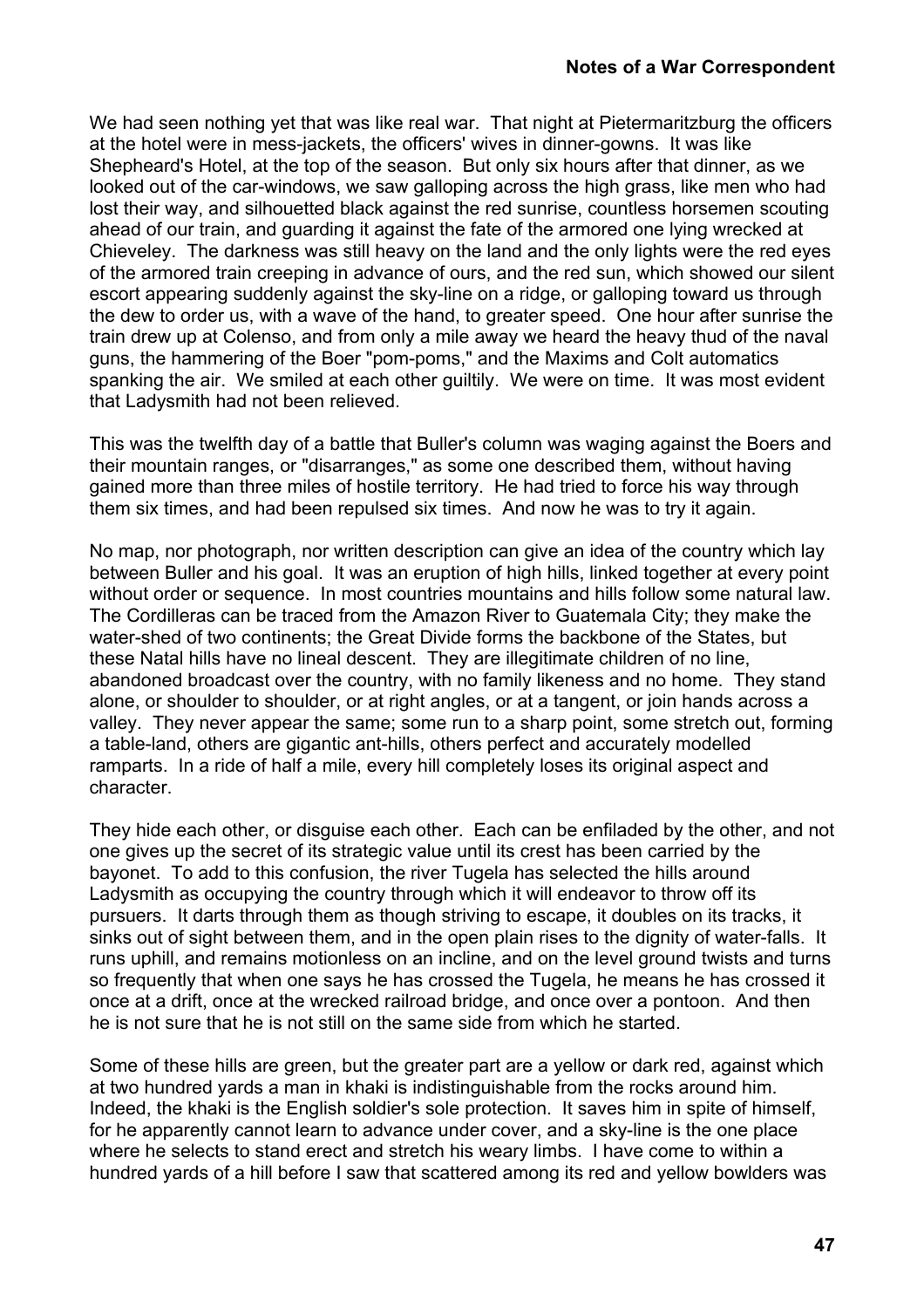the better part of a regiment as closely packed together as the crowd on the bleaching boards at a base-ball match.

Into this maze and confusion of nature's fortifications Buller's column has been twisting and turning, marching and countermarching, capturing one position after another, to find it was enfiladed from many hills, and abandoning it, only to retake it a week later. The greater part of the column has abandoned its tents and is bivouacking in the open. It is a wonderful and impressive sight. At the first view, an army in being, when it is spread out as it is in the Tugela basin back of the hills, seems a hopelessly and irrevocably entangled mob.

An army in the field is not regiments of armed men, marching with a gun on shoulder, or crouching behind trenches. That is the least, even if it seems the most, important part of it. Before one reaches the firing-line he must pass villages of men, camps of men, bivouacs of men, who are feeding, mending, repairing, and burying the men at the "front." It is these latter that make the mob of gypsies, which is apparently without head or order or organization. They stretched across the great basin of the Tugela, like the children of Israel, their camp-fires rising to the sky at night like the reflection of great search-lights; by day they swarmed across the plain, like hundreds of moving circus-vans in every direction, with as little obvious intention as herds of buffalo. But each had his appointed work, and each was utterly indifferent to the battle going forward a mile away. Hundreds of teams, of sixteen oxen each, crawled like great black water-snakes across the drifts, the Kaffir drivers, naked and black, lashing them with whips as long as lariats, shrieking, beseeching, and howling, and falling upon the oxen's horns to drag them into place.

Mules from Spain and Texas, loaded with ammunition, kicked and plunged, more oxen drew more soberly the great naval guns, which lurched as though in a heavy sea, throwing the blue-jackets who hung upon the drag-ropes from one high side of the trail to the other. Across the plain, and making toward the trail, wagons loaded with fodder, with rations, with camp equipment, with tents and cooking- stoves, crowded each other as closely as cable-cars on Broadway. Scattered among them were fixed lines of tethered horses, rows of dog-tents, camps of Kaffirs, hospital stations with the Red Cross waving from the nearest and highest tree. Dripping water-carts with as many spigots as the regiment had companies, howitzer guns guided by as many ropes as a May-pole, crowded past these to the trail, or gave way to the ambulances filled with men half dressed and bound in the zinc-blue bandages that made the color detestable forever after. Troops of the irregular horse gallop through this multitude, with a jangling of spurs and sling-belts; and Tommies, in close order, fight their way among the oxen, or help pull them to one side as the stretchers pass, each with its burden, each with its blue bandage stained a dark brownish crimson. It is only when the figure on the stretcher lies under a blanket that the tumult and push and sweltering mass comes to a quick pause, while the dead man's comrade stands at attention, and the officer raises his fingers to his helmet. Then the mass surges on again, with cracking of whips and shouts and imprecations, while the yellow dust rises in thick clouds and buries the picture in a glaring fog. This moving, struggling mass, that fights for the right of way along the road, is within easy distance of the shells. Those from their own guns pass over them with a shrill crescendo, those from the enemy burst among them at rare intervals, or sink impotently in the soft soil. And a dozen Tommies rush to dig them out as keepsakes. Up at the front, brown and yellow regiments are lying crouched behind brown and yellow rocks and stones. As far as you can see, the hills are sown with them. With a glass you distinguish them against the sky-line of every hill, for over three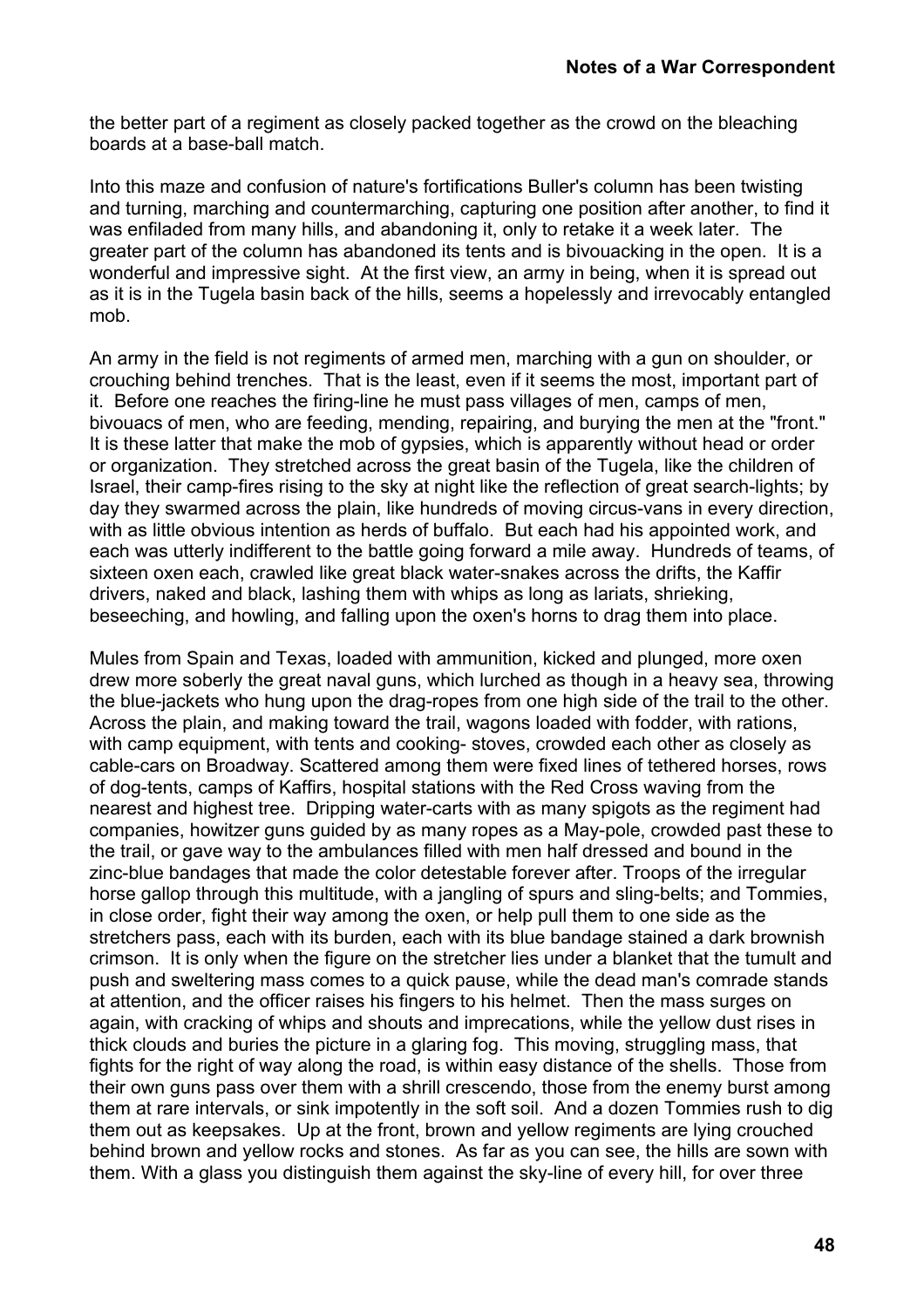miles away. Sometimes the men rise and fire, and there is a feverish flutter of musketry; sometimes they lie motionless for hours while the guns make the ways straight.

Any one who has seen Epsom Downs on a Derby day, with its thousands of vans and tents and lines of horses and moving mobs, can form some idea of what it is like. But while at the Derby all is interest and excitement, and every one is pushing and struggling, and the air palpitates with the intoxication of a great event, the winning of a horse-race- here, where men are killed every hour and no one of them knows when his turn may come, the fact that most impresses you is their indifference to it all. What strikes you most is the bored air of the Tommies, the undivided interest of the engineers in the construction of a pontoon bridge, the solicitude of the medical staff over the long lines of wounded, the rage of the naked Kaffirs at their lumbering steers; the fact that every one is intent on something--anything--but the battle.

They are wearied with battles. The Tommies stretch themselves in the sun to dry the wet khaki in which they have lain out in the cold night for weeks, and yawn at battles. Or, if you climb to the hill where the officers are seated, you will find men steeped even deeper in boredom. They are burned a dark red; their brown mustaches look white by contrast, theirs are the same faces you have met with in Piccadilly, which you see across the tables of the Savoy restaurant, which gaze depressedly from the windows of White's and the Bachelors' Club. If they were bored then, they are unbearably bored now. Below them the men of their regiment lie crouched amid the bowlders, hardly distinguishable from the brown and yellow rock. They are sleeping, or dozing, or yawning. A shell passes over them like the shaking of many telegraph wires, and neither officer nor Tommy raises his head to watch it strike. They are tired in body and in mind, with cramped limbs and aching eyes. They have had twelve nights and twelve days of battle, and it has lost its power to amuse.

When the sergeants call the companies together, they are eager enough. Anything is better than lying still looking up at the sunny, inscrutable hills, or down into the plain crawling with black oxen.

Among the group of staff officers some one has lost a cigar-holder. It has slipped from between his fingers, and, with the vindictiveness of inanimate things, has slid and jumped under a pile of rocks. The interest of all around is instantly centred on the lost cigarholder. The Tommies begin to roll the rocks away, endangering the limbs of the men below them, and half the kopje is obliterated. They are as keen as terriers after a rat. The officers sit above and give advice and disagree as to where that cigar-holder hid itself. Over their heads, not twenty feet above, the shells chase each other fiercely. But the officers have become accustomed to shells; a search for a lost cigar-holder, which is going on under their very eyes, is of greater interest. And when at last a Tommy pounces upon it with a laugh of triumph, the officers look their disappointment, and, with a sigh of resignation, pick up their field-glasses.

It is all a question of familiarity. On Broadway, if a building is going up where there is a chance of a loose brick falling on some one's head, the contractor puts up red signs marked "Danger!" and you dodge over to the other side. But if you had been in battle for twelve days, as have the soldiers of Buller's column, passing shells would interest you no more than do passing cable-cars. After twelve days you would forget that shells are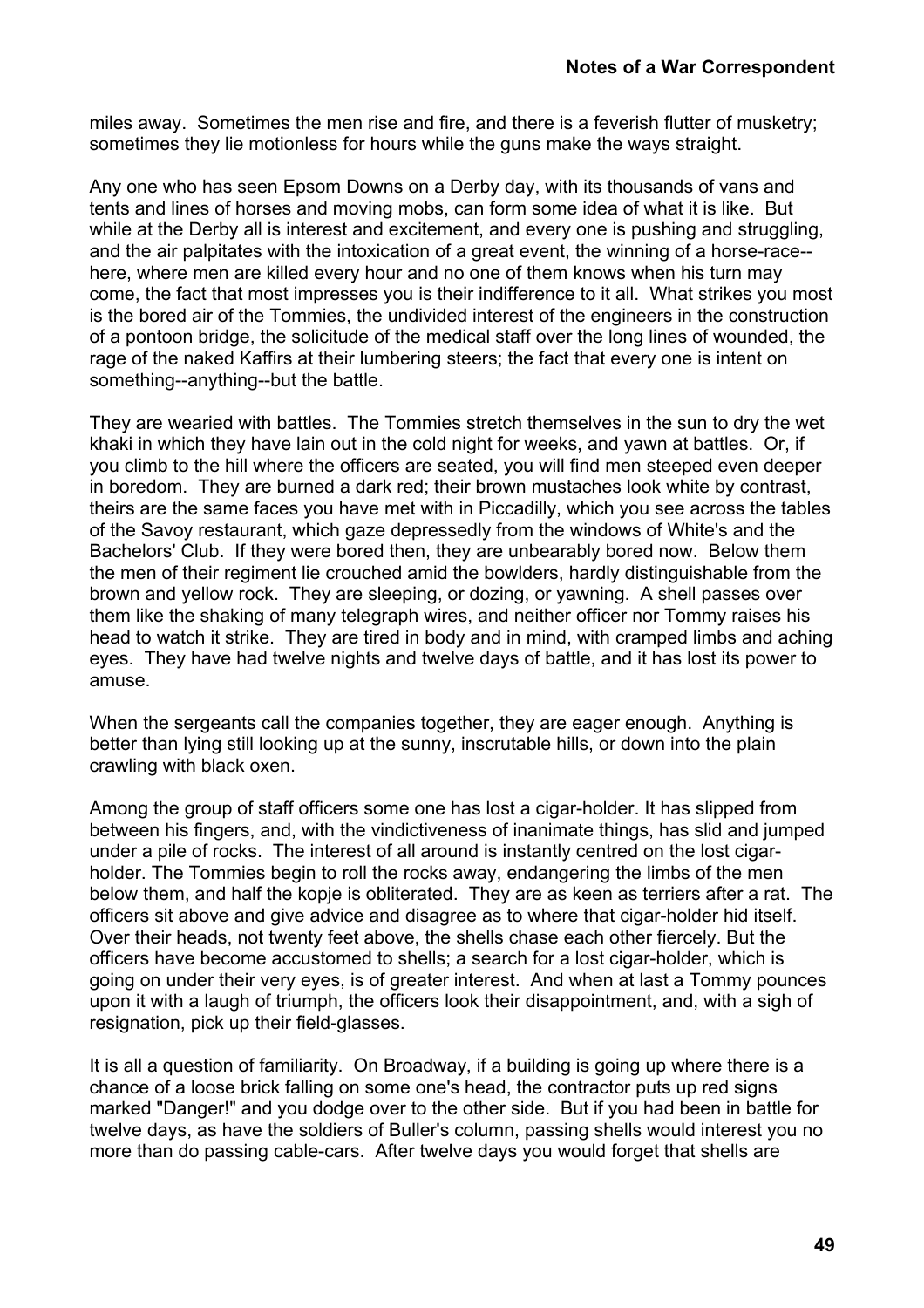dangerous even as you forget when crossing Broadway that cable-cars can kill and mangle.

Up on the highest hill, seated among the highest rocks, are General Buller and his staff. The hill is all of rocks, sharp, brown rocks, as clearly cut as foundation-stones. They are thrown about at irregular angles, and are shaded only by stiff bayonet-like cacti. Above is a blue glaring sky, into which the top of the kopje seems to reach, and to draw and concentrate upon itself all of the sun's heat. This little jagged point of blistering rocks holds the forces that press the button which sets the struggling mass below, and the thousands of men upon the surrounding hills, in motion. It is the conning tower of the relief column, only, unlike a conning tower, it offers no protection, no seclusion, no peace. To-day, commanding generals, under the new conditions which this war has developed, do not charge up hills waving flashing swords. They sit on rocks, and wink out their orders by a flashing hand-mirror. The swords have been left at the base, or coated deep with mud, so that they shall not flash, and with this column every one, under the rank of general, carries a rifle on purpose to disguise the fact that he is entitled to carry a sword. The kopje is the central station of the system. From its uncomfortable eminence the commanding general watches the developments of his attack, and directs it by heliograph and ragged bits of bunting. A sweating, dirty Tommy turns his back on a hill a mile away and slaps the air with his signal flag; another Tommy, with the front visor of his helmet cocked over the back of his neck, watches an answering bit of bunting through a glass. The bit of bunting, a mile away, flashes impatiently, once to the right and once to the left, and the Tommy with the glass says, "They understand, sir," and the other Tommy, who has not as yet cast even an interested glance at the regiment he has ordered into action, folds his flag and curls up against a hot rock and instantly sleeps.

Stuck on the crest, twenty feet from where General Buller is seated, are two iron rods, like those in the putting-green of a golf course. They mark the line of direction which a shell must take, in order to seek out the enemy. Back of the kopje, where they cannot see the enemy, where they cannot even see the hill upon which he is intrenched, are the howitzers. Their duty is to aim at the iron rods, and vary their aim to either side of them as they are directed to do by an officer on the crest. Their shells pass a few yards over the heads of the staff, but the staff has confidence. Those three yards are as safe a margin as a hundred. Their confidence is that of the lady in spangles at a music-hall, who permits her husband in buckskin to shoot apples from the top of her head. From the other direction come the shells of the Boers, seeking out the hidden howitzers. They pass somewhat higher, crashing into the base of the kopie, sometimes killing, sometimes digging their own ignominious graves. The staff regard them with the same indifference. One of them tears the overcoat upon which Colonel Stuart-Wortley is seated, another destroys his diary. His men, lying at his feet among the red rocks, observe this with wide eyes. But he does not shift his position. His answer is, that his men cannot shift theirs.

On Friday, February 23d, the Inniskillings, Dublins, and Connaughts were sent out to take a trench, half-way up Railway Hill. The attack was one of those frontal attacks, which in this war, against the new weapons, have added so much to the lists of killed and wounded and to the prestige of the men, while it has, in an inverse ratio, hurt the prestige of the men by whom the attack was ordered. The result of this attack was peculiarly disastrous. It was made at night, and as soon as it developed, the Boers retreated to the trenches on the crest of the hill, and threw men around the sides to bring a cross- fire to bear on the Englishmen. In the morning the Inniskillings found they had lost four hundred men, and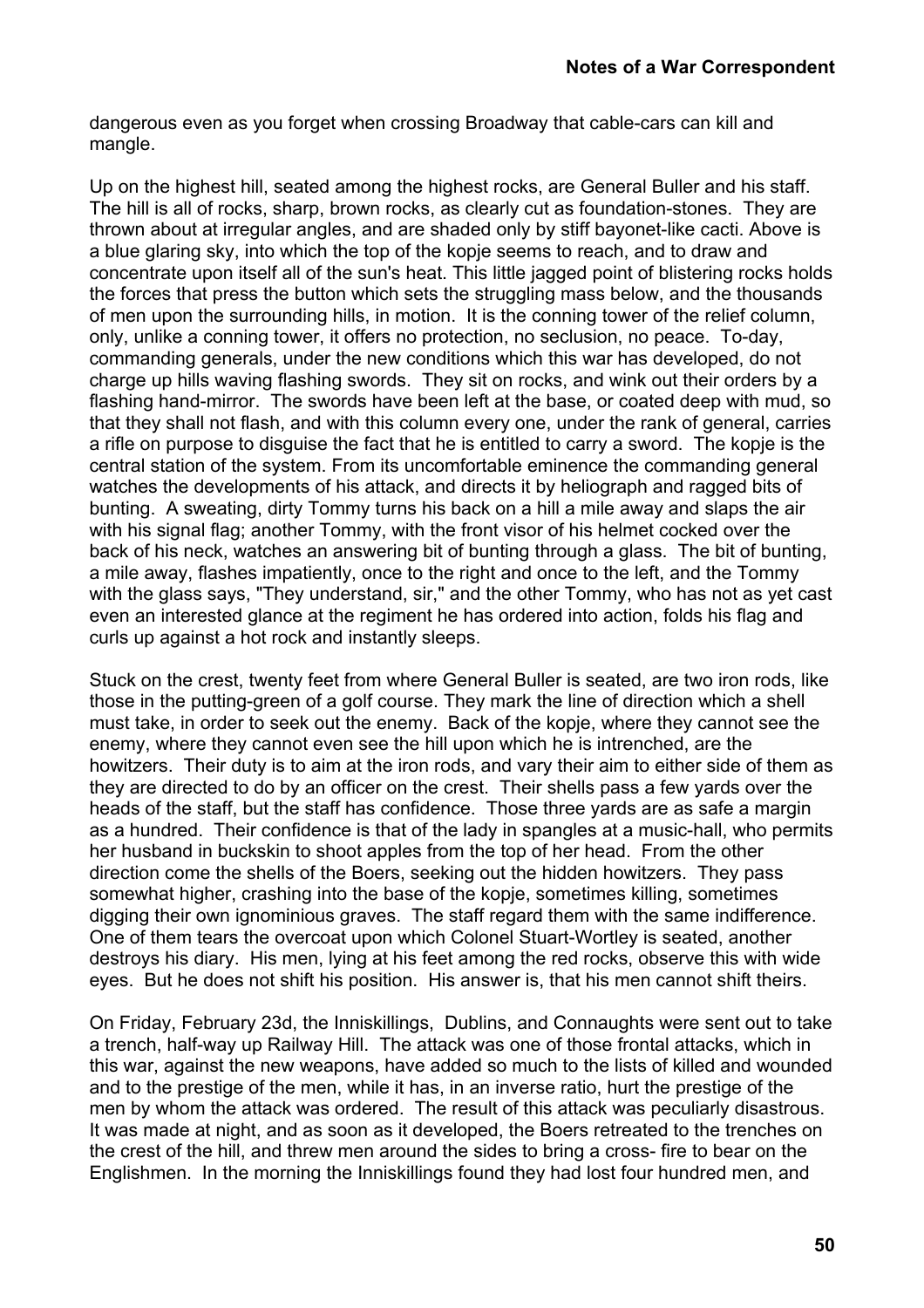ten out of their fifteen officers. The other regiments lost as heavily. The following Tuesday, which was the anniversary of Majuba Hill, three brigades, instead of a regiment, were told off to take this same Railway Hill, or Pieter's, as it was later called, on the flank, and with it to capture two others. On the same day, nineteen years before, the English had lost Majuba Hill, and their hope was to take these three from the Boers for the one they had lost, and open the way to Bulwana Mountain, which was the last bar that held them back from Ladysmith.

The first two of the three hills they wanted were shoulder to shoulder, the third was separated from them by a deep ravine. This last was the highest, and in order that the attack should be successful, it was necessary to seize it first. The hills stretched for three miles; they were about one thousand two hundred yards high.

For three hours a single line of men slipped and stumbled forward along the muddy bank of the river, and for three hours the artillery crashed, spluttered, and stabbed at the three hills above them, scattering the rocks and bursting over and behind the Boer trenches on the crest.

As is their custom, the Boers remained invisible and made no reply. And though we knew they were there, it seemed inconceivable that anything human could live under such a bombardment of shot, bullets, and shrapnel. A hundred yards distant, on our right, the navy guns were firing lyddite that burst with a thick yellow smoke; on the other side Colt automatics were put-put-put-ing a stream of bullets; the field-guns and the howitzers were playing from a hill half a mile behind us, and scattered among the rocks about us, and for two miles on either hand, the infantry in reserve were firing off ammunition at any part of the three hills they happened to dislike!

The roar of the navy's Four-Point-Sevens, their crash, their rush as they passed, the shrill whine of the shrapnel, the barking of the howitzers, and the mechanical, regular rattle of the quick-firing Maxims, which sounded like the clicking of many mowing-machines on a hot summer's day, tore the air with such hideous noises that one's skull ached from the concussion, and one could only be heard by shouting. But more impressive by far than this hot chorus of mighty thunder and petty hammering, was the roar of the wind which was driven down into the valley beneath, and which swept up again in enormous waves of sound. It roared like a wild hurricane at sea. The illusion was so complete, that you expected, by looking down, to see the Tugela lashing at her banks, tossing the spray hundreds of feet in air, and battling with her sides of rock. It was like the roar of Niagara in a gale, and yet when you did look below, not a leaf was stirring, and the Tugela was slipping forward, flat and sluggish, and in peace.

The long procession of yellow figures was still advancing along the bottom of the valley. toward the right, when on the crest of the farthermost hill fourteen of them appeared suddenly, and ran forward and sprang into the trenches.

Perched against the blue sky on the highest and most distant of the three hills, they looked terribly lonely and insufficient, and they ran about, this way and that, as though they were very much surprised to find themselves where they were. Then they settled down into the Boer trench, from our side of it, and began firing, their officer, as his habit is, standing up behind them. The hill they had taken had evidently been abandoned to them by the enemy, and the fourteen men in khaki had taken it by "default." But they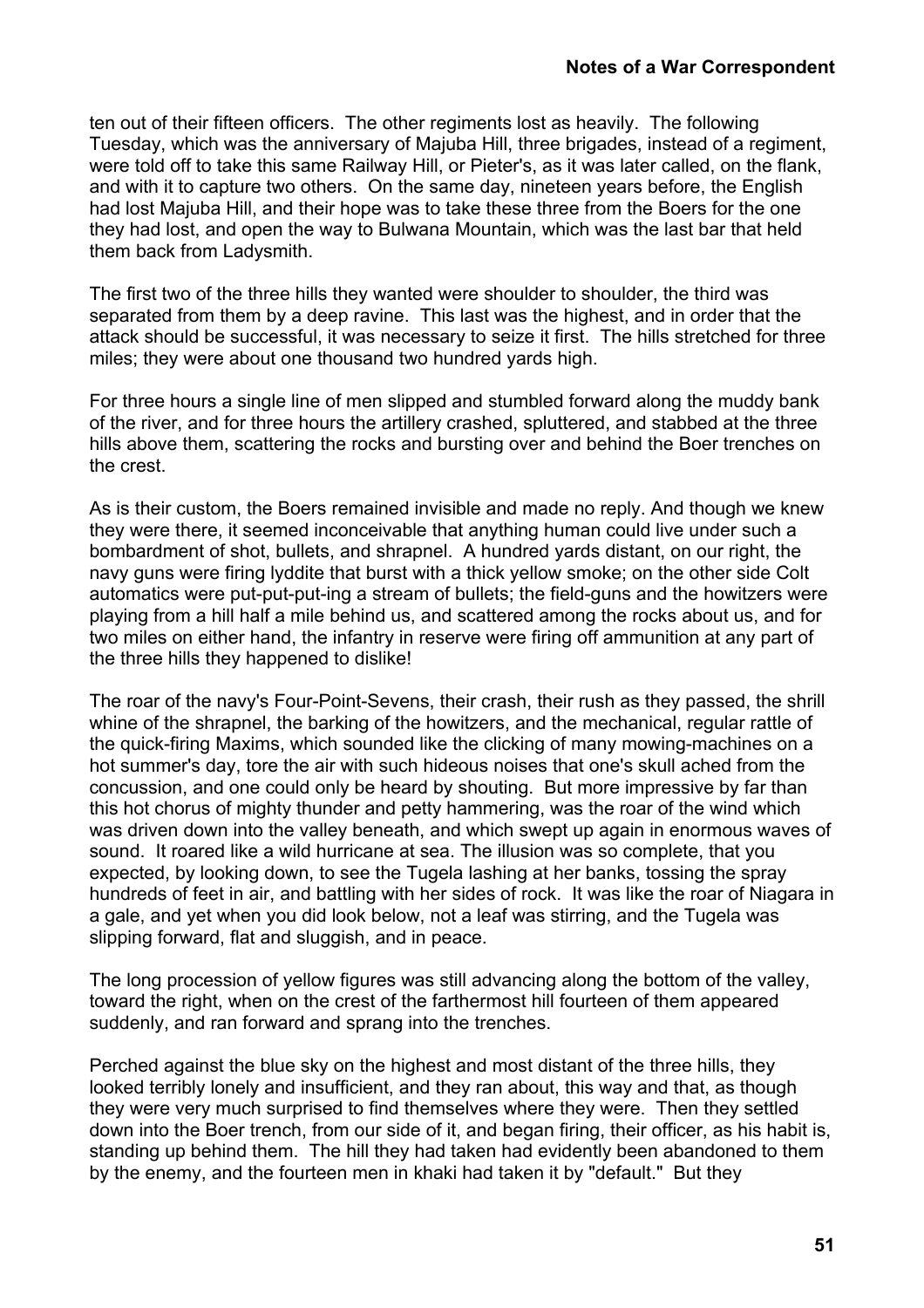disappeared so suddenly into the trench, that we knew they were not enjoying their new position in peace, and every one looked below them, to see the arriving reinforcements. They came at last, to the number of ten, and scampered about just as the others had done, looking for cover. It seemed as if we could almost hear the singing of the bullet when one of them dodged, and it was with a distinct sense of relief, and of freedom from further responsibility, that we saw the ten disappear also, and become part of the yellow stones about them. Then a very wonderful movement began to agitate the men upon the two remaining hills. They began to creep up them as you have seen seaweed rise with the tide and envelop a rock. They moved in regiments, but each man was as distinct as is a letter of the alphabet in each word on this page, black with letters. We began to follow the fortunes of individual letters. It was a most selfish and cowardly occupation, for you knew you were in no greater danger than you would be in looking through the glasses of a mutoscope. The battle unrolled before you like a panorama. The guns on our side of the valley had ceased, the hurricane in the depths below had instantly spent itself, and the birds and insects had again begun to fill our hill with drowsy twitter and song. But on the other, half the men were wrapping the base of the hill in khaki, which rose higher and higher, growing looser and less tightly wrapt as it spun upward. Halfway to the crest there was a broad open space of green grass, and above that a yellow bank of earth, which supported the track of the railroad. This green space spurted with tiny geysers of yellow dust. Where the bullets came from or who sent them we could not see. But the loose ends of the bandage of khaki were stretching across this green space and the yellow spurts of dust rose all around them. The men crossed this fire zone warily, looking to one side or the other, as the bullets struck the earth heavily, like drops of rain before a shower.

The men had their heads and shoulders bent as though they thought a roof was about to fall on them; some ran from rock to rock, seeking cover properly; others scampered toward the safe vantage-ground behind the railroad embankment; others advanced leisurely, like men playing golf. The silence, after the hurricane of sounds, was painful; we could not hear even the Boer rifles. The men moved like figures in a dream, without firing a shot. They seemed each to be acting on his own account, without unison or organization. As I have said, you ceased considering the scattered whole, and became intent on the adventures of individuals. These fell so suddenly, that you waited with great anxiety to learn whether they had dropped to dodge a bullet or whether one had found them. The men came at last from every side, and from out of every ridge and dried-up waterway. Open spaces which had been green a moment before were suddenly dyed yellow with them. Where a company had been clinging to the railroad embankment, there stood one regiment holding it, and another sweeping over it. Heights that had seemed the goal, became the resting-place of the stretcher-bearers, until at last no part of the hill remained unpopulated, save a high bulging rampart of unprotected and open ground. And then, suddenly, coming from the earth itself, apparently, one man ran across this open space and leaped on top of the trench which crowned the hill. He was fully fifteen yards in advance of all the rest, entirely unsupported, and alone. And he had evidently planned it so, for he took off his helmet and waved it, and stuck it on his rifle and waved it again, and then suddenly clapped it on his head and threw his gun to his shoulder. He stood so, pointing down into the trench, and it seemed as though we could hear him calling upon the Boers behind it to surrender.

A few minutes later the last of the three hills was mounted by the West Yorks, who were mistaken by their own artillery for Boers, and fired upon both by the Boers and by their own shrapnel and lyddite. Four men were wounded, and, to save themselves, a line of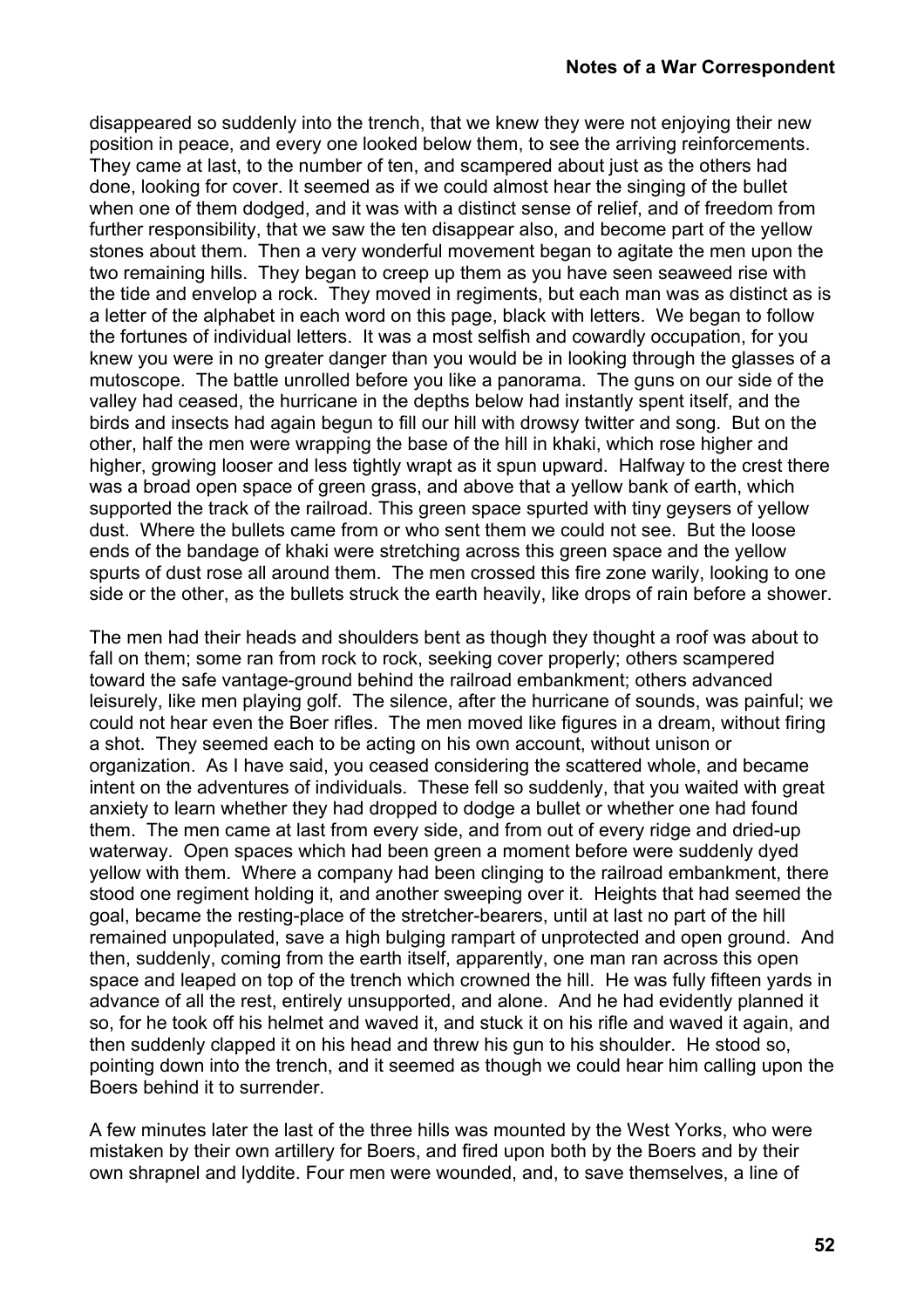them stood up at full length on the trench and cheered and waved at the artillery until it had ceased to play upon them. The Boers continued to fire upon them with rifles for over two hours. But it was only a demonstration to cover the retreat of the greater number, and at daybreak the hills were in complete and peaceful possession of the English.

These hills were a part of the same Railway Hill which four nights before the Inniskillings and a composite regiment had attempted to take by a frontal attack with the loss of six hundred men, among whom were three colonels. By this flank attack, and by using nine regiments instead of one, the same hills and two others were taken with two hundred casualties. The fact that this battle, which was called the Battle of Pieter's Hill, and the surrender of General Cronje and his forces to Lord Roberts, both took place on the anniversary of the battle of Majuba Hill, made the whole of Buller's column feel that the ill memory of that disaster had been effaced.

# **II--THE RELIEF OF LADYSMITH**

After the defeat of the Boers at the battle of Pieter's Hill there were two things left for them to do. They could fall back across a great plain which stretched from Pieter's Hill to Bulwana Mountain, and there make their last stand against Buller and the Ladysmith relief column, or they could abandon the siege of Ladysmith and slip away after having held Buller at bay for three months.

Bulwana Mountain is shaped like a brick and blocks the valley in which Ladysmith lies. The railroad track slips around one end of the brick, and the Dundee trail around the other. It was on this mountain that the Boers had placed their famous gun, Long Tom, with which they began the bombardment of Ladysmith, and with which up to the day before Ladysmith was relieved they had thrown three thousand shells into that miserable town.

If the Boers on retreating from Pieter's Hill had fortified this mountain with the purpose of holding off Buller for a still longer time, they would have been under a fire from General White's artillery in the town behind them and from Buller's naval guns in front. Their position would not have been unlike that of Humpty Dumpty on the wall, so they wisely adopted the only alternative and slipped away. This was on Tuesday night, while the British were hurrying up artillery to hold the hills they had taken that afternoon.

By ten o'clock the following morning from the top of Pieter's Hill you could still see the Boers moving off along the Dundee road. It was an easy matter to follow them, for the dust hung above the trail in a yellow cloud, like mist over a swamp. There were two opinions as to whether they were halting at Bulwana or passing it, on their way to Laing's Neck. If they were going only to Bulwana there was the probability of two weeks' more fighting before they could be dislodged. If they had avoided Bulwana, the way to Ladysmith was open.

Lord Dundonald, who is in command of a brigade of irregular cavalry, was scouting to the left of Bulwana, far in advance of our forces. At sunset he arrived, without having encountered the Boers, at the base of Bulwana. He could either return and report the disappearance of the enemy or he could make a dash for it and enter Ladysmith. His orders were "to go, look, see," and avoid an action, and the fact that none of his brigade was in the triumphant procession which took place three days later has led many to think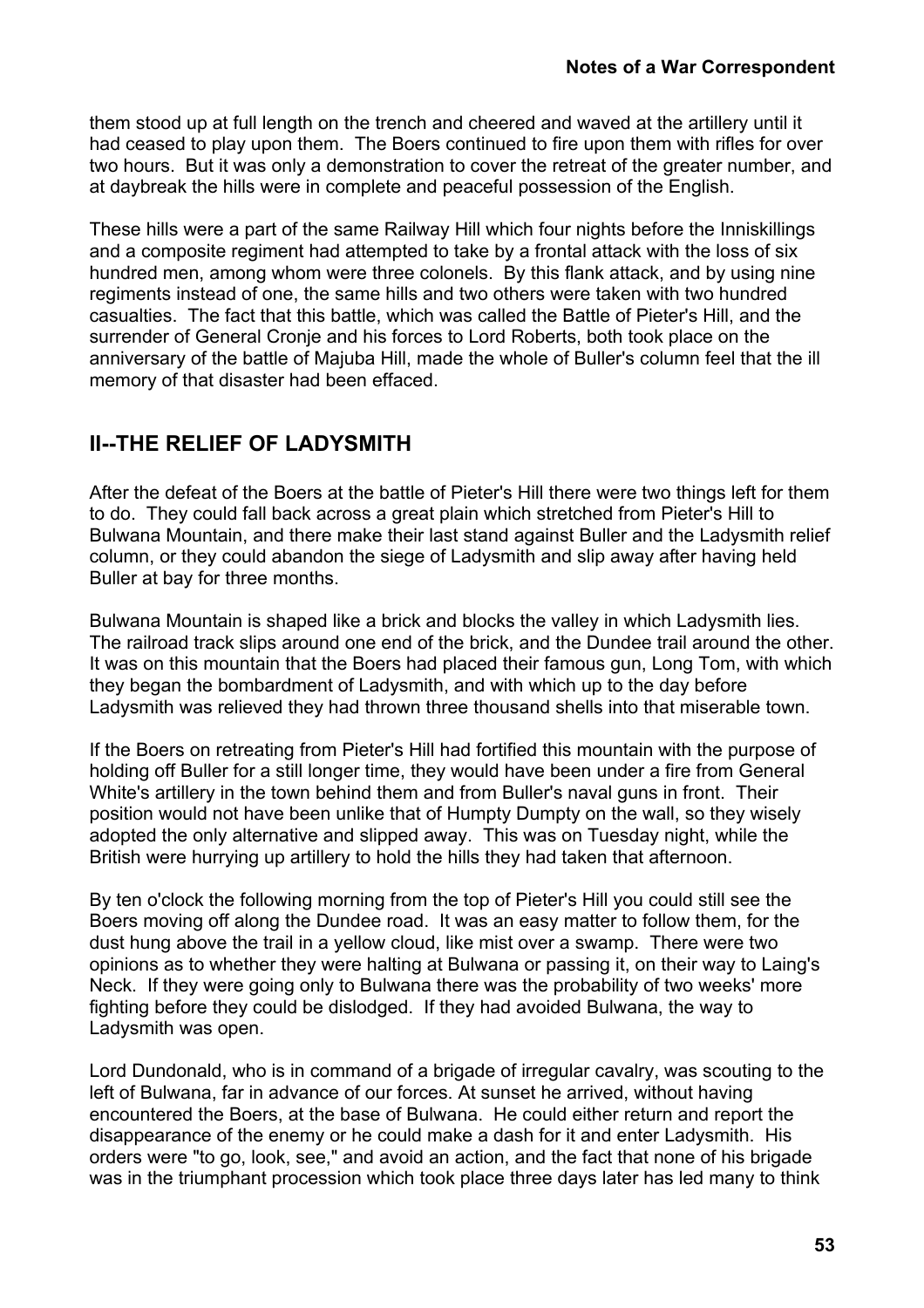that in entering the besieged town without orders he offended the commanding general. In any event, it is a family row and of no interest to the outsider. The main fact is that he did make a dash for it, and just at sunset found himself with two hundred men only a mile from the "Doomed City." His force was composed of Natal Carbiniers and Imperial Light Horse. He halted them, and in order that honors might be even, formed them in sections with the half sections made up from each of the two organizations. All the officers were placed in front, and with a cheer they started to race across the plain.

The wig-waggers on Convent Hill had already seen them, and the townspeople and the garrison were rushing through the streets to meet them, cheering and shouting, and some of them weeping. Others, so officers tell me, who were in the different camps, looked down upon the figures galloping across the plain in the twilight, and continued making tea.

Just as they had reached the centre of the town, General Sir George White and his staff rode down from head-quarters and met the men whose coming meant for him life and peace and success. They were advancing at a walk, with the cheering people hanging to their stirrups, clutching at their hands and hanging to the bridles of their horses.

General White's first greeting was characteristically unselfish and loyal, and typical of the British officer. He gave no sign of his own in calculable relief, nor did he give to Caesar the things which were Caesar's. He did not cheer Dundonald, nor Buller, nor the column which had rescued him and his garrison from present starvation and probable imprisonment at Pretoria. He raised his helmet and cried, "We will give three cheers for the Queen!" And then the general and the healthy, ragged, and sunburned troopers from the outside world, the starved, fever-ridden garrison, and the starved, fever-ridden civilians stood with hats off and sang their national anthem.

The column outside had been fighting steadily for six weeks to get Dundonald or any one of its force into Ladysmith; for fourteen days it had been living in the open, fighting by night as well as by day, without halt or respite; the garrison inside had been for four months holding the enemy at bay with the point of the bayonet; it was famished for food, it was rotten with fever, and yet when the relief came and all turned out well, the first thought of every one was for the Queen!

It may be credulous in them or old-fashioned; but it is certainly very unselfish, and when you take their point of view it is certainly very fine.

After the Queen every one else had his share of the cheering, and General White could not complain of the heartiness with which they greeted him, he tried to make a speech in reply, but it was a brief one. He spoke of how much they owed to General Buller and his column, and he congratulated his own soldiers on the defence they had made.

"I am very sorry, men," he said, "that I had to cut down your rations. I--I promise you I won't do it again."

Then he stopped very suddenly and whirled his horse's head around and rode away. Judging from the number of times they told me of this, the fact that they had all but seen an English general give way to his feelings seemed to have impressed the civilian mind of Ladysmith more than the entrance of the relief force. The men having come in and demonstrated that the way was open, rode forth again, and the relief of Ladysmith had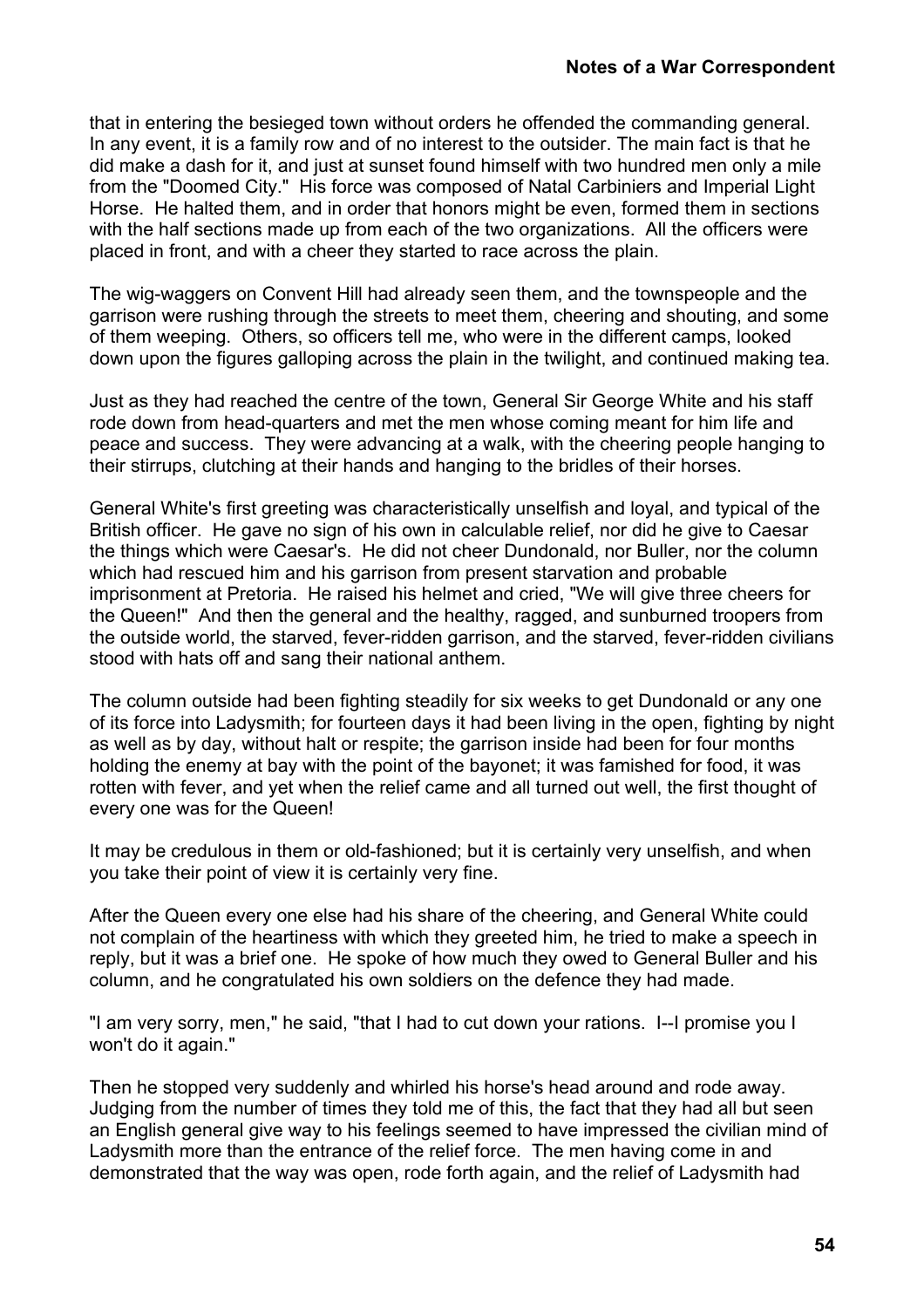taken place. But it is not the people cheering in the dark streets, nor General White breaking down in his speech of welcome, which gives the note to the way the men of Ladysmith received their freedom. It is rather the fact that as the two hundred battlestained and earth-stained troopers galloped forward, racing to be the first, and rising in their stirrups to cheer, the men in the hospital camps said, "Well, they're come at last, have they?" and continued fussing over their fourth of a ration of tea. That gives the real picture of how Ladysmith came into her inheritance, and of how she received her rescuers.

On the morning after Dundonald had ridden in and out of Ladysmith, two other correspondents and myself started to relieve it on our own account. We did not know the way to Ladysmith, and we did not then know whether or not the Boers still occupied Bulwana Mountain. But we argued that the chances of the Boers having raised the siege were so good that it was worth risking their not having done so, and being taken prisoner.

We carried all the tobacco we could pack in our saddle-bags, and enough food for one day. My chief regret was that my government, with true republican simplicity, had given me a passport, type- written on a modest sheet of notepaper and wofully lacking in impressive seals and coats of arms. I fancied it would look to Boer eyes like one I might have forged for myself in the writing-room of the hotel at Cape Town.

We had ridden up Pieter's Hill and scrambled down on its other side before we learned that the night before Dundonald had raised the siege. We learned this from long trains of artillery and regiments of infantry which already were moving forward over the great plain which lies between Pieter's and Bulwana. We learned it also from the silence of conscientious, dutiful correspondents, who came galloping back as we galloped forward, and who made wide detours at sight of us, or who, when we hailed them, lashed their ponies over the red rocks and pretended not to hear, each unselfishly turning his back on Ladysmith in the hope that he might be the first to send word that the "Doomed City" was relieved. This would enable one paper to say that it had the news "on the street" five minutes earlier than its hated rivals. We found that the rivalry of our respective papers bored us. We condemned it as being childish and weak. London, New York, Chicago were names, they were spots thousands of leagues away: Ladysmith was just across that mountain. If our horses held out at the pace, we would be--after Dundonald--the first men in. We imagined that we would see hysterical women and starving men. They would wring our hands, and say, "God bless you," and we would halt our steaming horses in the market-place, and distribute the news of the outside world, and tobacco. There would be shattered houses, roofless homes, deep pits in the roadways where the shells had burst and buried themselves. We would see the entombed miner at the moment of his deliverance, we would be among the first from the outer world to break the spell of his silence; the first to receive the brunt of the imprisoned people's gratitude and rejoicings.

Indeed, it was clearly our duty to the papers that employed us that we should not send them news, but that we should be the first to enter Ladysmith. We were surely the best judges of what was best to do. How like them to try to dictate to us from London and New York, when we were on the spot! It was absurd. We shouted this to each other as we raced in and out of the long confused column, lashing viciously with our whips. We stumbled around pieces of artillery, slid in between dripping water-carts, dodged the horns of weary oxen, scattered companies of straggling Tommies, and ducked under protruding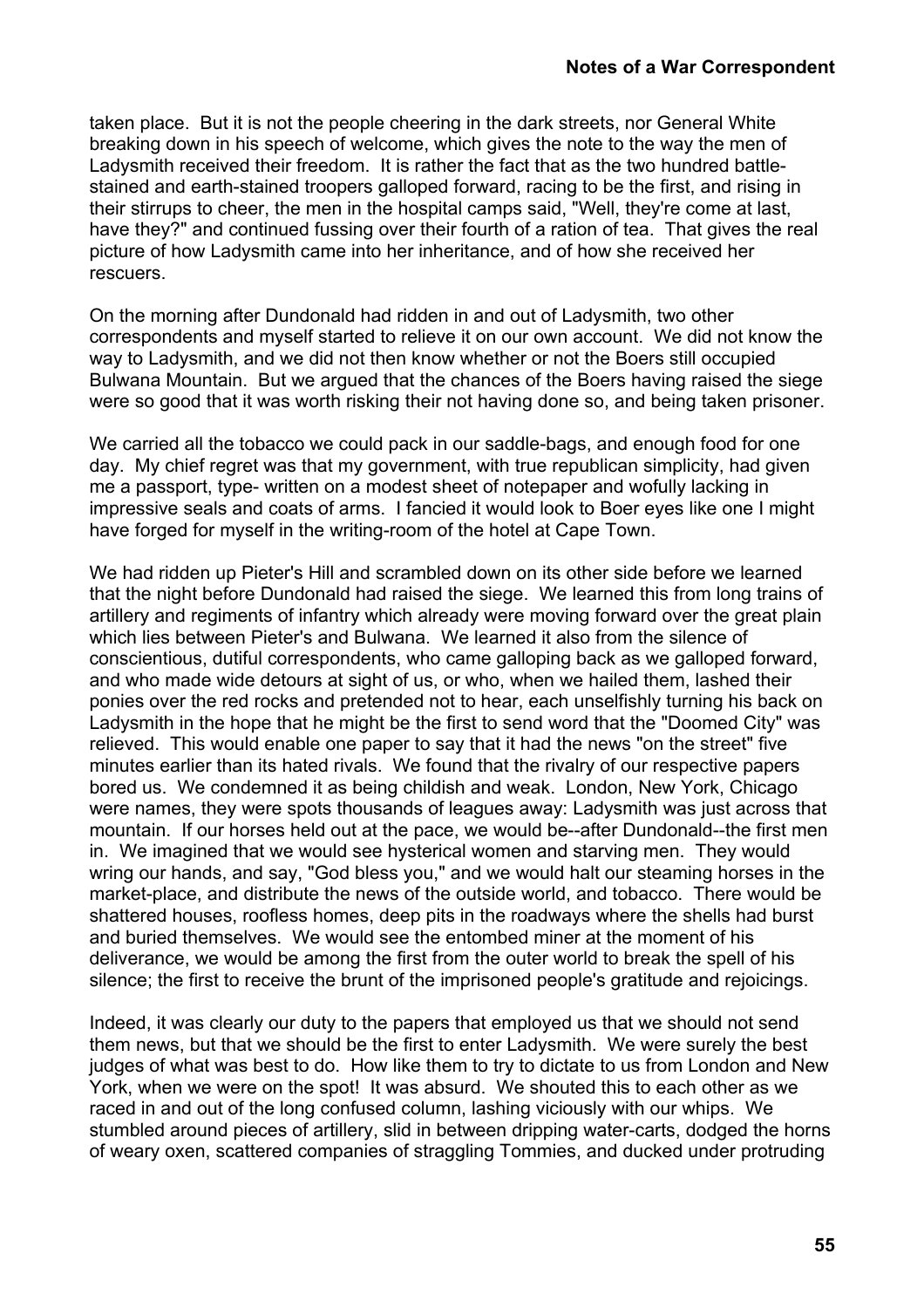tent-poles on the baggage-wagons, and at last came out together again in advance of the dusty column.

"Besides, we don't know where the press-censor is, do we?" No, of course we had no idea where the press-censor was, and unless he said that Ladysmith was relieved, the fact that twenty-five thousand other soldiers said so counted for idle gossip. Our papers could not expect us to go riding over mountains the day Ladysmith was relieved, hunting for a press-censor. "That press-censor," gasped Hartland, "never--is--where he--ought to be." The words were bumped out of him as he was shot up and down in the saddle. That was it. It was the press-censor's fault. Our consciences were clear now. If our papers worried themselves or us because they did not receive the great news until every one else knew of it, it was all because of that press- censor. We smiled again and spurred the horses forward. We abused the press-censor roundly--we were extremely indignant with him. It was so like him to lose himself the day Ladysmith was relieved. "Confound him," we muttered, and grinned guiltily. We felt as we used to feel when we were playing truant from school.

We were nearing Pieter's Station now, and were half-way to Ladysmith. But the van of the army was still about us. Was it possible that it stretched already into the beleaguered city? Were we, after all, to be cheated of the first and freshest impressions? The tall lancers turned at the sound of the horses' hoofs and stared, infantry officers on foot smiled up at us sadly, they were dirty and dusty and sweating, they carried rifles and cross belts like the Tommies; and they knew that we outsiders who were not under orders would see the chosen city before them. Some of them shouted to us, but we only nodded and galloped on. We wanted to get rid of them all, but they were interminable. When we thought we had shaken them off, and that we were at last in advance, we would come upon a group of them resting on the same ground their shells had torn up during the battle the day before.

We passed Boer laagers marked by empty cans and broken saddles and black, cold campfires. At Pieter's Station the blood was still fresh on the grass where two hours before some of the South African Light Horse had been wounded.

The Boers were still on Bulwana then? Perhaps, after all, we had better turn back and try to find that press-censor. But we rode on and saw Pieter's Station, as we passed it, as an absurd relic of by- gone days when bridges were intact and trains ran on schedule time. One door seen over the shoulder as we galloped past read, "Station Master's Office-- Private," and in contempt of that stern injunction, which would make even the first-class passenger hesitate, one of our shells had knocked away the half of the door and made its privacy a mockery. We had only to follow the track now and we would arrive in time- unless the Boers were still on Bulwana. We had shaken off the army, and we were two miles in front of it, when six men came galloping toward us in an unfamiliar uniform. They passed us far to the right, regardless of the trail, and galloping through the high grass. We pulled up when we saw them, for they had green facings to their gray uniforms, and no one with Buller's column wore green facings.

We gave a yell in chorus. "Are you from Ladysmith?" we shouted. The men, before they answered, wheeled and cheered, and came toward us laughing jubilant. "We're the first men out," cried the officer and we rode in among them, shaking hands and offering our good wishes. "We're glad to see you," we said. "We're glad to see YOU," they said. It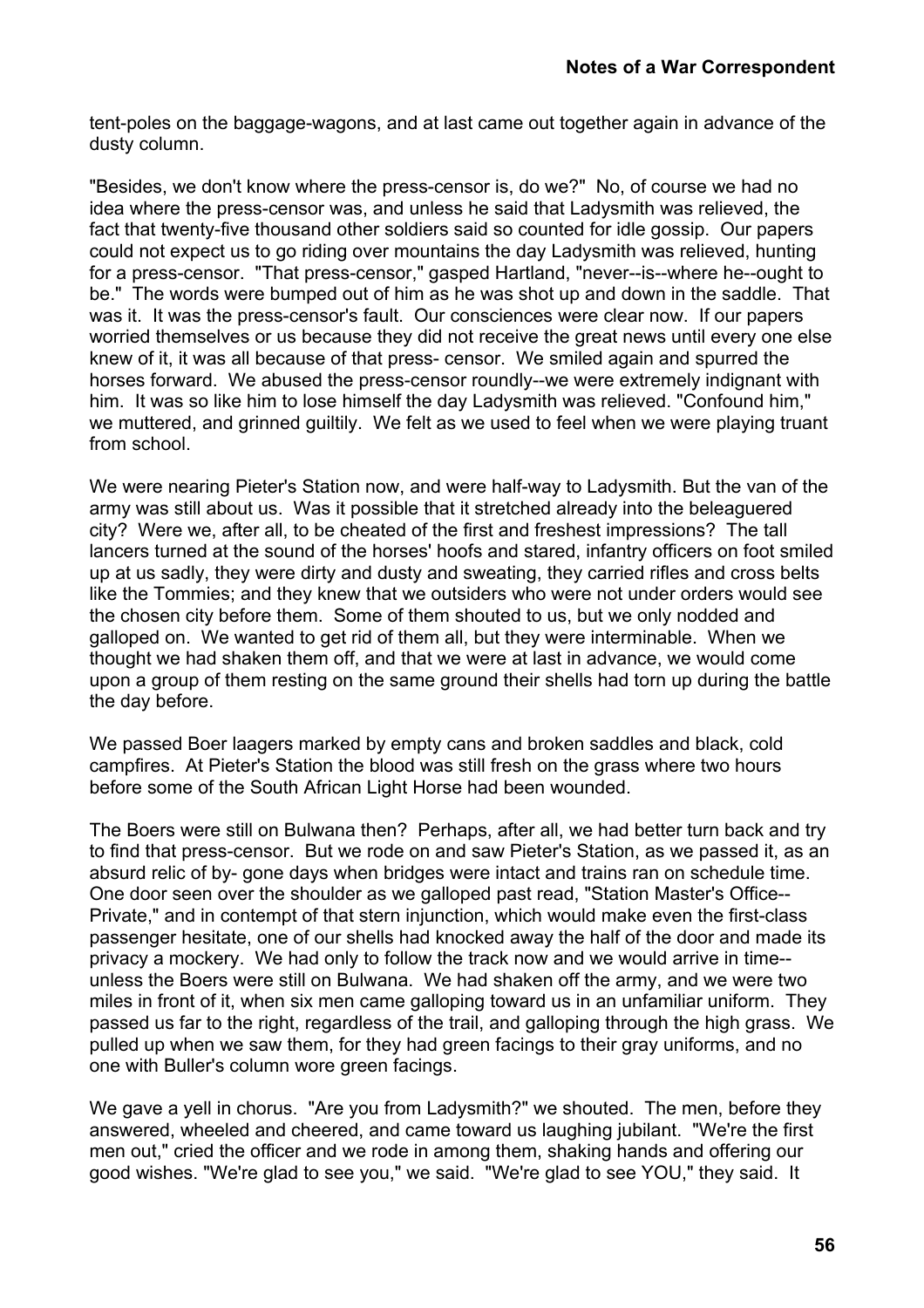was not an original greeting, but it seemed sufficient to all of us. "Are the Boers on Bulwana?" we asked. "No, they've trekked up Dundee way. You can go right in."

We parted at the word and started to go right in. We found the culverts along the railroad cut away and the bridges down, and that galloping ponies over the roadbed of a railroad is a difficult feat at the best, even when the road is in working order.

Some men, cleanly dressed and rather pale-looking, met us and said: "Good-morning." "Are you from Ladysmith?" we called. "No, we're from the neutral camp," they answered. We were the first men from outside they had seen in four months, and that was the extent of their interest or information. They had put on their best clothes, and were walking along the track to Colenso to catch a train south to Durban or to Maritzburg, to any place out of the neutral camp. They might have been somnambulists for all they saw of us, or of the Boer trenches and the battle-field before them. But we found them of greatest interest, especially their clean clothes. Our column had not seen clean linen in six weeks, and the sight of these civilians in white duck and straw hats, and carrying walking-sticks, coming toward us over the railroad ties, made one think it was Sunday at home and these were excursionists to the suburbs.

We had been riding through a roofless tunnel, with the mountain and the great dam on one side, and the high wall of the railway cutting on the other, but now just ahead of us lay the open country, and the exit of the tunnel barricaded by twisted rails and heaped-up ties and bags of earth. Bulwana was behind us. For eight miles it had shut out the sight of our goal, but now, directly in front of us, was spread a great city of dirty tents and grass huts and Red Cross flags--the neutral camp--and beyond that, four miles away, shimmering and twinkling sleepily in the sun, the white walls and zinc roofs of Ladysmith.

We gave a gasp of recognition and galloped into and through the neutral camp. Natives of India in great turbans, Indian women in gay shawls and nose-rings, and black Kaffirs in discarded khaki looked up at us dully from the earth floors of their huts, and when we shouted "Which way?" and "Where is the bridge?" only stared, or pointed vaguely, still staring.

After all, we thought, they are poor creatures, incapable of emotion. Perhaps they do not know how glad we are that they have been rescued. They do not understand that we want to shake hands with everybody and offer our congratulations. Wait until we meet our own people, we said, they will understand! It was such a pleasant prospect that we whipped the unhappy ponies into greater bursts of speed, not because they needed it, but because we were too excited and impatient to sit motionless.

In our haste we lost our way among innumerable little trees; we disagreed as to which one of the many cross-trails led home to the bridge. We slipped out of our stirrups to drag the ponies over one steep place, and to haul them up another, and at last the right road lay before us, and a hundred yards ahead a short iron bridge and a Gordon Highlander waited to welcome us, to receive our first greetings and an assorted collection of cigarettes. Hartland was riding a thoroughbred polo pony and passed the gallant defender of Ladysmith without a kind look or word, but Blackwood and I galloped up more decorously, smiling at him with good-will. The soldier, who had not seen a friend from the outside world in four months, leaped in front of us and presented a heavy gun and a burnished bayonet.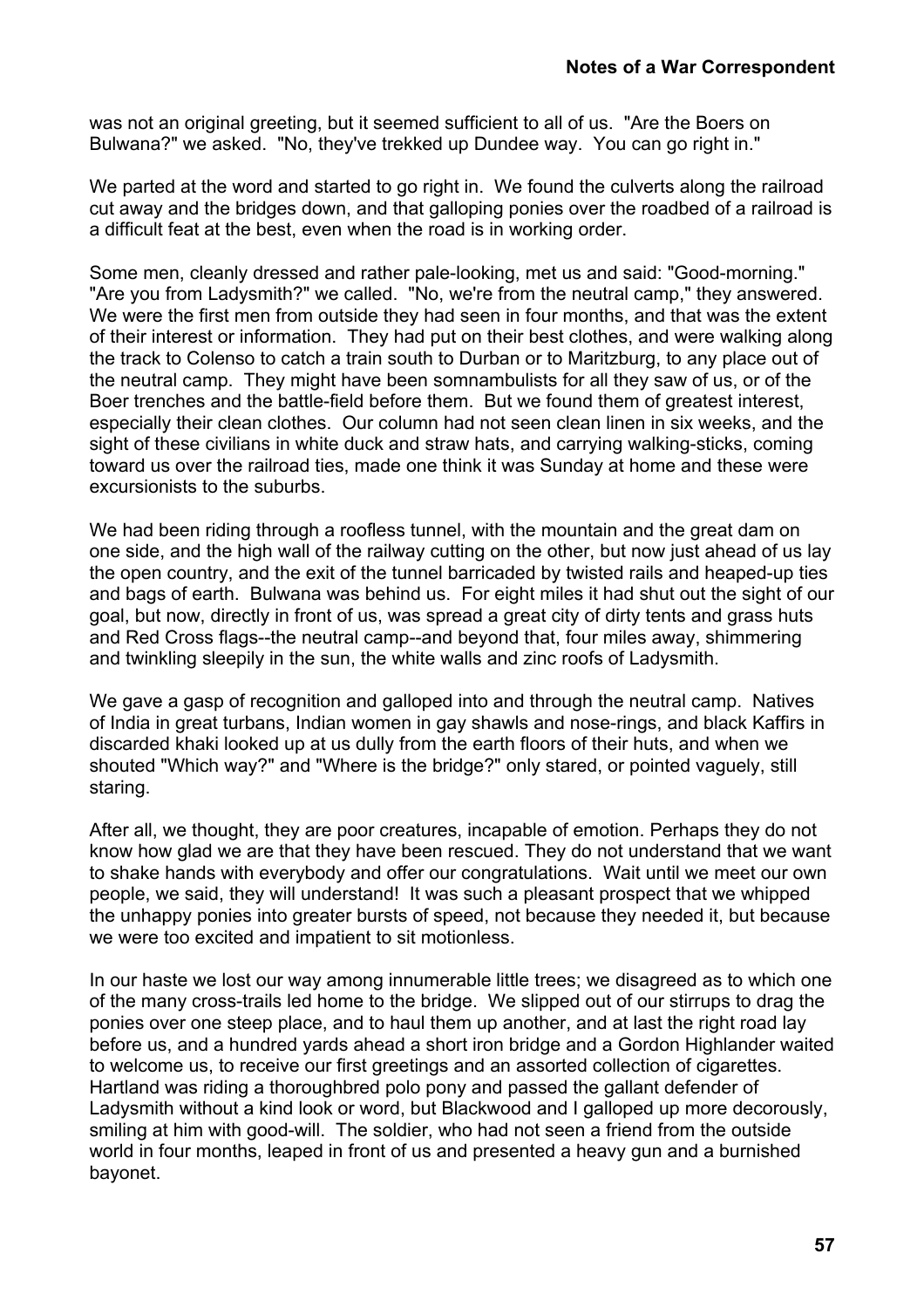"Halt, there," he cried. "Where's your pass?" Of course it showed excellent discipline--we admired it immensely. We even overlooked the fact that he should think Boer spies would enter the town by way of the main bridge and at a gallop. We liked his vigilance, we admired his discipline, but in spite of that his reception chilled us. We had brought several things with us that we thought they might possibly want in Ladysmith, but we had entirely forgotten to bring a pass. Indeed I do not believe one of the twenty-five thousand men who had been fighting for six weeks to relieve Ladysmith had supplied himself with one. The night before, when the Ladysmith sentries had tried to halt Dundonald's troopers in the same way, and demanded a pass from them, there was not one in the squadron.

We crossed the bridge soberly and entered Ladysmith at a walk. Even the ponies looked disconcerted and crestfallen. After the high grass and the mountains of red rock, where there was not even a tent to remind one of a roof-tree, the stone cottages and shopwindows and chapels and well-ordered hedges of the main street of Ladysmith made it seem a wealthy and attractive suburb. When we entered, a Sabbath- like calm hung upon the town; officers in the smartest khaki and glistening Stowassers observed us askance, little girls in white pinafores passed us with eyes cast down, a man on a bicycle looked up, and then, in terror lest we might speak to him, glued his eyes to the wheel and "scorched" rapidly. We trotted forward and halted at each street crossing, looking to the right and left in the hope that some one might nod to us. From the opposite end of the town General Buller and his staff came toward us slowly--the house-tops did not seem to sway--it was not "roses, roses all the way." The German army marching into Paris received as hearty a welcome. "Why didn't you people cheer General Buller when he came in?" we asked later. "Oh, was that General Buller?" they inquired. "We didn't recognize him." "But you knew he was a general officer, you knew he was the first of the relieving column?" "Ye-es, but we didn't know who he was."

I decided that the bare fact of the relief of Ladysmith was all I would be able to wire to my neglected paper, and with remorses started to find the Ladysmith censor. Two officers, with whom I ventured to break the hush that hung upon the town by asking my way, said they were going in the direction of the censor. We rode for some distance in guarded silence. Finally, one of them, with an inward struggle, brought himself to ask, "Are you from the outside?"

I was forced to admit that I was. I felt that I had taken an unwarrantable liberty in intruding on a besieged garrison. I wanted to say that I had lost my way and had ridden into the town by mistake, and that I begged to be allowed to withdraw with apologies. The other officer woke up suddenly and handed me a printed list of the prices which had been paid during the siege for food and tobacco. He seemed to offer it as being in some way an official apology for his starved appearance. The price of cigars struck me as especially pathetic, and I commented on it. The first officer gazed mournfully at the blazing sunshine before him. "I have not smoked a cigar in two months," he said. My surging sympathy, and my terror at again offending the haughty garrison, combated so fiercely that it was only with a great effort that I produced a handful. "Will you have these?" The other officer started in his saddle so violently that I thought his horse had stumbled, but he also kept his eyes straight in front. "Thank you, I will take one if I may--just one," said the first officer. "Are you sure I am not robbing you?" They each took one, but they refused to put the rest of the cigars in their pockets. As the printed list stated that a dozen matches sold for \$1.75, I handed them a box of matches. Then a beautiful thing happened. They lit the cigars and at the first taste of the smoke--and they were not good cigars--an almost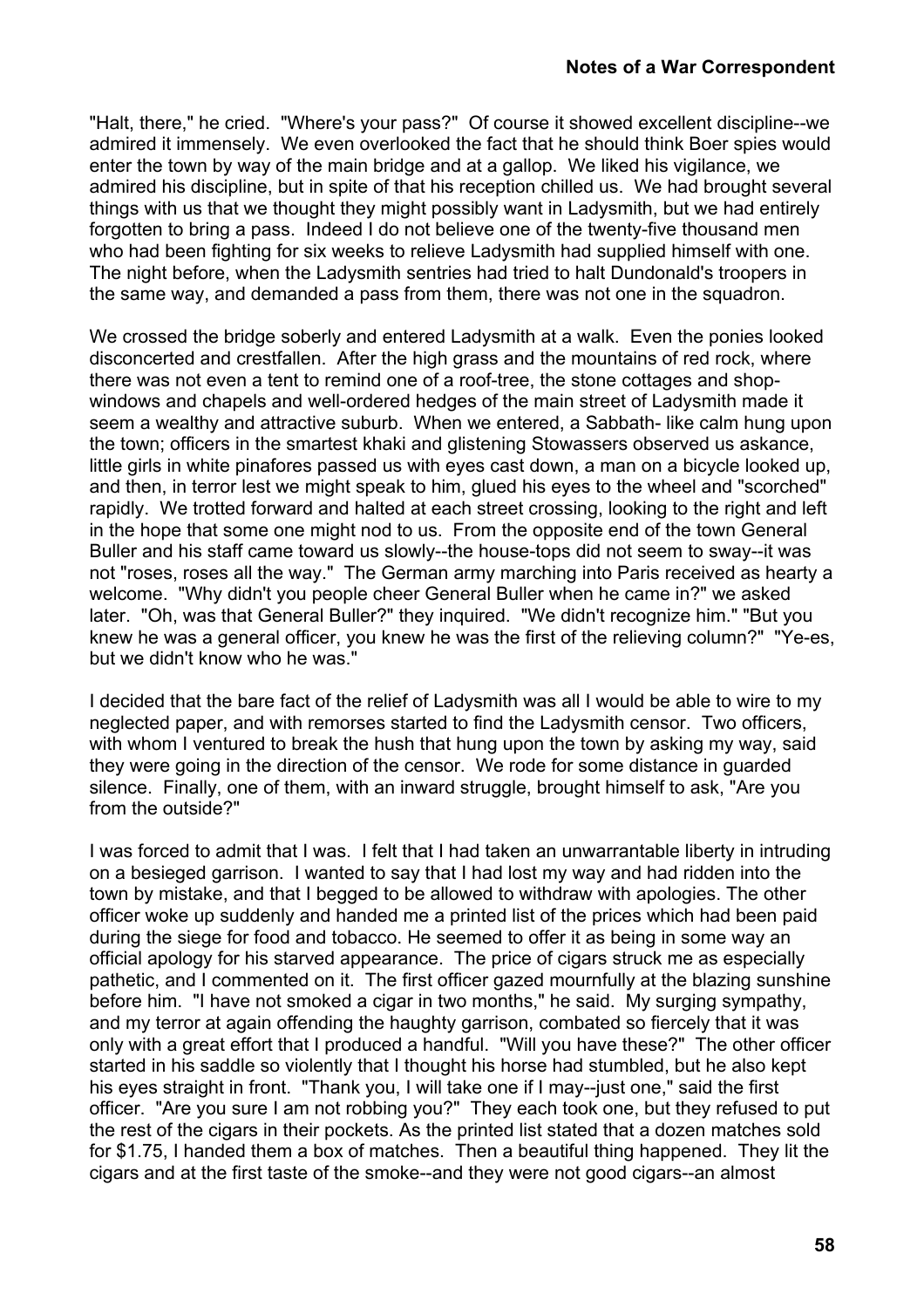human expression of peace and good-will and utter abandonment to joy spread over their yellow skins and cracked lips and fever-lit eyes. The first man dropped his reins and put his hands on his hips and threw back his head and shoulders and closed his eyelids. I felt that I had intruded at a moment which should have been left sacred. {5}

Another boy officer in stainless khaki and beautifully turned out, polished and burnished and varnished, but with the same yellow skin and sharpened cheek-bones and protruding teeth, a skeleton on horse- back, rode slowly toward us down the hill. As he reached us he glanced up and then swayed in his saddle, gazing at my companions fearfully. "Good God," he cried. His brother officers seemed to understand, but made no answer, except to jerk their heads toward me. They were too occupied to speak. I handed the skeleton a cigar, and he took it in great embarrassment, laughing and stammering and blushing. Then I began to understand; I began to appreciate the heroic self-sacrifice of the first two, who, when they had been given the chance, had refused to fill their pockets. I knew then that it was an effort worthy of the V. C.

The censor was at his post, and a few minutes later a signal officer on Convent Hill heliographed my cable to Bulwana, where, six hours after the Boers had abandoned it, Buller's own helios had begun to dance, and they speeded the cable on its long journey to the newspaper office on the Thames Embankment.

When one descended to the streets again--there are only two streets which run the full length of the town--and looked for signs of the siege, one found them not in the shattered houses, of which there seemed surprisingly few, but in the starved and fever-shaken look of the people.

The cloak of indifference which every Englishman wears, and his instinctive dislike to make much of his feelings, and, in this case, his pluck, at first concealed from us how terribly those who had been inside of Ladysmith had suffered, and how near to the breaking point they were. Their faces were the real index to what they had passed through.

Any one who had seen our men at Montauk Point or in the fever camp at Siboney needed no hospital list to tell him of the pitiful condition of the garrison. The skin on their faces was yellow, and drawn sharply over the brow and cheekbones; their teeth protruded, and they shambled along like old men, their voices ranging from a feeble pipe to a deep whisper. In this pitiable condition they had been forced to keep night-watch on the hillcrests, in the rain, to lie in the trenches, and to work on fortifications and bomb-proofs. And they were expected to do all of these things on what strength they could get from horse-meat, biscuits of the toughness and composition of those that are fed to dogs, and on "mealies," which is what we call corn.

That first day in Ladysmith gave us a faint experience as to what the siege meant. The correspondents had disposed of all their tobacco, and within an hour saw starvation staring them in the face, and raced through the town to rob fellow-correspondents who had just arrived. The new-comers in their turn had soon distributed all they owned, and came tearing back to beg one of their own cigarettes. We tried to buy grass for our ponies, and were met with pitying contempt; we tried to buy food for ourselves, and were met with open scorn. I went to the only hotel which was open in the place, and offered large sums for a cup of tea.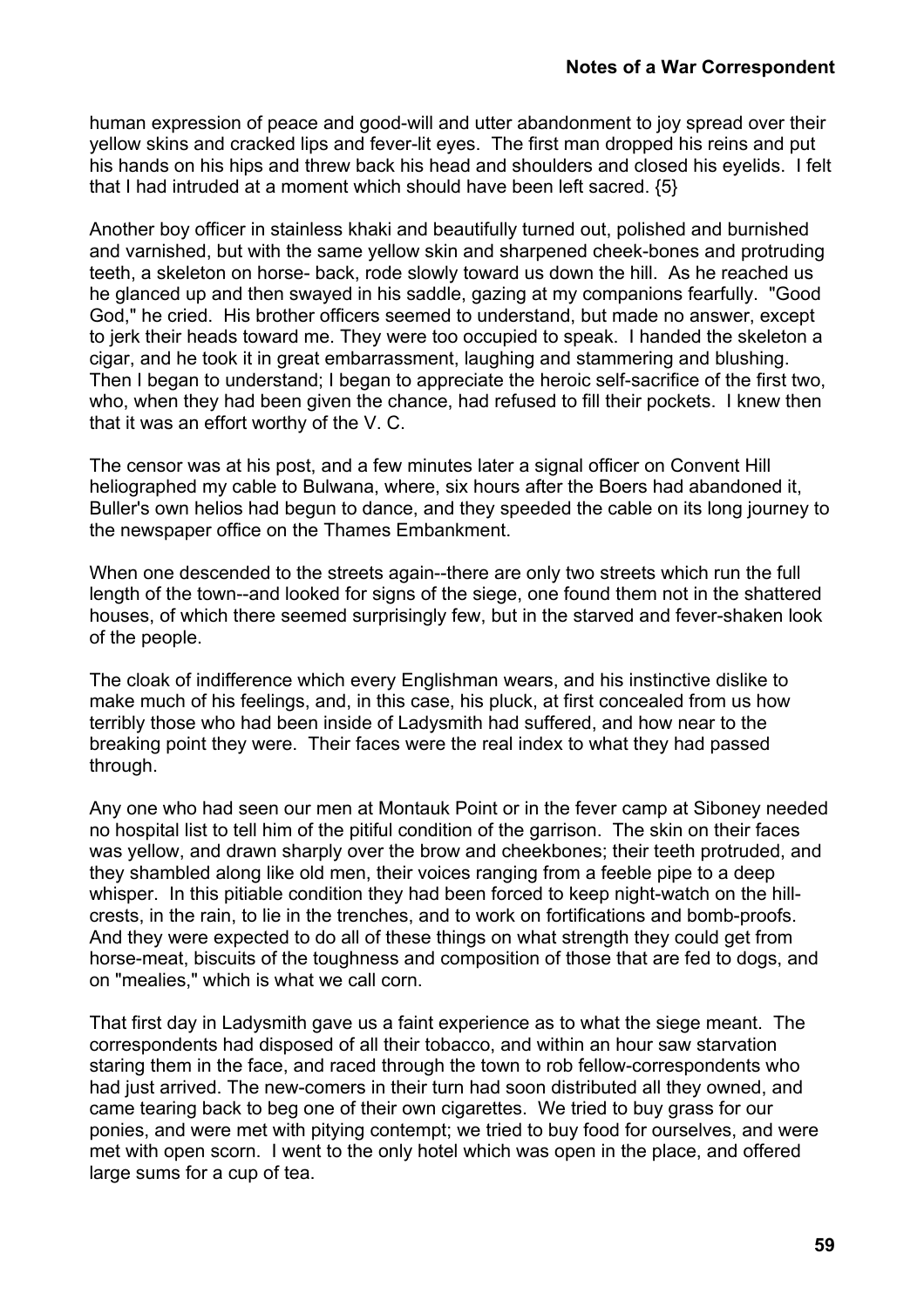"Put up your money," said the Scotchman in charge, sharply. "What's the good of your money? Can your horse eat money? Can you eat money? Very well, then, put it away."

The great dramatic moment after the raising of the siege was the entrance into Ladysmith of the relieving column. It was a magnificent, manly, and moving spectacle. You must imagine the dry, burning heat, the fine, yellow dust, the white glare of the sunshine, and in the heat and glare and dust the great interminable column of men in ragged khaki crowding down the main street, twenty-two thousand strong, cheering and shouting, with the sweat running off their red faces and cutting little rivulets in the dust that caked their cheeks. Some of them were so glad that, though in the heaviest marching order, they leaped up and down and stepped out of line to dance to the music of the bagpipes. For hours they crowded past, laughing, joking, and cheering, or staring ahead of them, with lips wide apart, panting in the heat and choking with the dust, but always ready to turn again and wave their helmets at Sir George White.

It was a pitiful contrast which the two forces presented. The men of the garrison were in clean khaki, pipe-clayed and brushed and polished, but their tunics hung on them as loosely as the flag around its pole, the skin on their cheek-bones was as tight and as yellow as the belly of a drum, their teeth protruded through parched, cracked lips, and hunger, fever, and suffering stared from out their eyes. They were so ill and so feeble that the mere exercise of standing was too severe for their endurance, and many of them collapsed, falling back to the sidewalk, rising to salute only the first troop of each succeeding regiment. This done, they would again sink back and each would sit leaning his head against his musket, or with his forehead resting heavily on his folded arms. In comparison the relieving column looked like giants as they came in with a swinging swagger, their uniforms blackened with mud and sweat and bloodstains, their faces brilliantly crimsoned and blistered and tanned by the dust and sun. They made a picture of strength and health and aggressiveness. Perhaps the contrast was strongest when the battalion of the Devons that had been on foreign service passed the "reserve" battalion which had come from England. The men of the two battalions had parted five years before in India, and they met again in Ladysmith, with the men of one battalion lining the streets, sick, hungry, and yellow, and the others, who had been fighting six weeks to reach it, marching toward them, robust, red-faced, and cheering mightily. As they met they gave a shout of recognition, and the men broke ranks and ran forward, calling each other by name, embracing, shaking hands, and punching each other in the back and shoulders. It was a sight that very few men watched unmoved. Indeed, the whole three hours was one of the most brutal assaults upon the feelings that it has been my lot to endure. One felt he had been entirely lifted out of the politics of the war, and the question of the wrongs of the Boers disappeared before a simple propostiton of brave men saluting brave men.

Early in the campaign, when his officers had blundered, General White had dared to write: "I alone am to blame." But in this triumphal procession twenty-two thousand gentlemen in khaki wiped that line off the slate, and wrote, "Well done, sir," in its place, as they passed before him through the town he had defended and saved.

### **III--THE NIGHT BEFORE THE BATTLE**

The Boer "front" was at Brandfort, and, as Lord Roberts was advancing upon that place, one already saw in the head-lines, "The Battle of Brandfort." But before our train drew out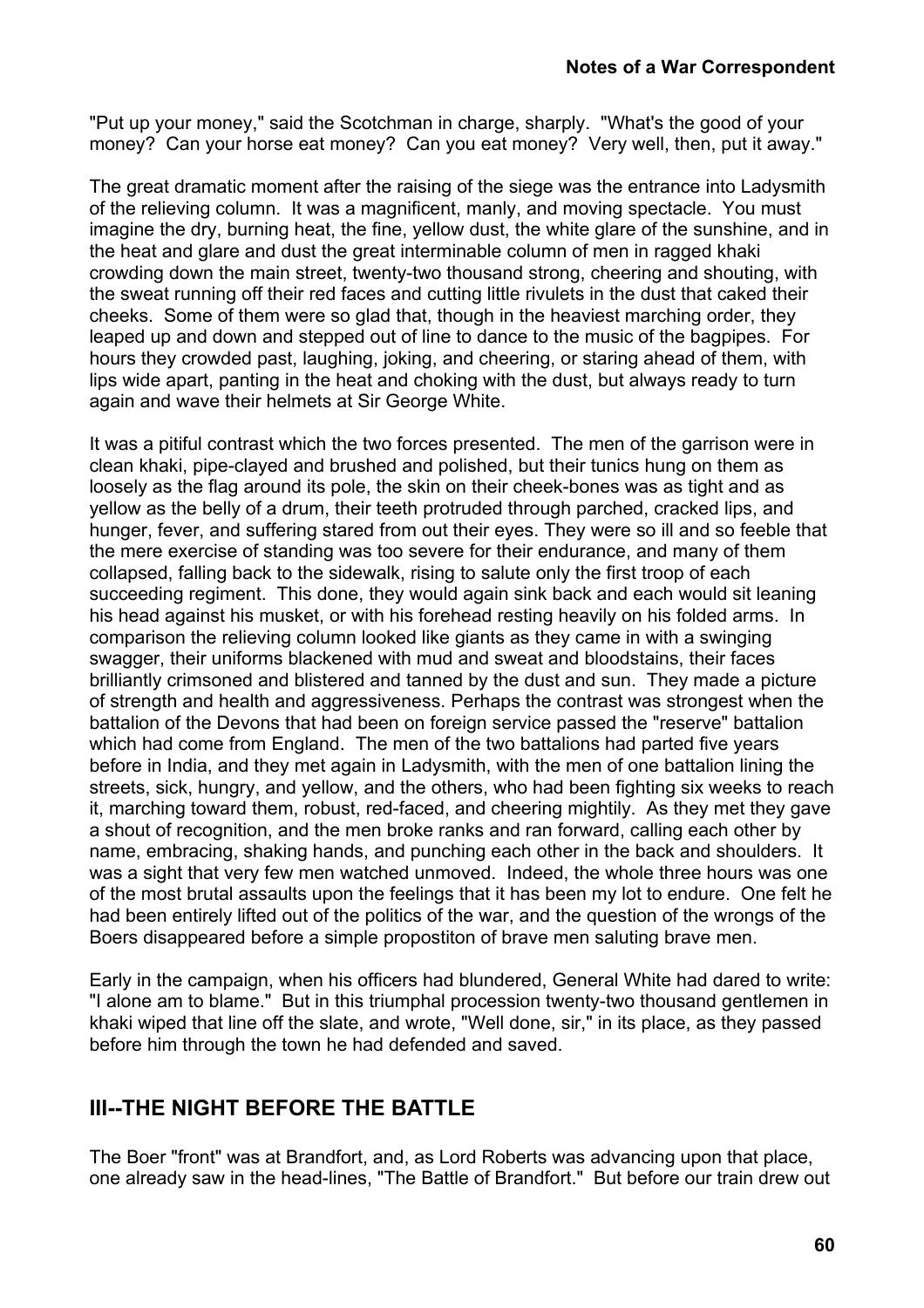of Pretoria Station we learned that the English had just occupied Brandfort, and that the Boer front had been pushed back to Winburg.

We decided that Brandfort was an impossible position to hold anyway, and that we had better leave the train at Winburg. We found some selfish consolation for the Boer repulse, in the fact that it shortened our railroad journey by one day. The next morning when we awoke at the Vaal River Station the train despatcher informed us that during the night the "Rooineks" had taken Winburg, and that the burghers were gathered at Smaaldel.

We agreed not to go to Winburg, but to stop off at Smaaldel. We also agreed that Winburg was an impossible position to hold. When at eleven o'clock the train reached Kroonstad, we learned than Lord Roberts was in Smaaldel. It was then evident that if our train kept on and the British army kept on there would be a collision. So we stopped at Kroonstad. In talking it over we decided that, owing to its situation, Smaaldel was an impossible position to hold.

The Sand River, which runs about forty miles south of Kroonstad, was the last place in the Free State at which the burghers could hope to make a stand, and at the bridge where the railroad spans the river, and at a drift ten miles lower down, the Boers and Free Staters had collected to the number of four thousand. Lord Roberts and his advancing column, which was known to contain thirty-five thousand men, were a few miles distant from the opposite bank of the Sand River. There was an equal chance that the English would attempt to cross at the drift or at the bridge. We thought they would cross at the drift, and stopped for the night at Ventersburg, a town ten miles from the river.

Ventersburg, in comparison with Kroonstad, where we had left them rounding up stray burghers and hurrying them to the firing-line, and burning official documents in the streets, was calm.

Ventersburg was not destroying incriminating documents nor driving weary burghers from its solitary street. It was making them welcome at Jones's Hotel. The sun had sunk an angry crimson, the sure sign of a bloody battle on the morrow, and a full moon had turned the dusty street and the veldt into which it disappeared into a field of snow.

The American scouts had halted at Jones's Hotel, and the American proprietor was giving them drinks free. Their cowboy spurs jingled on the floor of the bar-room, on the boards of the verandas, on the stone floor of the kitchen, and in the billiard-room, where they were playing pool as joyously as though the English were not ten miles away. Grave, awkward burghers rode up, each in a cloud of dust, and leaving his pony to wander in the street and his rifle in a corner, shook hands with every one solemnly, and asked for coffee. Italians of Garibaldi's red-shirted army, Swedes and Danes in semi-uniform, Frenchman in high boots and great sombreros, Germans with the sabre cuts on their cheeks that had been given them at the university, and Russian officers smoking tiny cigarettes crowded the little dining- room, and by the light of a smoky lamp talked in many tongues of Spion Kop, Sannahspost, Fourteen Streams, and the battle on the morrow.

They were sun-tanned, dusty, stained, and many of them with wounds in bandages. They came from every capital of Europe, and as each took his turn around the crowded table, they drank to the health of every nation, save one. When they had eaten they picked up the pony's bridle from the dust and melted into the moonlight with a wave of the hand and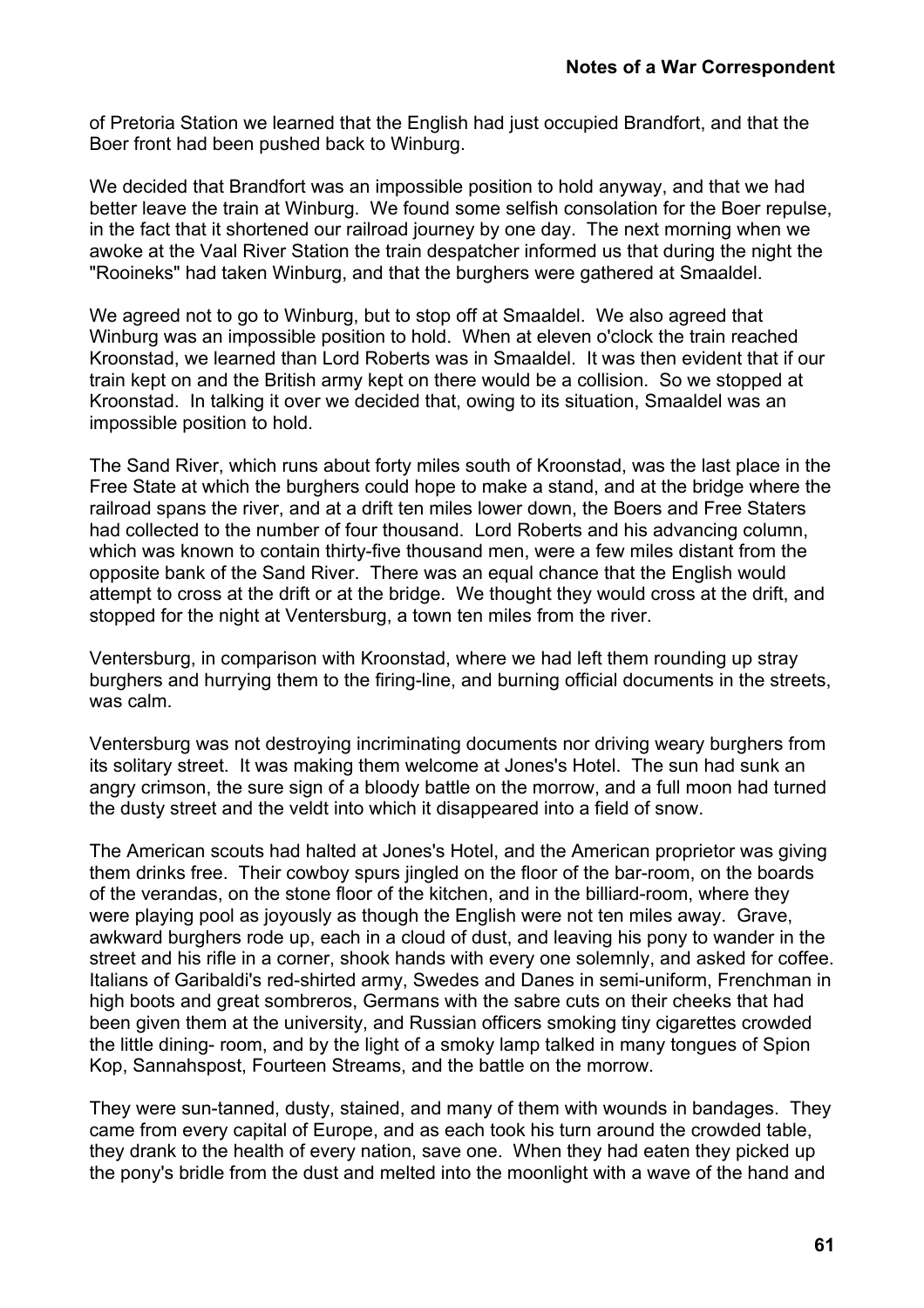a "good luck to you." There were no bugles to sound "boots and saddles" for them, no sergeants to keep them in hand, no officers to pay for their rations and issue orders.

Each was his own officer, his conscience was his bugle-call, he gave himself orders. They were all equal, all friends; the cowboy and the Russian Prince, the French socialist from La Villette or Montmartre, with a red sash around his velveteen breeches, and the little French nobleman from the Cercle Royal who had never before felt the sun, except when he had played lawn tennis on the Isle de Puteaux. Each had his bandolier and rifle; each was minding his own business, which was the business of all--to try and save the independence of a free people.

The presence of these foreigners, with rifle in hand, showed the sentiment and sympathies of the countries from which they came. These men were Europe's real ambassadors to the Republic of the Transvaal. The hundreds of thousands of their countrymen who had remained at home held toward the Boer the same feelings, but they were not so strongly moved; not so strongly as to feel that they must go abroad to fight.

These foreigners were not the exception in opinion, they were only exceptionally adventurous, exceptionally liberty-loving. They were not soldiers of fortune, for the soldier of fortune fights for gain. These men receive no pay, no emolument, no reward. They were the few who dared do what the majority of their countrymen in Europe thought.

At Jones's Hotel that night, at Ventersburg, it was as though a jury composed of men from all of Europe and the United States had gathered in judgment on the British nation.

Outside in the moonlight in the dusty road two bearded burghers had halted me to ask the way to the house of the commandant. Between them on a Boer pony sat a man, erect, slim-waisted, with well-set shoulders and chin in air, one hand holding the reins high, the other with knuckles down resting on his hip. The Boer pony he rode, nor the moonlight, nor the veldt behind him, could disguise his seat and pose. It was as though I had been suddenly thrown back into London and was passing the cuirassed, gauntleted guardsman, motionless on his black charger in the sentry gate in Whitehall. Only now, instead of a steel breastplate, he shivered through his thin khaki, and instead of the high boots, his legs were wrapped in twisted putties.

"When did they take you?" I asked.

"Early this morning. I was out scouting," he said. He spoke in a voice so well trained and modulated that I tried to see his shoulder- straps.

"Oh, you are an officer?" I said.

"No, sir, a trooper. First Life Guards."

But in the moonlight I could see him smile, whether at my mistake or because it was not a mistake I could not guess. There are many gentlemen rankers in this war.

He made a lonely figure in the night, his helmet marking him as conspicuously as a man wearing a high hat in a church. From the billiard-room, where the American scouts were playing pool, came the click of the ivory and loud, light-hearted laughter; from the veranda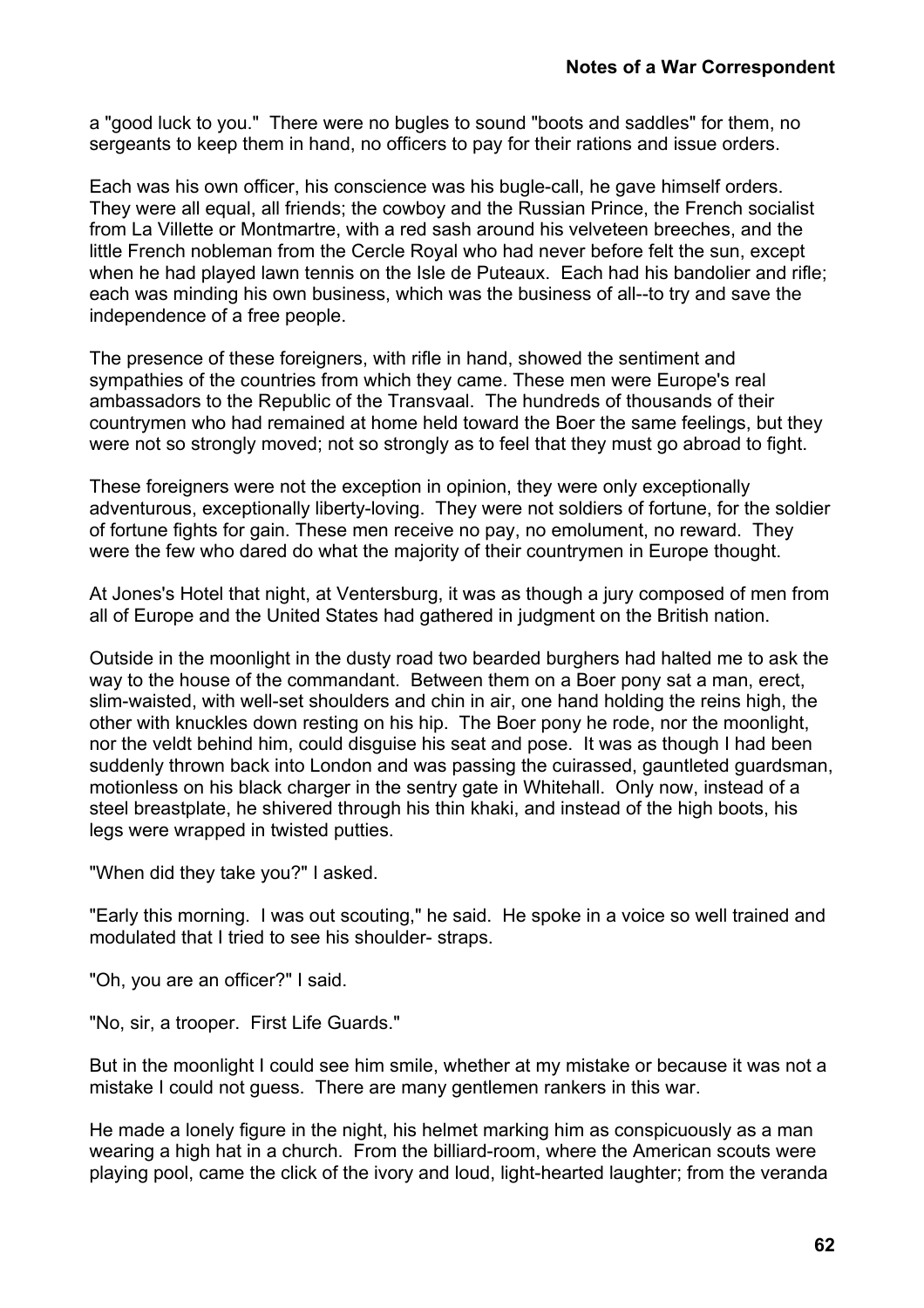the sputtering of many strange tongues and the deep, lazy voices of the Boers. There were Boers to the left of him, Boers to the right of him, pulling at their long, drooping pipes and sending up big rings of white smoke in the white moonlight.

He dismounted, and stood watching the crowd about him under half- lowered eyelids, but as unmoved as though he saw no one. He threw his arm over the pony's neck and pulled its head down against his chest and began talking to it.

It was as though he wished to emphasize his loneliness.

"You are not tired, are you? No, you're not," he said. His voice was as kindly as though he were speaking to a child.

"Oh, but you can't be tired. What?" he whispered. "A little hungry, perhaps. Yes?" He seemed to draw much comfort from his friend the pony, and the pony rubbed his head against the Englishman's shoulder.

"The commandant says he will question you in the morning. You will come with us to the jail now," his captor directed. "You will find three of your people there to talk to. I will go bring a blanket for you, it is getting cold." And they rode off together into the night.

Two days later he would have heard through the windows of Jones's Hotel the billiard balls still clicking joyously, but the men who held the cues then would have worn helmets like his own.

The original Jones, the proprietor of Jones's Hotel, had fled. The man who succeeded him was also a refugee, and the present manager was an American from Cincinnati. He had never before kept a hotel, but he confided to me that it was not a bad business, as he found that on each drink sold he made a profit of a hundred per cent. The proprietress was a lady from Brooklyn, her husband, another American, was a prisoner with Cronje at St. Helena. She was in considerable doubt as to whether she ought to run before the British arrived, or wait and chance being made a prisoner. She said she would prefer to escape, but what with standing on her feet all day in the kitchen preparing meals for hungry burghers and foreign volunteers, she was too tired to get away.

War close at hand consists so largely of commonplaces and trivial details that I hope I may be pardoned for recording the anxieties and cares of this lady from Brooklyn. Her point of view so admirably illustrates one side of war. It is only when you are ten years away from it, or ten thousand miles away from it, that you forget the dull places, and only the moments loom up which are terrible, picturesque, and momentous. We have read, in "Vanity Fair," of the terror and the mad haste to escape of the people of Brussels on the eve of Waterloo. That is the obvious and dramatic side.

That is the picture of war you remember and which appeals. As a rule, people like to read of the rumble of cannon through the streets of Ventersburg, the silent, dusty columns of the re-enforcements passing in the moonlight, the galloping hoofs of the aides suddenly beating upon the night air and growing fainter and dying away, the bugle-calls from the camps along the river, the stamp of spurred boots as the general himself enters the hotel and spreads the blue- print maps upon the table, the clanking sabres of his staff, standing behind him in the candle-light, whispering and tugging at their gauntlets while the great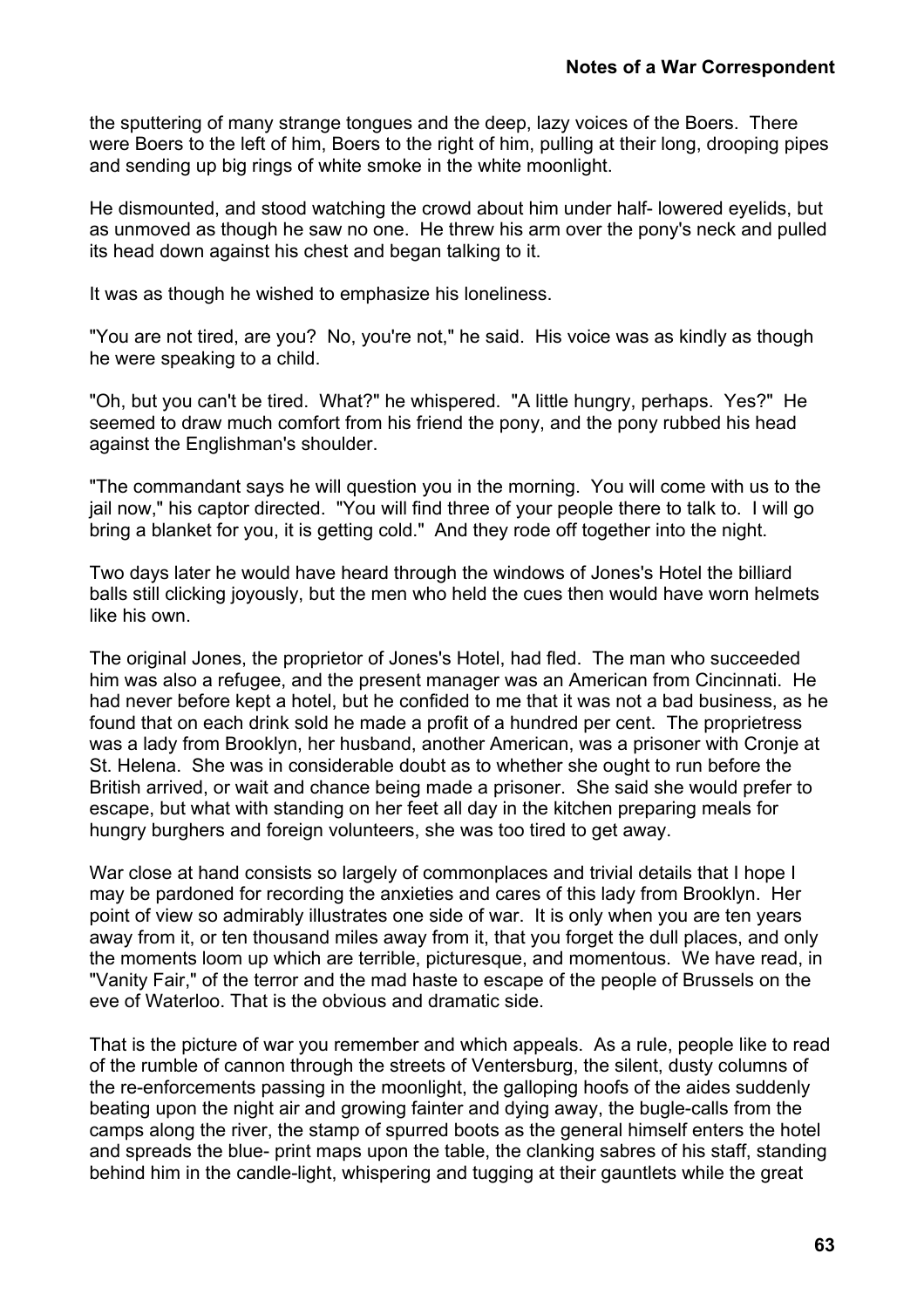man plans his attack. You must stop with the British army if you want bugle-calls and clanking sabres and gauntlets. They are a part of the panoply of war and of warriors. But we saw no warriors at Ventersburg that night, only a few cattle- breeders and farmers who were fighting for the land they had won from the lion and the bushman, and with them a mixed company of gentleman adventurers--gathered around a table discussing other days in other lands. The picture of war which is most familiar is the one of the people of Brussels fleeing from the city with the French guns booming in the distance, or as one sees it in "Shenandoah," where aides gallop on and off the stage and the night signals flash from both sides of the valley. That is the obvious and dramatic side; the other side of war is the night before the battle, at Jones's Hotel; the landlady in the dining-room with her elbows on the table, fretfully deciding that after a day in front of the cooking-stove she is too tired to escape an invading army, declaring that the one place at which she would rather be at that moment was Green's restaurant in Philadelphia, the heated argument that immediately follows between the foreign legion and the Americans as to whether Rector's is not better than the Cafe de Paris, and the general agreement that Ritz cannot hope to run two hotels in London without being robbed. That is how the men talked and acted on the eve of a battle. We heard no galloping aides, no clanking spurs, only the click of the clipped billiard balls as the American scouts (who were killed thirty-six hours later) knocked them about the torn billiard-cloth, the drip, drip of the kerosene from a blazing, sweating lamp, which struck the dirty table-cloth, with the regular ticking of a hall clock, and the complaint of the piano from the hotel parlor, where the correspondent of a Boston paper was picking out "Hello, My Baby," laboriously with one finger. War is not so terribly dramatic or exciting--at the time; and the real trials of war--at the time, and not as one later remembers them--consist largely in looting fodder for your ponies and in bribing the station-master to put on an open truck in which to carry them.

We were wakened about two o'clock in the morning by a loud knocking on a door and the distracted voice of the local justice of the peace calling upon the landlord to rouse himself and fly. The English, so the voice informed the various guests, as door after door was thrown open upon the court-yard, were at Ventersburg Station, only two hours away. The justice of the peace wanted to buy or to borrow a horse, and wanted it very badly, but a sleepy-eyed and sceptical audience told him unfeelingly that he was either drunk or dreaming, and only the landlady, now apparently refreshed after her labors, was keenly, even hysterically, intent on instant flight. She sat up in her bed with her hair in curl papers and a revolver beside her, and through her open door shouted advice to her lodgers. But they were unsympathetic, and reassured her only by banging their doors and retiring with profane grumbling, and in a few moments the silence was broken only by the voice of the justice as he fled down the main street of Ventersburg offering his kingdom for a horse.

The next morning we rode out to the Sand River to see the Boer positions near the drift, and met President Steyn in his Cape cart coming from them on his way to the bridge. Ever since the occupation of Bloemfontein, the London papers had been speaking of him as "the Late President," as though he were dead. He impressed me, on the contrary, as being very much alive and very much the President, although his executive chamber was the dancing-hall of a hotel and his roof-tree the hood of a Cape cart. He stood in the middle of the road, and talked hopefully of the morrow. He had been waiting, he said, to see the development of the enemy's attack, but the British had not appeared, and, as he believed they would not advance that day, he was going on to the bridge to talk to his burghers and to consult with General Botha. He was much more a man of the world and more the professional politician than President Kruger. I use the words "professional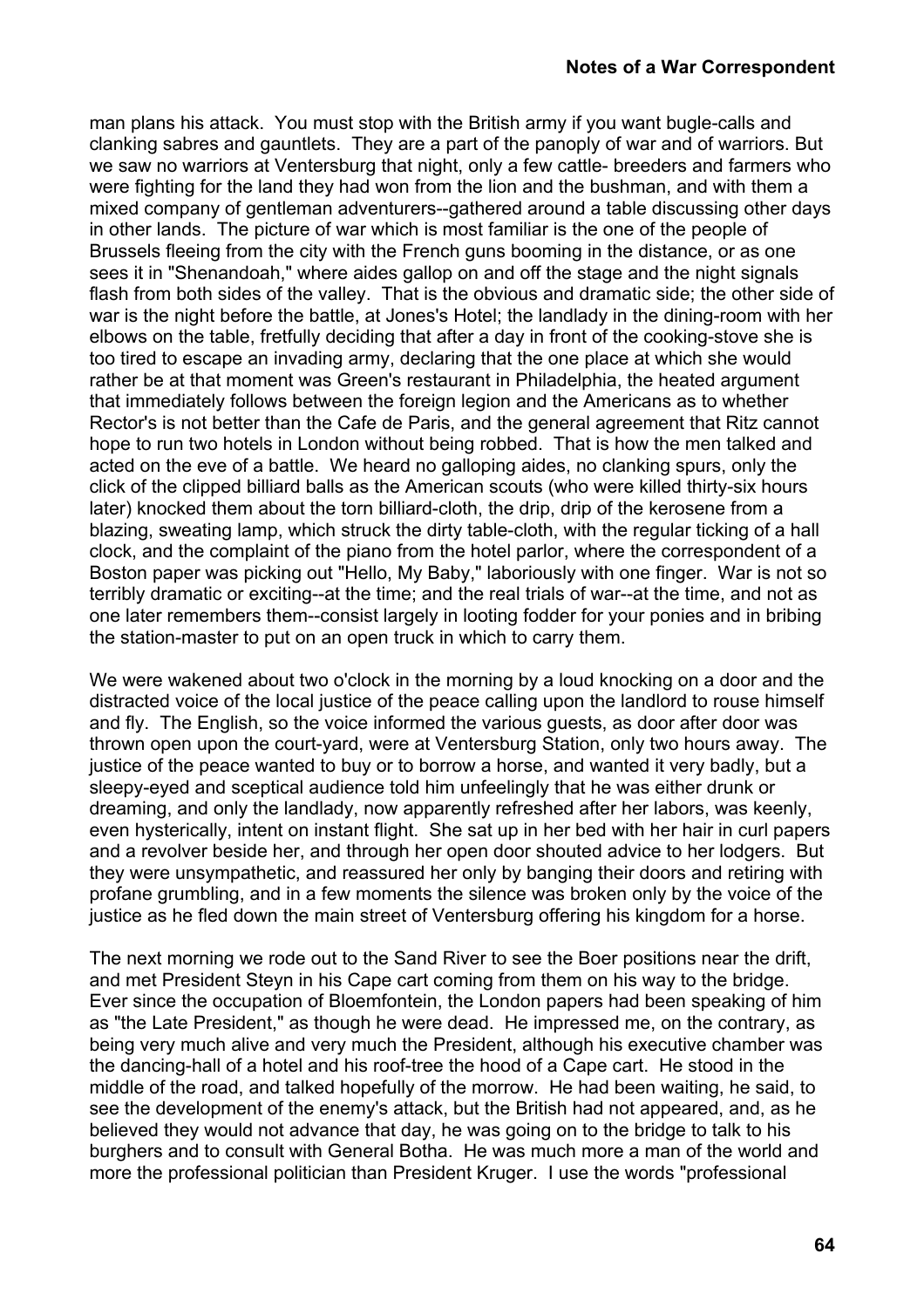politician" in no unpleasant sense, but meaning rather that he was ready, tactful, and diplomatic. For instance, he gave to whatever he said the air of a confidence reserved especially for the ear of the person to whom he spoke. He showed none of the bitterness which President Kruger exhibits toward the British, but took the tone toward the English Government of the most critical and mused tolerance. Had he heard it, it would have been intensely annoying to any Englishman.

"I see that the London Chronicle," he said, "asks if, since I have become a rebel, I do not lose my rights as a Barrister of the Temple? Of course, we are no more rebels than the Spaniards were rebels against the United States. By a great stretch of the truth, under the suzerainty clause, the burghers of the Transvaal might be called rebels, but a Free Stater- -never! It is not the animosity of the English which I mind," he added, thoughtfully, "but their depressing ignorance of their own history."

His cheerfulness and hopefulness, even though one guessed they were assumed, commanded one's admiration. He was being hunted out of one village after another, the miles of territory still free to him were hourly shrinking--in a few days he would be a refugee in the Transvaal; but he stood in the open veldt with all his possessions in the cart behind him, a president without a republic, a man without a home, but still full of pluck, cheerful and unbeaten.

The farm-house of General Andrew Cronje stood just above the drift and was the only conspicuous mark for the English guns on our side of the river, so in order to protect it the general had turned it over to the ambulance corps to be used as a hospital. They had lashed a great Red Cross flag to the chimney and filled the clean shelves of the generously built kitchen with bottles of antiseptics and bitter- smelling drugs and surgeons' cutlery. President Steyn gave me a letter to Dr. Rodgers Reid, who was in charge, and he offered us our choice of the deserted bedrooms. It was a most welcome shelter, and in comparison to the cold veldt the hospital was a haven of comfort. Hundreds of cooing doves, stumbling over the roof of the barn, helped to fill the air with their peaceful murmur. It was a strange overture to a battle, but in time I learned to not listen for any more martial prelude. The Boer does not make a business of war, and when he is not actually fighting he pretends that he is camping out for pleasure. In his laager there are no warlike sounds, no sentries challenge, no bugles call. He has no duties to perform, for his Kaffir boys care for his pony, gather his wood, and build his fire. He has nothing to do but to wait for the next fight, and to make the time pass as best he can. In camp the burghers are like a party of children. They play games with each other, and play tricks upon each other, and engage in numerous wrestling bouts, a form of contest of which they seem particularly fond. They are like children also in that they are direct and simple, and as courteous as the ideal child should be. Indeed, if I were asked what struck me as the chief characteristics of the Boer I should say they were the two qualities which the English have always disallowed him, his simplicity rather than his "cuteness," and his courtesy rather than his boorishness.

The force that waited at the drift by Cronje's farm as it lay spread out on both sides of the river looked like a gathering of Wisconsin lumbermen, of Adirondack guides and hunters halted at Paul Smith's, like a Methodist camp-meeting limited entirely to men.

The eye sought in vain for rows of tents, for the horses at the picket line, for the flags that marked the head-quarters, the commissariat, the field telegraph, the field post-office, the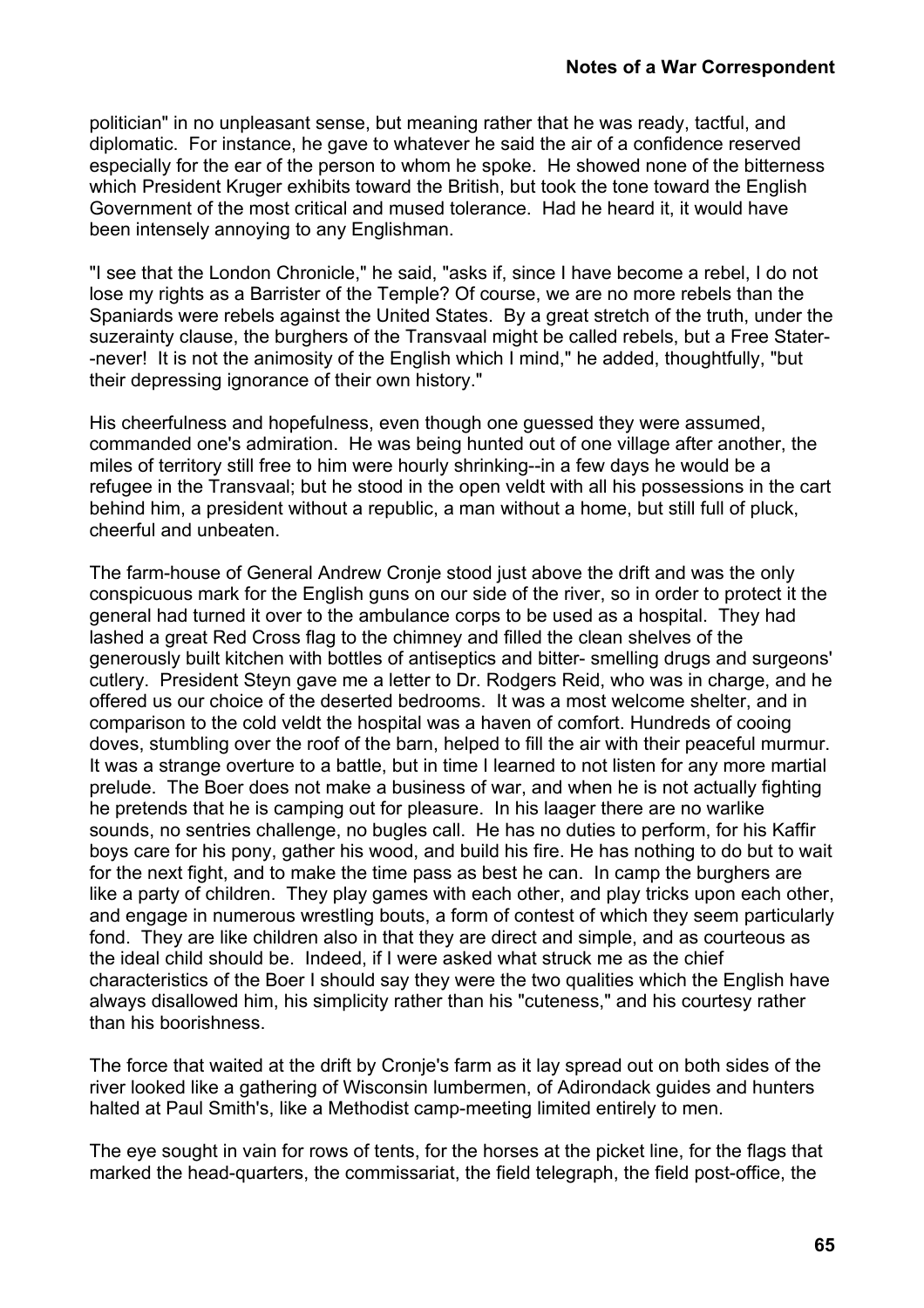A. S. C., the R. M. A. C., the C. O., and all the other combinations of letters of the military alphabet.

I remembered that great army of General Buller's as I saw it stretching out over the basin of the Tugela, like the children of Israel in number, like Tammany Hall in organization and discipline, with not a tent-pin missing; with hospitals as complete as those established for a hundred years in the heart of London; with search- lights, heliographs, war balloons, Roentgen rays, pontoon bridges, telegraph wagons, and trenching tools, farriers with anvils, major- generals, mapmakers, "gallopers," intelligence departments, even biographs and press-censors; every kind of thing and every kind of man that goes to make up a British army corps. I knew that seven miles from us just such another completely equipped and disciplined column was advancing to the opposite bank of the Sand River.

And opposed to it was this merry company of Boer farmers lying on the grass, toasting pieces of freshly killed ox on the end of a stick, their hobbled ponies foraging for themselves a half-mile away, a thousand men without a tent among them, without a fieldglass.

It was a picnic, a pastoral scene, not a scene of war. On the hills overlooking the drift were the guns, but down along the banks the burghers were sitting in circles singing the evening hymns, many of them sung to the tunes familiar in the service of the Episcopal Church, so that it sounded like a Sunday evening in the country at home. At the drift other burghers were watering the oxen, bathing and washing in the cold river; around the camp-fires others were smoking luxuriously, with their saddles for pillows. The evening breeze brought the sweet smell of burning wood, a haze of smoke from many fires, the lazy hum of hundreds of voices rising in the open air, the neighing of many horses, and the swift soothing rush of the river.

When morning came to Cronje's farm it brought with it no warning nor sign of battle. We began to believe that the British army was an invention of the enemy's. So we cooked bacon and fed the doves, and smoked on the veranda, moving our chairs around it with the sun, and argued as to whether we should stay where we were or go on to the bridge. At noon it was evident there would be no fight at the drift that day, so we started along the bank of the river, with the idea of reaching the bridge before nightfall. The trail lay on the English side of the river, so that we were in constant concern lest our white-hooded Cape cart would be seen by some of their scouts and we would be taken prisoners and forced to travel all the way back to Cape Town. We saw many herds of deer, but no scouts or lancers, and, such being the effect of many kopjes, lost all ideas as to where we were. We knew we were bearing steadily south toward Lord Roberts, who as we later learned, was then some three miles distant.

About two o'clock his guns opened on our left, so we at least knew that we were still on the wrong side of the river and that we must be between the Boer and the English artillery. Except for that, our knowledge of our geographical position was a blank, and we accordingly "out-spanned" and cooked more bacon. "Outspanning" is unharnessing the ponies and mules and turning them out graze, and takes three minutes--"inspanning" is trying to catch them again, and takes from three to five hours.

We started back over the trail over which we had come, and just at sunset saw a man appear from behind a rock and disappear again. Whether he was Boer or Briton I could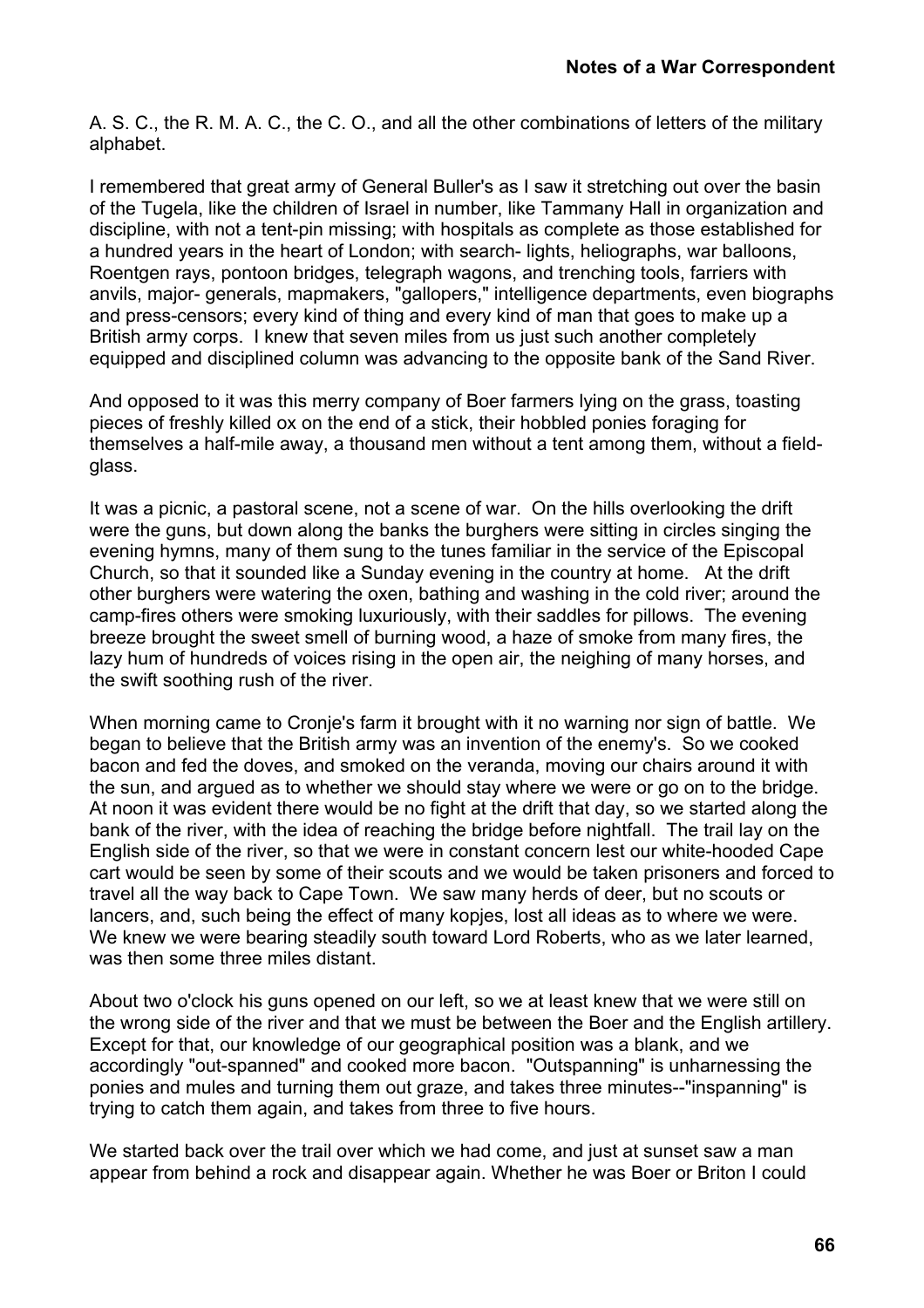not tell, but while I was examining the rock with my glasses two Boers came galloping forward and ordered me to "hands up." To sit with both arms in the air is an extremely ignominious position, and especially annoying if the pony is restless, so I compromised by waving my whip as high as I could reach with one hand, and still held in the horse with the other. The third man from behind the rock rode up at the same time. They said they had watched us coming from the English lines, and that we were prisoners. We assured them that for us nothing could be more satisfactory, because we now knew where we were, and because they had probably saved us a week's trip to Cape Town. They examined and approved of our credentials, and showed us the proper trail which we managed to follow until they had disappeared, when the trail disappeared also, and we were again lost in what seemed an interminable valley. But just before nightfall the fires of the commando showed in front of us and we rode into the camp of General Christian De Wet. He told us we could not reach the bridge that night, and showed us a farm-house on a distant kopje where we could find a place to spread our blankets. I was extremely glad to meet him, as he and General Botha are the most able and brave of the Boer generals. He was big, manly, and of impressive size, and, although he speaks English, he dictated to his adjutant many long and Old- World compliments to the Greater Republic across the seas.

We found the people in the farm-house on the distant kopie quite hysterical over the near presence of the British, and the entire place in such an uproar that we slept out in the veldt. In the morning we were awakened by the sound of the Vickar-Maxim or the "pompom" as the English call it, or "bomb-Maxim" as the Boers call it. By any name it was a remarkable gun and the most demoralizing of any of the smaller pieces which have been used in this campaign. One of its values is that its projectiles throw up sufficient dust to enable the gunner to tell exactly where they strike, and within a few seconds he is able to alter the range accordingly. In this way it is its own range-finder. Its bark is almost as dangerous as its bite, for its reports have a brisk, insolent sound like a postman's knock, or a cooper hammering rapidly on an empty keg, and there is an unexplainable mocking sound to the reports, as though the gun were laughing at you. The English Tommies used to call it very aptly the "hyena gun." I found it much less offensive from the rear than when I was with the British, and in front of it.

From the top of a kopje we saw that the battle had at last begun and that the bridge was the objective point. The English came up in great lines and blocks and from so far away and in such close order that at first in spite of the khaki they looked as though they wore uniforms of blue. They advanced steadily, and two hours later when we had ridden to a kopje still nearer the bridge, they were apparently in the same formation as when we had first seen them, only now farms that had lain far in their rear were overrun by them and they encompassed the whole basin. An army of twenty-five thousand men advancing in full view across a great plain appeals to you as something entirely lacking in the human element. You do not think of it as a collection of very tired, dusty, and perspiring men with aching legs and parched lips, but as an unnatural phenomenon, or a gigantic monster which wipes out a railway station, a cornfield, and a village with a single clutch of one of its tentacles. You would as soon attribute human qualities to a plague, a tidal wave, or a slowly slipping landslide. One of the tentacles composed of six thousand horse had detached itself and crossed the river below the bridge, where it was creeping up on Botha's right. We could see the burghers galloping before it toward Ventersburg. At the bridge General Botha and President Steyn stood in the open road and with uplifted arms waved the Boers back, calling upon them to stand. But the burghers only shook their heads and with averted eyes grimly and silently rode by them on the other side. They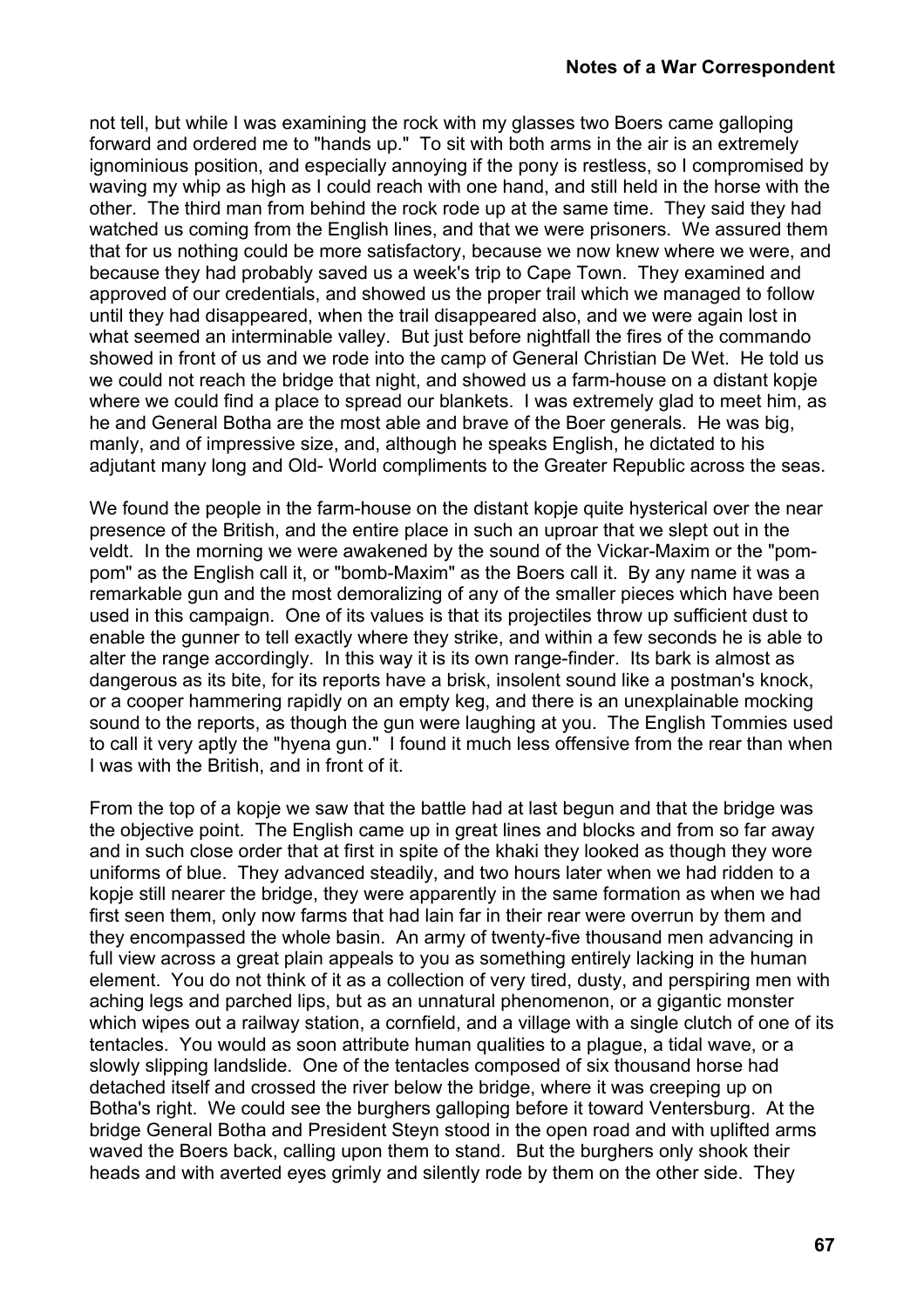knew they were flanked, they knew the men in the moving mass in front of them were in the proportion of nine to one.

When you looked down upon the lines of the English army advancing for three miles across the plain, one could hardly blame them. The burghers did not even raise their Mausers. One bullet, the size of a broken slate-pencil, falling into a block three miles across and a mile deep, seems so inadequate. It was like trying to turn back the waves of the sea with a blow-pipe.

It is true they had held back as many at Colenso, but the defensive positions there were magnificent, and since then six months had passed, during which time the same thirty thousand men who had been fighting then were fighting still, while the enemy was always new, with fresh recruits and re-enforcements arriving daily.

As the English officers at Durban, who had so lately arrived from home that they wore swords, used to say with the proud consciousness of two hundred thousand men back of them: "It won't last much longer now. The Boers have had their belly full of fighting. They're fed up on it; that's what it is; they're fed up."

They forgot that the Boers, who for three months had held Buller back at the Tugela, were the same Boers who were rushed across the Free State to rescue Cronje from Roberts, and who were then sent to meet the relief column at Fourteen Streams, and were then ordered back again to harass Roberts at Sannahspost, and who, at last, worn out, stale, heartsick, and hopeless at the unequal odds and endless fighting, fell back at Sand River.

For three months thirty thousand men had been attempting the impossible task of endeavoring to meet an equal number of the enemy in three different places at the same time.

I have seen a retreat in Greece when the men, before they left the trenches, stood up in them and raged and cursed at the advancing Turk, cursed at their government, at their king, at each other, and retreated with shame in their faces because they did so.

But the retreat of the burghers of the Free State was not like that. They rose one by one and saddled their ponies, with the look in their faces of men who had been attending the funeral of a friend and who were leaving just before the coffin was swallowed in the grave. Some of them, for a long time after the greater number of the commando had ridden away, sat upon the rocks staring down into the sunny valley below them, talking together gravely, rising to take a last look at the territory which was their own. The shells of the victorious British sang triumphantly over the heads of their own artillery, bursting impotently in white smoke or tearing up the veldt in fountains of dust.

But they did not heed them. They did not even send a revengeful bullet into the approaching masses. The sweetness of revenge could not pay for what they had lost. They looked down upon the farm- houses of men they knew; upon their own farm-houses rising in smoke; they saw the Englishmen like a pest of locusts settling down around gardens and farm-houses still nearer, and swallowing them up.

Their companions, already far on the way to safety, waved to them from the veldt to follow; an excited doctor carrying a wounded man warned us that the English were just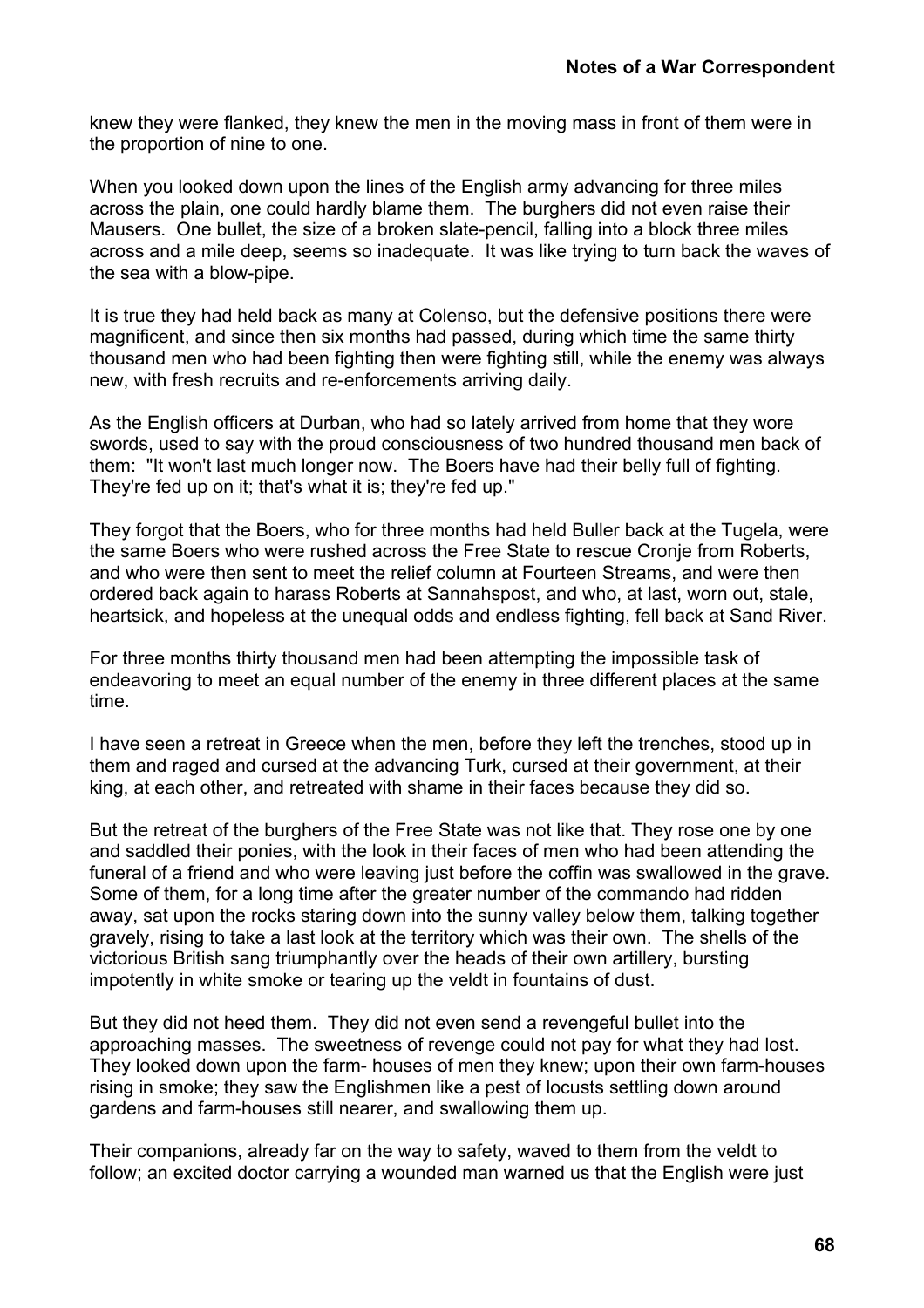below, storming the hill. "Our artillery is aiming at five hundred yards," he shouted, but still the remaining burghers stood immovable, leaning on their rifles, silent, homeless, looking down without rage or show of feeling at the great waves of khaki sweeping steadily toward them, and possessing their land.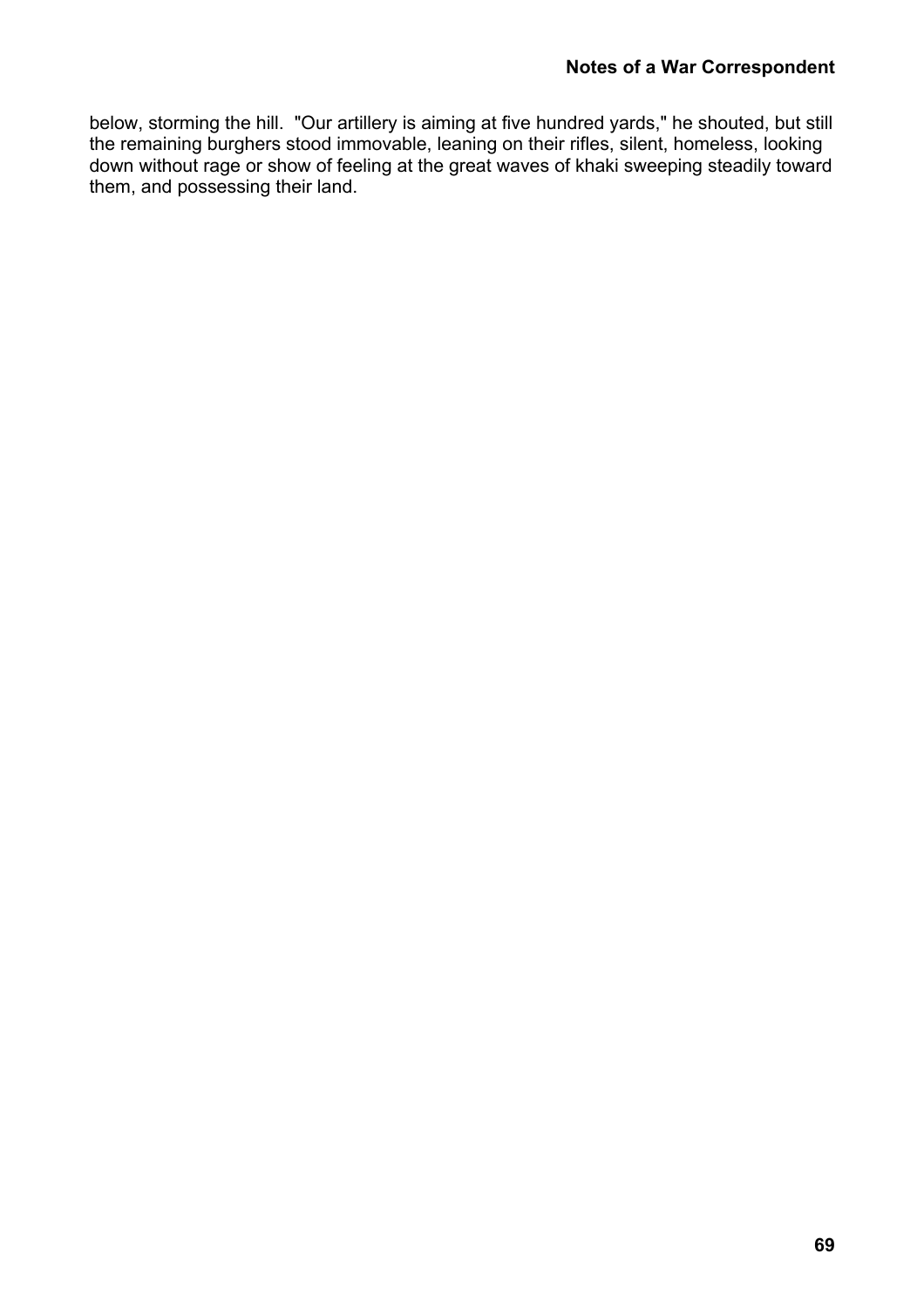### **THE JAPANESE-RUSSIAN WAR**

# **BATTLES I DID NOT SEE**

We knew it was a battle because the Japanese officers told us it was. In other wars I had seen other battles, many sorts of battles, but I had never seen a battle like that one. Most battles are noisy, hurried, and violent, giving rise to an unnatural thirst and to the delusion that, by some unhappy coincidence, every man on the other side is shooting only at you. This delusion is not peculiar to myself. Many men have told me that in the confusion of battle they always get this exaggerated idea of their own importance. Down in Cuba I heard a colonel inform a group of brother officers that a Spanish field-piece had marked him for its own, and for an hour had been pumping shrapnel at him and at no one else. The interesting part of the story was that he believed it.

But the battle of Anshantien was in no way disquieting. It was a noiseless, odorless, rubber-tired battle. So far as we were concerned it consisted of rings of shrapnel smoke floating over a mountain pass many miles distant. So many miles distant that when, with a glass, you could see a speck of fire twinkle in the sun like a heliograph, you could not tell whether it was the flash from the gun or the flame from the shell. Neither could you tell whether the cigarette rings issued from the lips of the Japanese guns or from those of the Russians. The only thing about that battle of which you were certain was that it was a perfectly safe battle to watch. It was the first one I ever witnessed that did not require you to calmly smoke a pipe in order to conceal the fact that you were scared. But soothing as it was, the battle lacked what is called the human interest. There may have been men behind the guns, but as they were also behind Camel Hill and Saddle Mountain, eight miles away, our eyes, like those of Mr. Samuel Weller, "being only eyes," were not able to discover them.

Our teachers, the three Japanese officers who were detailed to tell us about things we were not allowed to see, gazed at the scene of carnage with well-simulated horror. Their expressions of countenance showed that should any one move the battle eight miles nearer, they were prepared to sell their lives dearly. When they found that none of us were looking at them or their battle, they were hurt. The reason no one was looking at them was because most of us had gone to sleep. The rest, with a bitter experience of Japanese promises, had doubted there would be a battle, and had prepared themselves with newspapers. And so, while eight miles away the preliminary battle to Liao-Yang was making history, we were lying on the grass reading two months' old news of the St. Louis **Convention** 

The sight greatly disturbed our teachers.

"You complain," they said, "because you are not allowed to see anything, and now, when we show you a battle, you will not look."

Lewis, of the Herald, eagerly seized his glasses and followed the track of the Siberian railway as it disappeared into the pass.

"I beg your pardon, but I didn't know it was a battle," he apologized politely. "I thought it was a locomotive at Anshantien Station blowing off steam."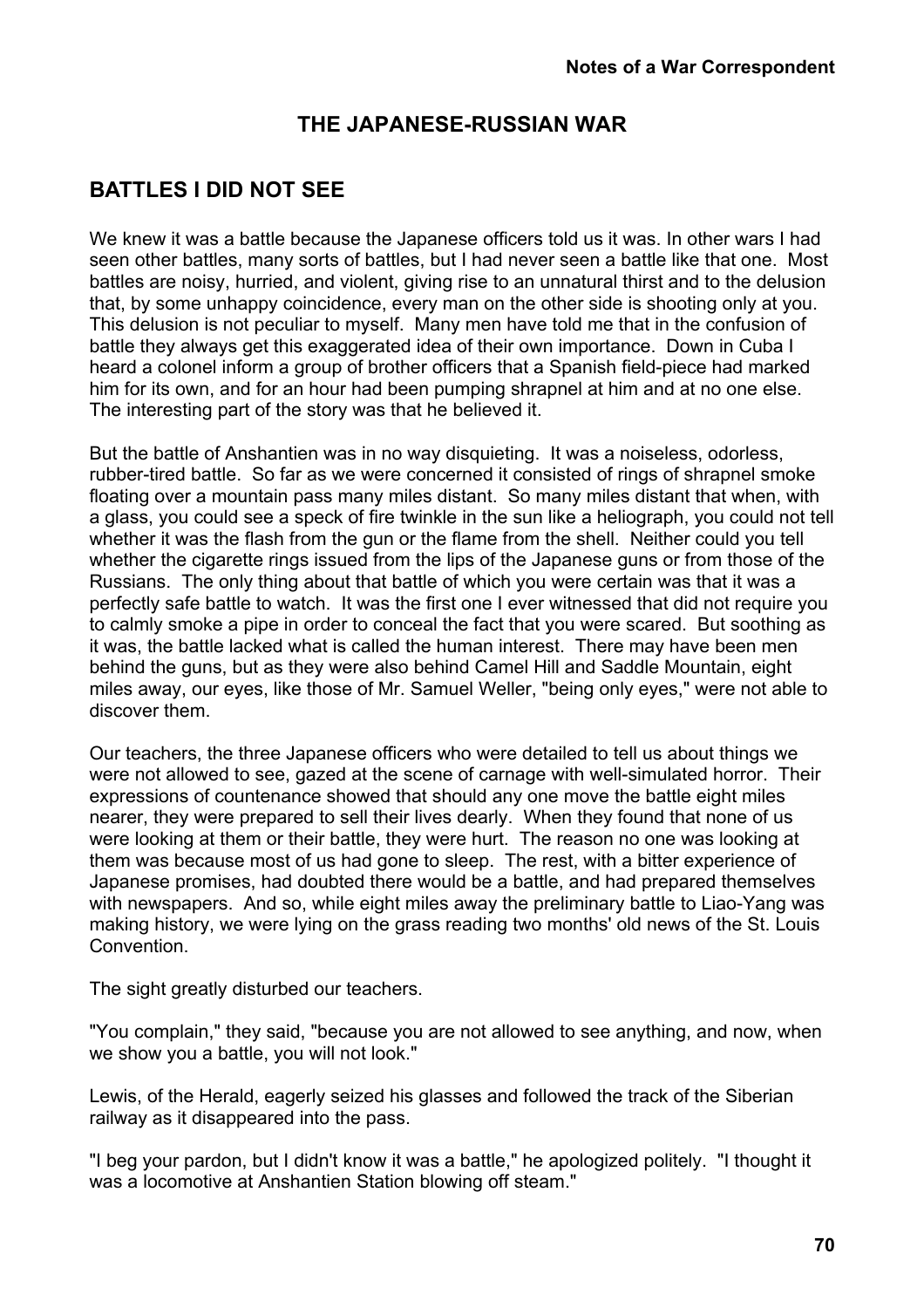And, so, teacher gave him a bad mark for disrespect.

It really was trying.

In order to see this battle we had travelled half around the world, had then waited four wasted months at Tokio, then had taken a sea voyage of ten days, then for twelve days had ridden through mud and dust in pursuit of the army, then for twelve more days, while battles raged ten miles away, had been kept prisoners in a compound where five out of the eighteen correspondents were sick with dysentery or fever, and finally as a reward we were released from captivity and taken to see smoke rings eight miles away! That night a round-robin, which was signed by all, was sent to General Oku, pointing out to him that unless we were allowed nearer to his army than eight miles, our usefulness to the people who paid us our salaries was at an end.

While waiting for an answer to this we were led out to see another battle. Either that we might not miss one minute of it, or that we should be too sleepy to see anything of it, we were started in black darkness, at three o'clock in the morning, the hour, as we are told, when one's vitality is at its lowest, and one which should be reserved for the exclusive use of burglars and robbers of hen roosts. Concerning that hour I learned this, that whatever its effects may be upon human beings, it finds a horse at his most strenuous moment. At that hour by the light of three paper lanterns we tried to saddle eighteen horses, donkeys, and ponies, and the sole object of each was to kick the light out of the lantern nearest him. We finally rode off through a darkness that was lightened only by a gray, dripping fog, and in a silence broken only by the patter of rain upon the corn that towered high above our heads and for many miles hemmed us in. After an hour, Sataki, the teacher who acted as our guide, lost the trail and Captain Lionel James, of the Times, who wrote "On the Heels of De Wet," found it for him. Sataki, so our two other keepers told us, is an authority on international law, and he may be all of that and know all there is to know of three-mile limits and paper blockades, but when it came to picking up a trail, even in the bright sunlight when it lay weltering beneath his horse's nostrils, we always found that any correspondent with an experience of a few campaigns was of more general use. The trail ended at a muddy hill, a bare sugar-loaf of a hill, as high as the main tent of a circus and as abruptly sloping away. It was swept by a damp, chilling wind; a mean, peevish rain washed its sides, and they were so steep that if we sat upon them we tobogganed slowly downward, ploughing up the mud with our boot heels. Hungry, sleepy, in utter darkness, we clung to this slippery mound in its ocean of whispering millet like sailors wrecked in mid-sea upon a rock, and waited for the day. After two hours a gray mist came grudgingly, trees and rocks grew out of it, trenches appeared at our feet, and what had before looked like a lake of water became a mud village.

Then, like shadows, the foreign attaches, whom we fondly hoped might turn out to be Russian Cossacks coming to take us prisoners and carry us off to breakfast, rode up in silence and were halted at the base of the hill. It seemed now, the audience being assembled, the orchestra might begin. But no hot-throated cannon broke the chilling, dripping, silence, no upheaval of the air spoke of Canet guns, no whirling shrapnel screamed and burst. Instead, the fog rolled back showing us miles of waving corn, the wet rails of the Siberian Railroad glistening in the rain, and, masking the horizon, the same mountains from which the day before the smoke rings had ascended. They now were dark, brooding, their tops hooded in clouds. Somewhere in front of us hidden in the Kiao liang, hidden in the tiny villages, crouching on the banks of streams, concealed in trenches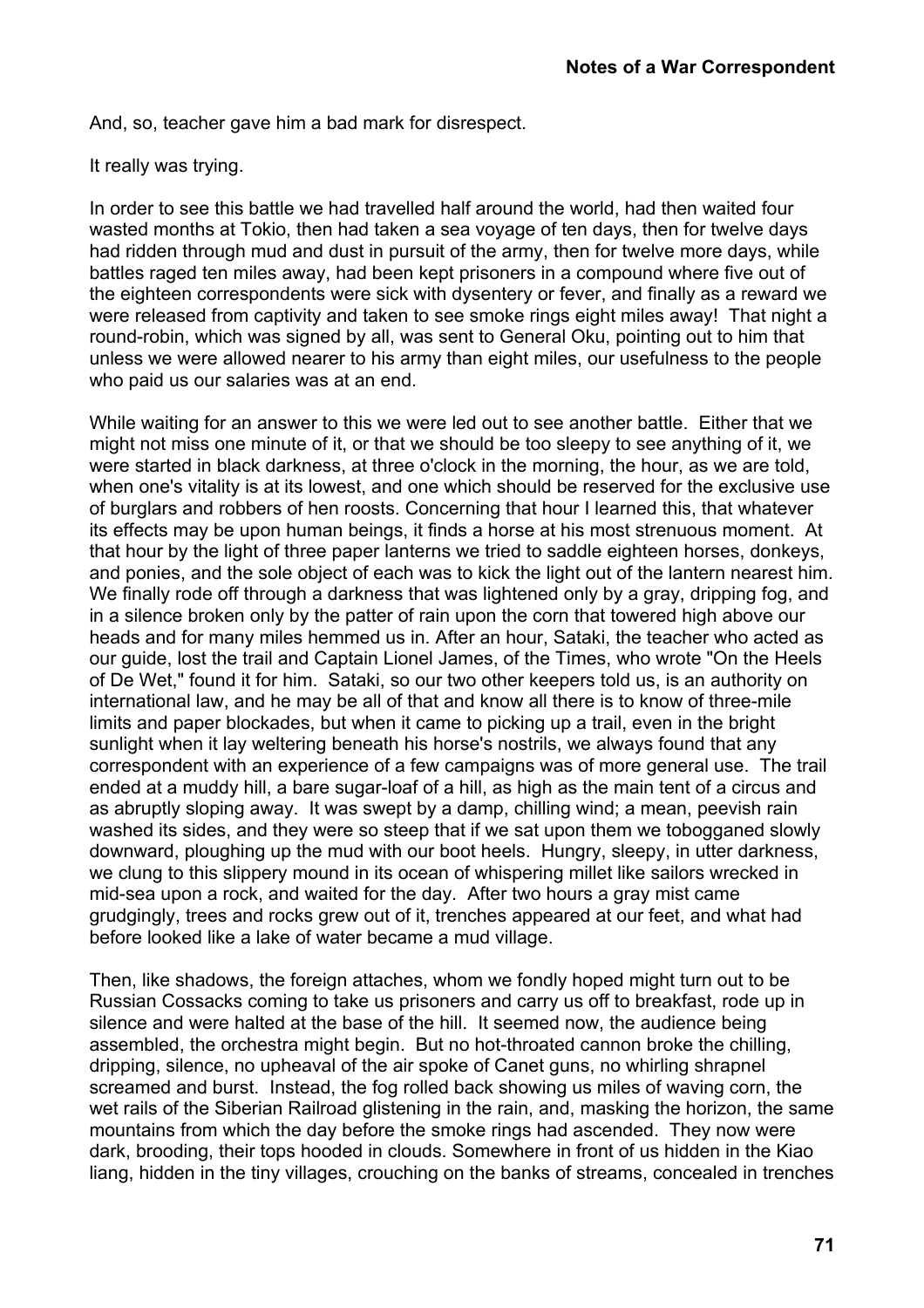that were themselves concealed, Oku's army, the army to which we were supposed to belong, was buried from our sight. And in the mountains on our right lay the Fourth Army, and twenty miles still farther to the right, Kuroki was closing in upon Liao-Yang. All of this we guessed, what we were told was very different, what we saw was nothing. In all, four hundred thousand men were not farther from us than four to thirty miles--and we saw nothing. We watched as the commissariat wagons carrying food to these men passed us by, the hospital stores passed us by, the transport carts passed us by, the coolies with reserve mounts, the last wounded soldier, straggler, and camp-follower passed us by. Like a big tidal wave Oku's army had swept forward leaving its unwelcome guests, the attaches and correspondents, forty lonely foreigners among seventy thousand Japanese, stranded upon a hill miles in the rear. Perhaps, as war, it was necessary, but it was not magnificent.

That night Major Okabe, our head teacher, gave us the official interpretation of what had occurred. The Russians, he said, had retreated from Liao-Yang and were in open flight. Unless General Kuroki, who, he said, was fifty miles north of us, could cut them off they would reach Mukden in ten days, and until then there would be no more fighting. The Japanese troops, he said, were in Liao-Yang, it had been abandoned without a fight. This he told us on the evening of the 27th of August.

The next morning Major Okabe delivered the answer of General Oku to our round-robin. He informed us that we had been as near to the fighting as we ever would be allowed to go. The nearest we had been to any fighting was four miles. Our experience had taught us that when the Japanese promised us we would be allowed to do something we wanted to do, they did not keep their promise; but that when they said we would not be allowed to do something we wanted to do, they spoke the truth. Consequently, when General Oku declared the correspondents would be held four miles in the rear, we believed he would keep his word. And, as we now know, he did, the only men who saw the fighting that later ensued being those who disobeyed his orders and escaped from their keepers. Those who had been ordered by their papers to strictly obey the regulations of the Japanese, and the military attaches, were kept by Oku nearly six miles in the rear.

On the receipt of Oku's answer to the correspondents, Mr. John Fox, Jr., of Scribner's Magazine, Mr. Milton Prior, of the London Illustrated News, Mr. George Lynch, of the London Morning Chronicle, and myself left the army. We were very sorry to go. Apart from the fact that we had not been allowed to see anything of the military operations, we were enjoying ourselves immensely. Personally, I never went on a campaign in a more delightful country nor with better companions than the men acting as correspondents with the Second Army. For the sake of such good company, and to see more of Manchuria, I personally wanted to keep on. But I was not being paid to go camping with a set of good fellows. Already the Japanese had wasted six months of my time and six months of Mr. Collier's money, Mr. Fox had been bottled up for a period of equal length, while Mr. Prior and Mr. Lynch had been prisoners in Tokio for even four months longer. And now that Okabe assured us that Liao-Yang was already taken, and Oku told us if there were any fighting we would not be allowed to witness it, it seemed a good time to quit.

Other correspondents would have quit then, as most of them did ten days later, but that their work and ours in a slight degree differed. As we were not working for daily papers, we used the cable but seldom, while they used it every day. Each evening Okabe brought them the official account of battles and of the movements of the troops, which news of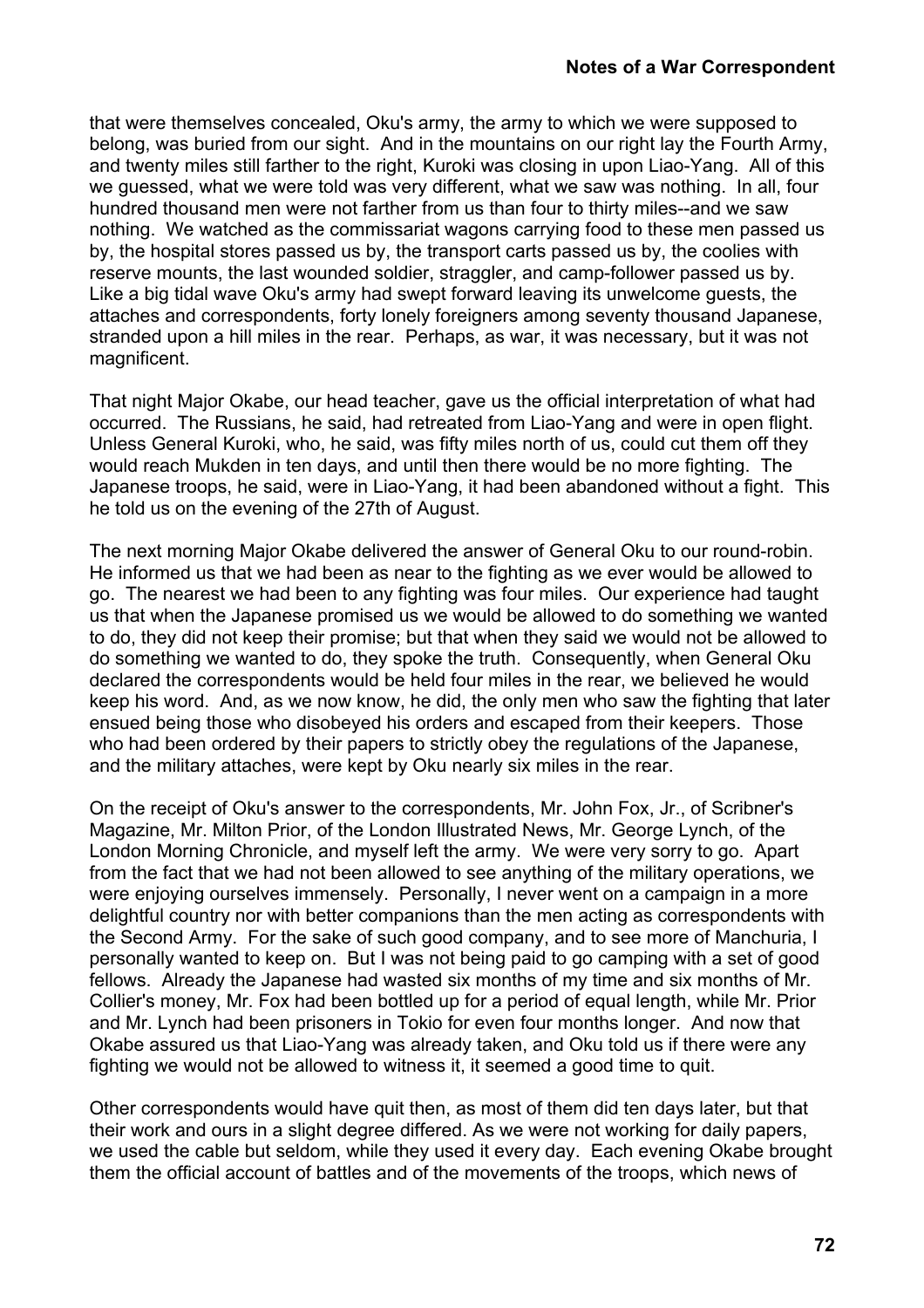events which they had not witnessed they sent to their separate papers. But for our purposes it was necessary we should see things for ourselves. For, contrary to the popular accusation, no matter how flattering it may be, we could not describe events at which we were not present.

But what mainly moved us to decide, was the statements of Okabe, the officer especially detailed by the War Office to aid and instruct us, to act as our guide, philosopher, and friend, our only official source of information, who told us that Liao-Yang was occupied by the Japanese and that the Russians were in retreat. He even begged me personally to come with him into Liao-Yang on the 29th and see how it was progressing under the control of the Japanese authorities.

Okabe's news meant that the great battle Kuropatkin had promised at Liao-Yang, and which we had come to see, would never take place.

Why Okabe lied I do not know. Whether Oku had lied to him, or whether it was Baron-General Kodama or Major-General Fukushima who had instructed him to so grossly misinform us, it is impossible to say. While in Tokio no one ever more frequently, nor more unblushingly, made statements that they knew were untrue than did Kodama and Fukushima, but none of their deceptions had ever harmed us so greatly as did the lie they put into the mouth of Okabe. Not only had the Japanese NOT occupied Liao-Yang on the evening of the 27th of August, but later, as everybody knows, they had TO FIGHT SIX DAYS to get into it. And Kuroki, so far from being fifty miles north toward Mukden as Okabe said he was, was twenty miles to the east on our right preparing for the closing in movement which was just about to begin. Three days after we had left the army, the greatest battle since Sedan was waged for six days.

So our half year of time and money, of dreary waiting, of daily humiliations at the hands of officers with minds diseased by suspicion, all of which would have been made up to us by the sight of this one great spectacle, was to the end absolutely lost to us. Perhaps we made a mistake in judgment. As the cards fell, we certainly did. But after the event it is easy to be wise. For the last fifteen years, had I known as much the night before the Grand Prix was run as I did the next afternoon, I would be passing rich.

The only proposition before us was this: There was small chance of any immediate fighting. If there were fighting we could not see it. Confronted with the same conditions again, I would decide in exactly the same manner. Our misfortune lay in the fact that our experience with other armies had led us to believe that officers and gentlemen speak the truth, that men with titles of nobility, and with the higher titles of general and majorgeneral, do not lie. In that we were mistaken.

The parting from the other correspondents was a brutal attack upon the feelings which, had we known they were to follow us two weeks later to Tokio, would have been spared us. It is worth recording why, after waiting many months to get to the front, they in their turn so soon left it. After each of the big battles before Liao-Yang they handed the despatches they had written for their papers to Major Okabe. Each day he told them these despatches had been censored and forwarded. After three days he brought back all the despatches and calmly informed the correspondents that not one of their cables had been sent. It was the final affront of Japanese duplicity. In recording the greatest battle of modern times three days had been lost, and by a lie. The object of their coming to the Far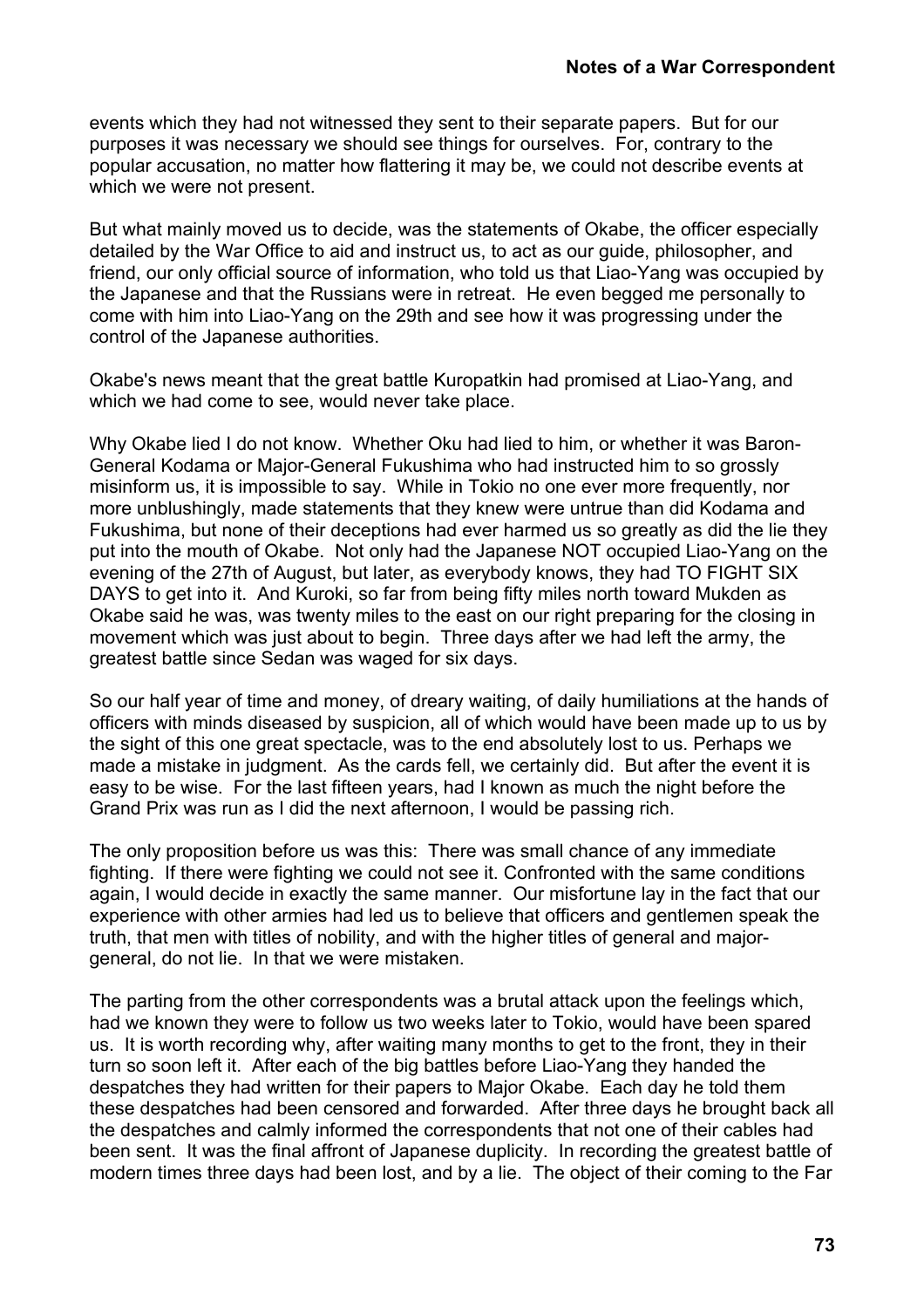East had been frustrated. It was fatuous to longer expect from Kodama and his pupils fair play or honest treatment, and in the interest of their employers and to save their own selfrespect, the representatives of all the most important papers in the world, the Times, of London, the New York Herald, the Paris Figaro, the London Daily Telegraph, Daily Mail, and Morning Post, quit the Japanese army.

Meanwhile, unconscious of what we had missed, the four of us were congratulating ourselves upon our escape, and had started for New- Chwang. Our first halt was at Hai-Cheng, in the same compound in which for many days with the others we had been imprisoned. But our halt was a brief one. We found the compound glaring in the sun, empty, silent, filled only with memories of the men who, with their laughter, their stories, and their songs had made it live.

But now all were gone, the old familiar faces and the familiar voices, and we threw our things back on the carts and hurried away. The trails between Hai-Cheng and the sea made the worst going we had encountered in Manchuria. You soon are convinced that the time has not been long since this tract of land lay entirely under the waters of the Gulf of Liaotung. You soon scent the salt air, and as you flounder in the alluvial deposits of ages, you expect to find the salt-water at the very roots of the millet. Water lies in every furrow of the miles of cornfields, water flows in streams in the roads, water spreads in lakes over the compounds, it oozes from beneath the very walls of the go-downs. You would not be surprised at any moment to see the tide returning to envelop you. In this liquid mud a cart can make a trail by the simple process of continuing forward. The havoc is created in the millet and the ditches its iron-studded wheels dig in the mud leave to the eyes of the next comer as perfectly good a trail as the one that has been in use for many centuries. Consequently the opportunities for choosing the wrong trail are excellent, and we embraced every opportunity. But friendly Chinamen, and certainly they are a friendly, human people, again and again cheerfully went far out of their way to guide us back to ours, and so, after two days, we found ourselves five miles from New-Chwang.

Here we agreed to separate. We had heard a marvellous tale that at New-Chwang there was ice, champagne, and a hotel with enamelled bath- tubs. We had unceasingly discussed the probability of this being true, and what we would do with these luxuries if we got them, and when we came so near to where they were supposed to be, it was agreed that one of us would ride on ahead and command them, while the others followed with the carts. The lucky number fell to John Fox, and he left us at a gallop. He was to engage rooms for the four, and to arrange for the care of seven Japanese interpreters and servants, nine Chinese coolies, and nineteen horses and mules. We expected that by eight o'clock we would be eating the best dinner John Fox could order. We were mistaken. Not that John Fox had not ordered the dinner, but no one ate it but John Fox. The very minute he left us Priory's cart turned turtle in the mud, and the largest of his four mules lay down in it and knocked off work. The mule was hot and very tired, and the mud was soft, cool, and wet, so he burrowed under its protecting surface until all we could see of him was his ears. The coolies shrieked at him, Prior issued ultimatums at him, the Japanese servants stood on dry land fifteen feet away and talked about him, but he only snuggled deeper into his mud bath. When there is no more of a mule to hit than his ears, he has you at a great disadvantage, and when the coolies waded in and tugged at his head, we found that the harder they tugged, the deeper they sank. When they were so far out of sight that we were in danger of losing them too, we ordered them to give up the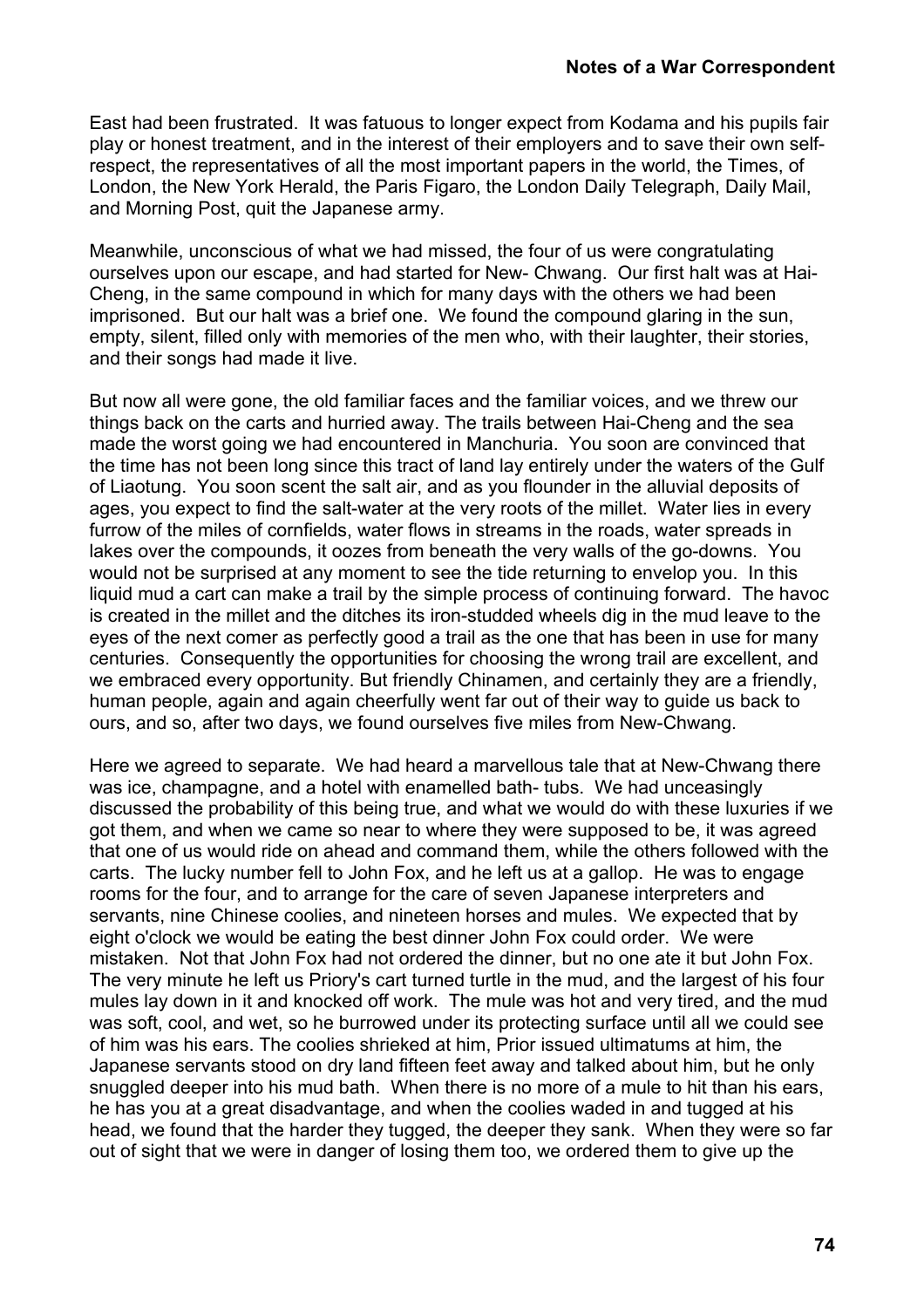struggle and unload the cart. Before we got it out of dry-dock, reloaded, and again in line with the other carts it was nine o clock, and dark.

In the meantime, Lynch, his sense of duty weakened by visions of enamelled bathtubs filled with champagne and floating lumps of ice, had secretly abandoned us, stealing away in the night and leaving us to follow. This, not ten minutes after we had started, Mr. Prior decided that he would not do, so he camped out with the carts in a village, while, dinnerless, supperless, and thirsty, I rode on alone. I reached New-Chwang at midnight, and after being refused admittance by the Japanese soldiers, was finally rescued by the Number One man from the Manchuria Hotel, who had been sent out by Fox with two sikhs and a lantern to find me. For some minutes I dared not ask him the fateful questions. It was better still to hope than to put one's fortunes to the test. But I finally summoned my courage.

"Ice, have got?" I begged.

"Have got," he answered.

There was a long, grateful pause, and then in a voice that trembled, I again asked, "Champagne, have got?"

Number One man nodded.

"Have got," he said.

I totally forgot until the next morning to ask about the enamelled bathtubs.

When I arrived John Fox had gone to bed, and as it was six weeks since any of us had seen a real bed, I did not wake him. Hence, he did not know I was in the hotel, and throughout the troubles that followed I slept soundly.

Meanwhile, Lynch, as a punishment for running away from us, lost his own way, and, after stumbling into an old sow and her litter of pigs, which on a dark night is enough to startle any one, stumbled into a Japanese outpost, was hailed as a Russian spy, and made prisoner. This had one advantage, as he now was able to find New-Chwang, to which place he was marched, closely guarded, arriving there at half- past two in the morning. Since he ran away from us he had been wandering about on foot for ten hours. He sent a note to Mr. Little, the British Consul, and to Bush Brothers, the kings of New-Chwang, and, still tormented by visions of ice and champagne, demanded that his captors take him to the Manchuria Hotel. There he swore they would find a pass from Fukushima allowing him to enter New-Chwang, three friends who could identify him, four carts, seven servants, nine coolies, and nineteen animals. The commandant took him to the Manchuria Hotel, where instead of this wealth of corroborative detail they found John Fox in bed. As Prior, the only one of us not in New- Chwang, had the pass from Fukushima, permitting us to enter it, there was no one to prove what either Lynch or Fox said, and the officer flew into a passion and told Fox he would send both of them out of town on the first train. Mr. Fox was annoyed at being pulled from his bed at three in the morning to be told he was a Russian spy, so he said that there was not a train fast enough to get him out of New- Chwang as quickly as he wanted to go, or, for that matter, out of Japan and away from the Japanese people. At this the officer, being a Yale graduate, and speaking very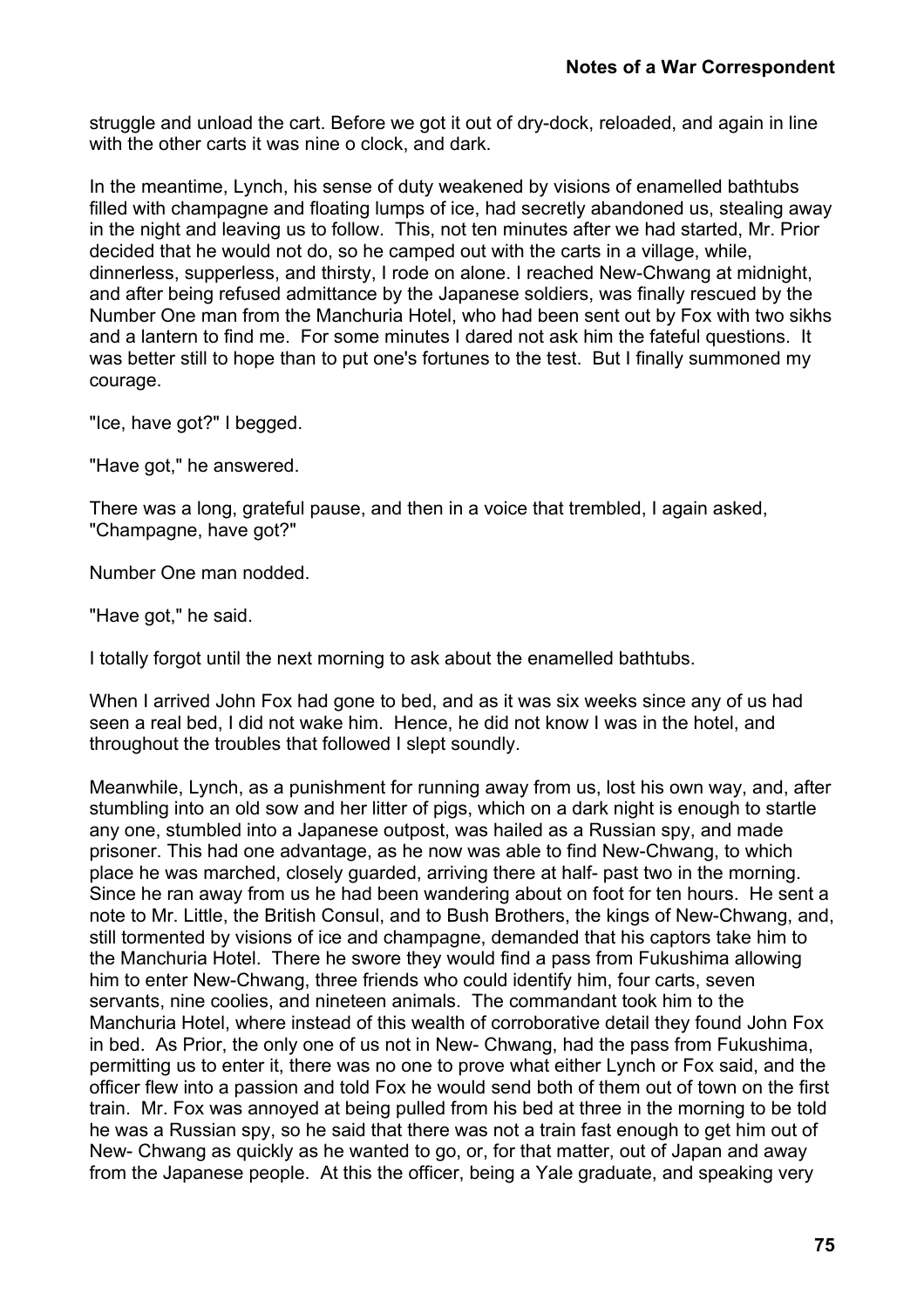pure English, told Mr. Fox to "shut up," and Mr. Fox being a Harvard graduate, with an equally perfect command of English, pure and undefiled, shook his fist in the face of the Japanese officer and told him to "shut up yourself." Lynch, seeing the witness he had summoned for the defence about to plunge into conflict with his captor, leaped unhappily from foot to foot, and was heard diplomatically suggesting that all hands should adjourn for ice and champagne.

"If I were a spy," demanded Fox, "do you suppose I would have ridden into your town on a white horse and registered at your head-quarters and then ordered four rooms at the principal hotel and accommodations for seven servants, nine coolies, and nineteen animals? Is that the way a Russian spy works? Does he go around with a brass band?"

The officer, unable to answer in kind this excellent reasoning, took a mean advantage of his position by placing both John and Lynch under arrest, and at the head of each bed a Japanese policeman to guard their slumbers. The next morning Prior arrived with the pass, and from the decks of the first out-bound English steamer Fox hurled through the captain's brass speaking-trumpet our farewells to the Japanese, as represented by the gun-boats in the harbor. Their officers, probably thinking his remarks referred to floating mines, ran eagerly to the side. But our ship's captain tumbled from the bridge, rescued his trumpet, and begged Fox, until we were under the guns of a British man-of-war, to issue no more farewell addresses. The next evening we passed into the Gulf of Pe-chi-li, and saw above Port Arthur the great guns flashing in the night, and the next day we anchored in the snug harbor of Chefoo.

I went at once to the cable station to cable Collier's I was returning, and asked the Chinaman in charge if my name was on his list of those correspondents who could send copy collect. He said it was; and as I started to write, he added with grave politeness, "I congratulate you."

For a moment I did not lift my eyes. I felt a chill creeping down my spine. I knew what sort of a blow was coming, and I was afraid of it.

"Why?" I asked. The Chinaman bowed and smiled.

"Because you are the first," he said. "You are the only correspondent to arrive who has seen the battle of Liao-Yang."

The chill turned to a sort of nausea. I knew then what disaster had fallen, but I cheated myself by pretending the man was misinformed. "There was no battle," I protested. "The Japanese told me themselves they had entered Liao-Yang without firing a shot." The cable operator was a gentleman. He saw my distress, saw what it meant and delivered the blow with the distaste of a physician who must tell a patient he cannot recover. Gently, reluctantly, with real sympathy he said, "They have been fighting for six days."

I went over to a bench, and sat down; and when Lynch and Fox came in and took one look at me, they guessed what had happened. When the Chinaman told them of what we had been cheated, they, in their turn, came to the bench, and collapsed. No one said anything. No one even swore. Six months we had waited only to miss by three days the greatest battle since Gettysburg and Sedan. And by a lie.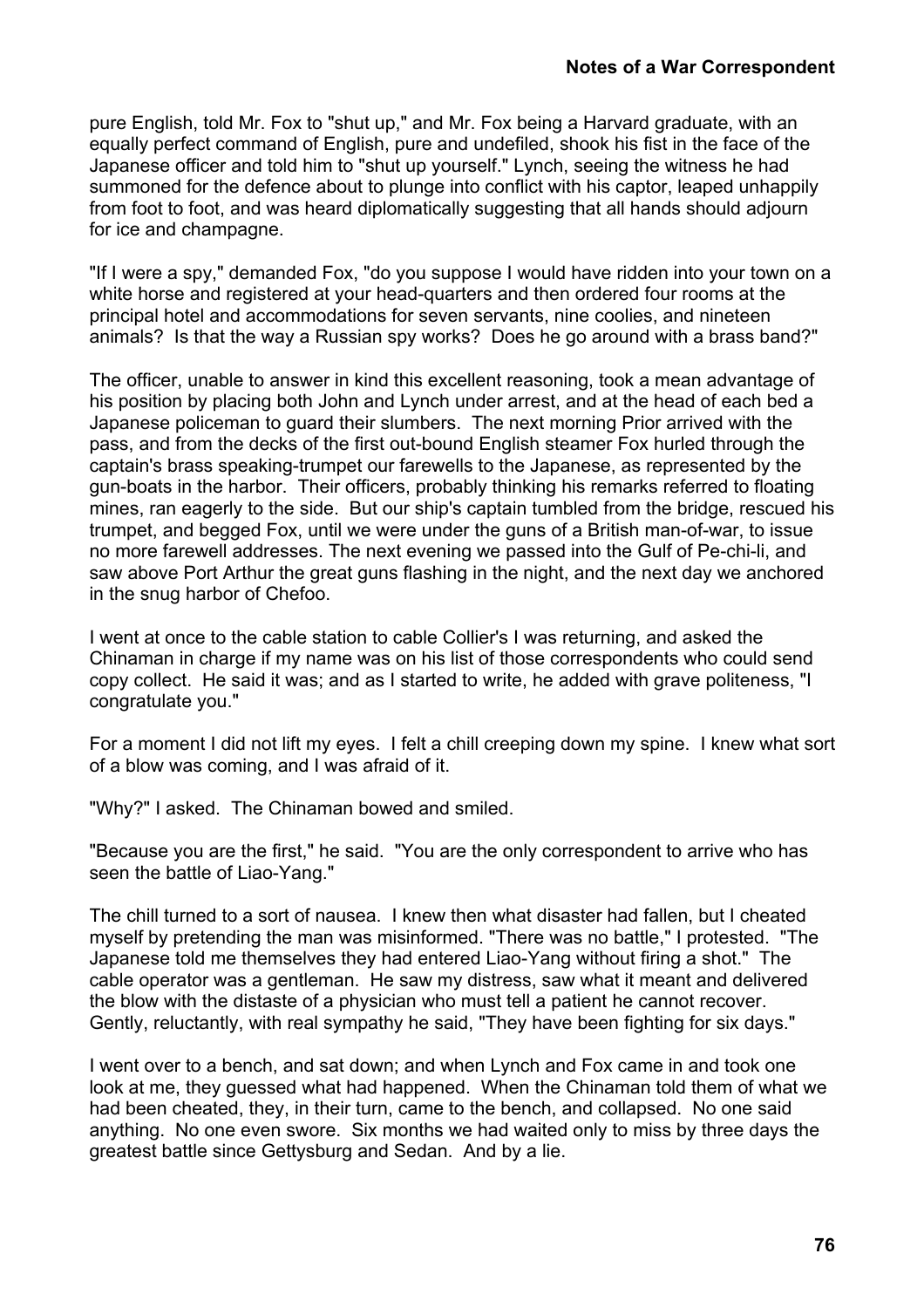For six months we had tasted all the indignities of the suspected spy, we had been prisoners of war, we had been ticket-of-leave men, and it is not difficult to imagine our glad surprise that same day when we saw in the harbor the white hull of the cruiser Cincinnati with our flag lifting at her stern. We did not know a soul on board, but that did not halt us. As refugees, as fleeing political prisoners, as American slaves escaping from their Japanese jailers, we climbed over the side and demanded protection and dinner. We got both. Perhaps it was not good to rest on that bit of drift-wood, that atom of our country that had floated far from the mainland and now formed an island of American territory in the harbor of Chefoo. Perhaps we were not content to sit at the mahogany table in the glistening white and brass bound wardroom surrounded by those eager, sunburned faces, to hear sea slang and home slang in the accents of Maine, Virginia, and New York City. We forgot our dark-skinned keepers with the slanting, suspicious, unfriendly eyes, with tongues that spoke the one thing and meant the other. All the memories of those six months of deceit, of broken pledges, of unnecessary humiliations, of petty unpoliteness from a half-educated, half-bred, conceited, and arrogant people fell from us like a heavy knapsack. We were again at home. Again with our own people. Out of the happy confusion of that great occasion I recall two toasts. One was offered by John Fox. "Japan for the Japanese, and the Japanese for Japan." Even the Japanese wardroom boy did not catch its significance. The other was a paraphrase of a couplet in reference to our brown brothers of the Philippines first spoken in Manila. "To the Japanese: 'They may be brothers to Commodore Perry, but they ain't no brothers of mine.'"

It was a joyous night. Lieutenant Gilmore, who had been an historic prisoner in the Philippines, so far sympathized with our escape from the Yellow Peril as to intercede with the captain to extend the rules of the ship. And those rules that were incapable of extending broke. Indeed, I believe we broke everything but the eight-inch gun. And finally we were conducted to our steamer in a launch crowded with slim-waisted, broad-chested youths in white mess jackets, clasping each other's shoulders and singing, "Way down in my heart, I have a feeling for you, a sort of feeling for you"; while the officer of the deck turned his back, and discreetly fixed his night glass upon a suspicious star.

It was an American cruiser that rescued this war correspondent from the bondage of Japan. It will require all the battle-ships in the Japanese navy to force him back to it.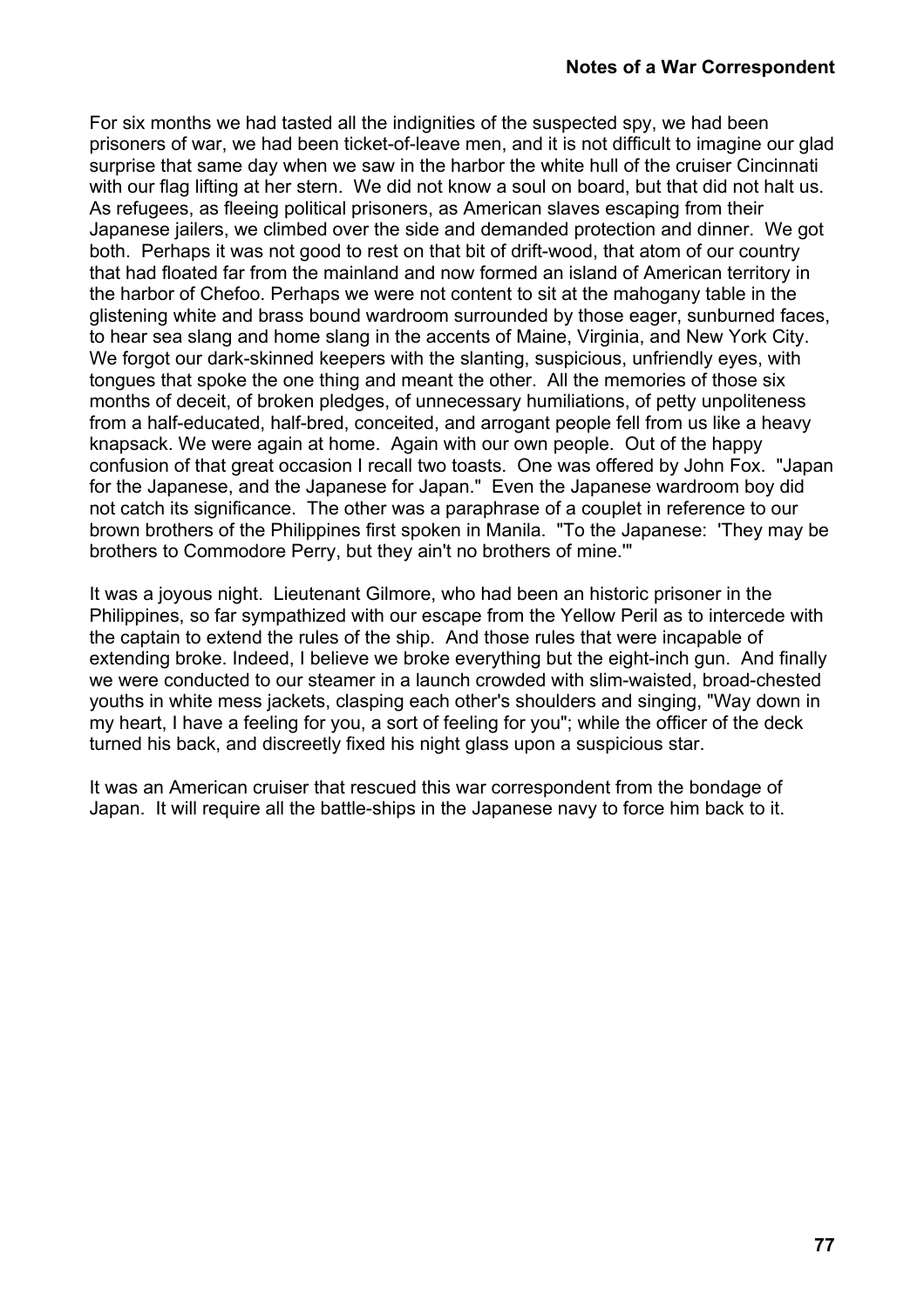## **A WAR CORRESPONDENT'S KIT**

I am going to try to describe some kits and outfits I have seen used in different parts of the world by travellers and explorers, and in different campaigns by army officers and war correspondents. Among the articles, the reader may learn of some new thing which, when next he goes hunting, fishing, or exploring, he can adapt to his own uses. That is my hope, but I am sceptical. I have seldom met the man who would allow any one else to select his kit, or who would admit that any other kit was better than the one he himself had packed. It is a very delicate question. The same article that one declares is the most essential to his comfort, is the very first thing that another will throw into the trail. A man's outfit is a matter which seems to touch his private honor. I have heard veterans sitting around a camp-fire proclaim the superiority of their kits with a jealousy, loyalty, and enthusiasm they would not exhibit for the flesh of their flesh and the bone of their bone. On a campaign, you may attack a man's courage, the flag he serves, the newspaper for which he works, his intelligence, or his camp manners, and he will ignore you; but if you criticise his patent water-bottle he will fall upon you with both fists. So, in recommending any article for an outfit, one needs to be careful. An outfit lends itself to dispute, because the selection of its component parts is not an exact science. It should be, but it is not. A doctor on his daily rounds can carry in a compact little satchel almost everything he is liable to need; a carpenter can stow away in one box all the tools of his trade. But an outfit is not selected on any recognized principles. It seems to be a question entirely of temperament. As the man said when his friends asked him how he made his famous cocktail, "It depends on my mood." The truth is that each man in selecting his outfit generally follows the lines of least resistance. With one, the pleasure he derives from his morning bath outweighs the fact that for the rest of the day he must carry a rubber bathtub. Another man is hearty, tough, and inured to an out-of-door life. He can sleep on a pile of coal or standing on his head, and he naturally scorns to carry a bed. But another man, should he sleep all night on the ground, the next day would be of no use to himself, his regiment, or his newspaper. So he carries a folding cot and the more fortunate one of tougher fibre laughs at him. Another man says that the only way to campaign is to travel "light," and sets forth with rain-coat and field-glass. He honestly thinks that he travels light because his intelligence tells him it is the better way; but, as a matter of fact, he does so because he is lazy. Throughout the entire campaign he borrows from his friends, and with that camaraderie and unselfishness that never comes to the surface so strongly as when men are thrown together in camp, they lend him whatever he needs. When the war is over, he is the man who goes about saying: "Some of those fellows carried enough stuff to fill a moving van. Now, look what I did. I made the entire campaign on a tooth-brush."

As a matter of fact, I have a sneaking admiration for the man who dares to borrow. His really is the part of wisdom. But at times he may lose himself in places where he can neither a borrower nor a lender be, and there are men so tenderly constituted that they cannot keep another man hungry while they use his coffee-pot. So it is well to take a few things with you--if only to lend them to the men who travel "light."

On hunting and campaigning trips the climate, the means of transport, and the chance along the road of obtaining food and fodder vary so greatly that it is not possible to map out an outfit which would serve equally well for each of them. What on one journey was your most precious possession on the next is a useless nuisance. On two trips I have packed a tent weighing, with the stakes, fifty pounds, which, as we slept in huts, I never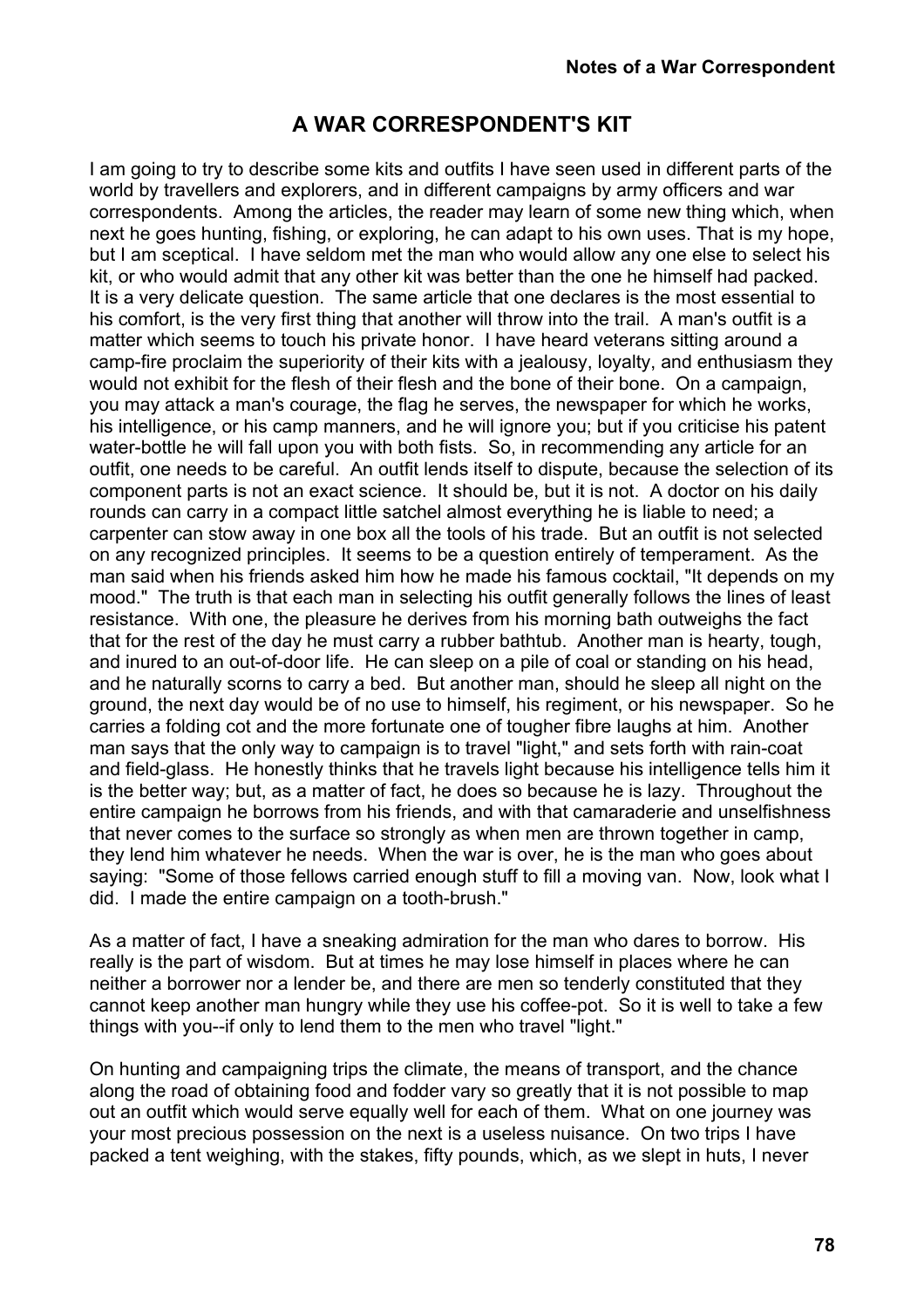once had occasion to open; while on other trips in countries that promised to be more or less settled, I had to always live under canvas, and sometimes broke camp twice a day.

In one war, in which I worked for an English paper, we travelled like major-generals. When that war started few thought it would last over six weeks, and many of the officers regarded it in the light of a picnic. In consequence, they mobilized as they never would have done had they foreseen what was to come, and the mess contractor grew rich furnishing, not only champagne, which in campaigns in fever countries has saved the life of many a good man, but cases of even port and burgundy, which never greatly helped any one. Later these mess supplies were turned over to the field-hospitals, but at the start every one travelled with more than he needed and more than the regulations allowed, and each correspondent was advised that if he represented a first-class paper and wished to "save his face" he had better travel in state. Those who did not, found the staff and censor less easy of access, and the means of obtaining information more difficult. But it was a nuisance. If, when a man halted at your tent, you could not stand him whiskey and sparklet soda, Egyptian cigarettes, compressed soup, canned meats, and marmalade, your paper was suspected of trying to do it "on the cheap," and not only of being mean, but, as this was a popular war, unpatriotic. When the army stripped down to work all this was discontinued, but at the start I believe there were carried with that column as many tins of tan-leather dressing as there were rifles. On that march my own outfit was as unwieldy as a gypsy's caravan. It consisted of an enormous cart, two oxen, three Basuto ponies, one Australian horse, three servants, and four hundred pounds of supplies and baggage. When it moved across the plain it looked as large as a Fall River boat. Later, when I joined the opposing army, and was not expected to maintain the dignity of a great London daily, I carried all my belongings strapped to my back, or to the back of my one pony, and I was quite as comfortable, clean, and content as I had been with the private car and the circus tent.

Throughout the Greek war, as there were no horses to be had for love or money, we walked, and I learned then that when one has to carry his own kit the number of things he can do without is extraordinary. While I marched with the army, offering my kingdom for a horse, I carried my outfit in saddle-bags thrown over my shoulder. And I think it must have been a good outfit, for I never bought anything to add to it or threw anything away. I submit that as a fair test of a kit.

Further on, should any reader care to know how for several months one may keep going with an outfit he can pack in two saddle-bags. I will give a list of the articles which in three campaigns I carried in mine.

Personally, I am for travelling "light," but at the very start one is confronted with the fact that what one man calls light to another savors of luxury. I call fifty pounds light; in Japan we each were allowed the officer's allowance of sixty-six pounds. Lord Wolseley, in his "Pocketbook," cuts down the officer's kit to forty pounds, while "Nessmut," of the Forest and Stream, claims that for a hunting trip, all one wants does not weigh over twenty-six pounds. It is very largely a question of compromise. You cannot eat your cake and have it. You cannot, under a tropical sun, throw away your blanket and when the night dew falls wrap it around you. And if, after a day of hard climbing or riding, you want to drop into a folding chair, to make room for it in your carry-all you must give up many other lesser things.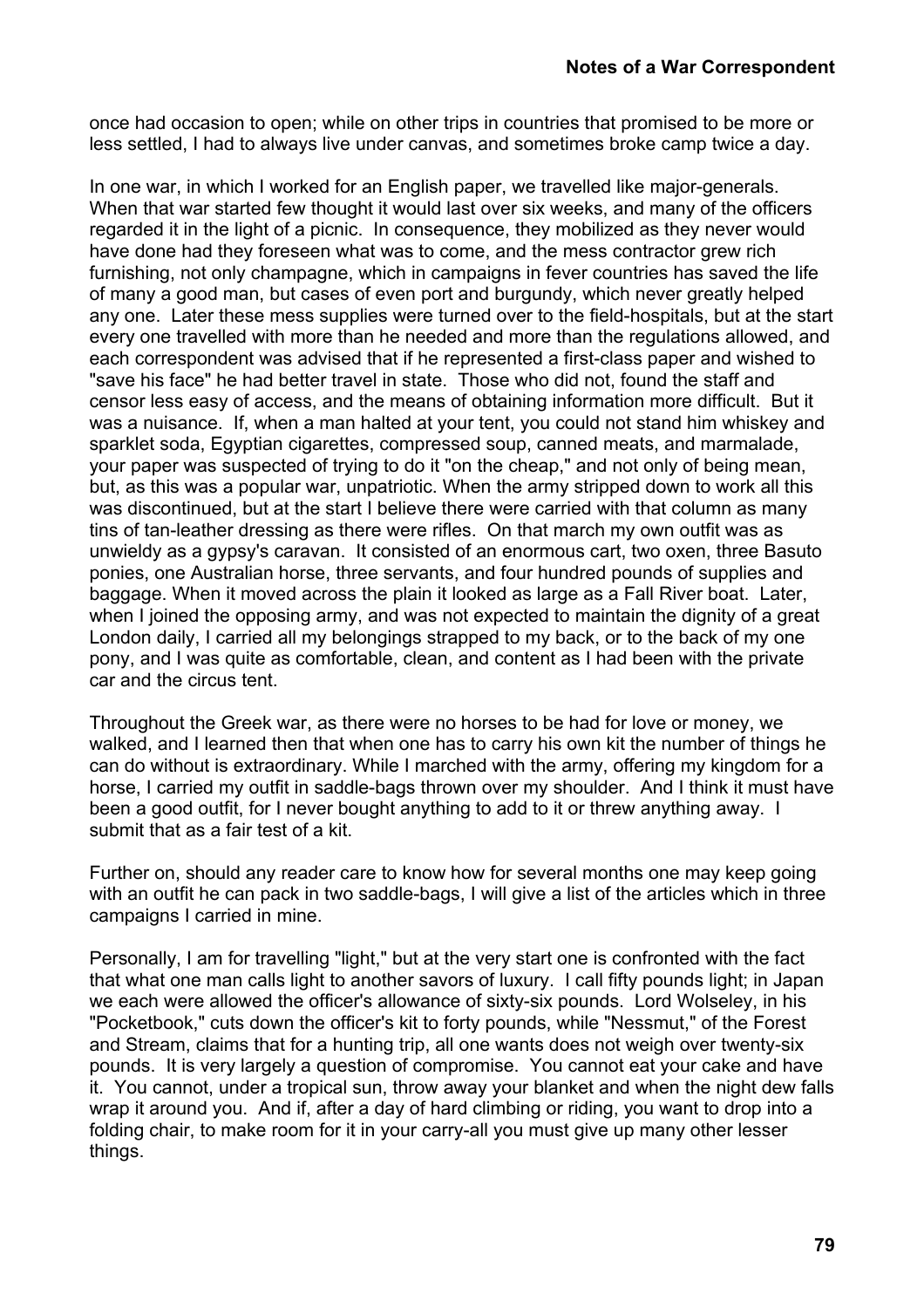By travelling light I do not mean any lighter than the necessity demands. If there is transport at hand, a man is foolish not to avail himself of it. He is always foolish if he does not make things as easy for himself as possible. The tenderfoot will not agree with this. With him there is no idea so fixed, and no idea so absurd, as that to be comfortable is to be effeminate. He believes that "roughing it" is synonymous with hardship, and in season and out of season he plays the Spartan. Any man who suffers discomforts he can avoid because he fears his comrades will think he cannot suffer hardships is an idiot. You often hear it said of a man that "he can rough it with the best of them." Any one can do that. The man I want for a "bunkie" is the one who can be comfortable while the best of them are roughing it. The old soldier knows that it is his duty to keep himself fit, so that he can perform his work, whether his work is scouting for forage or scouting for men, but you will often hear the volunteer captain say: "Now, boys, don't forget we're roughing it; and don't expect to be comfortable." As a rule, the only reason his men are uncomfortable is because he does not know how to make them otherwise; or because he thinks, on a campaign, to endure unnecessary hardship is the mark of a soldier.

In the Cuban campaign the day the American forces landed at Siboney a major-general of volunteers took up his head-quarters in the house from which the Spanish commandant had just fled, and on the veranda of which Caspar Whitney and myself had found two hammocks and made ourselves at home. The Spaniard who had been left to guard the house courteously offered the major-general his choice of three bed-rooms. They all were on the first floor and opened upon the veranda, and to the general's staff a tent could have been no easier of access. Obviously, it was the duty of the general to keep himself in good physical condition, to obtain as much sleep as possible, and to rest his great brain and his limbs cramped with ten days on shipboard. But in a tone of stern reproof he said, "No; I am campaigning now, and I have given up all luxuries." And with that he stretched a poncho on the hard boards of the veranda, where, while just a few feet from him the three beds and white mosquito nets gleamed invitingly, he tossed and turned. Besides being a silly spectacle, the sight of an old gentleman lying wide awake on his shoulder-blades was disturbing, and as the hours dragged on we repeatedly offered him our hammocks. But he fretfully persisted in his determination to be uncomfortable. And he was. The feelings of his unhappy staff, several of whom were officers of the regular army, who had to follow the example of their chief, were toward morning hardly loyal. Later, at the very moment the army moved up to the battle of San Juan this same major-general was relieved of his command on account of illness. Had he sensibly taken care of himself, when the moment came when he was needed, he would have been able to better serve his brigade and his country. In contrast to this pose is the conduct of the veteran hunter, or old soldier. When he gets into camp his first thought, after he has cared for his horse, is for his own comfort. He does not wolf down a cold supper and then spread his blanket wherever he happens to be standing. He knows that, especially at night, it is unfair to ask his stomach to digest cold rations. He knows that the warmth of his body is needed to help him to sleep soundly, not to fight chunks of canned meat. So, no matter how sleepy he may be, he takes the time to build a fire and boil a cup of tea or coffee. Its warmth aids digestion and saves his stomach from working overtime. Nor will he act on the theory that he is "so tired he can sleep anywhere." For a few hours the man who does that may sleep the sleep of exhaustion. But before day breaks he will feel under him the roots and stones, and when he awakes he is stiff, sore and unrefreshed. Ten minutes spent in digging holes for hips and shoulder-blades, in collecting grass and branches to spread beneath his blanket, and leaves to stuff in his boots for a pillow, will give him a whole night of comfort and start him well and fit on the next day's tramp. If you have watched an old sergeant, one of the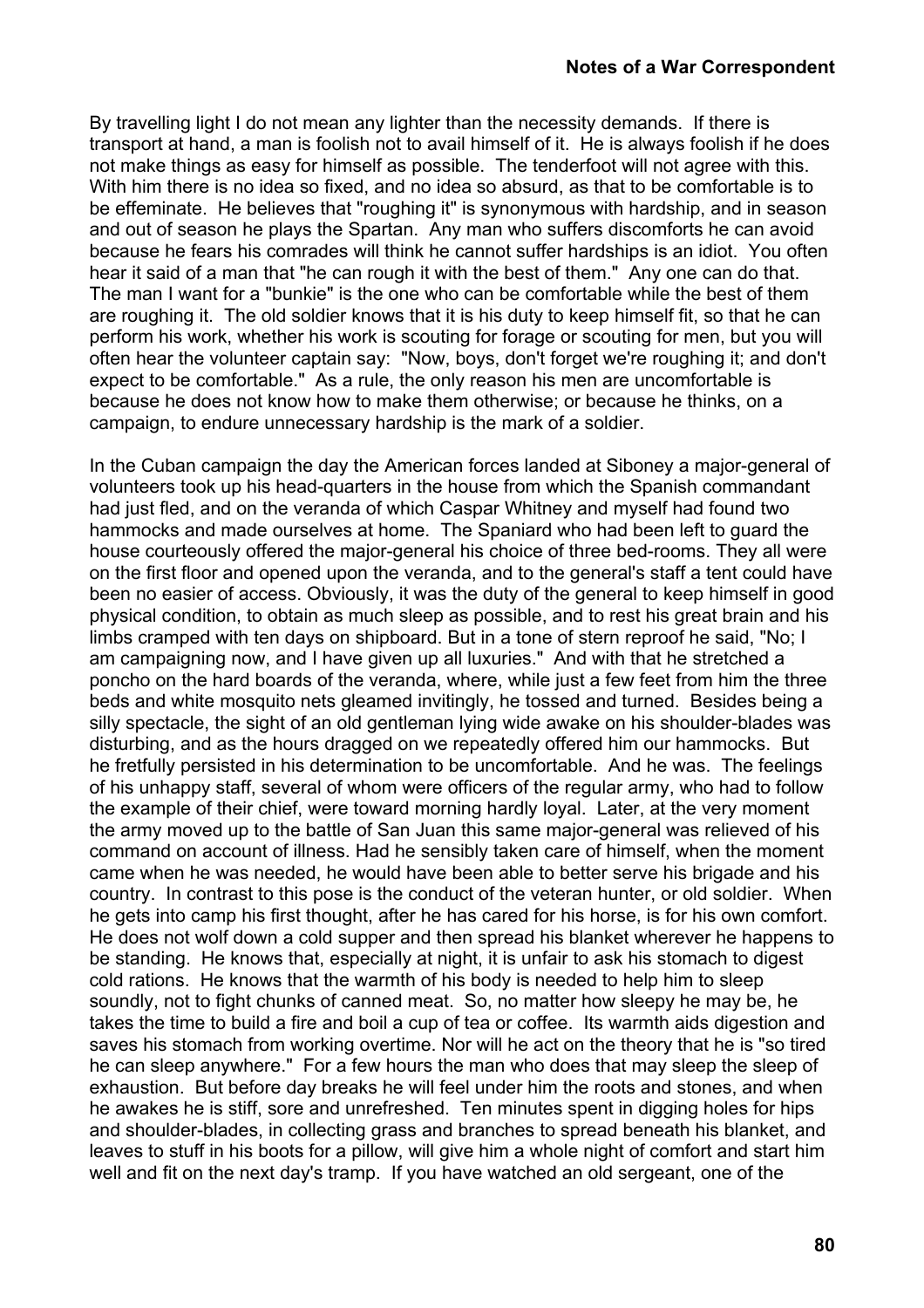Indian fighters, of which there are now too few left in the army, when he goes into camp, you will see him build a bunk and possibly a shelter of boughs just as though for the rest of his life he intended to dwell in that particular spot. Down in the Garcia campaign along the Rio Grande I said to one of them: "Why do you go to all that trouble? We break camp at daybreak." He said: "Do we? Well, maybe you know that, and maybe the captain knows that, but I don't know it. And so long as I don't know it, I am going to be just as snug as though I was halted here for a month." In camping, that was one of my first and best lessons--to make your surroundings healthy and comfortable. The temptation always is to say, "Oh, it is for only one night, and I am too tired." The next day you say the same thing, "We'll move to-morrow. What's the use?" But the fishing or shooting around the camp proves good, or it comes on to storm, and for maybe a week you do not move, and for a week you suffer discomforts. An hour of work put in at the beginning would have turned it into a week of ease.

When there is transport of even one pack-horse, one of the best helps toward making camp quickly is a combination of panniers and bed used for many years by E. F. Knight, the Times war correspondent, who lost an arm at Gras Pan. It consists of two leather trunks, which by day carry your belongings slung on either side of the pack-animal, and by night act as uprights for your bed. The bed is made of canvas stretched on two poles which rest on the two trunks. For travelling in upper India this arrangement is used almost universally. Mr. Knight obtained his during the Chitral campaign, and since then has used it in every war. He had it with Kuroki's army during this last campaign in Manchuria.  $\{6\}$ 

A more compact form of valise and bed combined is the "carry-all," or any of the many makes of sleeping-bags, which during the day carry the kit and at night when spread upon the ground serve for a bed. The one once most used by Englishmen was Lord Wolseley's "valise and sleeping-bag." It was complicated by a number of strings, and required as much lacing as a dozen pairs of boots. It has been greatly improved by a new sleepingbag with straps, and flaps that tuck in at the ends. But the obvious disadvantage of all sleeping- bags is that in rain and mud you are virtually lying on the hard ground, at the mercy of tarantula and fever.

The carry-all is, nevertheless, to my mind, the most nearly perfect way in which to pack a kit. I have tried the trunk, valise, and sleeping-bag, and vastly prefer it to them all. My carry-all differs only from the sleeping-bag in that, instead of lining it so that it may be used as a bed, I carry in its pocket a folding cot. By omitting the extra lining for the bed, I save almost the weight of the cot. The folding cot I pack is the Gold Medal Bed, made in this country, but which you can purchase almost anywhere. I once carried one from Chicago to Cape Town to find on arriving I could buy the bed there at exactly the same price I had paid for it in America. I also found them in Tokio, where imitations of them were being made by the ingenious and disingenuous Japanese. They are light in weight, strong, and comfortable, and are undoubtedly the best camp-bed made. When at your elevation of six inches above the ground you look down from one of them upon a comrade in a sleepingbag with rivulets of rain and a tide of muddy water rising above him, your satisfaction, as you fall asleep, is worth the weight of the bed in gold.

My carry-all is of canvas with a back of waterproof. It is made up of three strips six and a half feet long. The two outer strips are each two feet three inches wide, the middle strip four feet. At one end of the middle strip is a deep pocket of heavy canvas with a flap that can be fastened by two straps. When the kit has been packed in this pocket, the two side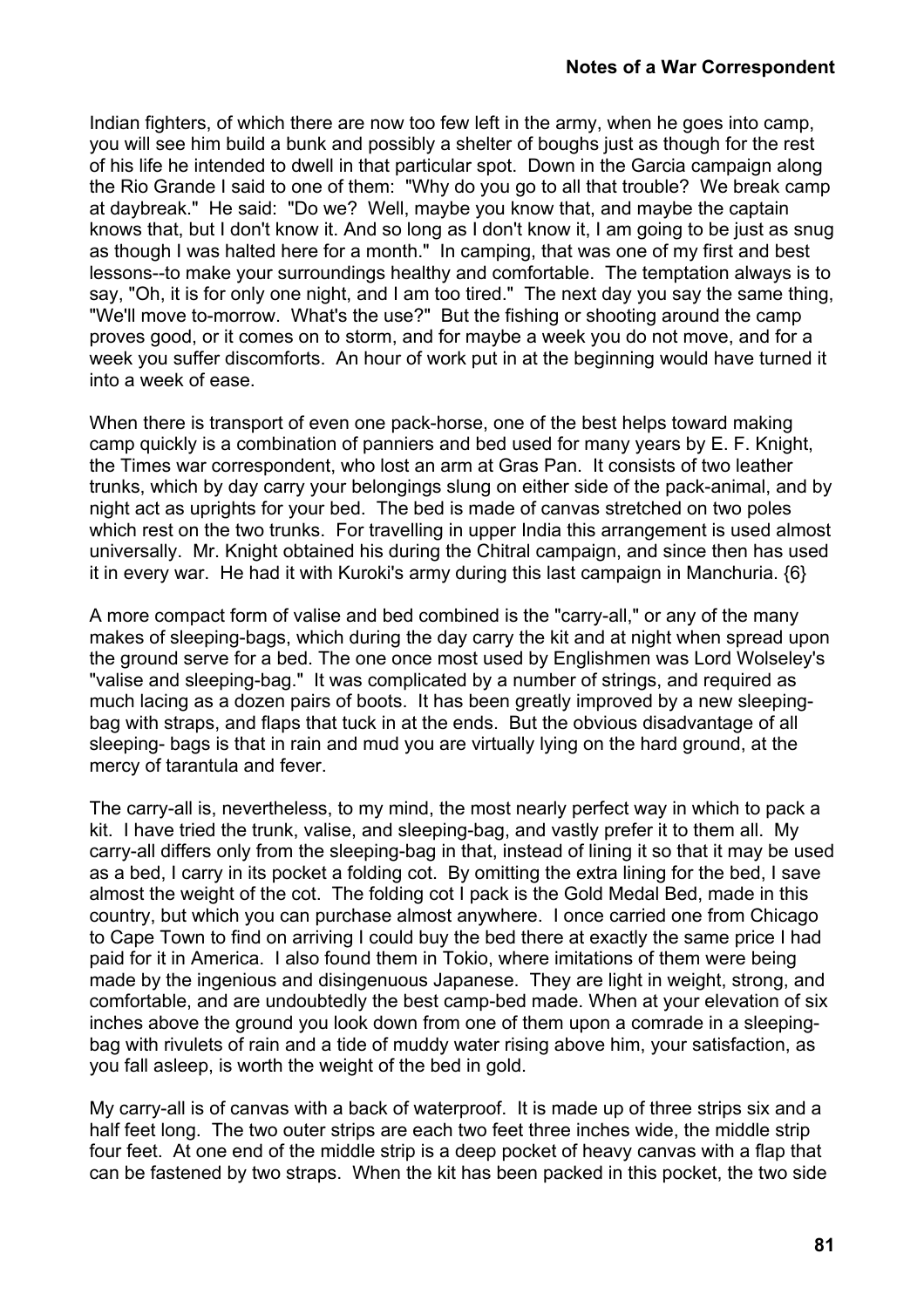strips are folded over it and the middle strip and the whole is rolled up and buckled by two heavy straps on the waterproof side. It is impossible for any article to fall out or for the rain to soak in. I have a smaller carry-all made on the same plan, but on a tiny scale, in which to carry small articles and a change of clothing. It goes into the pocket after the bed, chair, and the heavier articles are packed away. When the bag is rolled up they are on the outside of and form a protection to the articles of lighter weight.

The only objection to the carry-all is that it is an awkward bundle to pack. It is difficult to balance it on the back of an animal, but when you are taking a tent with you or carrying your provisions, it can be slung on one side of the pack saddle to offset their weight on the other.

I use the carry-all when I am travelling "heavy." By that I mean when it is possible to obtain pack-animal or cart. When travelling light and bivouacking by night without a packhorse, bed, or tent, I use the saddle-bags, already described. These can be slung over the back of the horse you ride, or if you walk, carried over your shoulder. I carried them in this latter way in Greece, in the Transvaal, and Cuba during the rebellion, and later with our own army.

The list of articles I find most useful when travelling where it is possible to obtain transport, or, as we may call it, travelling heavy, are the following:

A tent, seven by ten feet, with fly, jointed poles, tent-pins, a heavy mallet. I recommend a tent open at both ends with a window cut in one end. The window, when that end is laced and the other open, furnishes a draught of air. The window should be covered with a flap which, in case of rain, can be tied down over it with tapes. A great convenience in a tent is a pocket sewn inside of each wall, for boots, books, and such small articles. The pocket should not be filled with anything so heavy as to cause the walls to sag. Another convenience with a tent is a leather strap stretched from pole to pole, upon which to hang clothes, and another is a strap to be buckled around the front tent-pole, and which is studded with projecting hooks for your lantern, water-bottle, and field-glasses. This latter can be bough ready-made at any military outfitter's.

Many men object to the wooden tent-pin on account of its tendency to split, and carry pins made of iron. With these, an inch below the head of the pin is a projecting barb which holds the tent rope. When the pin is being driven in, the barb is out of reach of the mallet. Any blacksmith can beat out such pins, and if you can afford the extra weight, they are better than those of ash. Also, if you can afford the weight, it is well to carry a strip of water-proof or oilcloth for the floor of the tent to keep out dampness. All these things appertaining to the tent should be tolled up in it, and the tent itself carried in a light-weight receptacle, with a running noose like a sailor's kit-bag.

The carry-all has already been described. Of its contents, I consider first in importance the folding bed.

And second in importance I would place a folding chair. Many men scoff at a chair as a cumbersome luxury. But after a hard day on foot or in the saddle, when you sit on the ground with your back to a rock and your hands locked across your knees to keep yourself from sliding, or on a box with no rest for your spinal column, you begin to think a chair is not a luxury, but a necessity. During the Cuban campaign, for a time I was a member of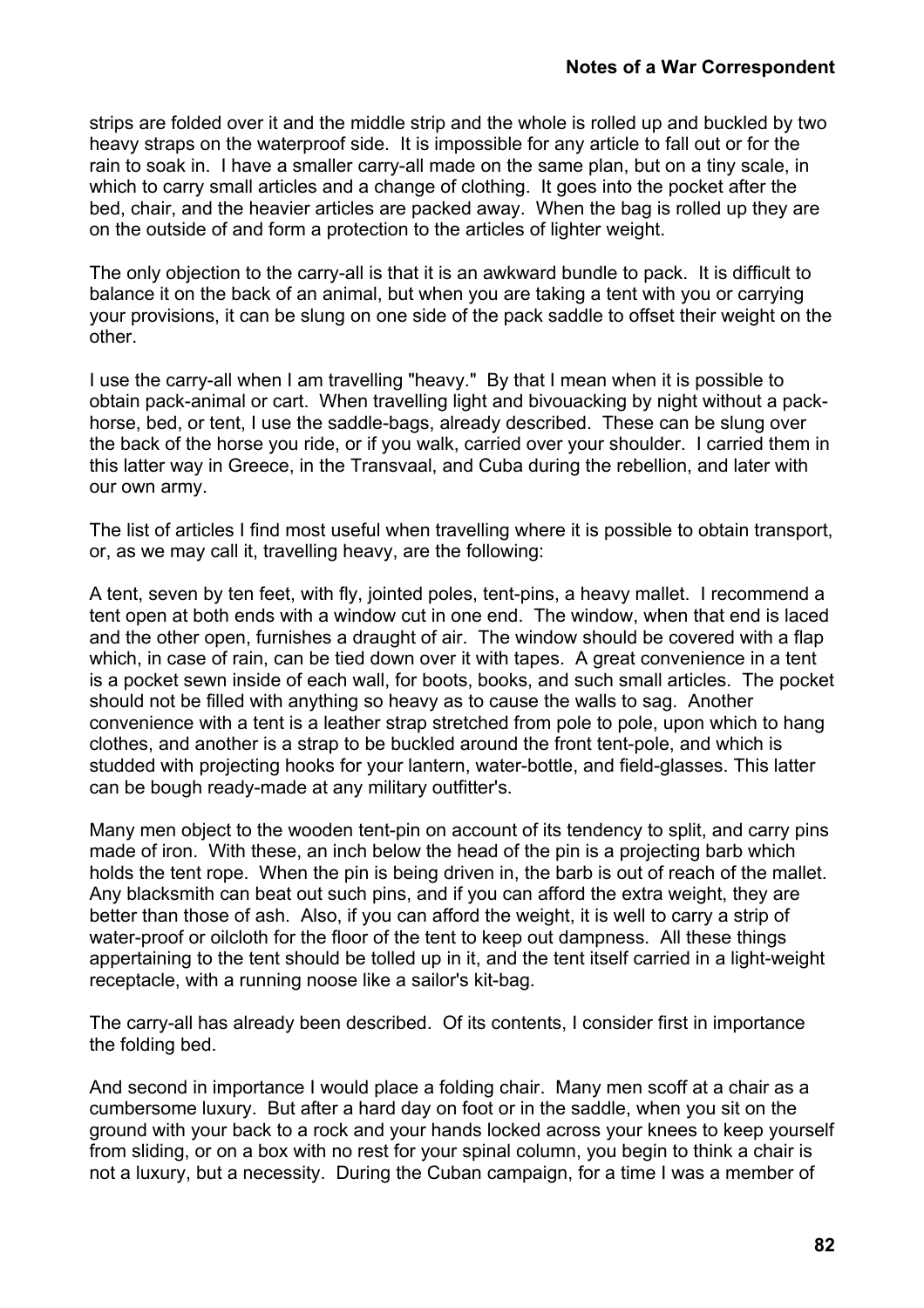General Sumner's mess. The general owned a folding chair, and whenever his back was turned every one would make a rush to get into it. One time we were discussing what, in the light of our experience of that campaign, we would take with us on our next, and all agreed, Colonel Howze, Captain Andrews, and Major Harmon, that if one could only take one article it would be a chair. I carried one in Manchuria, but it was of no use to me, as the other correspondents occupied it, relieving each other like sentries on guard duty. I had to pin a sign on it, reading, "Don't sit on me," but no one ever saw the sign. Once, in order to rest in my own chair, I weakly established a precedent by giving George Lynch a cigar to allow me to sit down (on that march there was a mess contractor who supplied us even with cigars, and occasionally with food), and after that, whenever a man wanted to smoke, he would commandeer my chair, and unless bribed refuse to budge. This seems to argue the popularity of the contractor's cigars rather than that of the chair, but, nevertheless, I submit that on a campaign the article second in importance for rest, comfort, and content is a chair. The best I know is one invented by Major Elliott of the British army. I have an Elliott chair that I have used four years, not only when camping out, but in my writing-room at home. It is an arm-chair, and is as comfortable as any made. The objections to it are its weight, that it packs bulkily, and takes down into too many pieces. Even with these disadvantages it is the best chair. It can be purchased at the Army and Navy and Anglo-Indian stores in London. A chair of lighter weight and onefourth the bulk is the Willisden chair, of green canvas and thin iron supports. It breaks in only two pieces, and is very comfortable.

Sir Harry Johnson, in his advice to explorers, makes a great point of their packing a chair. But he recommends one known as the "Wellington," which is a cane-bottomed affair, heavy and cumbersome. Dr. Harford, the instructor in outfit for the Royal Geographical Society, recommends a steamer-chair, because it can be used on shipboard and "can be easily carried afterward." If there be anything less easy to carry than a deck-chair I have not met it. One might as soon think of packing a folding step-ladder. But if he has the transport, the man who packs any reasonably light folding chair will not regret it.

As a rule, a cooking kit is built like every other cooking kit in that the utensils for cooking are carried in the same pot that is used for boiling the water, and the top of the pot turns itself into a frying-pan. For eight years I always have used the same kind of cooking kit, so I cannot speak of others with knowledge; but I have always looked with envious eyes at the Preston cooking kit and water- bottle. Why it has not already been adopted by every army I do not understand, for in no army have I seen a kit as compact or as light, or one that combines as many useful articles and takes up as little room. It is the invention of Captain Guy H. Preston, Thirteenth Cavalry, and can be purchased at any military outfitter's.

The cooking kit I carry is, or was, in use in the German army. It is made of aluminum,- weighs about as much as a cigarette-case, and takes up as little room as would a high hat. It is a frying-pan and coffee-pot combined. From the Germans it has been borrowed by the Japanese, and one smaller than mine, but of the same pattern, is part of the equipment of each Japanese soldier. On a day's march there are three things a man must carry: his water-bottle, his food, which, with the soldier, is generally carried in a haversack, and his cooking kit. Preston has succeeded most ingeniously in combining the water-bottle and the cooking kit, and I believe by cutting his water- bottle in half, he can make room in his coffee-pot for the food. If he will do this, he will solve the problem of carrying water, food, and the utensils for cooking the food and for boiling the water in one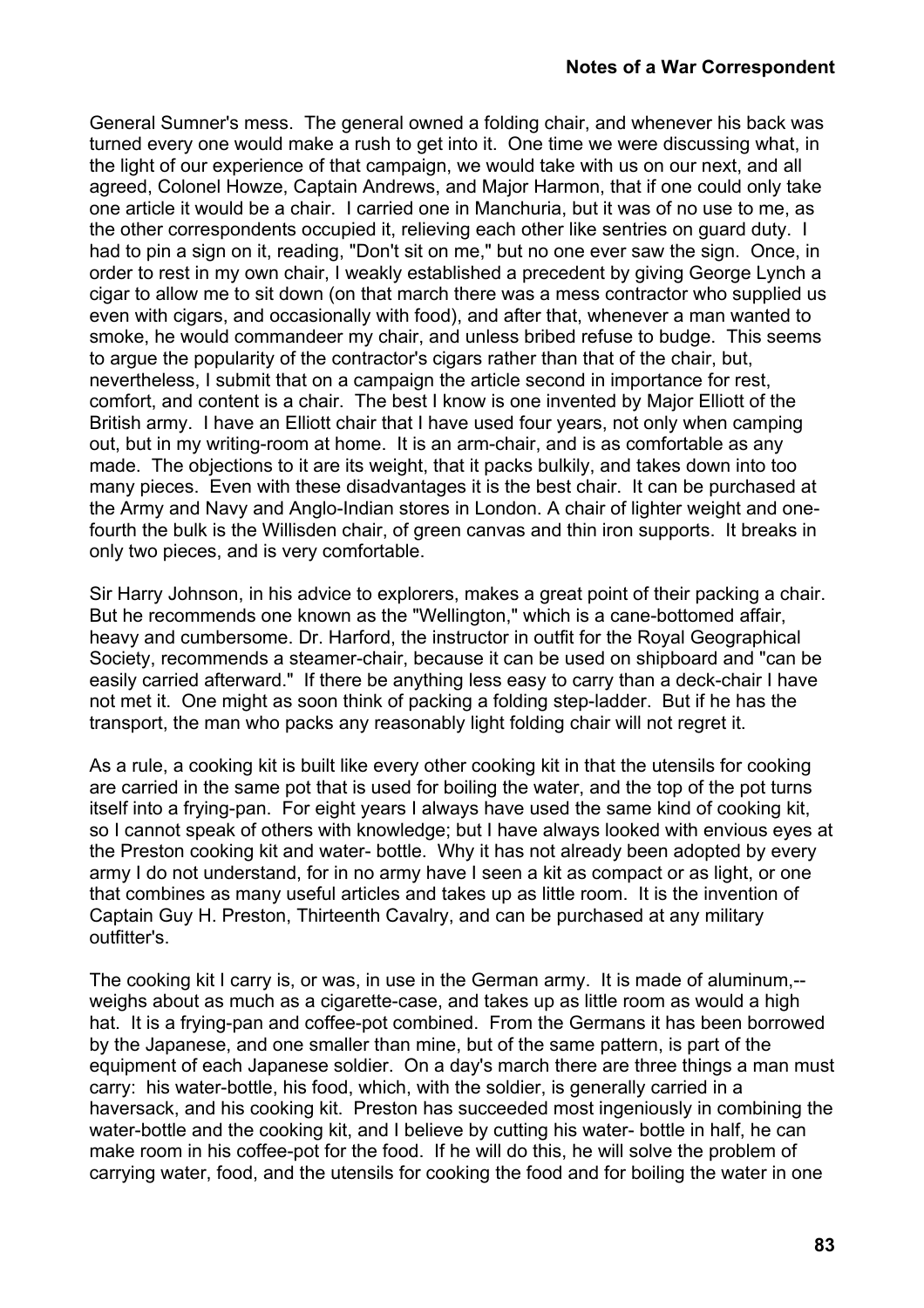receptacle, which can be carried from the shoulder by a single strap. The alteration I have made for my own use in Captain Preston's water-bottle enables me to carry in the coffeepot one day's rations of bacon, coffee, and biscuit.

In Tokio, before leaving for Manchuria, General Fukushima asked me to bring my entire outfit to the office of the General Staff. I spread it out on the floor, and with unerring accuracy he selected from it the three articles of greatest value. They were the Gold Medal cot, the Elliott chair, and Preston's water-bottle. He asked if he could borrow these, and, understanding that he wanted to copy them for his own use, and supposing that if he used them, he would, of course, make some restitution to the officers who had invented them, I foolishly loaned them to him. Later, he issued them in numbers to the General Staff. As I felt, in a manner, responsible, I wrote to the Secretary of War, saying I was sure the Japanese army did not wish to benefit by these inventions without making some acknowledgment or return to the inventors. But the Japanese War Office could not see the point I tried to make, and the General Staff wrote a letter in reply asking why I had not directed my communication to General Fukushima, as it was not the Secretary of War, but he, who had taken the articles. The fact that they were being issued without any return being made, did not interest them. They passed cheerfully over the fact that the articles had been stolen, and were indignant, not because I had accused a Japanese general of pilfering, but because I had accused the wrong general. The letter was so insolent that I went to the General Staff Office and explained that the officer who wrote it, must withdraw it, and apologize for it. Both of which things he did. In case the gentlemen whose inventions were "borrowed" might, if they wished, take further steps in the matter, I sent the documents in the case, with the exception of the letter which was withdrawn, to the chief of the General Staff in the United States and in England.

In importance after the bed, cooking kit, and chair, I would place these articles:

Two collapsible water-buckets of rubber or canvas. Two collapsible brass lanterns, with extra isinglass sides. Two boxes of sick-room candles. One dozen boxes of safety matches. One axe. The best I have seen is the Marble Safety Axe, made at Gladstone, Mich. You can carry it in your hip-pocket, and you can cut down a tree with it. One medicine case containing quinine, calomel, and Sun Cholera Mixture in tablets. Toiletcase for razors, tooth-powder, brushes, and paper. Folding bath-tub of rubber in rubber case. These are manufactured to fold into a space little larger than a cigar-box. Two towels old, and soft. Three cakes of soap. One Jaeger blanket. One mosquito head-bag. One extra pair of shoes, old and comfortable. One extra pair of riding-breeches. One extra pair of gaiters. The former regulation army gaiter of canvas, laced, rolls up in a small compass and weighs but little. One flannel shirt. Gray least shows the dust. Two pairs of drawers. For riding, the best are those of silk. Two undershirts, balbriggan or woollen. Three pairs of woollen socks. Two linen handkerchiefs, large enough, if needed, to tie around the throat and protect the back of the neck. One pair of pajamas, woollen, not linen. One housewife. Two briarwood pipes. Six bags of smoking tobacco; Durham or Seal of North Carolina pack easily. One pad of writing paper. One fountain pen, SELF-FILLING. One bottle of ink, with screw top, held tight by a spring. One dozen linen envelopes. Stamps, wrapped in oil-silk with mucilage side next to the silk. One stick sealing-wax. In tropical countries mucilage on the flap of envelopes sticks to everything except the envelope. One dozen elastic bands of the largest size. In packing they help to compress articles like clothing into the smallest possible compass and in many other ways will be found very useful. One pack of playing-cards. Books. One revolver and six cartridges.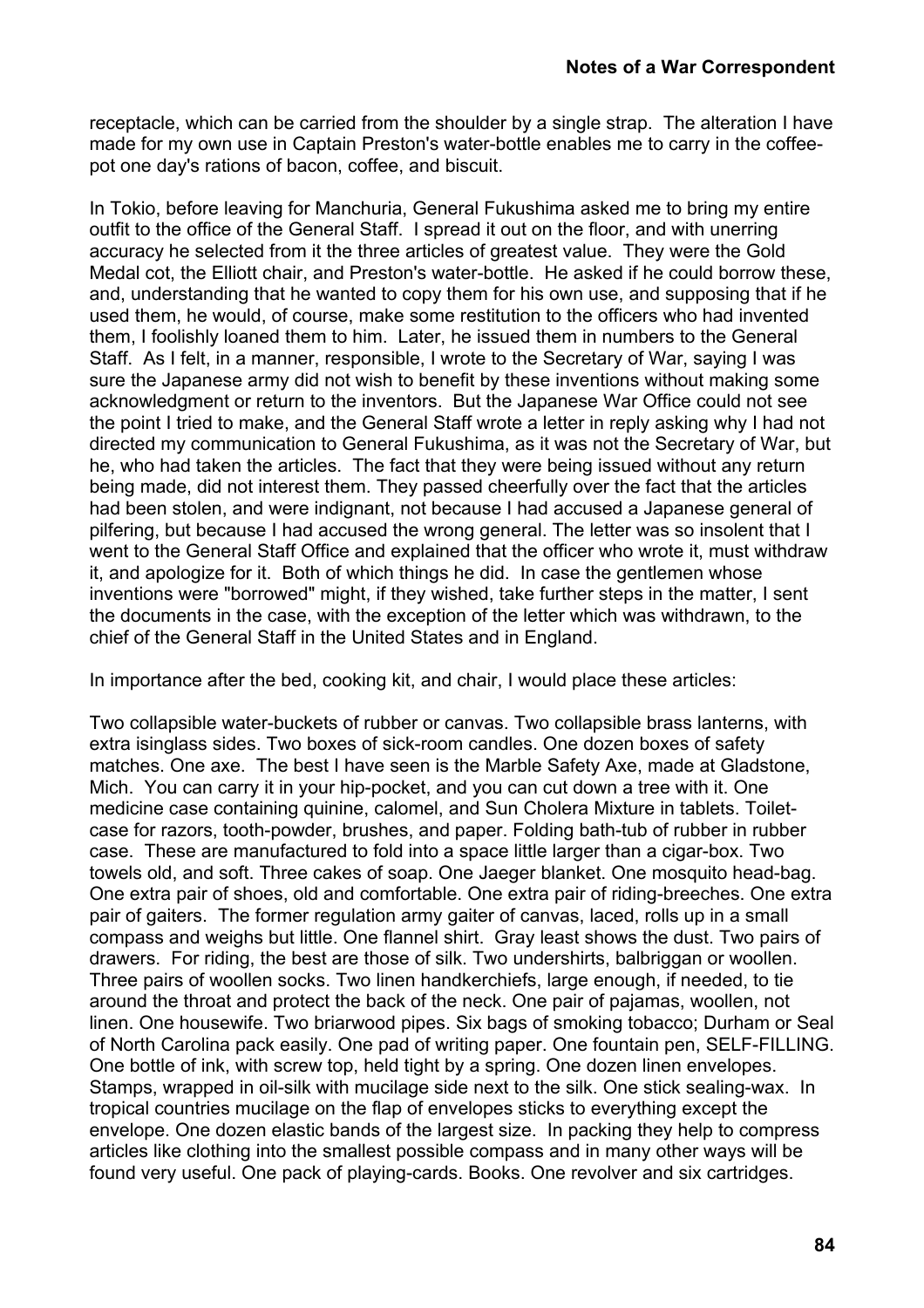The reason for most of these articles is obvious. Some of them may need a word of recommendation. I place the water-buckets first in the list for the reason that I have found them one of my most valuable assets. With one, as soon as you halt, instead of waiting for your turn at the well or water-hole, you can carry water to your horse, and one of them once filled and set in the shelter of the tent, later saves you many steps. It also can be used as a nose-bag, and to carry fodder. I recommend the brass folding lantern, because those I have tried of tin or aluminum have invariably broken. A lantern is an absolute necessity. When before daylight you break camp, or hurry out in a wind storm to struggle with flying tent-pegs, or when at night you wish to read or play cards, a lantern with a stout frame and steady light is indispensable. The original cost of the sick-room candles is more than that of ordinary candles, but they burn longer, are brighter, and take up much less room. To protect them and the matches from dampness, or the sun, it is well to carry them in a rubber sponge-bag. Any one who has forgotten to pack a towel will not need to be advised to take two. An old sergeant of Troop G, Third Cavalry, once told me that if he had to throw away everything he carried in his roll but one article, he would save his towel. And he was not a particularly fastidious sergeant either, but he preferred a damp towel in his roll to damp clothes on his back. Every man knows the dreary halts in camp when the rain pours outside, or the regiment is held in reserve. For times like these a pack of cards or a book is worth carrying, even if it weighs as much as the plates from which it was printed. At present it is easy to obtain all of the modern classics in volumes small enough to go into the coat-pocket. In Japan, before starting for China, we divided up among the correspondents Thomas Nelson & Sons' and Doubleday, Page & Co.'s pocket editions of Dickens, Thackeray, and Lever, and as most of our time in Manchuria was spent locked up in compounds, they proved a great blessing.

In the list I have included a revolver, following out the old saying that "You may not need it for a long time, but when you do need it, you want it damned quick." Except to impress guides and mule- drivers, it is not an essential article. In six campaigns I have carried one, and never used it, nor needed it but once, and then while I was dodging behind the foremast it lay under tons of luggage in the hold. The number of cartridges I have limited to six, on the theory that if in six shots you haven't hit the other fellow, he will have hit you, and you will not require another six.

This, I think, completes the list of articles that on different expeditions I either have found of use, or have seen render good service to some one else. But the really wise man will pack none of the things enumerated in this article. For the larger his kit, the less benefit he will have of it. It will all be taken from him. And accordingly my final advice is to go forth empty-handed, naked and unashamed, and borrow from your friends. I have never tried that method of collecting an outfit, but I have seen never it fail, and of all travellers the man who borrows is the wisest.

Footnotes:

{1} From "A Year from a Reporter's Note Book," copyright, 1897, by Harper & Brothers.

{2} From "A Year from a Reporter's Note Book, copyright, 1897, Harper & Brothers."

{3} For this "distinguished gallantry in action," James R. Church later received the medal of honor.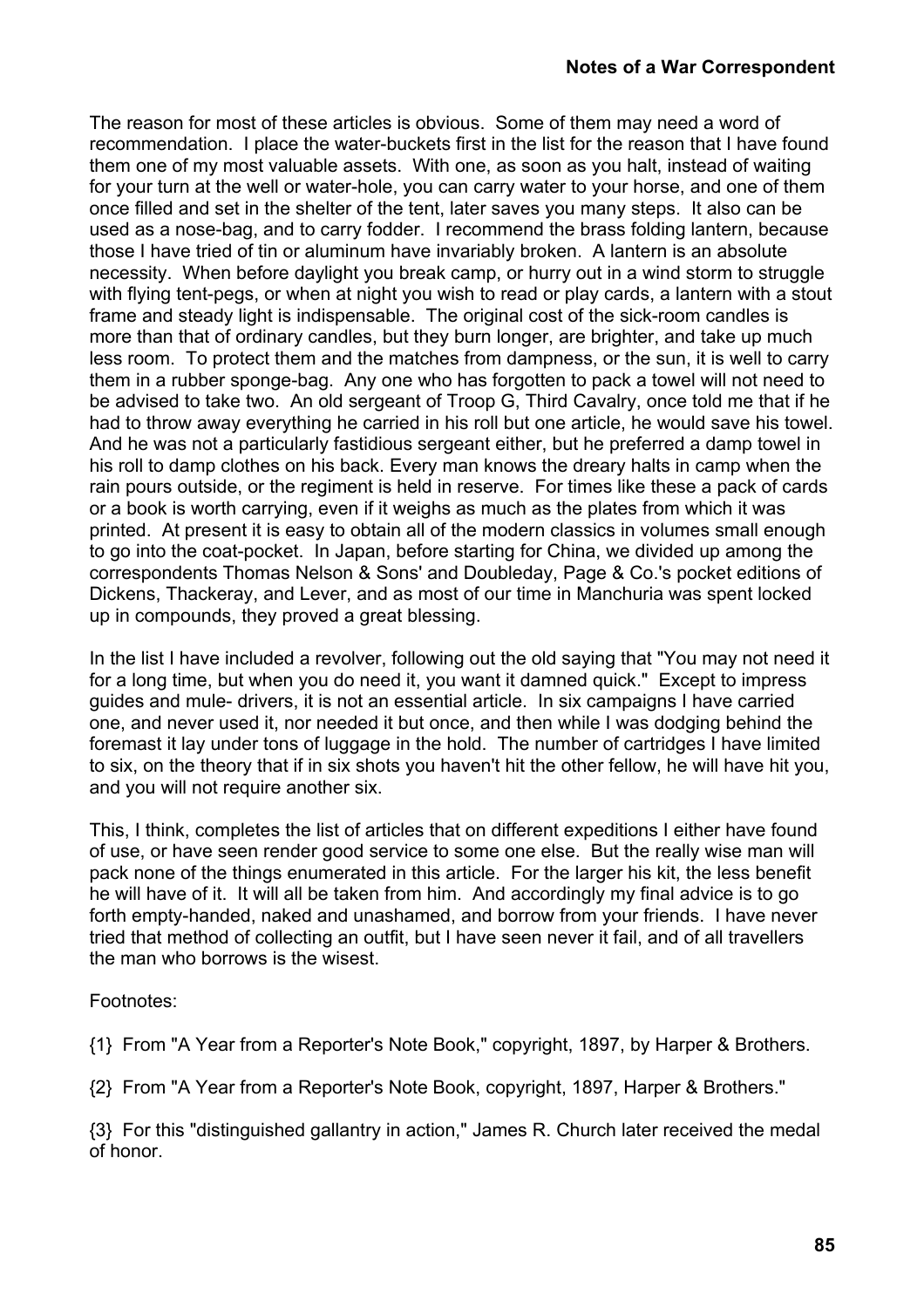{4} Some of the names and initials on the trees are as follows: J. P. Allen; Lynch; Luke Steed; Happy Mack, Rough Riders; Russell; Ward; E. M. Lewis, C, 9th Cav.; Alex; E. K. T.; J. P. E.; W. N. D.; R. D. R.; I. W. S., 5th U. S.; J. M. B.; J. M. T., C, 9th.

{5} A price list during the siege:

SIEGE OF LADYSMITH, 1899-1900.

I certify that the following are the correct and highest prices realised at my sales by Public Auction during the above Siege,

JOE DYSON, Auctioneer.

LADYSMITH, FEBRUARY 21st, 1900.

|                                         | <b>Pounds</b>  | S. | d. |
|-----------------------------------------|----------------|----|----|
| 14 lbs. Oatmeal                         | 2              | 19 | 6  |
| Condensed Milk, per tin                 | 0              | 10 | 0  |
| 1 lb. Beef Fat                          | 0              | 11 | 0  |
| 1lb. Tin Coffee                         | 0              | 17 | 0  |
| 2lb. Tin Tongue                         | 1              | 6  | 0  |
| 1 Sucking Pig                           | 1              | 17 | 0  |
| Eggs, per dozen                         | $\overline{2}$ | 8  | 0  |
| Fowls, each                             | 0              | 18 | 6  |
| <b>4 Small Cucumbers</b>                | 0              | 15 | 6  |
| Green Mealies, each                     | 0              | 3  | 8  |
| <b>Small plate Grapes</b>               | 1              | 5  | 0  |
| 1 Small plate Apples                    | 0              | 12 | 6  |
| 1 Plate Tomatoes                        | 0              | 18 | 0  |
| 1 Vegetable Marrow                      | 1              | 8  | 0  |
| 1 Plate Eschalots                       | 0              | 11 | 0  |
| 1 Plate Potatoes                        | 0              | 19 | 0  |
| 3 Small bunches Carrots                 | 0              | 9  | 0  |
| 1 Glass Jelly                           | 0              | 18 | 0  |
| 1 lb. Bottle Jam                        | 1              | 11 | 0  |
| 1 lb. Tin Marmalade                     | 1              | 1  | 0  |
| 1 dozen Matches                         | 0              | 13 | 6  |
| 1 pkt. Cigarettes                       | 1              | 5  | 0  |
| 50 Cigars                               | 9              | 5  | 0  |
| 0.25 lb. Cake "Fair Maid" Tobacco       | $\overline{c}$ | 5  | 0  |
| 0.5 lb. Cake "Fair Maid"                | 3              | 5  | 0  |
| 1 lb. Sailors Tobacco                   | $\overline{2}$ | 3  | 0  |
| 0.25 lb. tin "Capstan" Navy Cut Tobacco | 3              | 0  | 0  |

{6} The top of the trunk is made of a single piece of leather with a rim that falls over the mouth of the trunk and protects the contents from rain. The two iron rings by which each box is slung across the padded back of the pack-horse are fastened by rivetted straps to the rear top line of each trunk. On both ENDS of each trunk near the top and back are two iron sockets. In these fit the staples that hold the poles for the bed. The staples are made of iron in the shape of the numeral 9, the poles passing through the circle of the 9.